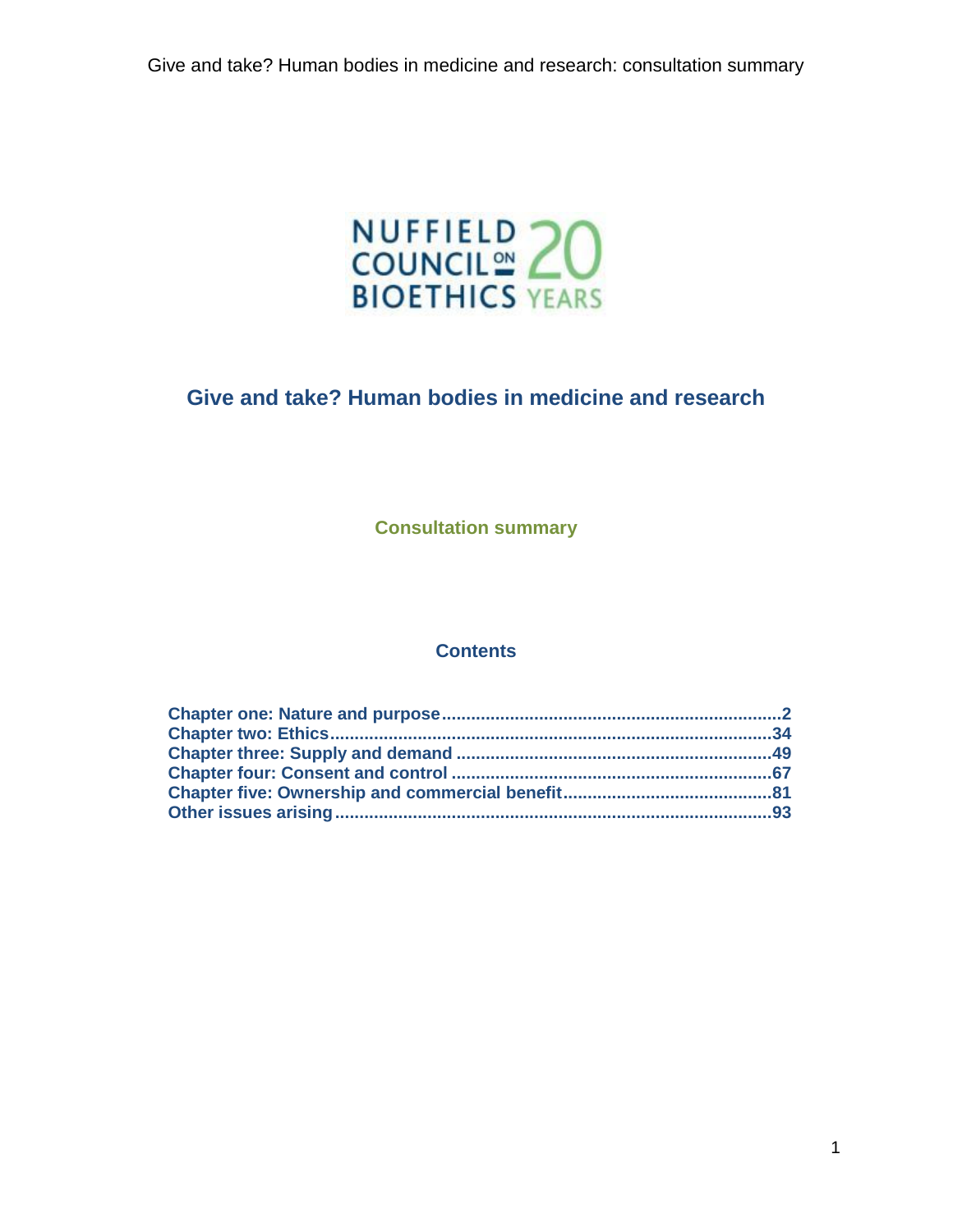## <span id="page-1-0"></span>**Human bodies: donation for medicine and research – summary of public consultation**

A public consultation was held between 20 April and 13 July 2010. A consultation paper entitled *Give and take? Human bodies in medicine and research* was prepared by the Working Party and contained background information and 30 questions for respondents to answer. Respondents were invited to address as many or as few questions as they wished.

The document was disseminated to a variety of individuals and organisations through the use of a targeted mailout, and also through extensive media coverage.<sup>1</sup>

By the end of the consultation, the Working Party had received 179 responses, which informed its report *Human bodies: donation for medicine and research*. Each of these responses was analysed and discussed in meetings of the Working Party. Of these 179 responses, 116 were from individuals and 63 from organisations.

The Working Party and the Council are very grateful to all those who contributed to the consultation, and found the responses to be very insightful, and an invaluable resource when drafting the final report.<sup>2</sup> This document summarises some of the key themes, views, and observations which were raised by the responses received. However, it is not intended to form a quantitative survey; responses were not taken from a representative sample, and should not be treated as such.

 $\frac{1}{1}$ For a detailed list of media coverage received for the Human bodies consultation launch, see: http://nuffieldbioethics.org/human-bodies/human-bodies-media-coverage.

<sup>&</sup>lt;sup>2</sup> Many of those who responded gave permission for their responses to be made available on the Council's website. See: http://nuffieldbioethics.org/human-bodies.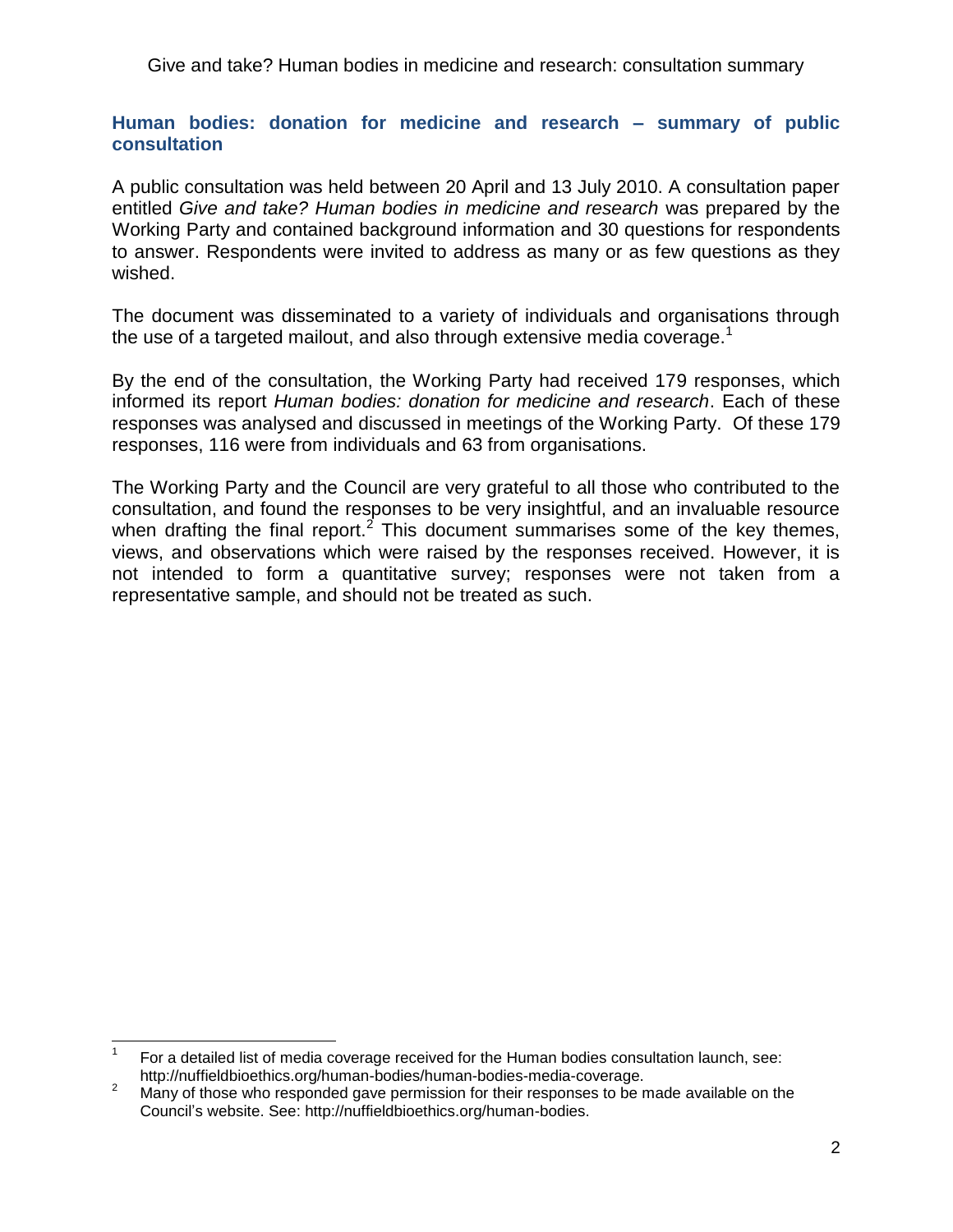## **Questions**

## **Section one: nature and purpose**

- 1. Are there any additional types of human bodily material that could raise ethical concerns?
- 2. Should any types of human bodily material be singled out as 'special' in some way?
- 3. Are there significant differences between providing human bodily material during life and after death?
- 4. What do you consider the costs, risk or benefits (to the individual concerned, their relatives or others close to them) of providing bodily material? Please distinguish between different kinds of bodily material if appropriate.
- 5. What do you consider the costs, risk or benefits (to the individual concerned, their relatives or others close to them) of participating in a first-in-human clinical trial?

## **Section two: purposes of providing bodily material/volunteering in a trial**

- 6. Are there any other additional purposes for which human bodily material may be provided that raise ethical concerns for the person providing the material?
- 7. Would you be willing to provide bodily material for some purposes but not for others? How would you prioritise purposes?
- 8. Would your willingness to participate in a first-in-human trial be affected by the purpose of the medicine being tested? How would you prioritise purposes?

## **Section three: ethical values at stake**

- 9. Are there any other values you think should be taken into consideration?
- 10.How should these values be prioritised, or balanced against each other? Is there one value that should always take precedence over the others?
- 11.Do you think that it is in any way better, morally speaking, to provide human bodily material or volunteer for a first-in-human trial for free, rather than for some form of compensation? Does the type or purpose of bodily material or medicine being tested make a difference?
- 12.Can there be a moral duty to provide human bodily material, either during life or after death? If so, could you five examples of when such a duty might arise?
- 13.Can there be a moral duty to participate in first-in-human trials? If so, could you give examples of when such a duty might arise?

## **Section four: responding to demand**

- 14. Is it right always to try to meet demand? Are some 'needs' or 'demands' more pressing than others?
- 15.Should different forms of incentive, compensation or recognition be used to encourage people to provide different forms of bodily material or to participate in a first-in-human trial?
- 16.Are there forms of incentive that are unethical in themselves, even if they are effective? Does it make any difference if the incentive is offered by family or friends, rather than on an 'official' basis?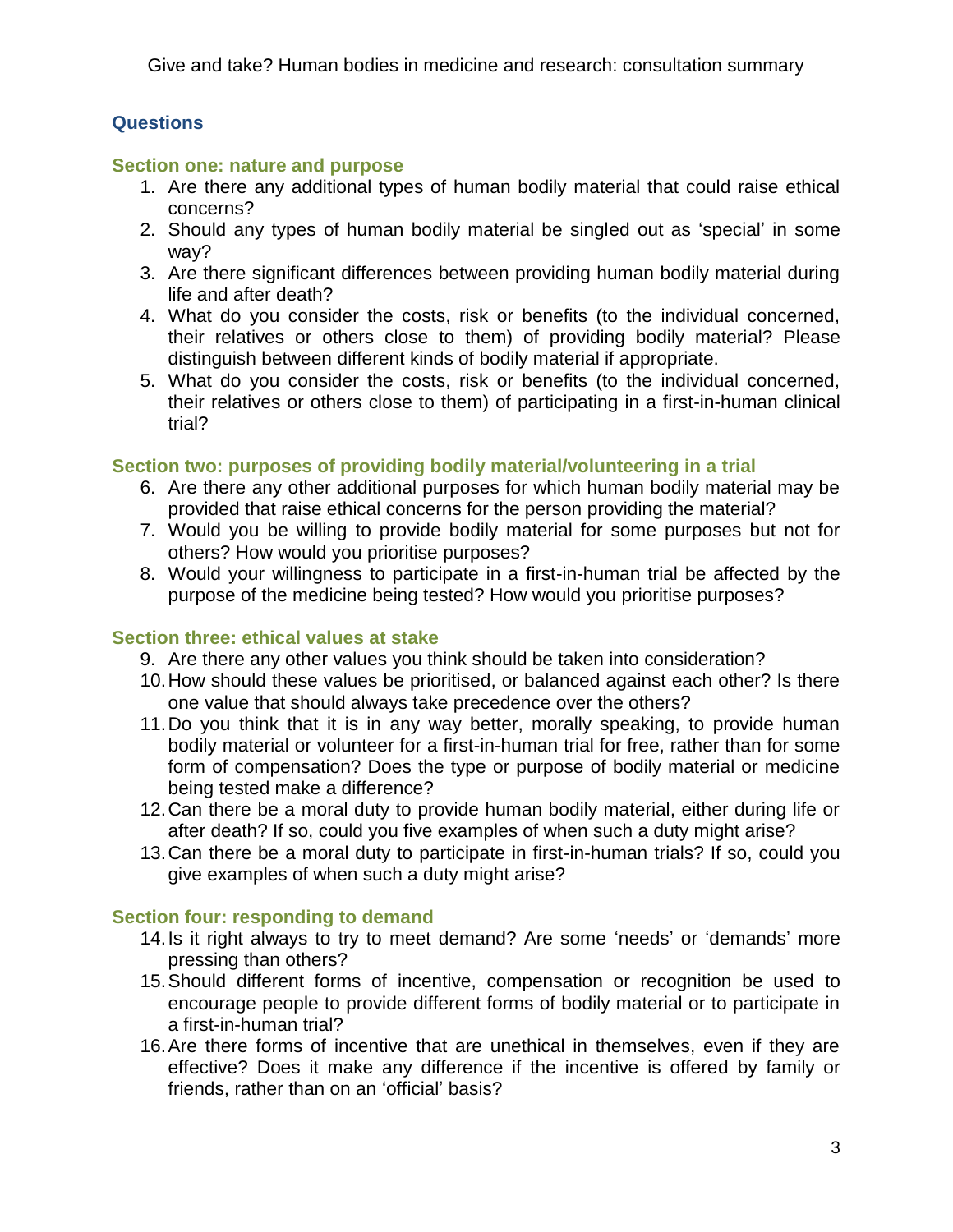- 17.Is there any kind of incentive that would make you *less* likely to agree provide material or participate in a trial? Why?
- 18.Is there a difference between indirect compensation (such as free treatment or funeral expenses) and direct financial compensation?
- 19.Is there a difference between compensation for economic losses (such as travelling expenses and actual lost earnings) and compensation/payment for other factors such as time, discomfort or inconvenience?
- 20.Are you aware of any developments (scientific or policy) which may replace or significantly reduce the current demand for any particular form of bodily material or for first-in-human volunteers? How effective do you think they will be?

### **Section five: the role of consent**

- 21.In your opinion are there any forms of encouragement or incentive to provide bodily material or participate in first-in-human research that could invalidate a person's consent?
- 22.How can coercion with the family be distinguished from the voluntary acceptance of some form of duty to help another family member?
- 23.Are there any circumstances in which it is ethically acceptable to use human bodily material for additional purposes for which explicit consent was not given?
- 24.Is there a difference between making a decision on behalf of yourself and making a decision on behalf of somebody else: for example for your child, or for an adult who lacks the capacity to make the decision for themselves?
- 25.What part should family members play in deciding whether bodily material may be used after death (a) where the deceased person's wishes are known and (b) where they are unknown? Should family members have any right of veto?

## **Section 6: ownership and control**

- 26.To whom, if anyone, should a dead body or its parts belong?
- 27.Should the laws in the UK permit a person to sell their bodily material for all or any purposes?
- 28.Should companies who benefit commercially from others' willingness to donate human bodily material or volunteer in a trial share the proceeds of those gains in any way? If so, how?
- 29.What degree of control should a person providing bodily material (either during life or after death) have over its future use? If your answer would depend on the nature or purpose of the bodily material, please say so and explain why.

## **Section 7: any other issues**

30.Are there any other issues, connected with our Terms of Reference, that you would like to draw to our attention?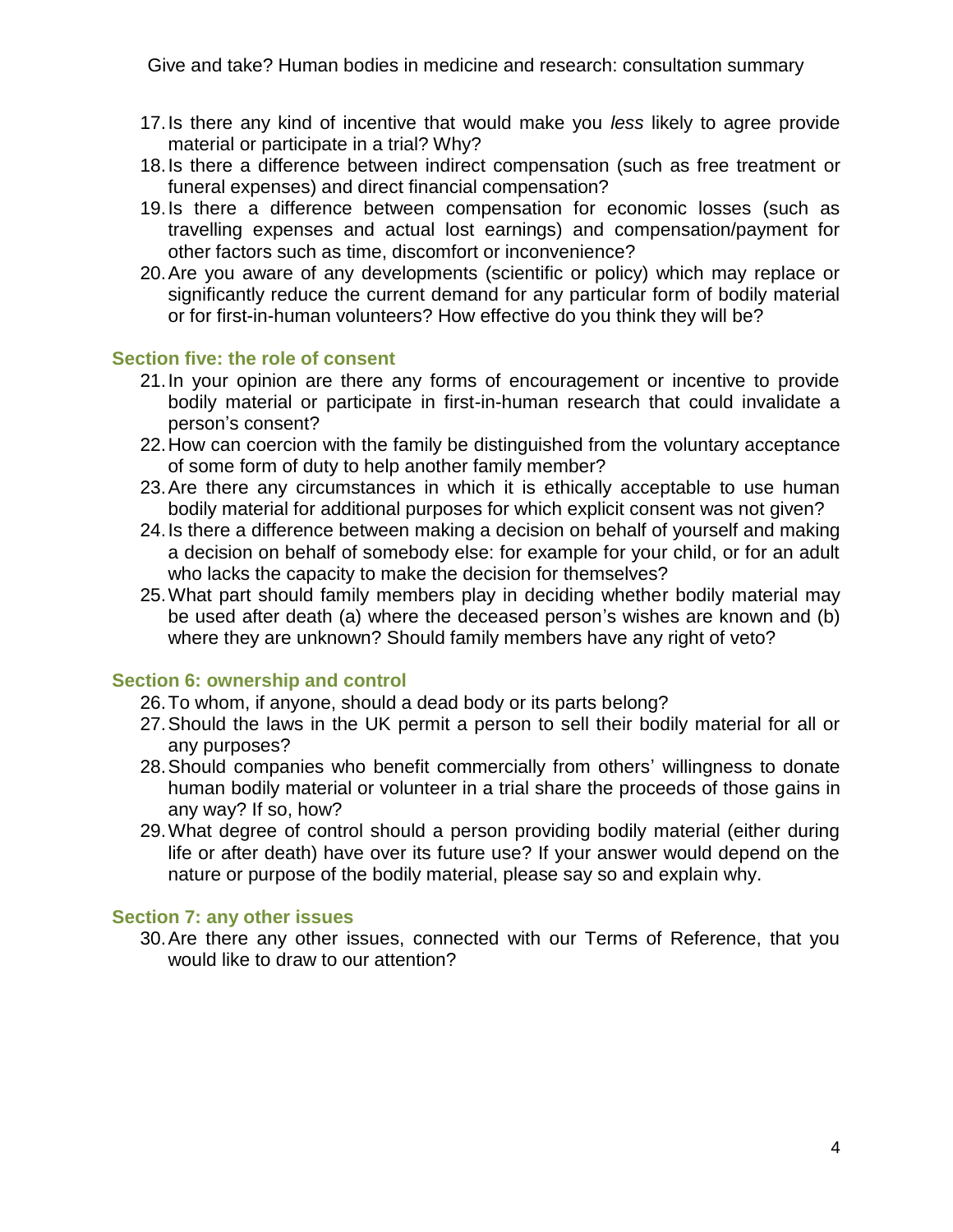# **Chapter one: Nature and purpose**

## **1. Are there any additional types of human bodily material that could raise ethical concerns?**

Respondents drew attention to several types of bodily material which they felt could raise ethical concerns. Suggestions ranged from hair and nails, to the face and facial tissue. One respondent noted that "the face may raise additional ethical concerns, in particular those relating to personal identity" (The British Transplantation Society).

A handful of respondents focused on reproductively-relevant material such as post-natal cord or placental blood, and also the uterus. In addition, fetal material was also raised as bodily material which could raise ethical concerns. The potential use of fetal material was felt to be ethically relevant as it was "material derived from a controversial or unethical procedure" (The Anscombe Bioethics Centre, Oxford). In addition, autologous ‗donation' via egg freezing was also raised, and also the practice of surrogacy which, it was suggested, would involve the 'loan' of the body.

Several respondents felt that stem cells raise ethical concerns.

In addition to noting additional types of material that could raise ethical concerns, some respondents also felt that there should be no distinction drawn between different types of bodily material.

"There should not be any distinctions between the tissues in regards to ethical concerns." *Anonymous consultation respondent*

"Any bodily tissue... raises ethical concerns because a person is giving part of [themselves], not something they own." *Miriam Pryke, consultation respondent*

One respondent felt that the question depended on how 'tissue' is understood, noting that "it is not the tissue type that matters so much as the meaning, value and moral salience of the act and context of donation" (Simon Woods, Jackie Leach Scully, Pauline McCormack, and Ilke Turkmendag of the Policy Ethics and Life Sciences Research Centre).

Other respondents drew attention to 'genetically significant' material such as DNA, and raised possible implications for the privacy rights of the person from whom the DNA originated. One respondent noted that material which is used specifically for genetic analysis was particularly sensitive "if genetic information generated from that test is sensitive or predictive, and can be used to diagnose existing disease or predict future ill health" (PHG Foundation).

A further 'group' of bodily material that respondents felt might raise ethical concerns were those considered to be 'waste' or 'surplus' materials. One respondent felt that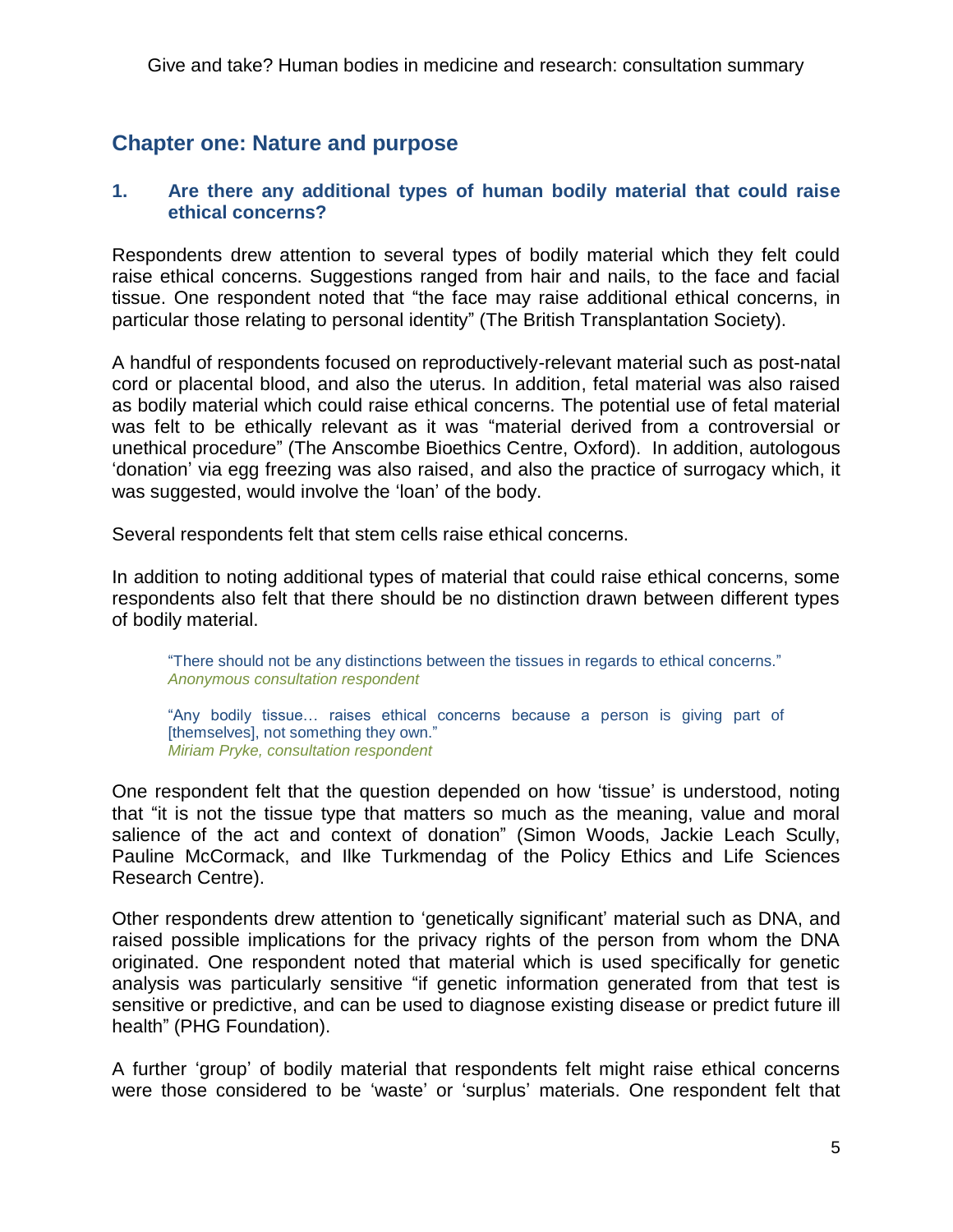such material should be considered because it contains the person's DNA. However, other respondents felt that waste material should specifically be excluded from the Working Party's deliberations.

In addition, some respondents felt that bodily material removed and used solely for research purposes could raise ethical concerns. The Human Tissues Group noted that these samples are "extremely valuable for research but may raise additional ethical concerns as they would not have been removed otherwise."

A small number of respondents felt that bodily material used for exhibitions and entertainment warranted consideration for possible ethical concerns. The Anscombe Bioethics Centre, Oxford stated that: "even with consent, are there limits on what kinds of display of human remains are appropriate?"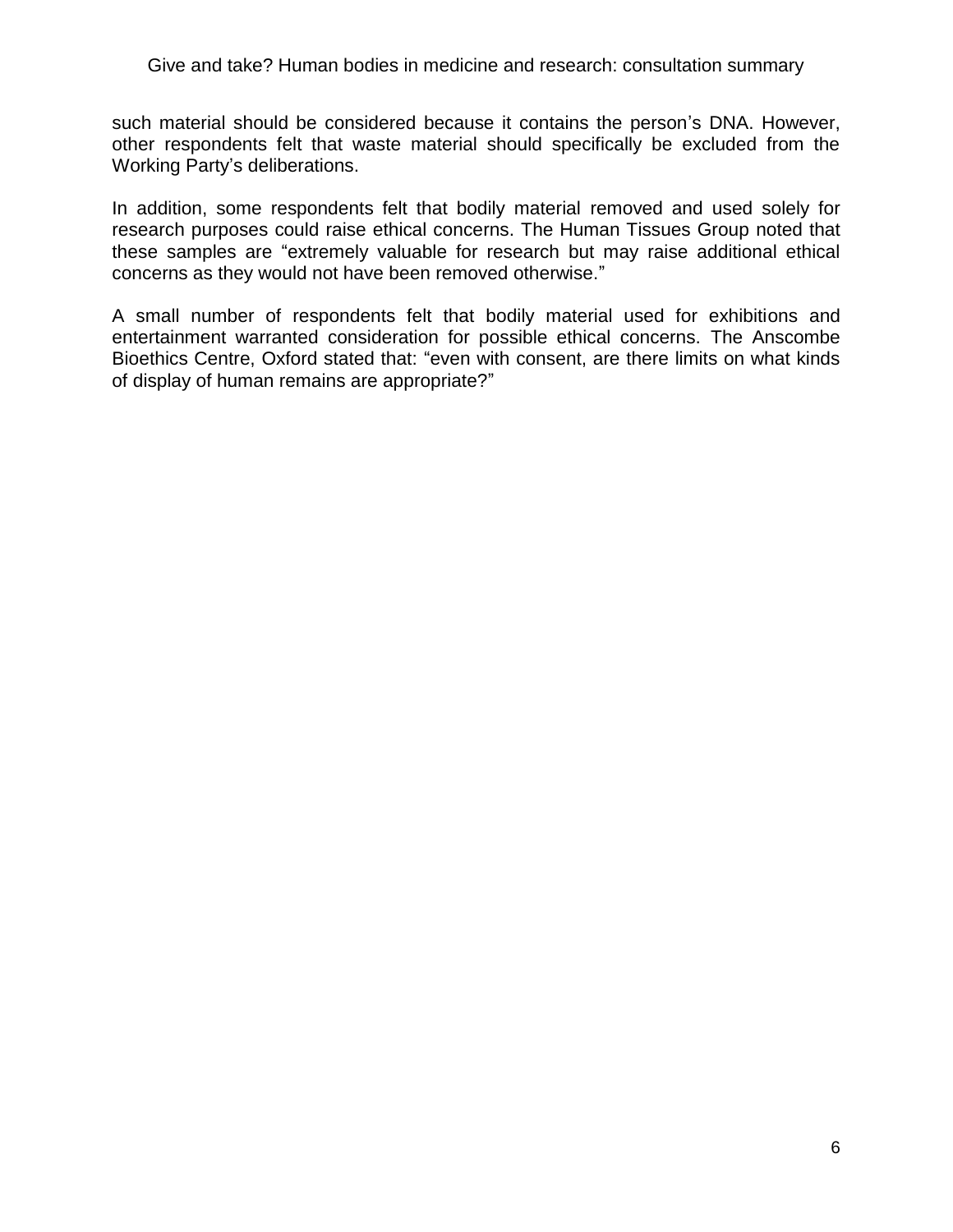## **2. Should any particular type(s) of human bodily material be singled out as 'special' in some way?**

A number of respondents who answered this question felt that no particular type of bodily material should be singled out as special, and that the every type of human bodily material was 'special'. This lead Miriam Pryke to conclude that "if human tissue is to be used, it must be used with due respect." Other respondents, however, took the view that there should be a more fragmented approach to how human bodily material is dealt with, and that any attempt to approach human bodily material as a single entity was an incorrect approach to take. This view was highlighted by Professor Peter Furness who stated that "each different type of 'bodily material', however that is defined, deserves different considerations; and the same type of tissue may demand different consideration depending on how it is obtained." In addition, Lorna Weir, Professor of Sociology and Health at York University, Toronto, stated "there is a need to separate materials to treatment and research, for otherwise research may drive treatment needs…‖

The rarity of certain types of material was also considered to be 'special' by respondents, precisely because there was a limited amount available.

However, the majority of respondents who answered this question felt that reproductive material should be singled out as 'special'. Within this group, several reasons singling out reproductive material as 'special' were offered. Some respondents, for example, felt that the material was special because the resulting child had a right to know their biological origins. Other respondents also noted the importance of genetic links, noting that "organs and tissue prolong life, but without genetic perpetuation of the donor's DNA.‖ (Marcia C. Inhorn)

One respondent also felt that the 'ten family rule', where a gamete donation could be used to found up to ten families, was a reason that reproductive tissue should be marked out, especially when compared to organ donation which "may only affect one or two people. The onward potential of gamete and embryo donation will have a significant impact on several families." (British Fertility Society)

Embryo donation was also singled out by a small number of respondents. One noted that "embryo donation is different from other forms of donation in that donors are not directly donating parts of their own bodies but rather they are donating a separate living entity that has had its origin from their gametes." (Church of England Mission and Public Affairs Council)

A handful of respondents felt that reproductive tissue was special because of gender implications, thus dividing reproductive tissue into male and female subcategories. For example, Pat Spallone noted that "the removal and use of female reproductive material is a women's health issue" and that "it is still important to see through the lens of gender in these contexts."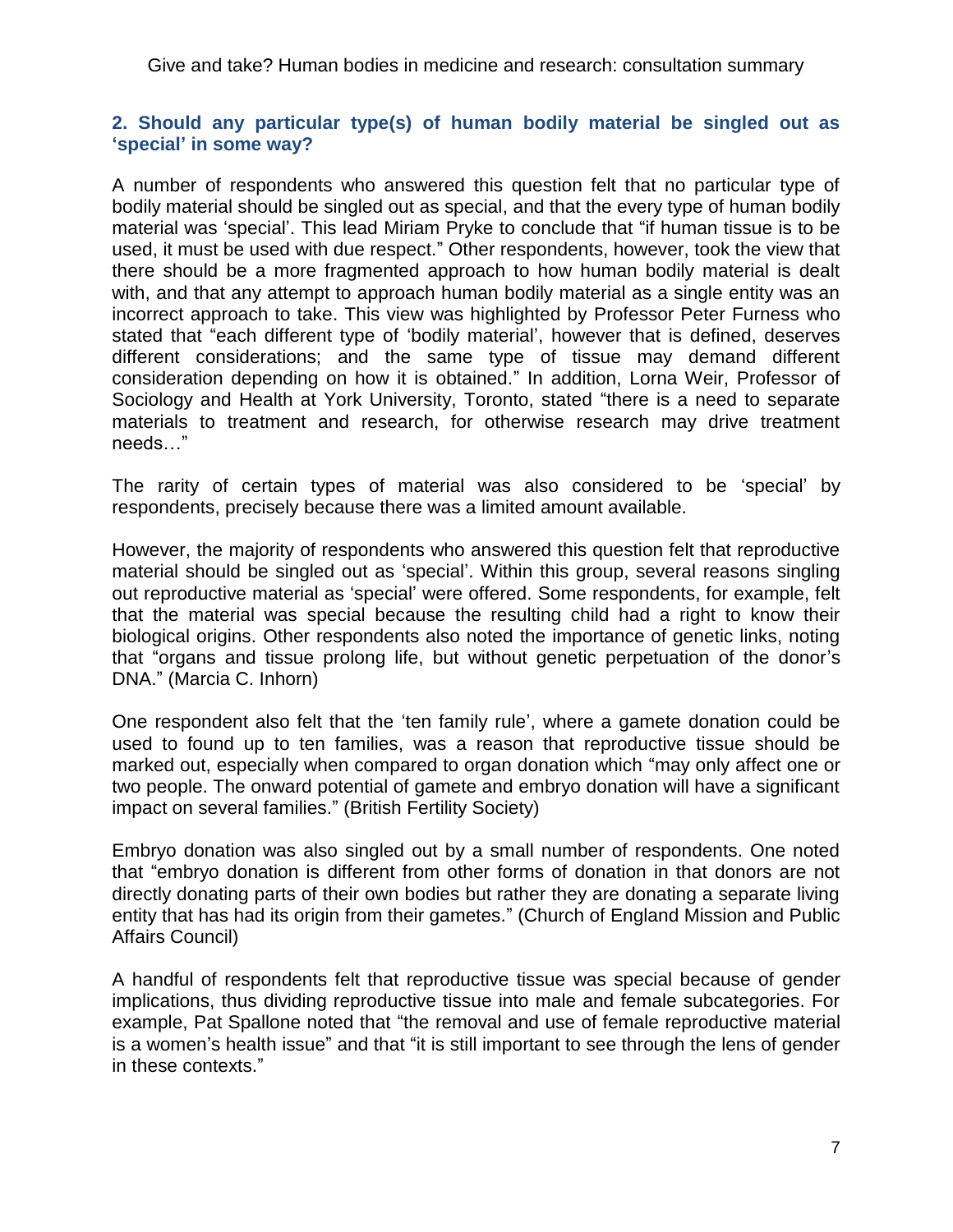Others felt that reproductive material was special due to its life-creating purpose. One anonymous respondent noted "choosing to create a new life is an entirely different matter to preserving or enhancing a life." Furthermore, the International Donor Offspring Alliance felt that "the interests of the human being thus created are of paramount importance, and should be considered more highly than those of the donor, recipient, or society in general."

Of those respondents who focused on the special nature of reproductive material, several also drew specific attention to the use of reproductive material for research purposes. The use of fetal tissue was noted as being an area of particular sensitivity. For example CARE took the view that "The use of body tissue from a fetus requires special consideration, due to the material source […] The use of tissues or stem cells from aborted foetuses is highly controversial because of its association with elective abortion.‖

Stem cells were also focused on. For example, a response from Progress Educational Trust noted how "it is not always possible to obtain stem cells from adults... [which] means that stem cells may pose different challenges and require different considerations from other types of human bodily material." Furthermore, the BMA noted, "as with reproductive material (sperm, eggs and embryos), donated stem cells have at least the theoretical potential to be used to create new life at some future point." A response from the National Research Ethics Advisors' Panel (NREAP) also noted that "human egg and embryo donation for research is another growing area of interest... Particular regard ought to be given to informing donors of the actual and potential uses of their tissue when researchers seek consent."

A handful of respondents also noted that cord blood should be considered to be ‗special'.

Other respondents referred to bodily material central to a person's *identity* as requiring special treatment. In the context of reproductive tissue, HEAL (Health Ethics and Law), University of Southampton noted "identities at stakes are not simply those of the donor alone, but also raise potential issues for the wider family and/or kinship construction." More explicitly, Miss E.J. Toogood noted that "aspects of the body that are most directly connected to identity should be classified as being somehow 'special'." Rob Warwick referred to bodily material where there is a "clear emotional thread between the donor and the recipient, for example eyes, the face, limbs..." Amanda Wilson, commenting on face transplants, noted that "people seemed to have problems with this maybe because a face is such a personal thing." In addition, the Royal College of Physicians of Edinburgh felt that "brain tissue would be regarded by the lay public as special because it is the source of thought and consciousness", a point which was also made by Graham Brushett who noted that members of the public "associate the brain and heart as manifesting key aspects of personhood and personality which they believe should be kept intact.‖

Another distinction drawn by respondents focused on material which regenerates, and that which does not. University Hospitals of Coventry and Warwickshire Clinical Ethics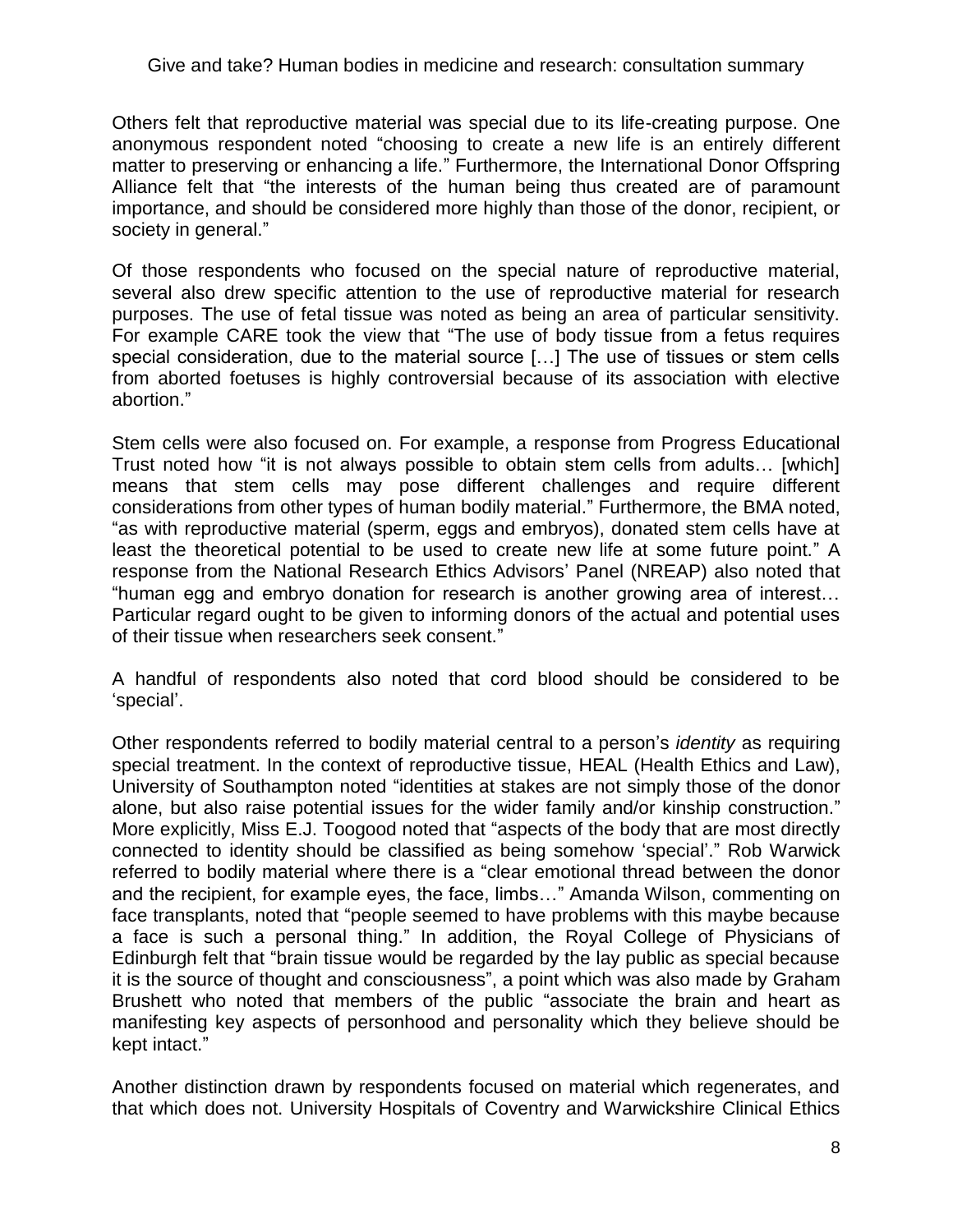Committee, on the other hand, observed that "risk analysis does not explain differences in perception between regenerative and non-regenerative materials."

A small number of respondents felt that kidneys specifically deserved special treatment. For example, Professor Gabriel Danovitch noted that "living kidney donation differs from other forms of donation because of the seriousness of the surgical intervention." Sally Satel also stated that "kidney transplants save money compared to keeping patients on dialysis, adding a considerable cost-saving dimension to kidney-only systems of exchange." However, other respondents felt that organ donations that save lives warranted special attention. Graham Brushett, for example, noted that "certain types of donation have an immediate life saving or life transforming impact on the beneficiaries… Therefore in my judgment heart, lung and liver donations do have most 'special' significance."

Despite the fact that very few have been carried out, face transplants received a significant amount of attention from respondents. A variety of reasons were offered as to why the face should be considered to be ‗special'. The Donor Family Network, for example, felt that the face was special because it was visible: "the face can in theory be 'seen' by others whereas internal organs cannot."

A small number of respondents also drew attention to the bodily material which is used for research purposes, and within these responses, some reference was drawn to the events at Alder Hey. Marlene Rose, Imperial College argued that a distinction should be drawn between tissues which have been removed in the course of another procedure, and material taken for specific research purposes.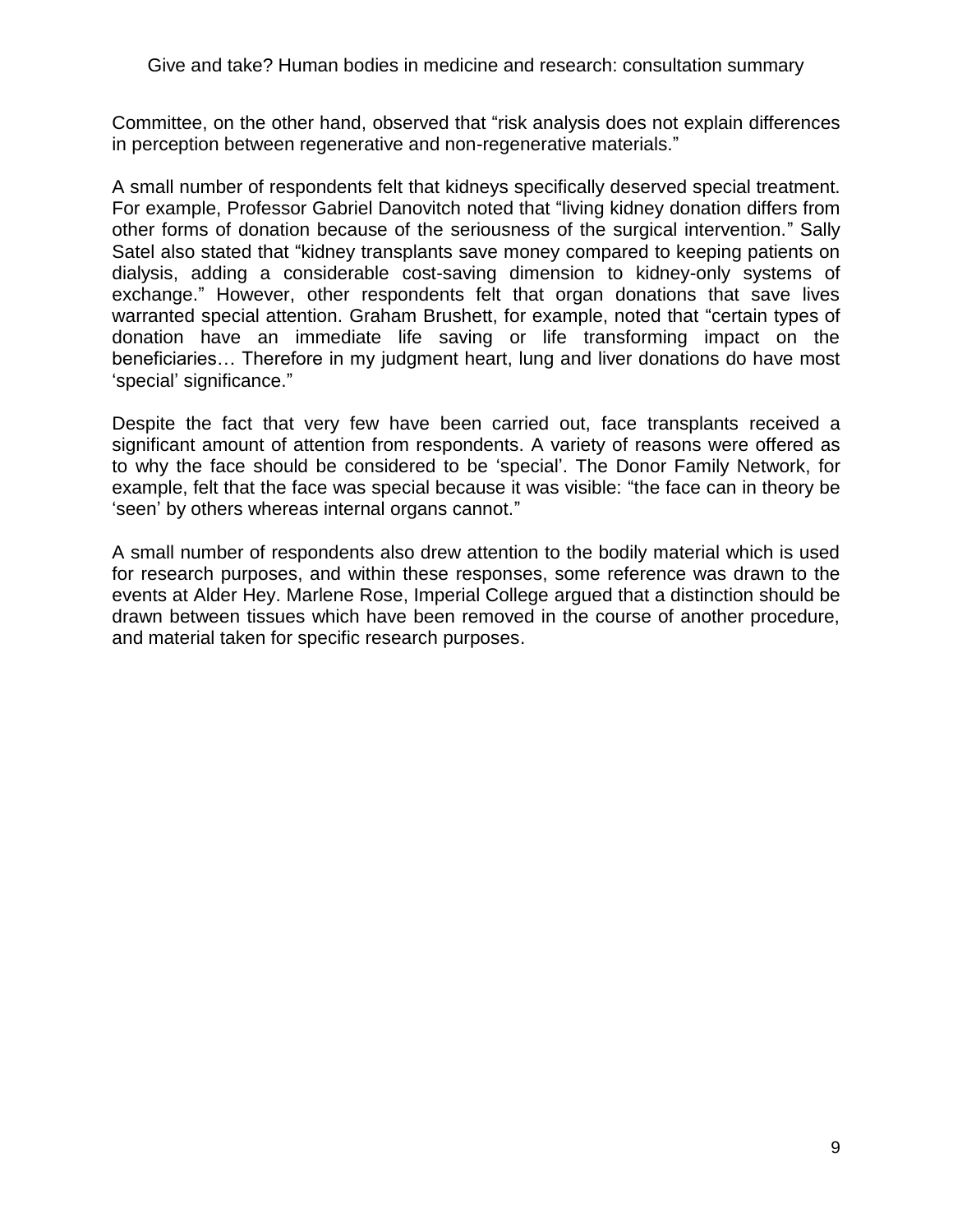### **3. Are there significant differences between providing human bodily material during life and after death?**

Most respondents answered this question in the affirmative, and offered a range of reasons why they thought this to be the case.

### **Yes, differences exist for consent and control**

Several respondents felt that differences between providing bodily material before and after death were due to issues of consent and control.

Chris Briscoe noted that, in the case of living donation "there can be no doubts about the consent of the donor." The 'nature' of consent needed before and after death was acknowledged in a number of other responses. The party who consents to the providing of bodily material was also noted. For example, Dr Gill Haddow, from the ESRC Innogen Centre noted that "in the case of cadaveric organ donation, the donor's intention to donation is mediated by their family. This brings into play factors about the families' own beliefs about the value of organ donation, death and the dead body." The role of the family in donation after death was raised by a number of respondents, several of whom noted that situations could arise where there the wishes of the deceased person, and those of family members may be contradictory. Attendees of the Ethics Forum at University Hospital Birmingham, organised by Greg Moorlock, therefore took the view that "the autonomy of the deceased is often largely disregarded."

The difference in the process of obtaining consent for living or deceased donation was also raised by respondents. Graham Brushett noted that "the rigour of the living donation consent procedure is exhaustive compared with the simplicity of signing the Organ Donor Register.‖ Moreover, HEAL (Health Ethics and Law), University of Southampton, noted took the view that "during one's life it is possible to change one's mind about consent, whereas following death the consent appears to be 'fixed', either by the deceased or by a proxy decision-maker."

Commenting on the control available to a living person who decides to donate bodily material, Dr Muireann Quigley stated that "[i]t could be argued that an individual has more interests over their body and its tissues whilst living since they still have an immediate and continuing interest in controlling what happens to themselves and their tissues.‖

### **Yes, especially in relation to reproductive materials**

A number of respondents felt that the donation of gametes differed markedly before and after death. One potential reason for this was offered by The British Psychological Society, which noted that "any resulting child will have to be told that one or both of their genetic parents is/are deceased." Moreover, a small number of respondents noted that obtaining gametes from deceased donors would deprive the child of having a relationship with their biological parent(s). This view was summarised by David Gollancz who stated that "people should if possible be available to their offspring, at least to give an account of themselves."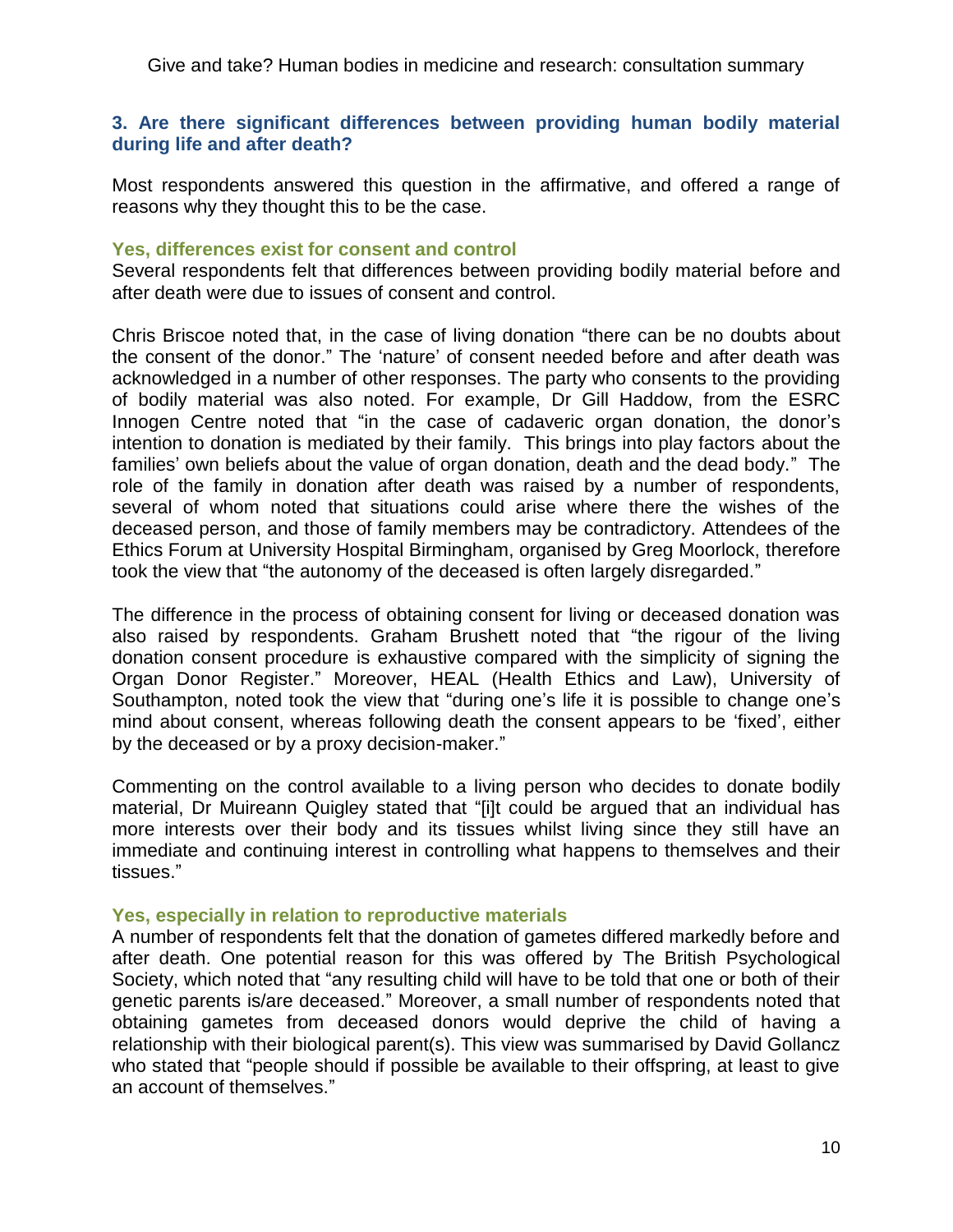## **Yes, because of potential benefits to the living donor**

A very small number of respondents referenced an argument that living donation offers benefits to the donor, whereas deceased donation does not. Simon Woods, Jackie Leach Scully, Pauline McCormack, and Ilke Turkmendag of the Policy Ethics and Life Sciences Research Centre noted that "the possibility of gaining some direct or indirect benefit is open to the live donor and this may be significant to the context in which donation is requested.‖ Attendees of Ethics Forum at University Hospital Birmingham, organised by Greg Moorlock also noted that "the rewards for organ donation during life... are going to be greater than the rewards for cadaveric donors."

### **Yes, because of risks to the donor**

Several respondents felt that potential risks to donors were a reason for distinguishing between living and deceased donation. The most common form of risk recognised by respondents was physical risk to living donors. The Human Tissues Group, for example, stated that "post mortem donation cannot physically harm the donor, while donation during life could potentially harm the donor." Furthermore, Dr David J. Hill felt that "it cannot be ethical to submit a healthy patient to a damaging operation to remove an organ or part of an organ if it is not for his/her benefit." However, other respondents, such as the National Research Ethics Advisors' Panel (NREAP) noted the potential effects on deceased donors: "the use of tissue from the dead may raise issues which could be regarded as a form of harm to the deceased (for example, issues related to privacy, confidentiality and reputation.)" The Medical Research Council felt that the risk that should be considered relevant was that to the relatives and friends of the deceased donor.

## **Yes, for practical reasons**

Several respondents focused on practical reasons for recognising significant differences between providing material before and after death. For example, attention was drawn to the fact that living donation offers better clinical outcomes.

Dr Miran Epstein stated that although there were differences between providing material before and after death, "they are universally technical, not ethical." However, attention was also drawn to the difference in symbolism between living and deceased donation: ―…providing human bodily material during life is an anticipatory practice, a gift-giving of hope that some good will come from it from the owner to the potential beneficiary. After death, providing human bodily material is about memorialisation of the deceased through the use of their body in various ways‖ (HEAL (Health Ethics and Law), University of Southampton).

Living donation was felt to affect donors more onerously than the prospect of deceased donation. Some respondents, for example, referred to the potential for living donors to lose earnings through their decision to donate. Other respondents noted that living donation has the potential to affect the health and wellbeing of the donor. One anonymous respondent noted, for example, that "to use a living donor for organs creates two patients whereas donation after death only has one patient.‖ The potential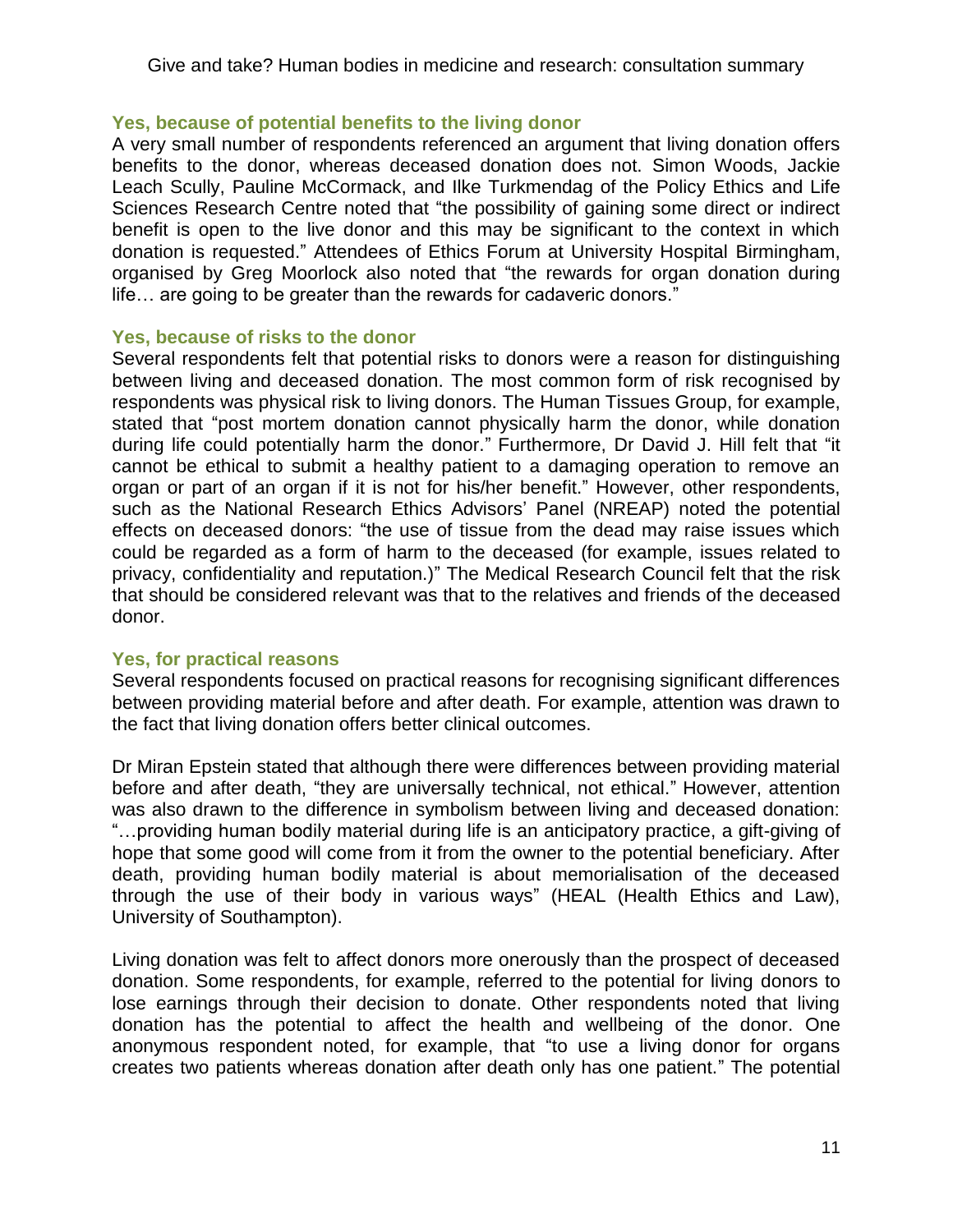impact of living (directed) donation on relationships between the donor and the recipient was also highlighted by respondents.

However, other respondents felt that deceased donation had more potential for harm. For example, the Church of England Mission and Public Affairs Council felt that, in the context of whole body donation, the act of donation could "have an adverse effect on family members who are 'left with nothing' during the bereavement process." Conversely, it was also noted by Graham Brushett that "donation after death does not come with the same emotional baggage for the donor as living donation does."

Attention was drawn to the need to recognise the burial practices and traditions of certain religions, such as Islam and Judaism – and particularly the fact that burials are required to take place very soon after the person's death. For this reason, it was noted that Muslims and Jews may be put off from organ donation because of fears that burial may thereby be delayed. More generally, other respondents drew attention to the fact that more cultural and/or religious concerns arise in the context of donation of bodily material after death. It was also noted that "different religious beliefs might entail differences between providing human bodily material during life and after death" (Attendees of Ethics Forum at University Hospital Birmingham, organised by Greg Moorlock).

A number of respondents felt that differences between living and deceased donation arose out of concerns for the definition of death. Almost exclusively, comments received from respondents on this issue raised concerns about the interpretation of brain death criteria. Attention was drawn, for example, to the situation in the United States where criteria for the determination of death is not standardised: "you can be dead in Pennsylvania but still alive in Oklahoma, or dead in the U.S. but still alive in Canada, for that matter" (anonymous consultation respondent). Moreover, CARE stated that, "with the ascertaining and timing of a diagnosis of death […] The kinds of dilemmas raised are whether 'death' should reference the brain or other organs."

**No difference between providing human bodily material during life and after death** However, a number of other respondents felt that there were no significant differences between providing material before and after death. For example, Jonathan Lee stated that "there is no additional ethical work done by the contingent fact that the donor is dead." Chris Briscoe also felt that there was no difference "as long as they [the donors] have made the choices in life and their choice is respected after death." A similarity between the two types of donation was also raised by the Human Tissue Authority who noted that the "key similarity is that of valid consent being central to both living and deceased donation."

Other respondents referred to the similarities in the *structures* supporting both living and deceased donation. For example, the European Society for Organ Transplantation Council was of the view that "both live and deceased donation is dependent on [the fact] that the public has confidence in the health care system and in the regulatory framework." Similarly, Miriam Pryke noted that "there are limits to what people may do,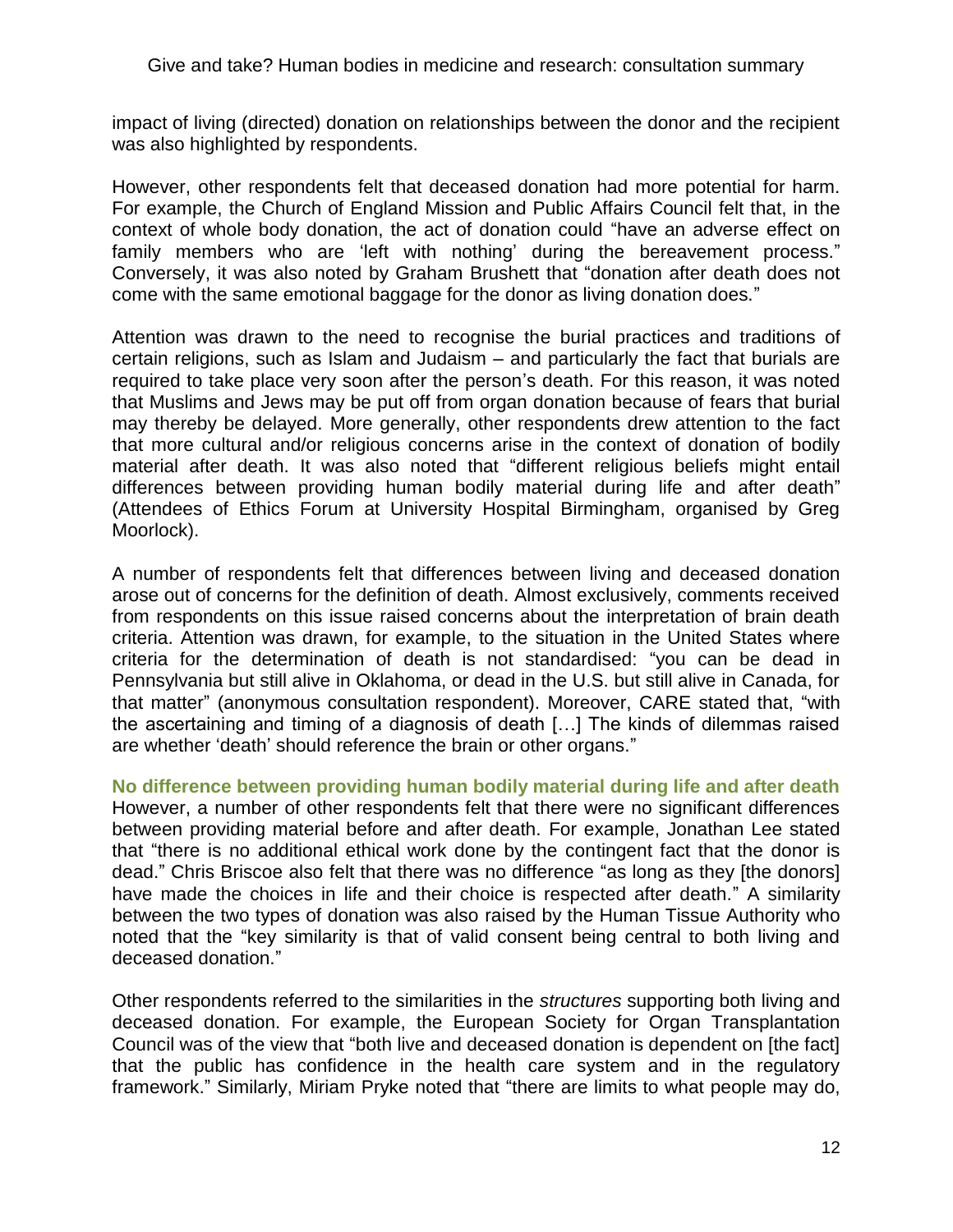limits to what one person may do in relation to another, and that applies to dead people as well as living people."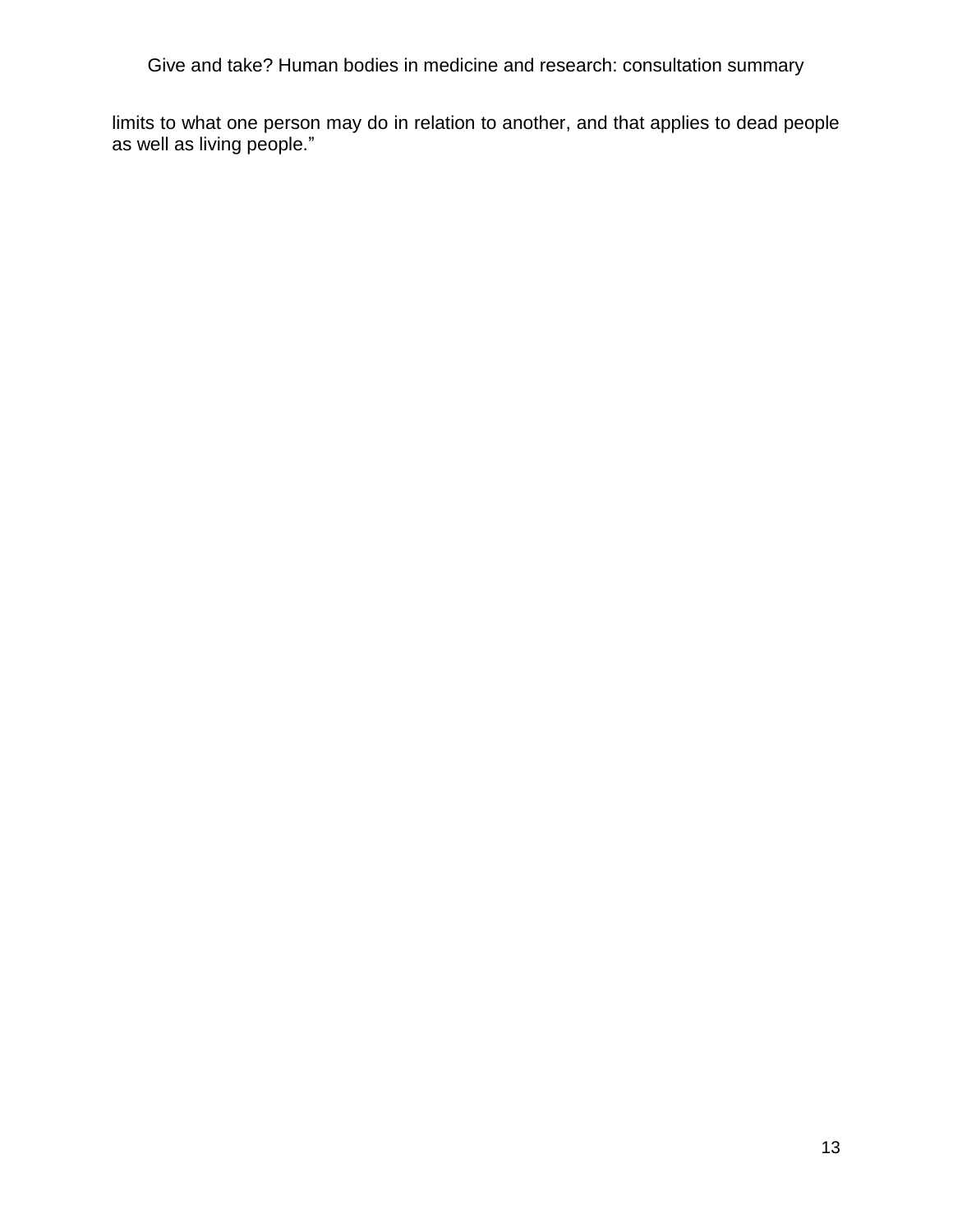### **4. What do you consider the costs, risks or benefits (to the individual concerned, their relatives or others close to them) of providing bodily material? Please distinguish between different kinds of bodily material if appropriate.**

Several general comments on the breadth of this question were offered by respondents:

―the calculation of risks and benefits is often highly subjective and therefore variable dependent on the individual/s involved, the bodily material donated and the context in which it is given."

*Dr Gill Haddow, ESRC Innogen Centre, consultation respondent*

"In any medical procedure there are risks of complications and harm to the donor as a result. This varies from procedure to procedure, and thus has to be weighed by the donor."

*Jonathan Lee, consultation respondent*

―The costs, risks or benefits to an individual in providing bodily material are likely to vary enormously depending on which body part they are providing and to whom they are providing it."

*The British Transplantation Society, consultation respondent*

Some respondents chose to focus on the separate issue of costs, risks, and benefits, and applied these concepts to specific types of bodily material.

### **Costs**

### **Costs: blood donation**

Very few respondents highlighted the costs of donating blood. Those who did mention the cost of blood donation drew attention to the normalcy of blood donation, and also the fact that it is quickly replenished by the body. Other than minor inconveniences to the donor, such as time and brief discomfort, very few costs to the donor were recognised by respondents.

### **Costs: living organ donation**

Respondents who focused on the costs of living organ donation distinguished between different parties involved in the donation process.

### i. Cost to the donor

Several respondents focused on the potential physical costs to the living donor, including the pain and discomfort experienced as a result of donating. Other respondents drew attention to the potential emotional costs of donating an organ. Karen Dyer, a lecturer in law from the University of Buckingham, for example, noted potential ―feelings of guilt if the organ doesn't take.‖ A further point highlighting the emotional impact of donating was raised by Attendees of Ethics Forum at University Hospital Birmingham, organised by Greg Moorlock who stated that "if one placed importance in bodily integrity, one might also feel that one had sacrificed one's 'completeness'.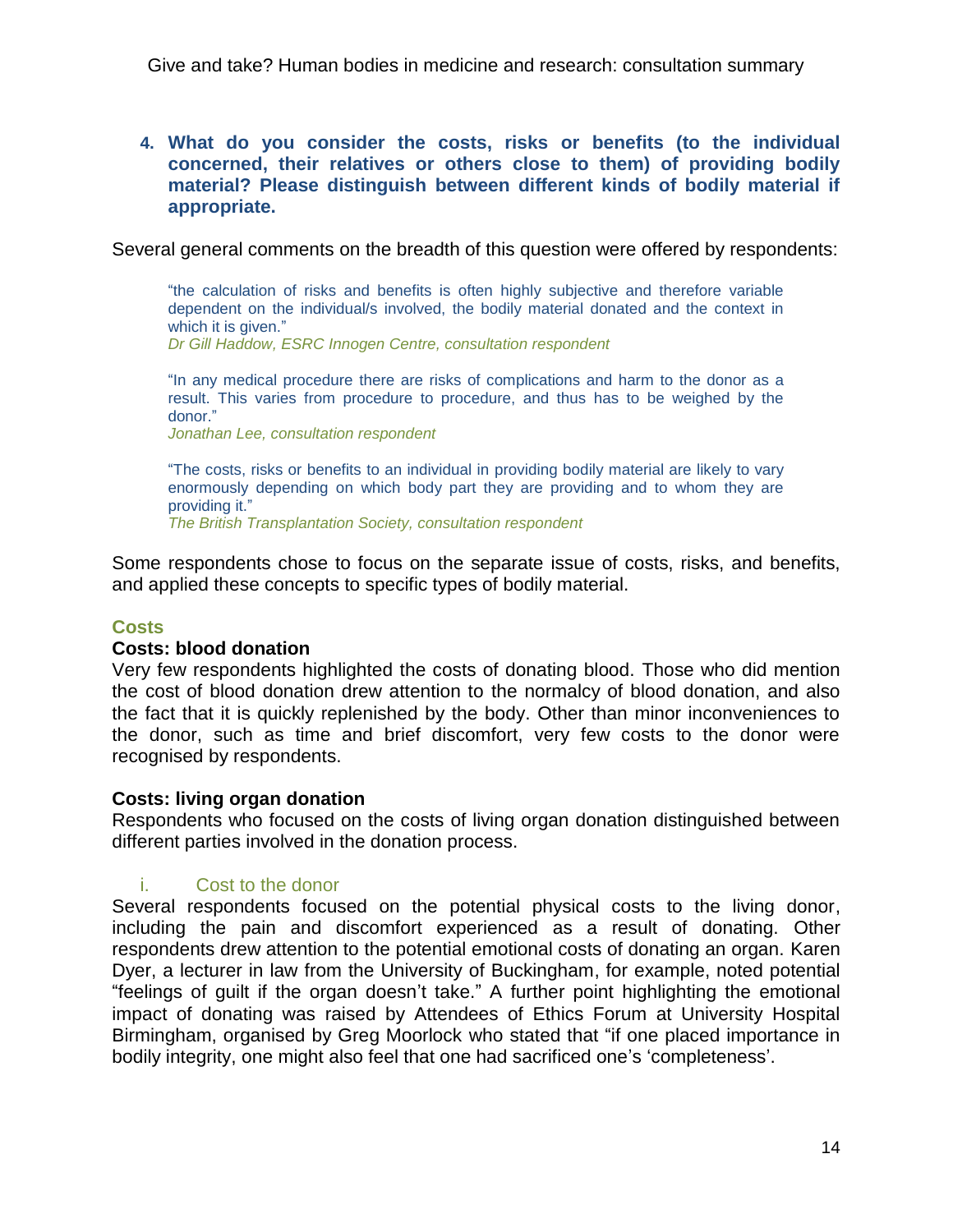Practical costs were also highlighted. Some respondents, for example, drew attention to the fact that the donor may be inconvenienced through the need to take time off work, and potentially lose some of their earnings. Moreover, the Human Tissue Authority noted that donors "may also run the risk of losing their job and the HTA has been made aware that this has been the situation in a handful of cases over the past four years."

## ii. Cost to the donor's relatives

A handful of respondents noted the cost of living donation to the donor's relatives. Sylwia Maria Olejarz, for example, highlighted the "very high psychological costs both for the donor and his/her family." Highlighting a different aspect, the Human Tissue Authority noted that "friends and family are likely to visit the donor and may incur travel costs… There is no formal mechanism by which friends and relatives can be reimbursed."

## iii. Cost to the recipient

Very few respondents highlighted costs to the recipient of the organ from a living donor, although Attendees of Ethics Forum at University Hospital Birmingham, organised by Greg Moorlock felt that "recipients can be significantly emotionally affected if an organ transplant from a living donor fails."

## **Costs: deceased organ donation**

As with perceived costs of living organ donation, respondents who addressed costs to deceased organ donation also focused on the various different parties involved in the process.

### i. Cost to the donor's relatives

Most respondents who chose to address the issue of 'costs' of deceased organ donation drew attention to the cost to the donor's relatives, with a particular focus on the emotional costs involved. Many of these respondents felt that the significant cost to relatives lay in situations where they consider the donor's body to be 'incomplete' after donation. Observations included:

―For some, depending on their worldview, distress at the thought of material being removed from their loved one's body." *Christian Medical Fellowship, consultation respondent*

"A sense that their loved one is not 'whole'." *Anonymous consultation respondent*

―A family that places value in the completeness of the body after death would be sacrificing something meaningful to them if they agree to donation." *Attendees of Ethics Forum at University Hospital Birmingham, organised by Greg Moorlock, consultation respondents*

Other respondents also drew attention to the potential burden families might feel at being approached to allow their relatives' organs to be donated.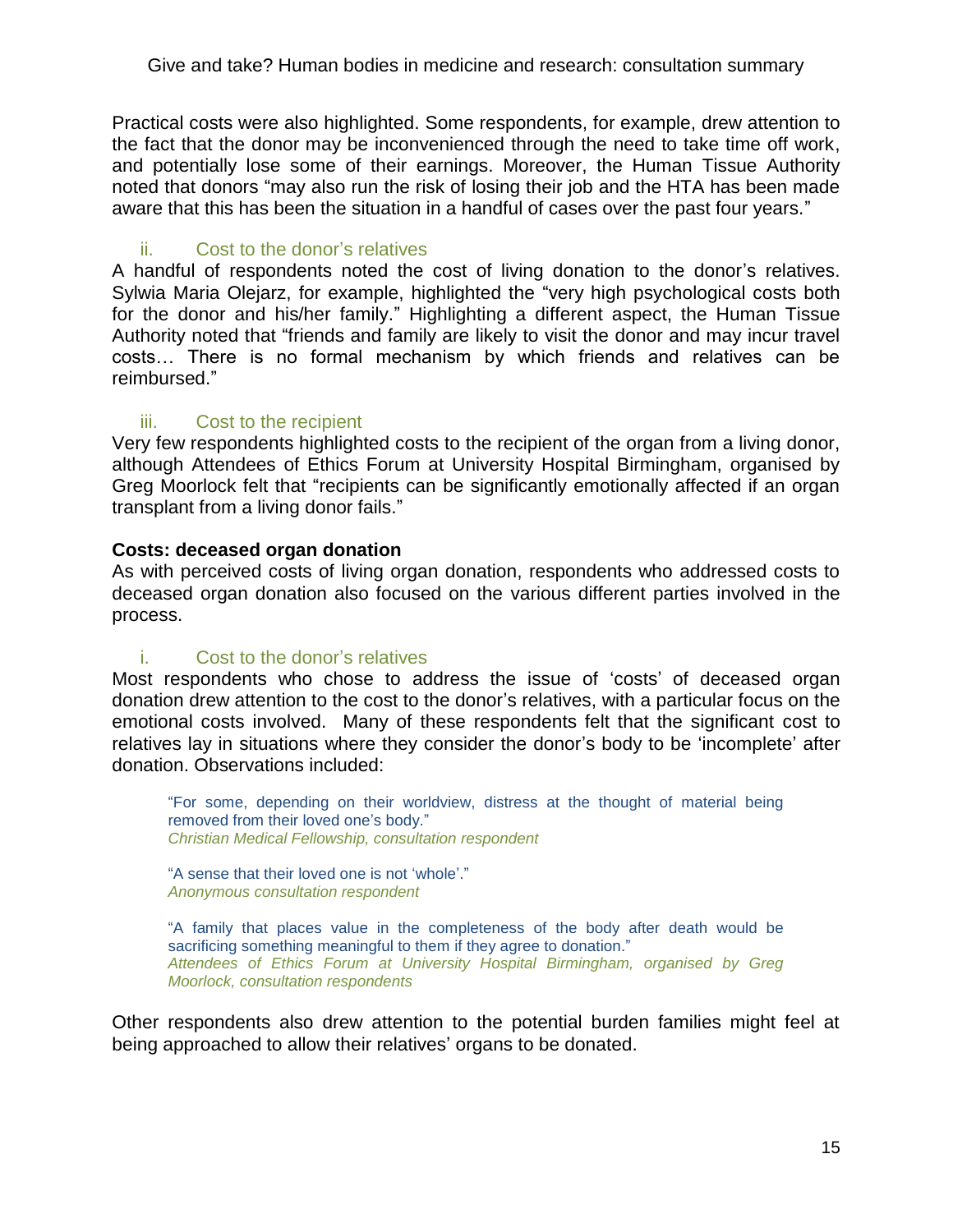## ii. Cost to the recipient

Very few respondents referred to the potential costs of deceased organ donation to the person who receives them. However, an anonymous respondent noted that "the recipient can in some cases suffer guilt in that a person (identity unknown) had died to give them life. Patients can in these cases often need support."

## iii. Cost to the donor

Few comments were offered in relation to the potential costs to the donor. However, an anonymous respondent noted that "after death, I could not possibly feel any pain, it won't cost me anything."

## **Costs: donation of reproductive material**

A number of respondents to the consultation highlighted the costs of donating reproductive material – specifically gametes and embryos. Again, the analysis of responses may be split into the different parties affected by the donation.

## i. Cost to the donor

Several respondents highlighted the costs of donating reproductive material to donors themselves. However, there was a wide range of views on what costs would, or would not, be experienced by donors. For example, one respondent felt that "there are few, if any, financial or physical risks to sperm donors." Similarly, Haris E. Cazlaris PhD took the view that there is "no cost (the recipient pays the cost)."

Other respondents felt that there were costs to the donor, which had predominantly arisen through the removal of donor anonymity in 2005. This view was taken by Progress Educational Trust, which felt that "since the entitlement to donor anonymity was removed, psychological concerns have also been raised about the donor themselves, specifically about their trepidation at the possible impact upon them and their family, if a child born as a result of their donation should contact them 18 years later." Similarly, Dr Kevin Johnston noted that "with no rights to anonymity, any person donating eggs or sperm now has to accept the likelihood that their future biological children will make contact with them in the future." In addition, the Royal College of General Practitioners noted that "there can be a significant effect on a future or current family, with the knowledge that there is another child with a parent's or partner's DNA."

Few respondents referred to costs which may be experienced by egg sharers. However, Progress Educational Trust noted that "studies have indicated that in a scenario where a woman's fertility treatment is unsuccessful, and that woman has participated in an egg sharing scheme, she may feel anxiety at the thought that her biological child is being raised by others."

## ii. Cost to the donor-conceived child

A significant number of respondents drew attention to the cost of providing gametes to the children conceived as a result of the donation. The British Psychological Society, for example, focused on "the psychological costs of donation" to donor-conceived children. Moreover, CARE noted that "there are significant ethical (and some practical) costs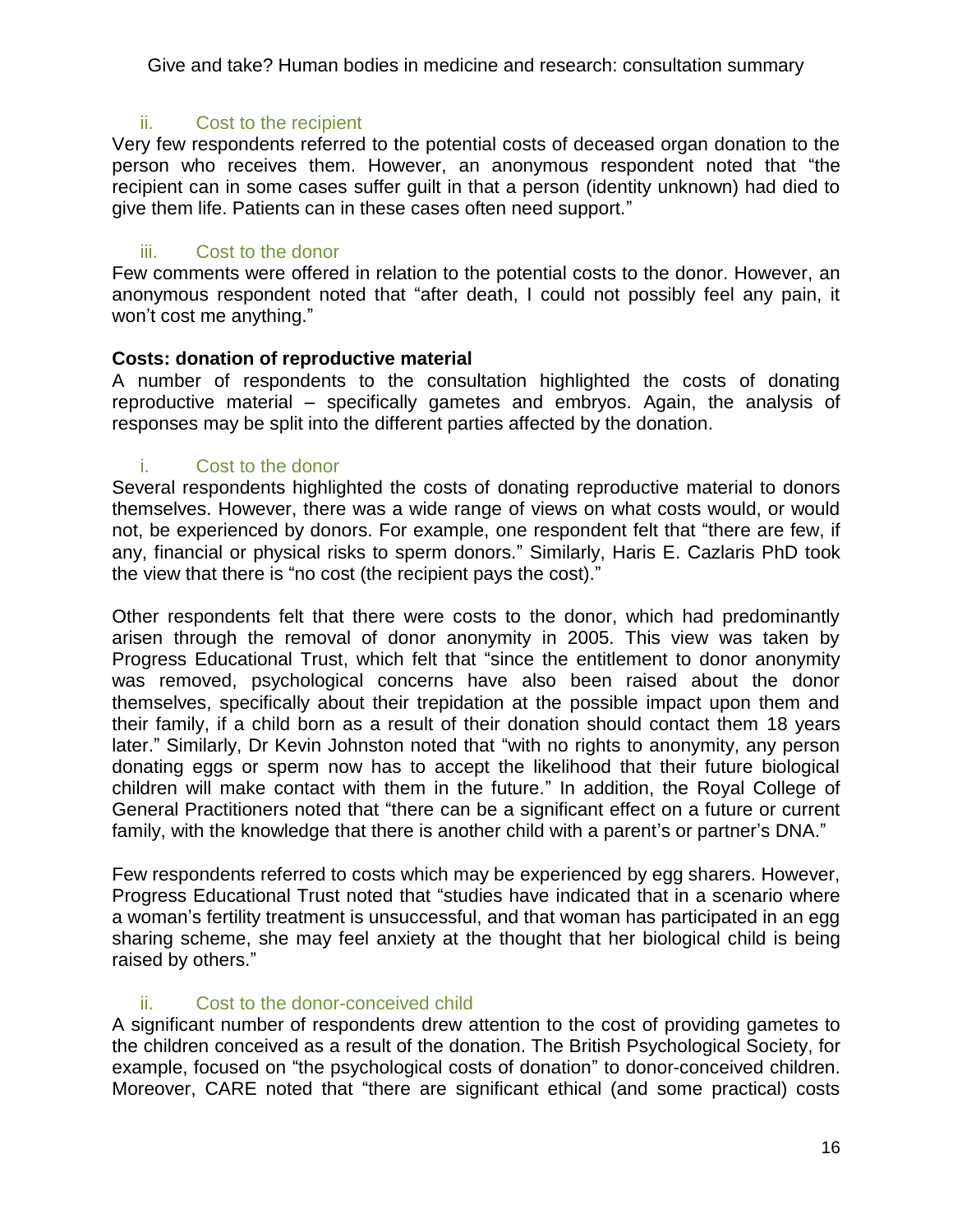borne by the resulting offspring who will have no biological connection with their social parent(s) and may never know about their complete genetic heritage.‖ The future impact for donor-conceived people was also noted: "the lack of free follow-up professional support for individuals and families affected, including intermediary services for those later wishing to have contact with genetic relatives, is a matter of great concern" (PROGAR (British Association of Social Workers Project Group on Assisted Reproduction)).

## iii. Cost to the donor's relatives

Few respondents drew attention to the potential costs to relatives of gamete or embryo donors. However, the International Donor Offspring Alliance noted that "the relatives of the person whose gametes [are] used to create a child may also suffer never knowing this child who will be their grandchild, niece, nephew, cousin, half-sibling etc..."

### **Risks**

Comments about the risk involved in providing bodily material can again be sub-divided into a specific type of bodily material, and the party affected by the donation of bodily material.

## **Risks: blood donation**

Consultation respondents who addressed the issue of the risk of blood donation predominantly took the view that the risk involved was minimal. For example, Professor Peter Furness noted that "a blood sample is less risky" than living organ donation. Sylwia Maria Olejarz commented that the only possible risk might be that of infection. Other respondents, however, took the view that there was no risk involved in blood donation.

### **Risks: living organ donation**

### i. Risk to the donor

A general comment was offered by the Royal College of Physicians of Edinburgh, who noted that "risks to health are perceived very differently by individuals, making it difficult to generalise, and between potential donors and their medical team. Often the donors themselves are willing to accept far higher risks than the medical profession."

However, many of the respondents who chose to address the risks involved in living organ donation focused on the physical risks to the donor. Views offered included the observation by the Christian Medical Fellowship that the donation of organs "involves" considerable risk including anaesthesia, surgical procedure, pain, morbidity..." Moreover, one respondent noted that "whilst everything possible is done to eliminate risk to the donor it is acknowledged that the risk of donor death is 1:3000." Also included among those who took this view was an anonymous respondent who told the Working Party that "from personal experience, there are considerable risks to live organ donation, my partner experienced a collapsed lung within a day of donating a kidney (to our son) and was unwell for several days, in pain and suffered acute upset stomach due to the antibiotics... However, my son and our entire family has benefited enormously."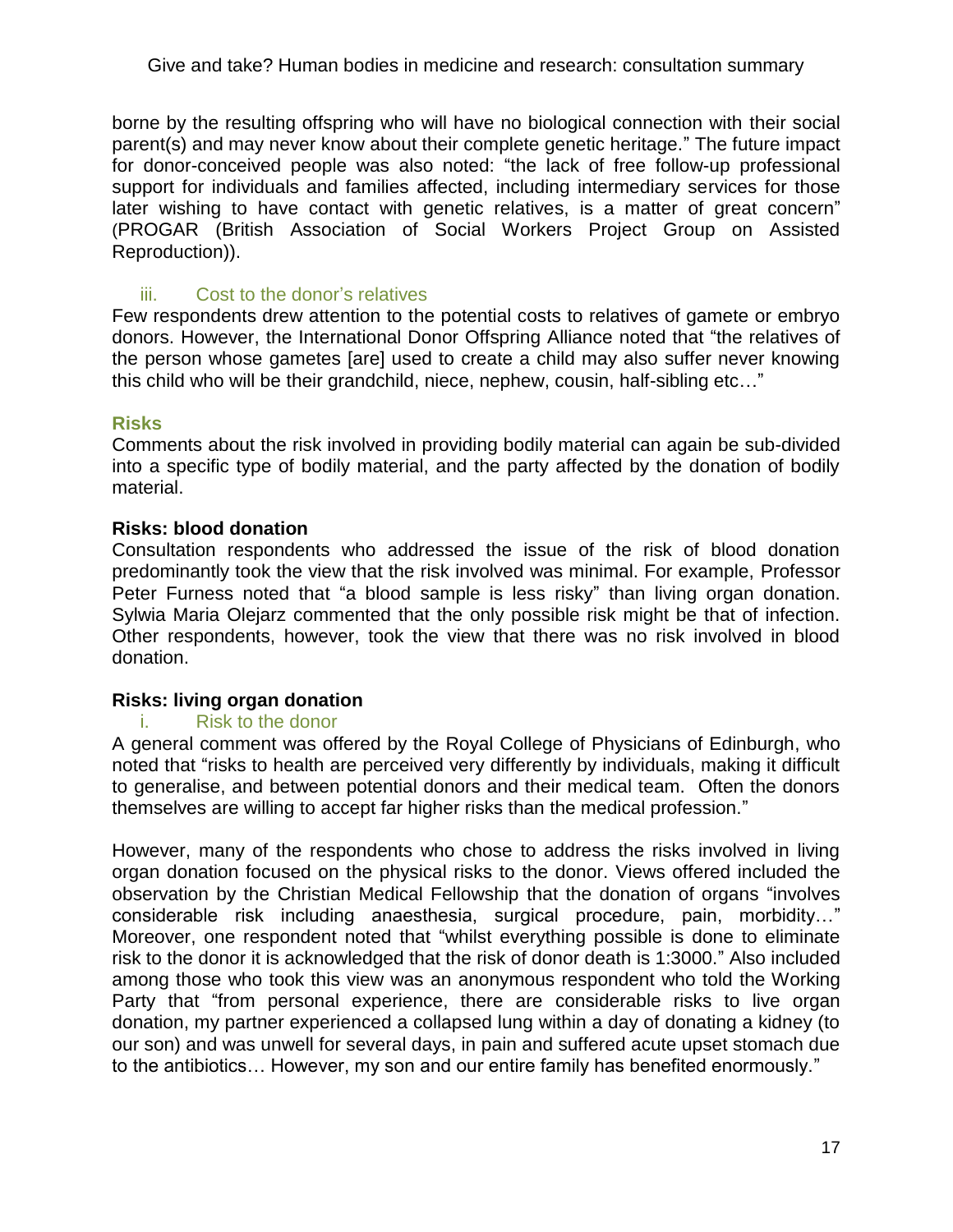In addition to the acknowledged, if rare of death, it was also noted that "a donor will not be able to donate to another friend or relative in future, and if the transplant is not successful they may feel they have let the recipient down."

Less tangible risks were also noted by respondents. For example, one respondent felt that there would be a "risk of loss of autonomy and control over a piece of your body once the material is stored or in use somewhere else." In addition, it was noted by the Human Tissue Authority that there was a risk that "living organ donation potentially exposes the donor to duress, coercion and reward. Pressure can be applied on the potential donor by a range of people, including relatives and friends."

## ii. Risk to the recipient

Fewer consultation respondents focused on risks to the recipient of an organ from a live donor. Of those respondents who did draw attention to the risks for recipients, the majority focused on the physical risks. Sylwia Maria Olejarz, for example, noted that there may be a "very high risk of health complications after organ donation" and a response from the University of Leicester Medical School (group 8) drew attention to the harmful side effects of immunosuppressant drugs.

A non-physical risk to recipients was raised by Miss N. Sethi, from the AHRC/SCRIPT Centre at the University of Edinburgh's School of Law, who took the view that "the potential guilt of the recipient should also be considered in the instance that the transplant is not successful."

## iii. Risk to relatives of the donor

The risk to relatives was noted in a very small number of responses, including that of the Human Tissue Authority which noted that "friends and family must deal with the risk of the death of their relative and also of possible complications. If they also have a relationship with the recipient they must also face these risks with them, making it an exceptionally difficult time emotionally."

### **Risks: deceased organ donation**

### i. Risk to the donor's relatives

Most respondents who chose to respond to this part of the question drew attention to the risks which need to be faced by the relatives of deceased donors. The Anscombe Bioethics Centre, Oxford, for example, felt that caution needed to be exerted when addressing the issue of deceased organ donation as "taking organs after death with insufficient sensitivity to the feelings of relatives could exacerbate their grief and lead to significant ongoing psychological harm." Caution was also urged by the Human Tissue Authority, but in relation to the issues which should be considered by the donor's family: "They (the donor's family) must consider the risk that, if there are no instructions from the deceased, they could make a decision they would not have made themselves in life." Further psychological risks were also raised by one respondent, who noted that ―there may be psychological risks to relatives who hold cultural or religious views on the disposing or handling of the body."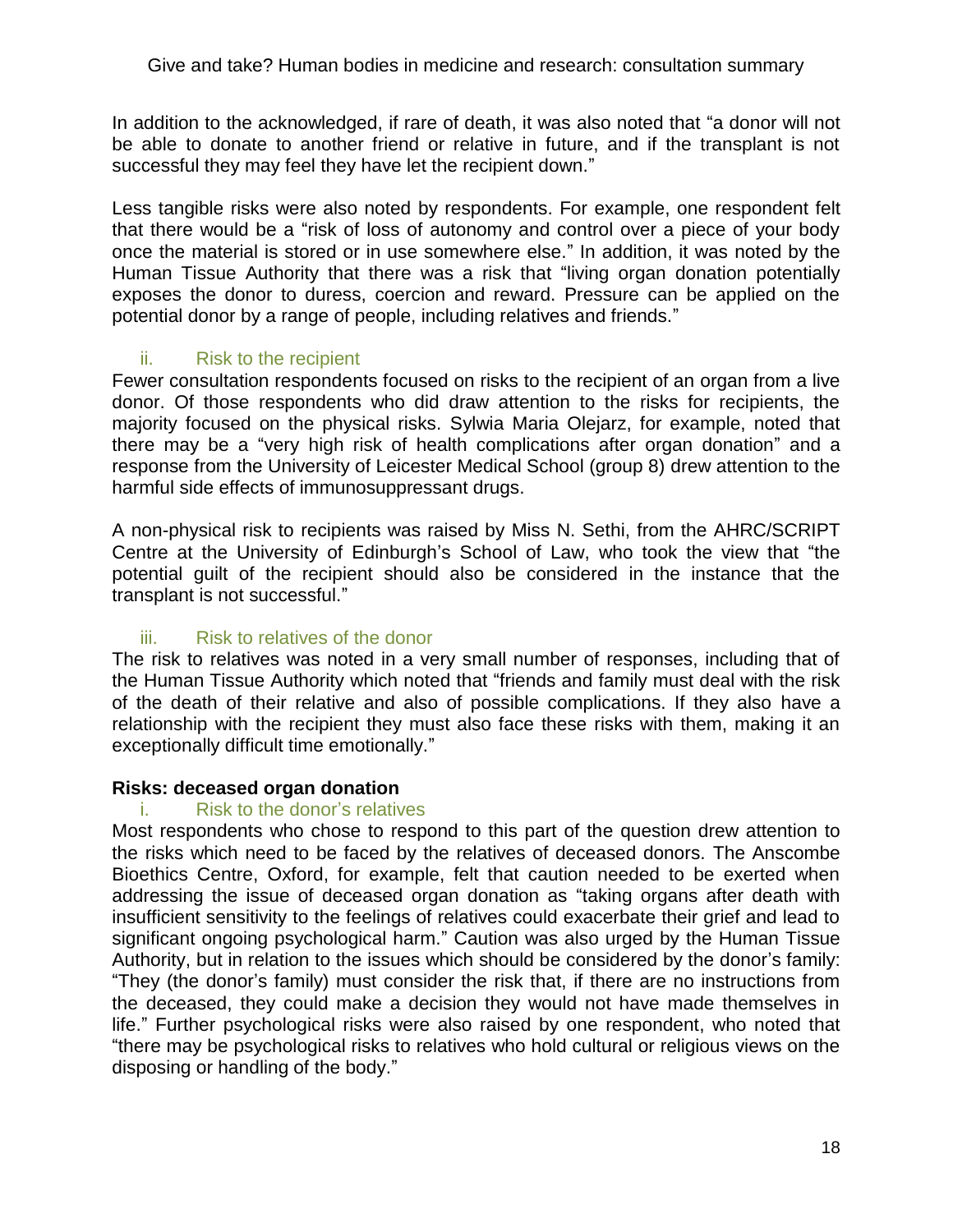Conversely, other respondents took the view that there would be few, if any, significant risks to the relatives.

## ii. Risk to the donor

A number of respondents felt that there would be to the deceased organ donor. CARE, for example, stated that "there is a real risk that ventilators may be turned off too early, or not even turned off, until liver, heart and/or lungs are removed, because they need to be perfused with blood." In addition, the UK Donation Ethics Committee noted that "in the case of donation after death, the kind of death experienced may be altered: this could potentially impact on the dying person but also on his/her relatives."

## **Risks: donation of reproductive material**

### i. Risk to the donor

Respondents who addressed the issue of risk to donors of reproductive material fell broadly into two categories: physical risk; and emotional and social risk.

Of those respondents who addressed the issue of physical risk, several referred to the risk of donors affecting their future fertility. The British Psychological Society, for example, stated that "medically, there is some evidence that oocyte donation increases the risk of later fertility problems for the donor.‖ Also in relation to egg donation, Progress Educational Trust drew attention to the "side-effects of fertility drugs (which can include hot flushes, irritability and headaches) and the risk of developing ovarian hyperstimulation syndrome while undergoing ovulation induction (this can be a lifethreatening complication). Additionally, unlike sperm (which can usually be obtained via ejaculation), eggs must be obtained via a surgical procedure."

Respondents who referred to emotional and social risks to the donor highlighted the possibility of offspring contacting donors in the future as a risk. In addition, Phil Harding noted the "largely psychological [risks] arising from a future sense of guilt, concern, etc from not knowing whether the child created was living a suitable quality of life and a realisation that the donor had not carried out his/her 'parental responsibility' to ensure this was the case."

## ii. Risk to the donor-conceived person

Psychological risks to the donor-conceived person featured heavily amongst responses to the question of risk for gamete donation. The Centre for Family Research, University of Cambridge, for example, stated that there were "indications that serious problems may arise if donor children inadvertently discover the manner of their conception as teenagers or adults.‖ However, some respondents felt that the perceived psychological risks of gamete donation for the resulting donor-conceived people needed to be tempered. Progress Educational Trust, for example, noted that "some argue that there are broader psychological risks associated with gamete donation. We believe that these risks have been overstated, as has the emotional significance of gamete donation."

Social risks were also raised. The International Donor Offspring Alliance note that there was a risk that donor-conceived people could be denied "a meaningful relationship with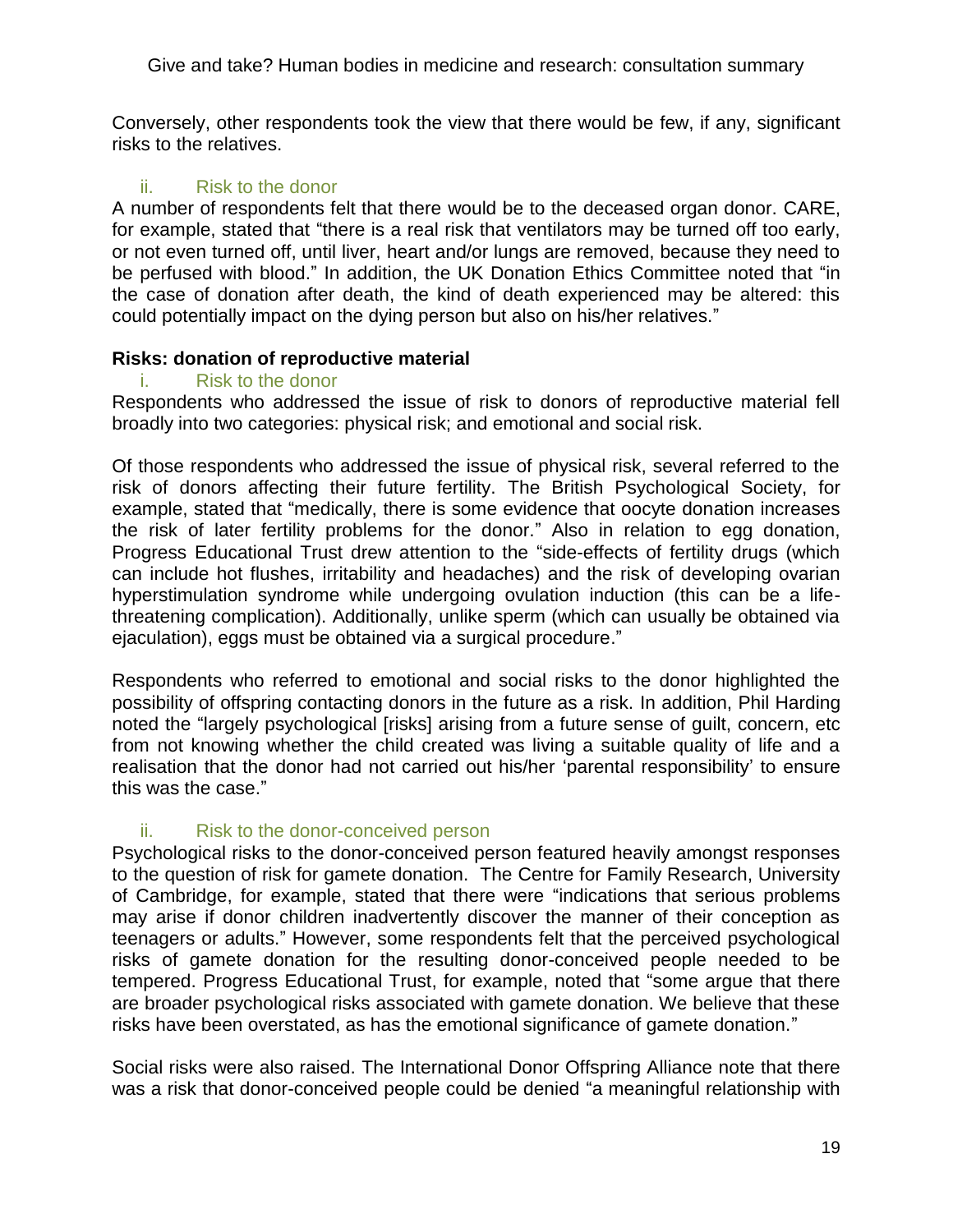his or her biological mother or father." Moreover, David Gollancz noted that "the primary cost and risk is to the offspring, who will have to manage the complex and compromised relationships created by donation. The ethical position therefore is characterised by the fact that the person who carries the most risk is the only one involved who is not a volunteer."

The medical risk of consanguinity was also raised by a handful of respondents. PROGAR (British Association of Social Workers Project Group on Assisted Reproduction) noted that "the number of families that can be created from any one donor is currently capped at ten. However, even this limit is a matter of concern to many donor-conceived people given that it can lead to multiple genetic half-siblings and to the risk of inadvertent consanguineous relationships."

## iii. Risk to egg sharers

A handful of respondents focused on the potential risks attached to egg sharing. Karen Dyer, Lecturer in Law at the University of Buckingham, for example, felt that women who egg share "have to be counselled as to the potential pregnancy in the recipient but the failure for themselves.‖ A similar point was also made by an anonymous respondent, who noted that "there is a serious potential for long term emotional distress if the recipient party or parties become pregnant but the donor party or parties remain childless."

## iv. Risk to the donor's relatives

One respondent highlighted the potential risk to the relatives of the donor of the reproductive material, noting that "there is potential for further emotional and relationship complications, particularly with spouses, when they eventually come face to face with these donor conceived people, 18 years or more later."

## **Risks: tissue donation**

A very small of respondents drew attention to the risks involved in tissue donation. Phil Harding, for example, stated that, "for tissue donation, very few risks/costs (virtually nil) to [the] donor, but 'psychological benefits' from helping others." In the context of bone biopsies, it was also noted by Dr J. Reeve that they may be "very occasionally painful if technique is poor."

## **Risks: material with genetic information attached to it**

A small number of respondents drew attention to the risks which may accompany samples of material which have genetic information attached to them. In the context of the storage of cord blood samples, CARE noted the risks attached to "the storage of personal genetic data in the public domain, and the research use of these stem cells and cord blood.‖ In addition, the Church of England Mission and Public Affairs Council felt that risks may arise where there is "unforeseen usage of genome information if used in research."

## **Benefits**

The benefits which might arise through the provision of bodily material were the main focus of a number of responses to this question. Again, these may be subdivided into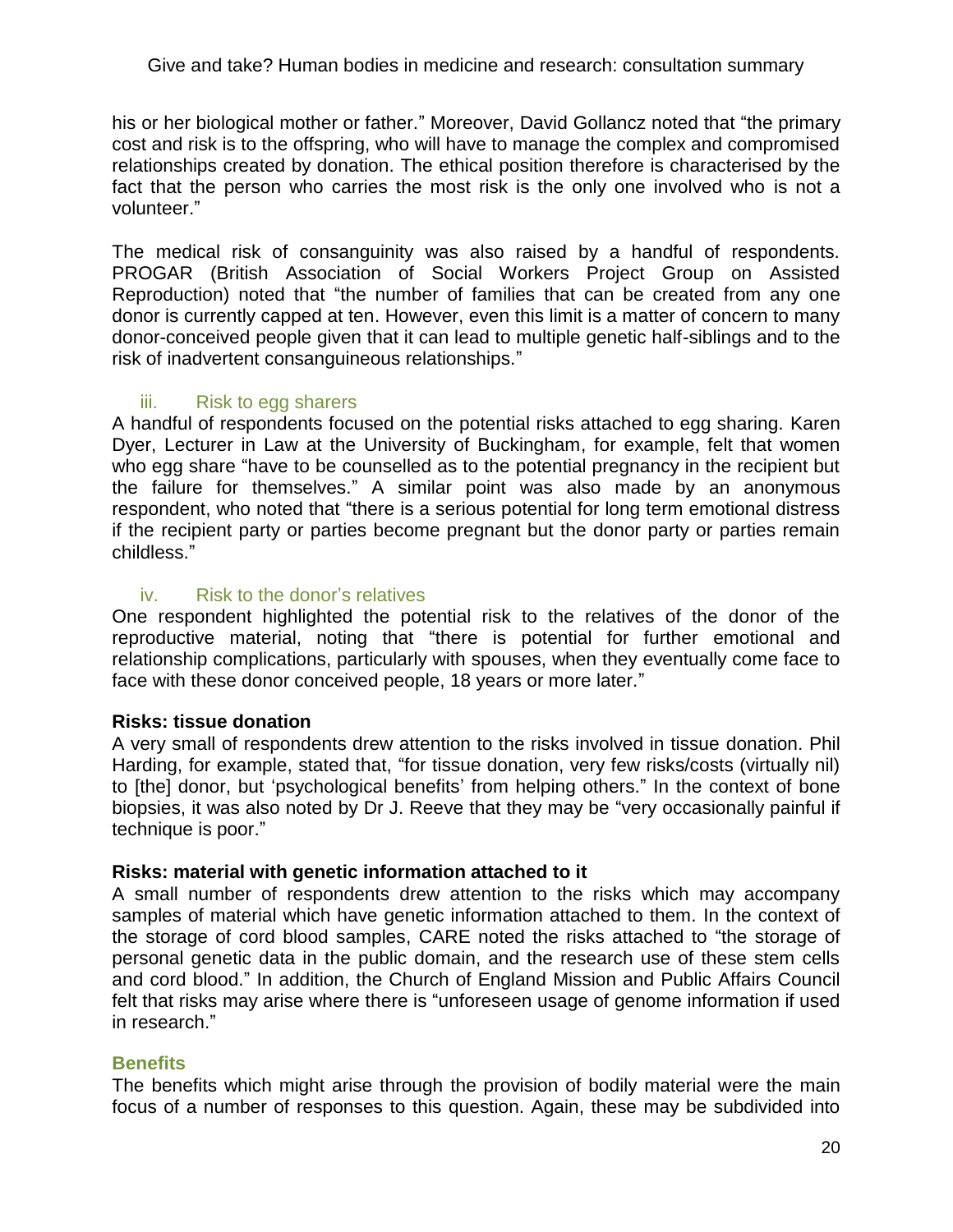the type of bodily material, and, where appropriate, the party who might benefit from its provision. However, several general comments about the benefits of providing bodily material were also offered, including:

―Knowing that another had benefited either by receiving material or that material was helping research from which others would benefit." *Anonymous consultation respondent*

―Benefit of feeling pleased with yourself… of knowing you've done your bit and you won't feel guilty if you need help in the future... of repaying a debt... of overcoming a fear." *Anonymous consultation respondent*

"There can be emotional benefits." *Miss E. J. Toogood, consultation respondent*

―The major benefit… is the hope/medical benefit given to others and the knowledge that this is the case." *Anonymous consultation respondent*

"Benefits are to society; explicitly accepting some responsibility for delivering some of the things that individuals are often keen to demand as rights." *Professor Peter Furness, consultation respondent*

### **Benefits: blood donation**

Several benefits were highlighted in relation to blood donation. Included among the benefits was a sense of achievement and self-satisfaction from donating. An anonymous consultation respondent, for example, drew attention to the "satisfaction of contributing to the pool." The health benefits to recipients were also highlighted by respondents. However, one respondent felt that there would be no benefit "except a feel-good factor and possibly kudos among a social or work group."

### **Benefits: living organ donation**

### i. Benefits to the donor

Several benefits were highlighted in cases where people became living organ donors, most of which focused on the 'feel-good factor' associated with donating. The Church of England – Mission and Public Affairs Council felt that such a feeling could lead to "enhanced self-esteem as a consequence of altruistic behaviour." The Anscombe Bioethics Centre, Oxford also felt that "it allows the donor to express solidarity with others.‖ Other respondents felt that the benefit to the donor would be especially notable where they had donated to a family member.

Aside from the emotional benefits to living organ donation which may be experienced by living organ donors, some respondents also drew attention to the potential health benefits which they may experience. For example, the Human Tissue Authority noted that living donors will "be subject to regular checkups which may lead to the early detection of future health problems."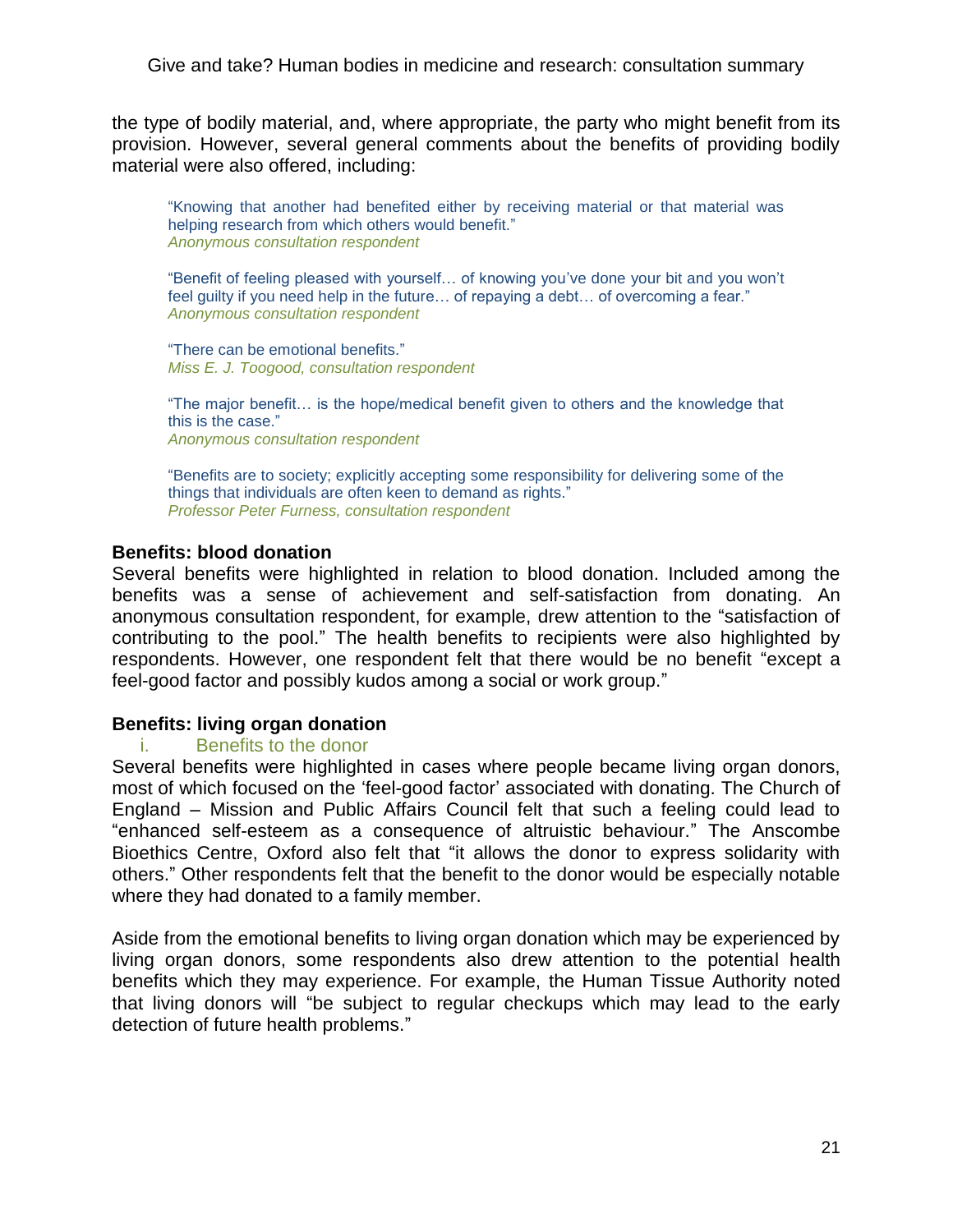## ii. Benefits to the recipient

A number of respondents highlighted the health benefits to the recipient of a living organ transplant. John Champion, Chair, SCKPA, for example, stated that there would be a longer survival rate of the graft if the transplant came from a living donor. Furthermore, another respondent noted that "for the right patient at the right time a transplant is the best treatment option with a good transplant giving circa 60% of the function of two normal kidneys (compared with only 5% from either form of dialysis). Quality of life improves considerably and graft survival with many [recipients] reaching 10 years plus. A transplant is not however a cure and a stable recipient would still have the kidney function of a patient with Chronic Kidney Disease at stage 3."

## **Benefits: deceased organ donation**

## i. Benefits to the donor's relatives

Most respondents who chose to focus on this question highlighted the emotional benefits to the donor's family where their relative becomes an organ donor after their death. One anonymous respondent stated that "families who accept donation in many cases find comfort in the fact [that] their loved one has helped..." This theme of 'making a difference' was common to a number of responses. One respondent noted that it engendered "good potentially arising from the tragedy of death." Other comments along a similar vein included:

"[knowing] that their cherished one had done their best to be helpful, even in death." *Betty Perry, consultation respondent*

―Families who accept donation in many cases find comfort in the fact their loved one has helped in some cases to save more than one life." *Anonymous consultation respondent* 

"[It] provide[s] hope and purpose in an otherwise futile situation - 'death was not in vain'". *Donor Family Network, consultation respondent*

The Donor Family Network also observed that allowing a relative's organs to be donated gave "control back to the family via the request and consent process at a time when they may feel they have no control of the situation at all". In addition, R. C. Whiting stated that deceased organ donation brought with it "efficient collection and total disposal (after using anything useful) [which] would relieve kin of any burden."

# **Benefits: gamete donation**

## i. Benefits to the donor

Most of the comments the Working Party received expressing benefits to the donor focused on a sense of achievement and satisfaction that the donor might experience in the knowledge that they have enabled someone else to have a family. The British Psychological Society, for example, noted that there may be "emotional gratification at having helped another couple."

A different sort of benefit was noted by one respondent in relation to egg sharing: PROGAR (British Association of Social Workers Project Group on Assisted Reproduction) noted that "for women undergoing IVF treatment, sharing their oocytes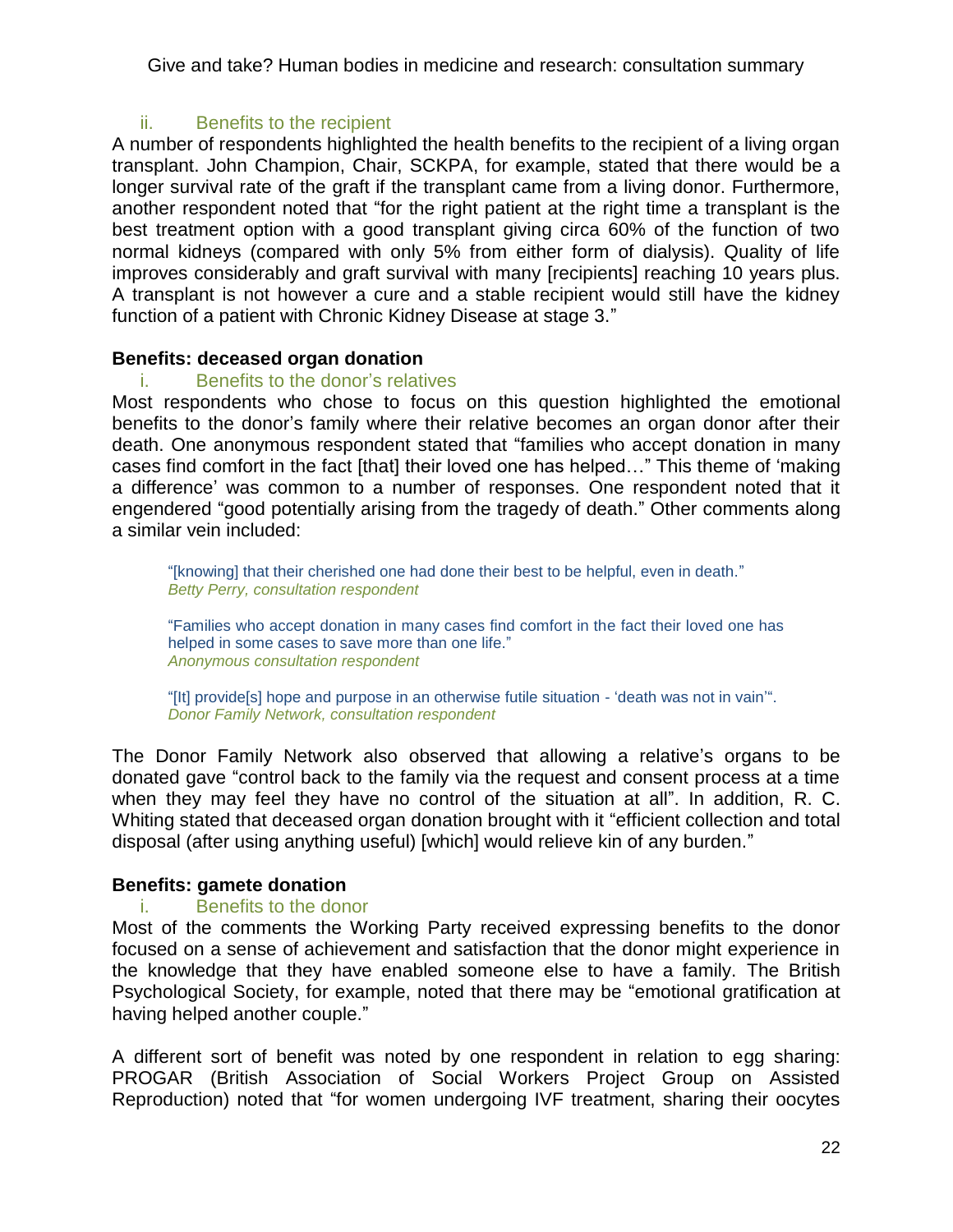with other (anonymous) patients may be the only way that they can afford the treatment". However, the same respondent noted that "there is evidence of the potential for later regret."

The idea that gamete donation brings about benefits was questioned by a small number of respondents. In terms of benefits bestowed on gamete donors, one anonymous respondent felt that "there are no tangible benefits to sperm donors." Similarly, the National Gamete Donation Trust took the view that there was "no real benefit to [the] donor unless [they are] helping a relative to conceive or supporting medical research."

### ii. Benefits to the recipient

Few respondents chose to comment on benefits of the provision of reproductive material to recipients, but of those who did, most commented on the benefit of having an opportunity to have a child.

### **Benefits: material donated for research**

A few respondents to the consultation focused on the question of benefits which might arise from bodily material donated for research purposes. Comments received included:

―There are potential benefits and risks if information of diagnostic or predictive value derived from donated biological material is fed back to donors or their relatives. On one hand, this information might bring direct health benefits (for instance, by allowing early access to treatment or preventive measures). On the other hand such information may not be beneficial if the interpretation is unclear, there is no intervention available." *Medical Research Council, consultation respondent*

"It is particularly challenging to strike an appropriate balance between realising the potential benefits for society of embryonic stem cell research – which requires human eggs for research – while adequately safeguarding those individuals who choose to donate eggs for research."

*Wellcome Trust, consultation respondent*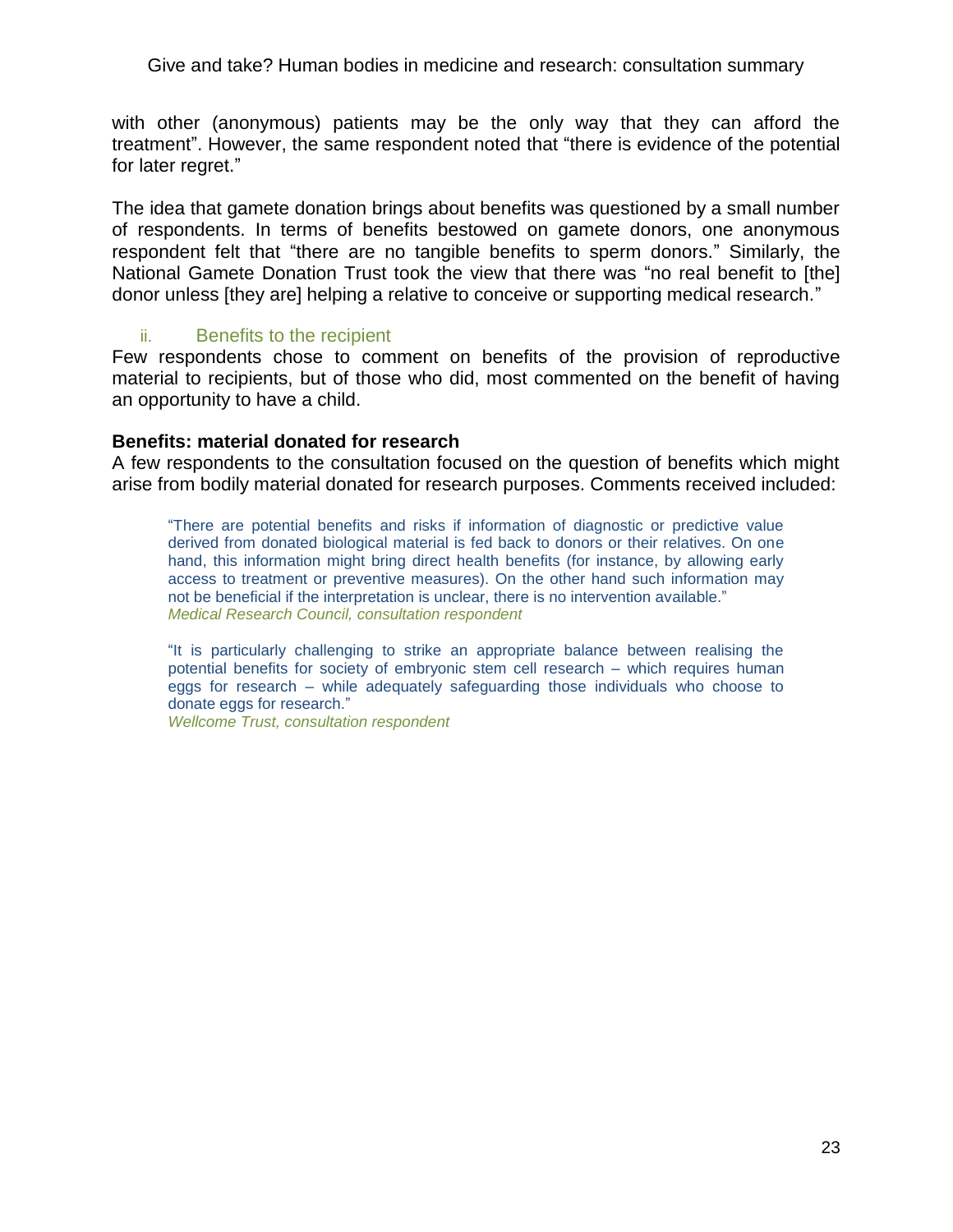### **5. What do you consider the costs, risks or benefits (to the individual concerned, their relatives, or others close to them) of participating in a first-in-human clinical trial?**

Respondents offered some general comments to this question aside from the issues of costs, risks, and benefits. Dr J. Reeve, for example, noted that "every new treatment has to be used for the first time… without first-in-human, [there would be] a catastrophic fall in progress in therapeutics."

## **Costs**

Several respondents noted costs that may arise through participating in first-in-human clinical trials. Some of these respondents considered the costs to be significant, for example by "undergoing monitoring procedures which may be invasive or unpleasant." Others also referred to the events at Northwick Park as an indication of the costs which may arise through first-in-human research. The Royal College of General Practitioners, for example, stated that there are "significant costs and risks to individuals and their families… as we have seen when things go wrong (e.g. the Northwick Park experience)."

Other respondents chose to focus on the possible financial costs of taking part in a firstin-human clinical trial. For example, the Human Tissue Authority noted that "participants in clinical trials will often be required to take time off work, yet the amount they receive may not equal the loss they incur."

A handful of respondents took the view that there were no costs in taking part. Graham Brushett, commenting on taking part in two first-in-human trials, recounted that "the risks were explained and deemed to be negligible. No costs of any kind (financial, emotional, physical, and psychological) or inconvenience was incurred as the trial coincided with routine medical checkups."

## **Risks**

The main focus for respondents regarding 'risk' was the unquantifiable and uncertain outcomes of the trials in which volunteers take part. One anonymous respondent, for example, stated that "the main risk is not knowing how the trial will work out, e.g. unknown severe reactions or long term health damage."

Again, several respondents also referred to the events at Northwick Park in 2006 as an illustration of the risks of first-in-human research. However, some respondents saw Northwick Park as an opportunity as a chance to reduce the risks associated with firstin-human research. The Faculty of Pharmaceutical Medicine of the Royal Colleges of Physicians of the United Kingdom, for example, stated that "phase I trials in the UK were already very safe, but the recommendations of the Duff report have made them safer still."

Lesser concerns about risk were also expressed by other respondents. The Royal College of Pathologists, for example, stated that "these trials have more uncertainties about potential adverse effects but provided these are made clear we don't feel there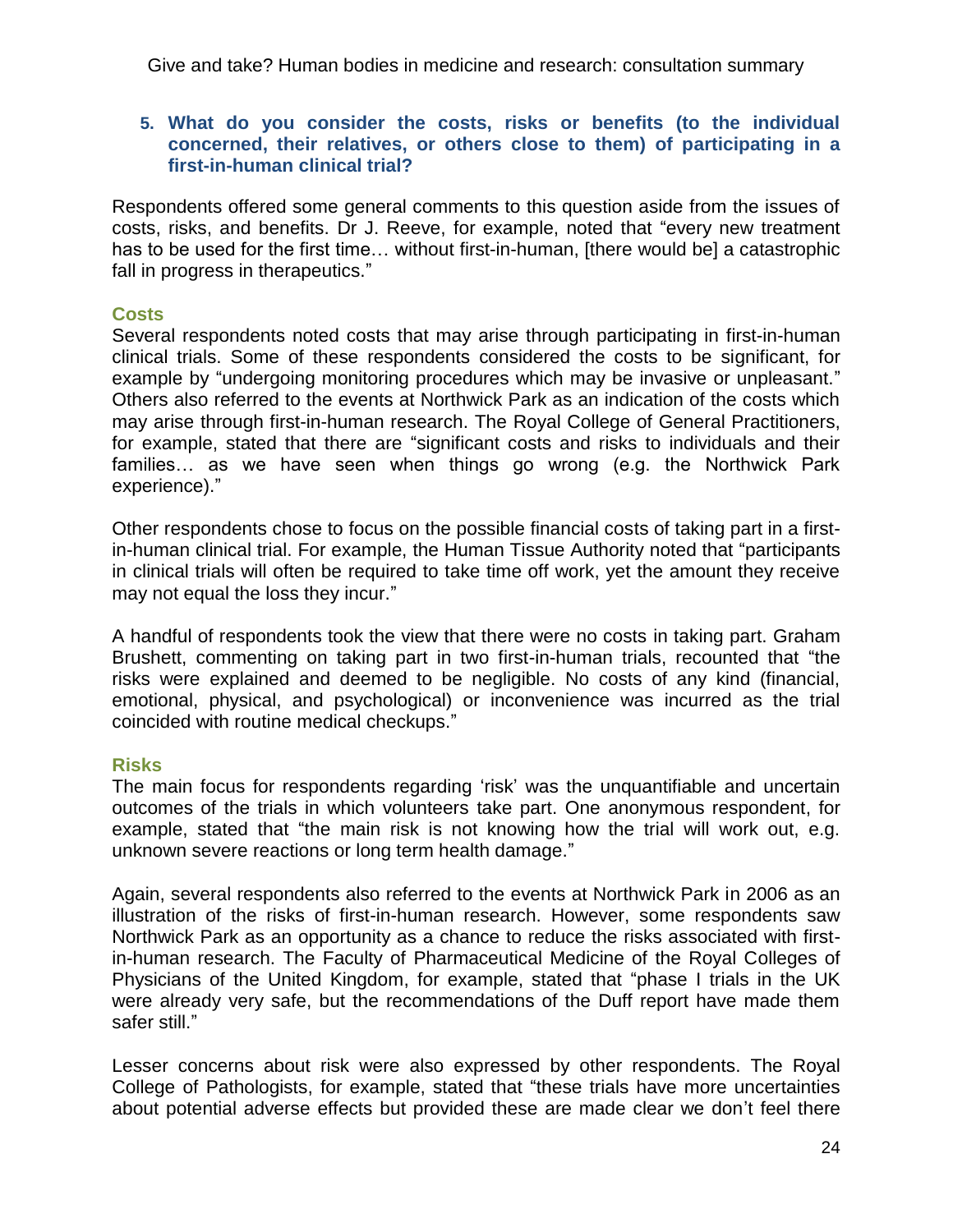are any special issues here." Patricia Stoat, Convenor, Health and Bioethics Committee, National Board of Catholic Women suggested that first-in-human trials brought about a "relatively low risk, and an opportunity for altruistic action (and a chance to pay off student debts)."

Concerns were also expressed for the potential risks associated with first-in-human clinical trials outside the UK. An anonymous respondent, for example, observed that "drug trials, when run by private pharmaceutical industries, have increasingly moved ‗offshore' - that is, whereas the market for the drugs themselves may be understood to lie within wealthier countries (especially in North America and Western and Northern Europe), the testing of potential drugs has moved to countries that often lack a basic, working healthcare infrastructure." Similarly, Marcia C. Inhorn felt that the possibility of coercion of trial subjects was of especial concern where first-in-human trials are 'offshored'.

Some respondents chose to focus on risks which might occur *after* the trial has taken place. Jean-Paul Pirnay, Laboratory for Molecular and Cellular Technology, Military Hospital, Brussels, for example, stated that risks might arise from "helping develop scientifically unsound or non meaningful (from a medical point of view) drugs or techniques." Another respondent also noted that "the issue of 'disappointment', i.e. of the psychological consequences and symptoms related to failure of first-on-humans trials has to be taken seriously."

A different type of risk was also highlighted which focused on financial considerations, namely that "remuneration may be too tempting an inducement for someone who is struggling financially."

### **Benefits**

A handful of respondents took the view that there were no benefits attached to participating in first-in-human research. Pat Spallone, for example, stated that "I would expect no personal benefit from volunteering the loan of my body for such drug trials, and fair risks and costs to body and mind, and maybe 'soul' too."

Other respondents highlighted a number of benefits that they felt might arise from participating, several of which focused on emotional and psychological benefits:

―[There is a] ‗psychological altruistic benefit' from assisting in the development of better medicines." *Phil Harding, consultation respondent*

―Personal satisfaction that that they may have helped the development of medication that may help a lot of other people." *Amanda Wilson, consultation respondent*

―The benefit for healthy volunteers is primarily an altruistic one of helping to develop a new treatment to benefit others." *Medical Research Council, consultation respondent*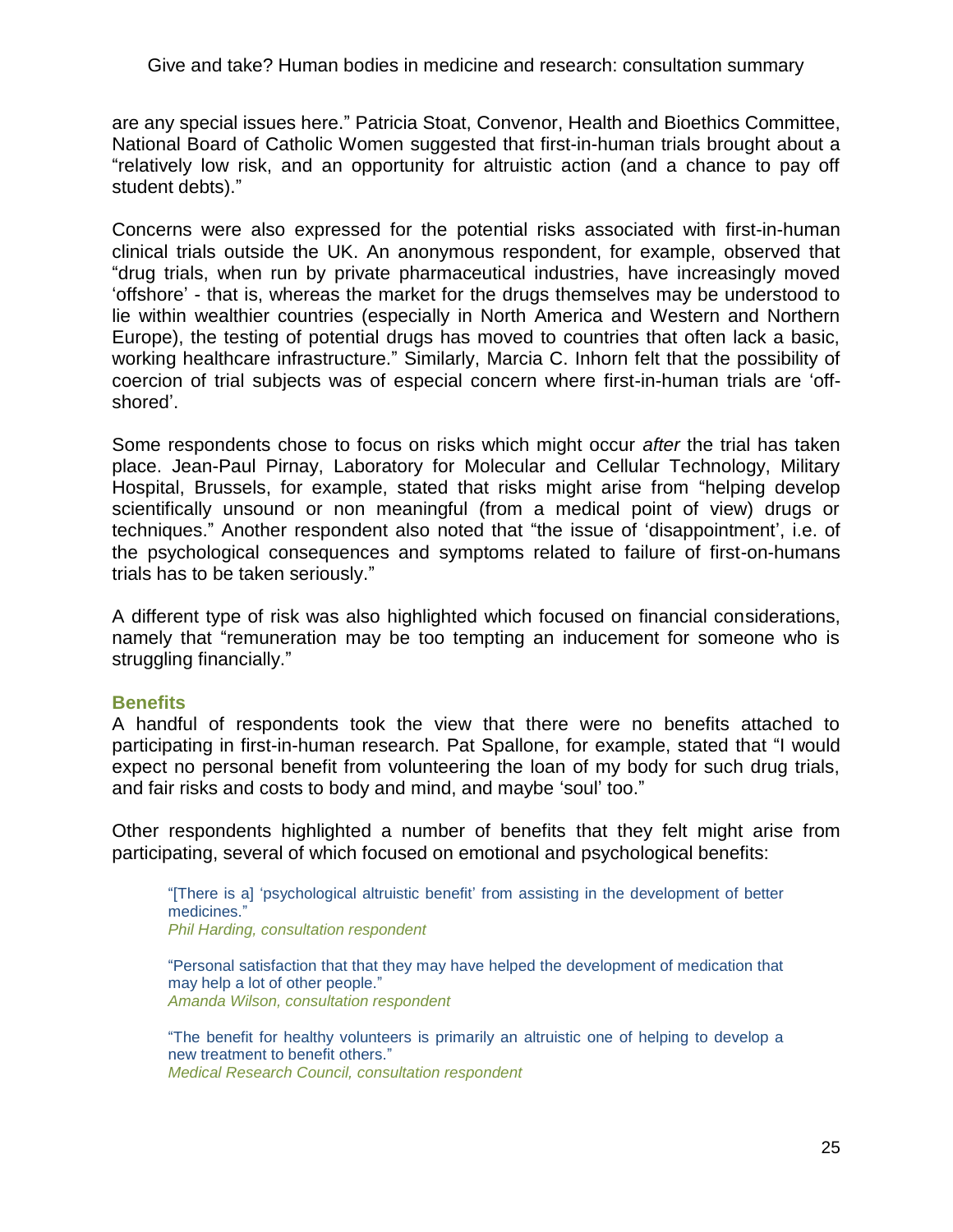Financial benefits to volunteers were also noted by a number of consultation respondents, with some considering this type of benefit to be the only one of significance for first-in-human trials. For example, Attendees of Ethics Forum at University Hospitals Birmingham, organised by Greg Moorlock noted that "when there is no expectation of health benefit and the participant is healthy, the potential benefits (beyond monetary) seem less significant."

Others, such as the Faculty of Pharmaceutical Medicine of the Royal Colleges of Physicians of the United Kingdom, however, took the view that benefits were primarily societal, with observations such as "there is a potential benefit to society as a whole." Similarly, Miriam Pryke observed that "a person who is willing to participate in a trial may derive some measure of personal satisfaction from having made a contribution for the ultimate benefit of humanity."

However, other respondents felt that "benefits to individuals are limited for healthy volunteers."

### **Other observations**

A number of respondents felt that the consultation document should not have included first-in-human trials. Objections included that offered by The Anscombe Bioethics Centre, Oxford, who felt that "while it is true that the first-in-human volunteer risks and uses his body, the same could be said of many kinds of human activity – from the test pilot to the mountaineer." A further objection was raised by the National Research Ethics Advisors' Panel, who took the view that "the issue of 'whole body' donation is at stake in many other instances of research and there are often equally serious risks in early-phase clinical trials though we acknowledge that first in man studies are likely to carry a higher risk since less is known about the investigational medicinal product at that stage." The Wellcome Trust took the view that "a more meaningful parallel for the donation of bodily material for medical research, which might be worth the Working Party considering further, is the use of patient information from medical records for research."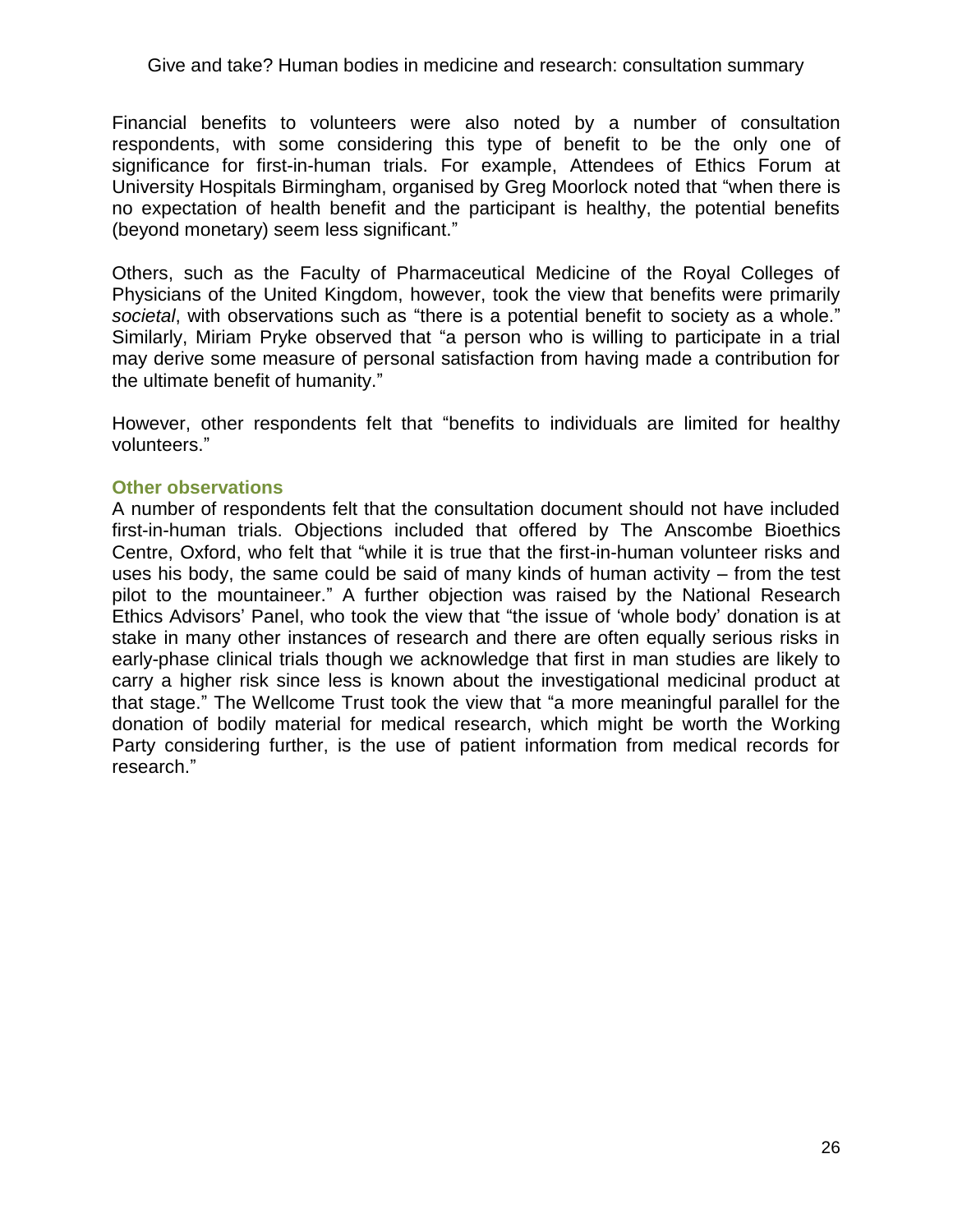**6. Are there any additional purposes for which human bodily material may be provided that raise ethical concerns for the person providing the material?**

Several additional purposes which might raise ethical concerns for the person providing the material were suggested by respondents to the consultation.

#### **Where the material will be used in a commercial context**

A handful of respondents felt that ethical concerns might arise where bodily materials were, or could be, used in a commercial setting. PROGAR (British Association of Social Workers Project Group on Assisted Reproduction) felt that this issue was particularly sensitive in the context of reproductive bodily material. They took the view that "where material such as donated gametes and embryos are provided to an organisation and then sold for profit to a third party, the intermediary's financial gain is an ethical concern."

### **Where issues of privacy arise**

A number of participants highlighted the issue of privacy of information attached to donated bodily material. Comments received by the Working Party included a comment from the PHG Foundation which noted that "the use of human bodily material for the purpose of predictive genetic testing might lead to fears of discrimination or stigmatisation."

#### **Where material is used for cosmetic purposes**

Several respondents expressed concerns for instances where human bodily material was used for cosmetic procedures or related research. The Human Tissues Group, referring to their own survey, observed that "one respondent mentioned that they would be uncomfortable about cosmetic uses, except where this was to correct a problem with a serious negative impact on the potential recipient's quality of life." Similarly, Jean-Paul Pirnay of the Laboratory for Molecular and Cellular Technology, Military Hospital, Brussels, felt that the "use of human tissue in purely cosmetic (vanity) procedures" raised ethical concerns. The National Research Ethics Advisors' Panel (NREAP) also felt that "[r]esearchers should alert potential donors to the likelihood that their tissue may be used… [for] non-medical uses… for example in the development of cosmetics thus providing an opportunity for donors to consent to the conditional use of their tissue."

**Where the material is used for 'ethically controversial' experiments or procedures** A number of different 'ethically controversial' experiments or procedures were raised by respondents to the consultation.

### **Where the material concerned is embryonic or fetal**

A number of comments were made about the use of embryonic or fetal material. Dr David J. Hill, for example, stated that "embryonic or foetal stem cells require the creation and destruction of human life."

The storage of embryos was also raised in response to this question. Marcia C. Inhorn, for example, stated that "currently, there are millions of embryos in cold storage around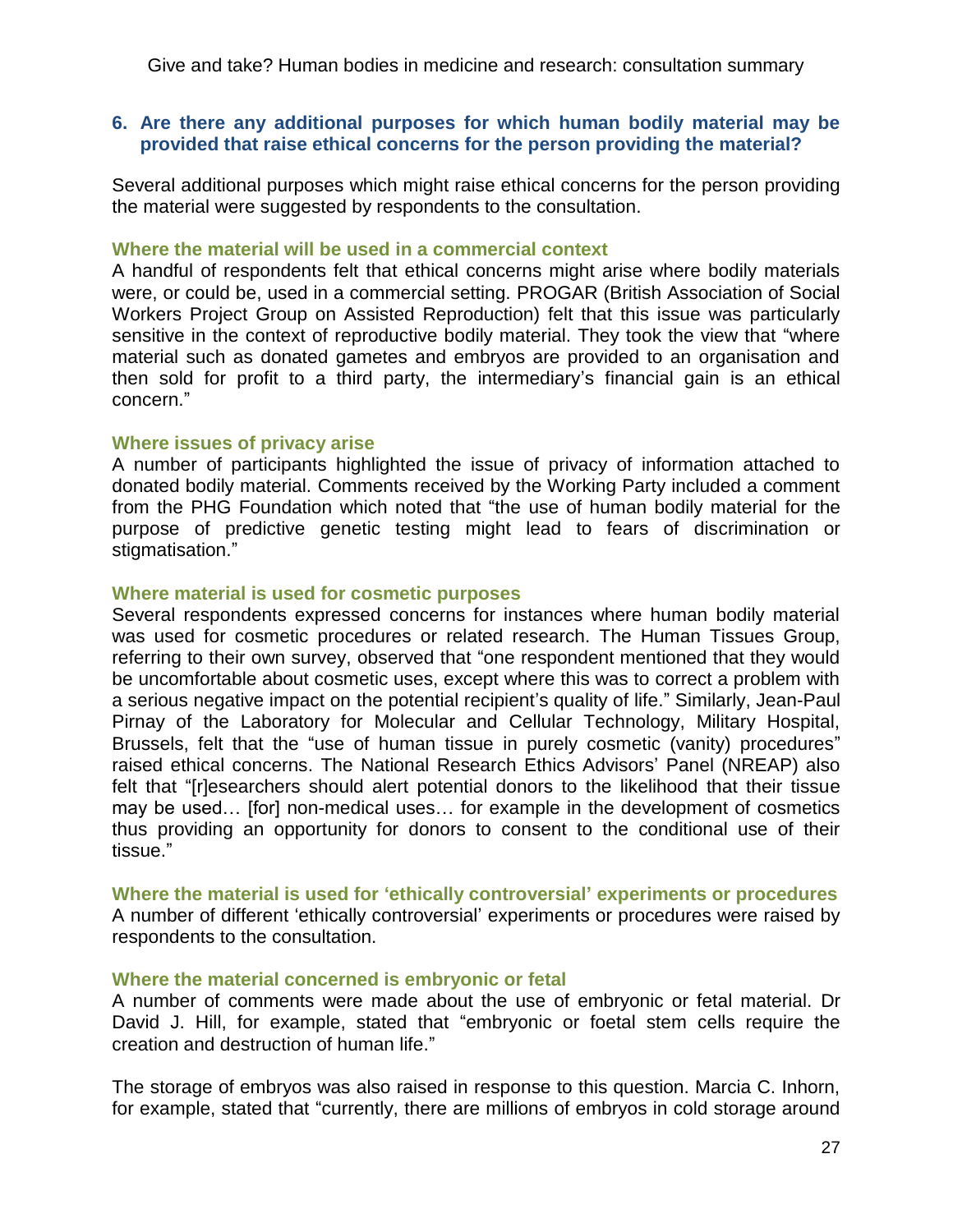the world, because fertility clinics are loath to destroy the embryos, as are the infertile couples who have produced them."

#### **Where the treatment or research uses material from animals**

Respondents who highlighted this issue predominantly focused on mixing human and animal reproductive material. For example:

―There are also concerns for some people who donate gametes that their gametes might be mixed with gametes from other species..." *National Gamete Donation Trust, consultation respondent*

A number of other respondents also raised concerns where bodily material might be used for hybrid or chimera research.

### **Where reproductive material is used to create 'saviour siblings'**

The Working Party received a handful of responses from both individuals and organisations about the creation of 'saviour siblings'. The organisation CARE took the view that "children born following pre-implantation tissue-typing need, and should be given, *special and explicit protection*… For example, regulations could specify that they should not be subjected to more than two rounds of bone marrow transplantation..." The British Fertility Society similarly raised the issue of 'saviour siblings' as one which raised ethical concerns, and Miss E.J. Toogood noted that 'saviour siblings' were children "born with useful bodily material."

### **Where bodily material is used for research on biological warfare**

A number of respondents highlighted concerns about the use of bodily material to inform research into biological weapons. As Professor Peter Furness noted, "some uses of tissue would be regarded by most donors as ethically outrageous – for example, developing weapons of biological warfare."

### **Where the bodily material is used as part of a public exhibition**

The work of Günter Von Hagens was cited in a number of responses to this question. Alex Smith, for example, took the view that "[p]roviding, for example, human bodies or body parts for exhibition purposes is wrong." This view was shared by several respondents.

### **Where the bodily material is used for medical training**

Situations where bodily material may be used for medical training was also highlighted by respondents. As the European Society for Organ Transplantation Council noted, ―bodily material can also be provided for educational purposes. One possibility is donation of the whole body to a medical university." A comment on such use was raised by Group 14 from the University of Leicester Medical School, who noted that "the use of cadavers in medical schools or during training… may raise concerns about dignity and respect of the donors."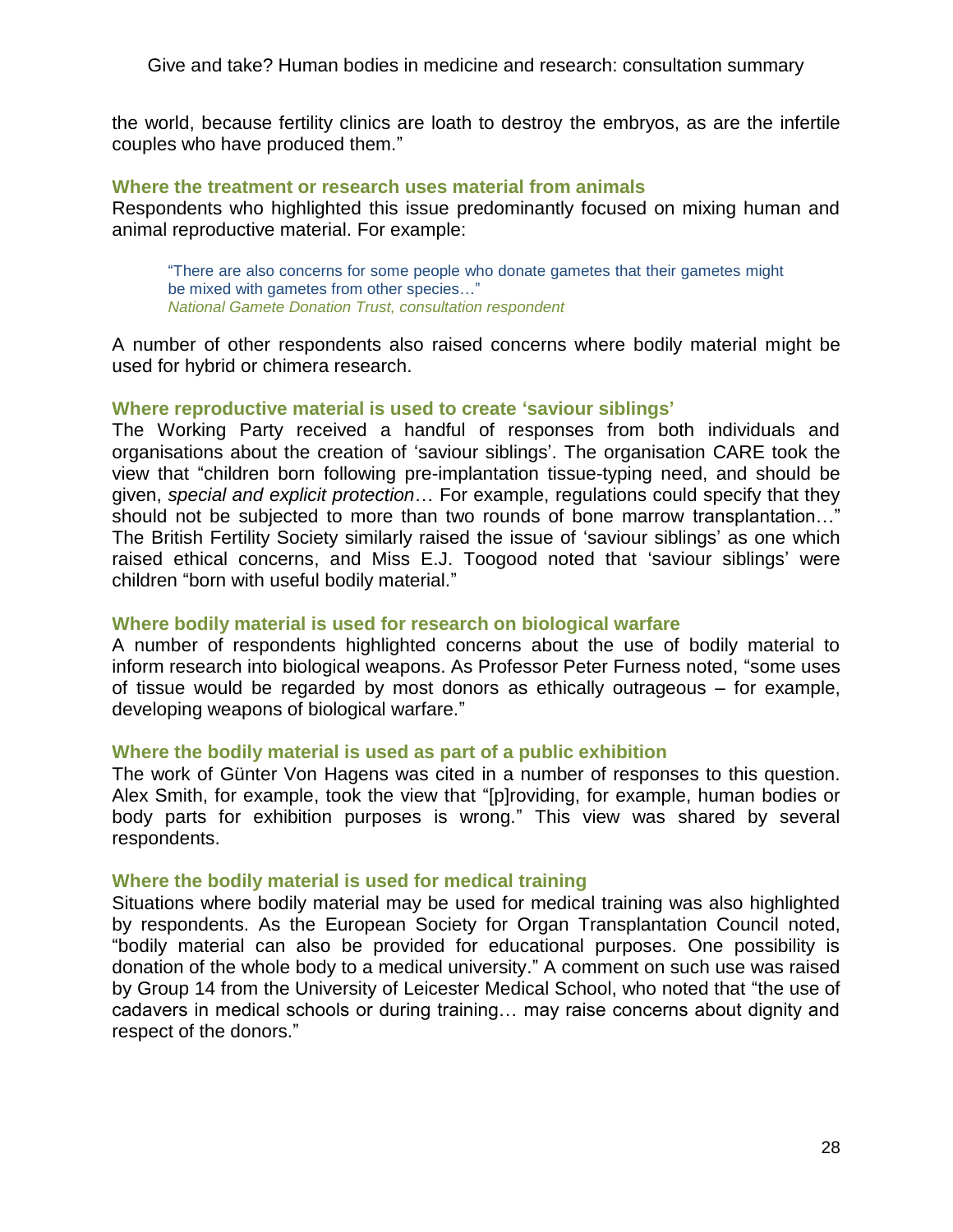#### **7. Would you be willing to provide bodily material for some purposes but not for others? How would you prioritise purposes?\***

\* Some respondents (for example organisations) may wish to respond to these questions by commenting on whether they believe any purposes should be singled out for any form of special treatment or priority.

Several respondents took the view that there would be no discrimination between purposes. To this end, the Working Party received a range of views:

"Personally, if I'm dead I don't care what is used for what..." *Aaron Long, consultation respondent*

"All of the possible uses listed are for the benefit of either an individual or many (i.e. through research) and hence are all equally worthy." *Anonymous consultation respondent*

However, other respondents suggested that they would, or would not, be willing to provide bodily material for a range of purposes.

#### **Not where the bodily material would be used for reproduction**

Most respondents who stipulated that they would be unwilling to provide bodily material for certain purposes cited that those purposes would be related to reproductive uses of the material. A significant number of these respondents focused on the 'different nature' of reproductive material, and the impact of having a child which is biologically related to the donor, but without the social attachments which normally accompany such a relationship. Comments received by the Working Party included:

―Because of the importance we place on human relationships, and parental responsibilities in particular, the donation of ‗life-creating' material belongs in a special category."

*Christian Medical Fellowship, consultation respondent*

―I would not consider providing life creating bodily material for egg donation for an infertile couple as it can be argued that this is something to be treated differently to other purposes..."

*Miss N. Sethi, AHRC/SCRIPT Centre, School of Law, University of Edinburgh, consultation respondent*

―I have some ambivalence about donating my own gametes or embryos (or my husband's), in the sense of having a biologically related child 'out there' somewhere, and not knowing its life circumstances. On the other hand, if I were in need, I believe that I could accept a donated embryo or gamete." *Marcia C. Inhorn, consultation respondent*

Other respondents referred to the legal ramifications of donating gametes for *treatment*, specifically the fact that donor-conceived individuals are able to access identifying information about the donor once they reach the age of 18.

Another view, which was put forward by Patricia Stoat, Convenor for the Health and Bioethics Committee of the National Board of Catholic Women, highlighted concerns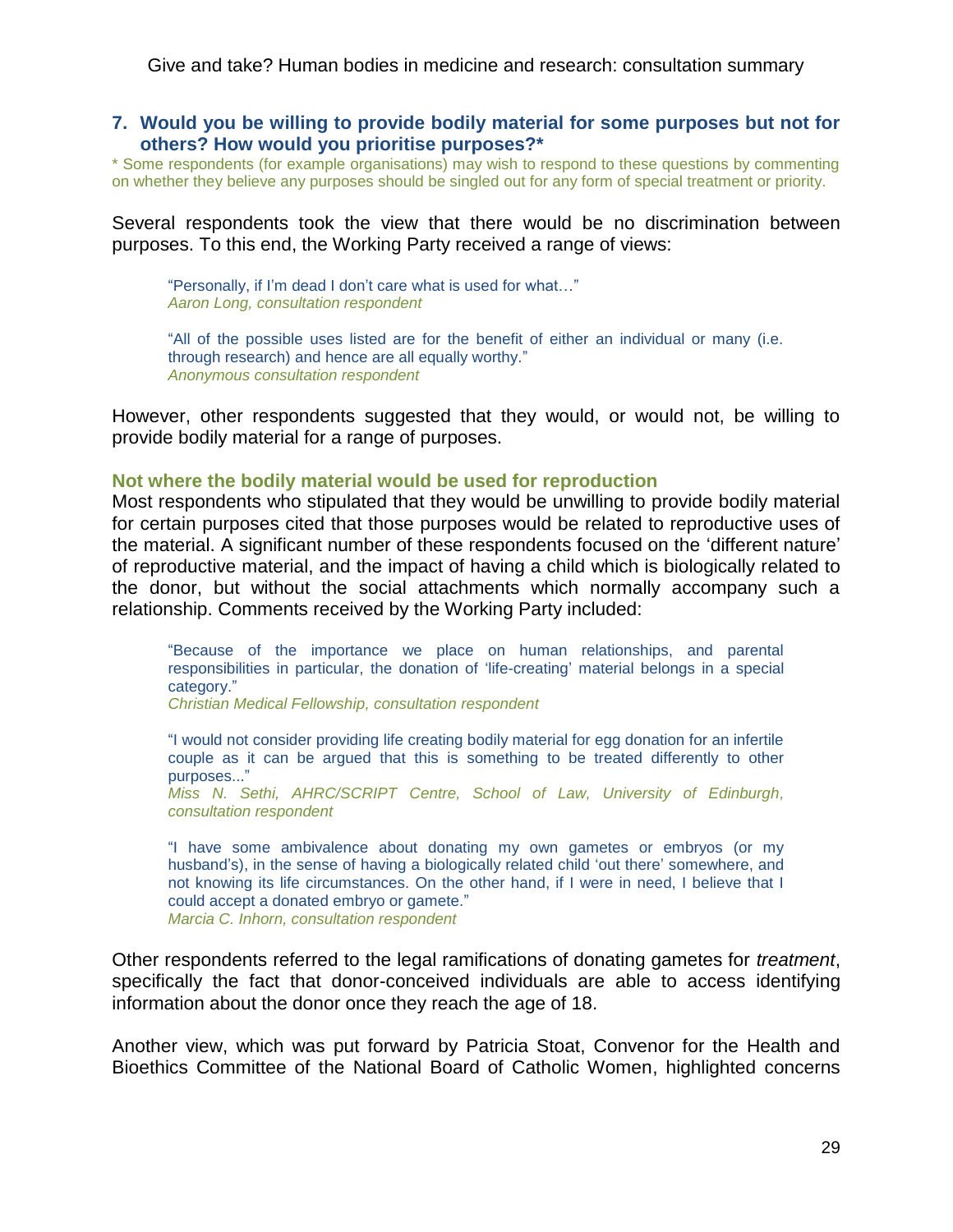―that fertility treatments are making children into commodities and undermining the key role of loving relationships as the foundation of human family and community."

#### **Not where the bodily material would be used commercially**

A number of respondents expressed discomfort at the idea of their bodily material being used for commercial purposes. For example:

―I would be very resistant to provide material that would provide profit to others either directly (through trade or tissue banks) or indirectly (medical research done for profit)." *Chris Briscoe, consultation respondent*

"My only reservation about providing bodily material is if it was for commercial use or exploitation. So, I would be unlikely to volunteer for a drugs trial or donate bodily material to a commercial organisation, especially if not for a defined purpose." *Anonymous consultation respondent*

Other justifications for having reservations about providing bodily material for commercial uses included concerns about the benefit of the donation being restricted by being handled in a commercial environment, and also where the bodily material is used by commercial organisations for undefined purposes.

#### **Dependant on the invasiveness of the procedure**

Several respondents highlighted difference in invasiveness between certain types of donation compared with others. Group 13 from the University of Leicester Medical School, for example, felt that "individuals may be more hesitant with regards to invasive procedures that require a longer and perhaps more difficult/uncomfortable period of recovery, where they would be less likely to donate." Similarly, in the context of volunteering for clinical trials, Group 15 from the University of Leicester took the view that "if the trial requires invasive procedures, it would be less likely to attract willing participants." The same respondent noted that "a trial that requires the extraction of eggs from the ovaries would attract fewer volunteers than a trial requiring just a small blood sample."

Similar comments were made in relation to the understanding that donating blood is a relatively non-invasive procedure. Miriam Pryke, for example, took the view that blood is the least problematic form of donation "because it regenerates rapidly and may be procured relatively simply."

#### **If the bodily material is used for 'legitimate' or 'acceptable' research**

Some respondents felt it important to state that they would only be willing to donate bodily material for research which was 'legitimate' or 'acceptable'. Comments received by the Working Party included:

"If it is for research purposes I would evaluate the scientific integrity of the research project being proposed to me. Donation for unspecified purpose is not acceptable to me as there have been so many projects that have been ill-defined and are not properly performed with little value at the end result." *Jayne Doran, consultation respondent*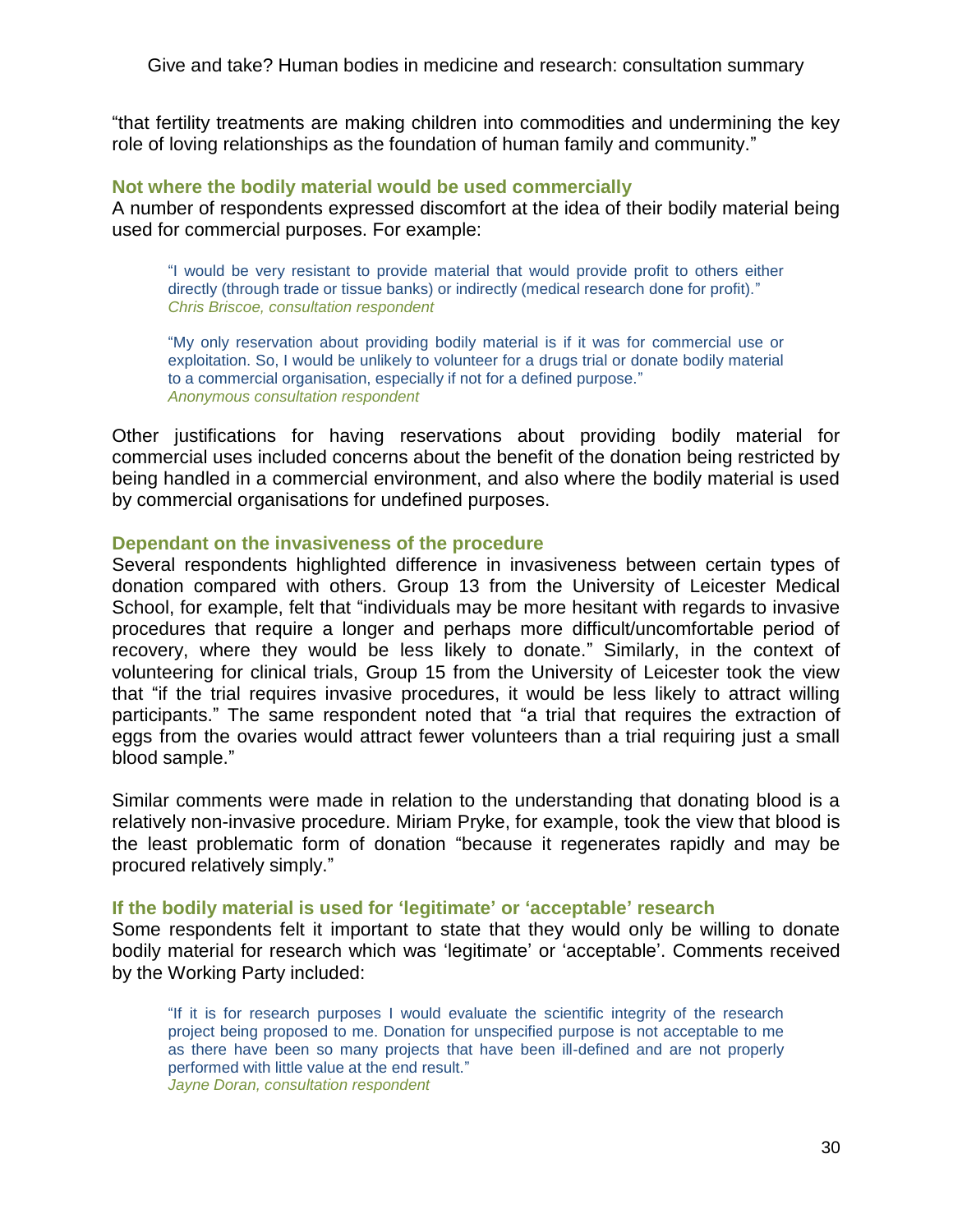―Some couples may be happy to use embryos in research designed to improve the culture environment, which in turn may improve IVF success, but may not be happy to donate to stem cell research." *British Fertility Society, consultation respondent*

### **If the provision of bodily material helps family members and friends**

Several respondents specified that they would only donate bodily material if it directly benefited their family members or close friends.

**----------**

This question also invited respondents to specify how they might prioritise the purposes of the provision of bodily material – for example, whether they would prioritise the provision of bodily materials which would enhance life rather than sustain it.

### **'Life saving' purposes takes priority**

Most of the respondents who answered this question stated that life-saving purposes must take priority. For example, the Working Party received the following observation from

―It is reasonable to prioritise life-saving donations above other forms of donation because of their immediacy and effect. The end-effect of life-prolonging donations, however, is similar to that of life-saving donations although immediacy is not usually a factor… a general approach in which life-saving treatment is prioritised over life-prolonging treatment which in turn is prioritised over life-enhancing treatment is a useful starting point for further discussion."

*Church of England Mission and Public Affairs Council*

However, the same respondent warned that "trying to prioritise types of donation is fraught with such problems and difficulties. On the whole, apart from life-saving donations it may be better to try to encourage donation across the spectrum rather than to target specific types of donation."

### **'Life creating' purposes should not take priority**

Most of the responses received by the Working Party expressed the view that the provision of bodily material for life creating purposes should not be prioritised. For example, one anonymous respondent stated that he "would be willing to donate to save life, less certain about prolonging or enhancing, and not for creating. I do not view life creation as a right that we should all have."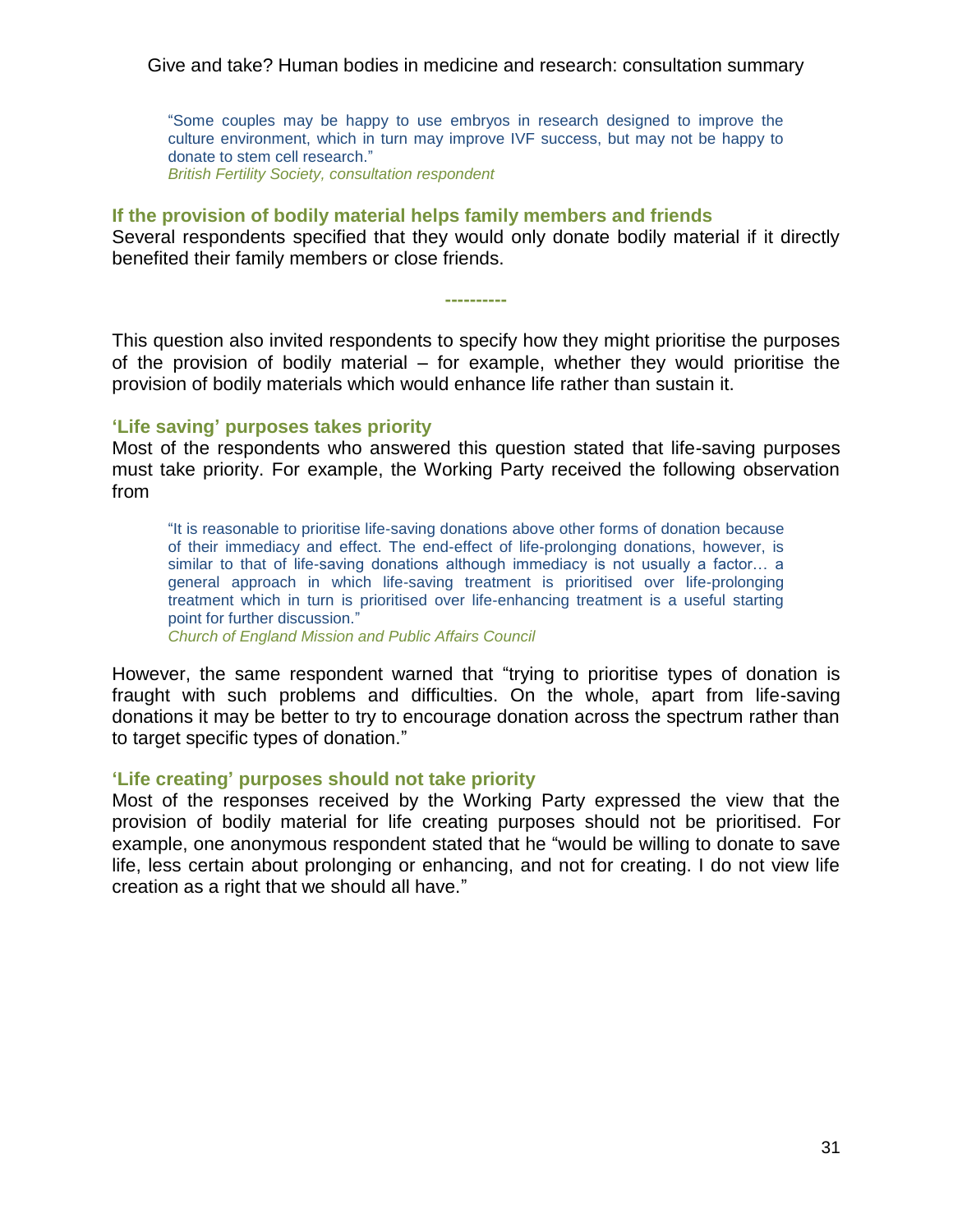### **8. Would your willingness to participate in a first-in-human trial be affected by the purpose of the medicine being tested? How would you prioritise purposes?\***

\* Some respondents (for example organisations) may wish to respond to these questions by commenting on whether they believe any purposes should be singled out for any form of special treatment or priority.

Most respondents who chose to answer this question stated that their willingness to participate in a first-in-human trial would be affected by the purpose of the medicine being tested. A number of such 'purposes' were noted by respondents.

### **Willingness would be affected if the trial had a life-saving objective**

Several respondents took the view that they would participate in trial if it had the potential to bring about a life-saving medicine. Some respondents contrasted life-saving medicines with drugs which could fit into a 'lifestyle' category. For example, Group 14 of the University of Leicester Medical School stated that "within our discussion group, the vast majority would prioritise a life-saving drug over something considered more trivial such as cosmetic medication e.g. anti-wrinkle treatment."

### **Willingness would be affected by the severity of the disease studied**

A handful of respondents stated that their willingness to participate would be affected by the severity of the disease which the trial addressed. The Christian Medical Fellowship, for example, took the view that "people putting themselves potentially at risk have a right to expect a good purpose which is aimed at treating genuine threats to health." However, the Royal College of Physicians of Edinburgh noted that "one might prioritise on the basis of the severity of the disease for which the treatment is designed but, in practice, the choice is more likely to be determined by personal experience." John Champion, Chair of SCKPA felt that "any trial would have to be focused on furthering the reduction of human suffering – there would need to be a clear link.‖ Others highlighted, for example, the growing problem of non-communicable diseases, and felt that they would be more likely to participate if the trial focused on such conditions.

However, some respondents stated that they would be *more* likely to take part in trials which addressed a less serious condition. Haris E. Cazlaris, PhD, for example, stated that "theoretically, I would volunteer more easily for a "benign" medicine (e.g. an oral antiseptic/mouth wash) than for some 'interesting-but-potentially-dangerous' one." The idea of taking part in trials which were used to develop cosmetic products, however, was not one which was given encouragement by respondents.

The *number* of people who might be helped by the trial was also raised by respondents. Betty Perry stated that she would want to know that "there were a considerable number of patients for whom the results of this trial would benefit.‖ This point was echoed by the Royal College of General Practitioners, which suggested that "if the medication was one that could benefit a large number of people and it was to treat a serious or life threatening condition then we believe this would have significant weight.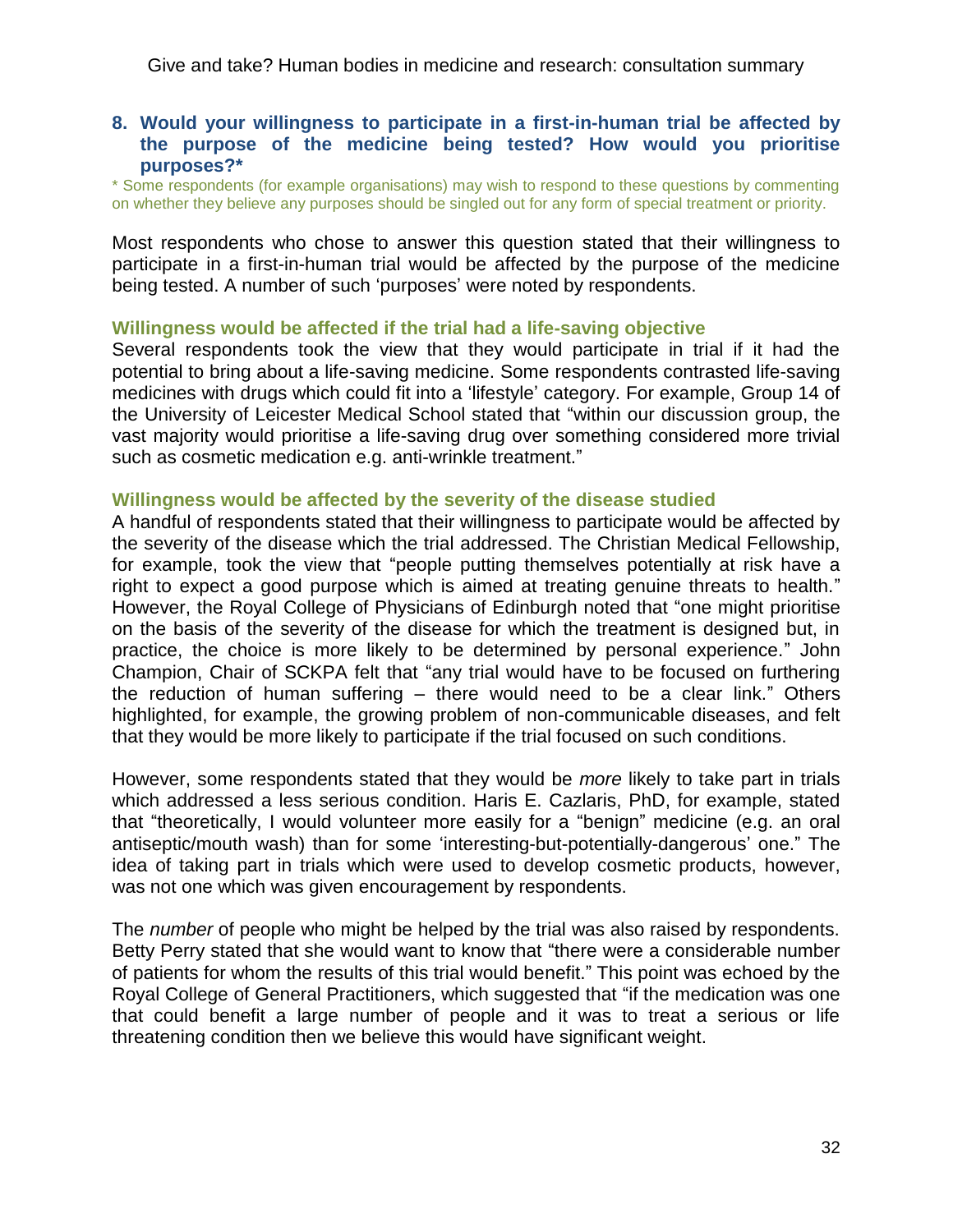#### **Willingness would be affected by personal experience**

A significant number of respondents noted that willingness to take part in a trial would be influenced by personal experience and, in particular, knowing someone with the condition which the trial focuses on. Comments received by the Working Party to this effect included:

―I may prioritise participation in a trial for a medicine that cures or improves a condition that I have experienced either first or second hand." *Miss E.J. Toogood, consultation respondent*

―If the medicine being tested would further research in a particular area to which a person has a particular personal link, then her/his willingness to take part may be affected by the purpose of the medicine."

*Dr Petra Nordqvist, University of Manchester, consultation respondent*

#### **Willingness would be affected if the trial focused on reproductive medicine**

A handful of respondents stated that they would not take part in a trial if it focused on reproductive medicine. Phil Harding, for example, stated that he "would not participate in research/trials connected with life creation purposes." Similarly, the Church of England Mission and Public Affairs Council noted that "some individuals will not wish to take part in trials where the medicine or treatment being tested may be used in some forms of infertility treatment, post-coital contraception or abortion."

### **Willingness would not be affected by the purpose of the trial**

Some respondents, however, felt that the purpose of the trial would not affect their willingness to participate. Comments received by the Working Party included:

"I'd be happy to participate in any trials regardless of the purpose of the trial." *Anonymous consultation respondent*

<span id="page-32-0"></span>―The scope of the purpose would not matter to me. That is, participating in a trial to test a medicine intended for use in the context of a very rare condition would be just as worthy of my participation as one that could potentially rid Africa of Aids." *Miss E.J. Toogood, consultation respondent*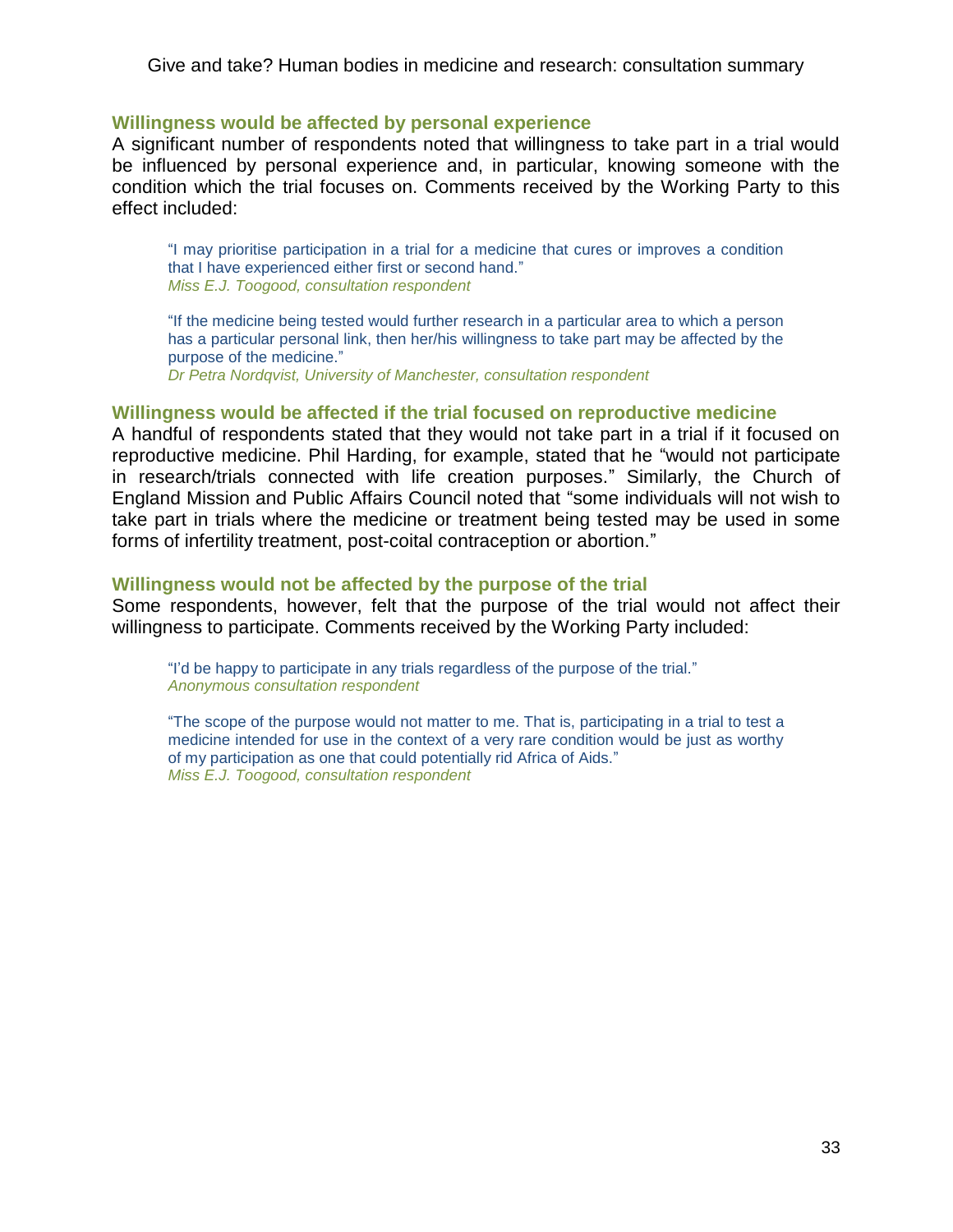# **Chapter two: Ethics**

## **9. Are there any other values you think should be taken into consideration?**

A list of ethical values were listed in the consultation document, including altruism, autonomy, dignity, justice, maximising health and welfare, reciprocity, and solidarity. Several respondents used this question as an opportunity to comment on issues raised by these ethical values, before exploring other potential values which might be taken into consideration. Each of the values cited in the consultation will first be explored, before an analysis of other suggested values is undertaken.

### **Comments on values raised in the consultation document: altruism**

Comments received on altruism included several that suggested that its definition should be reconsidered. Several suggestions were made by respondents.

―We would like to add a concise definition that we have found useful from previous scholarly work that refers to altruistic action as 'an action in the interests of another or the disposition to act in the interests of another." *The HeLEX Centre, University of Oxford, consultation respondent*

―[A] clearer exposition and definition of altruism is needed that delineates it from the concept of obligation or duty and understands the role of reciprocity within the gifting act." *Dr Gill Haddow, ESRC Innogen Centre, consultation respondent*

Professor Charis Thompson commented that there is a "false dichotomy between donor and everyone else who works in this field who is assumed not to be altruistic." The British Psychological Society, commenting on the current position, suggested that "there is increasing evidence that donation is often not truly altruistic but rather may be described as an act of benevolence rather than of altruism.‖ Jonathan Lee stated that "as an unfortunate fact of reality, altruism does not produce enough organs."

### **Comments on values raised in the consultation document: autonomy**

Several comments were also received in relation to the concept of autonomy. For example, one anonymous respondent argued that "I don't think that autonomy is always about body ownership. These should be handled separately. I believe autonomy is first and foremost about personal will." Mario Abbud-Filho form the Medical School FAMERP in S.J. Rio Preto observed that "all these principles must be carefully evaluated within the context of specific societies. Autonomy of miserable people that want to donate a kidney is not autonomy." Other comments received include:

―Autonomy and the ability of an individual to give or decline consent should be paramount. Values should therefore be prioritised relating first to the individual and then society." *Royal College of General Practitioners, consultation respondent*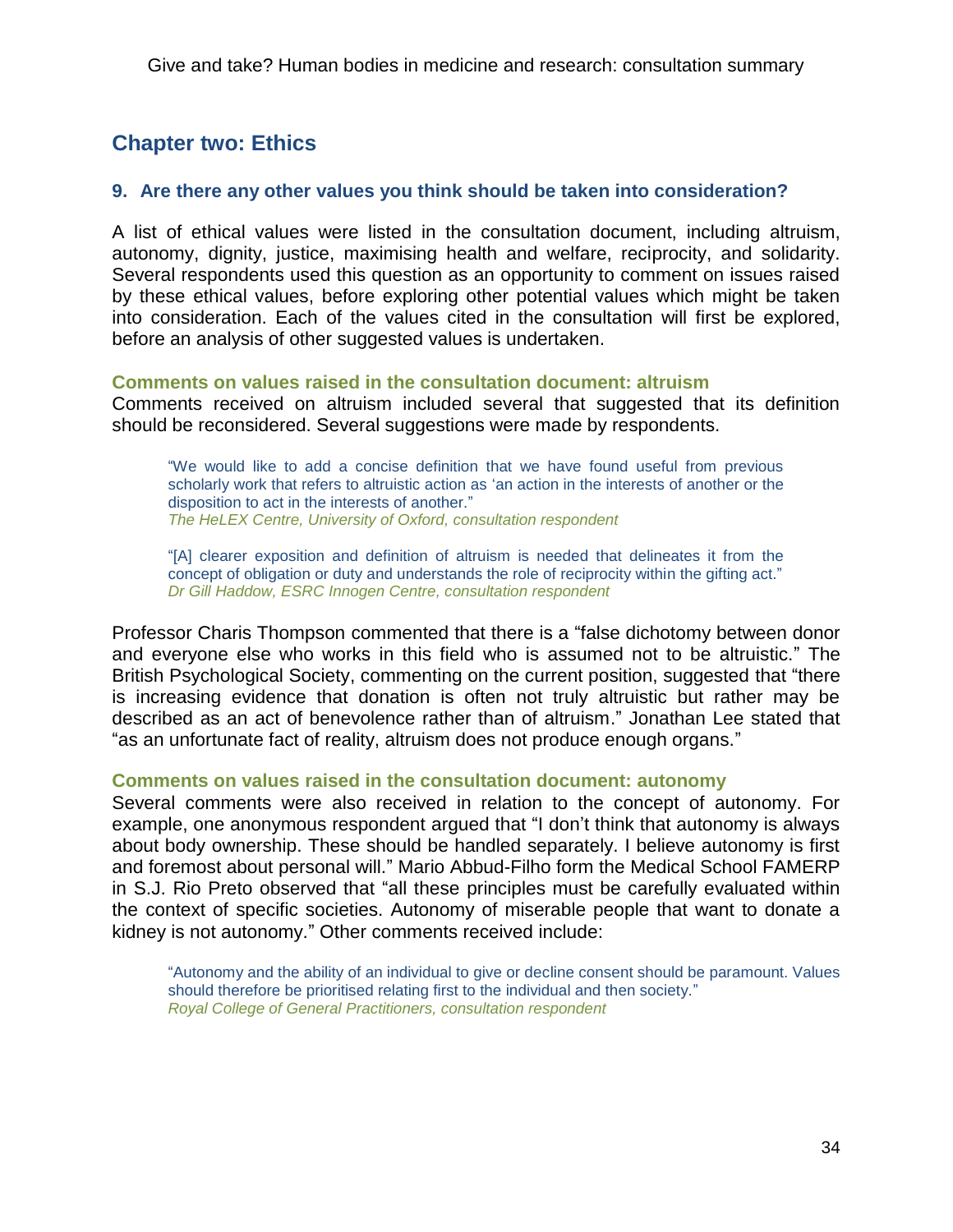―Autonomy is normally considered a priority, but should not necessarily always take precedence. An example might be when an emerging new infection threatens to become a serious public health issue, in which case testing samples in an existing tissue bank without donor consent could be justified."

*The Medical Research Council, consultation respondent* 

#### **Comments on values raised in the consultation document: dignity**

A range of comments were received on the issue of dignity. For some, dignity was seen as a positive concept. Jayne Doran, for example, stated that "dignity and justice should always prevail." However, others were concerned about its potential ambiguity. For example, one anonymous respondent suggested that "dignity is slippery  $-$  one imagines there might be a universal understanding of this (nobody should be hacked apart as if it is a piece of meat), but it requires a strong dedication to relativism, too – my sense of dignity may not be the same as yours, yet I ask you to respect it, nevertheless." An anonymous consultation respondent felt that "concepts such as dignity and justice have proven ambiguous in practice and should be minimised."

Some respondents also felt that the definition of dignity offered by the consultation document was too narrow in its focus. Comments included:

―The definition provided here was a very narrow, very market driven interpretation. This is not the only definition possible for the value of 'dignity'. There are cultural connotations too, and not just commerce-based ones." *HEAL (Health Ethics and Law), University of Southampton, consultation respondent*

―The concept of ‗dignity' requires a more nuanced consideration than is provided in the consultation document. A useful starting point might be to distinguish between 'dignity as empowerment' and 'dignity as constraint'..." *Progress Educational Trust, consultation respondent*

#### **Comments on values raised in the consultation document: justice**

The Working Party received just one comment on the notion of 'justice', which was offered by an anonymous respondent who asked "why is justice anchored to recompense?"

### **Comments on values raised in the consultation document: maximising health and welfare**

A number of respondents chose to comment on the value of maximising health and welfare. Marcia C. Inhorn, for example, stated that this "is the value underlying public health. It does not receive enough attention in discussions of life-saving and lifeprolonging therapies. Many life-saving techniques, such as organ transplantation, would, in fact, be much less necessary if society placed more emphasis on *prevention* of the kinds of diseases that lead to the need for organs.‖ Another comment was offered by the Royal College of Physicians, which suggested "separating 'maximising health and welfare' into two separate principles - one on maximum welfare and the other on appropriate levels of risk." Other comments received included: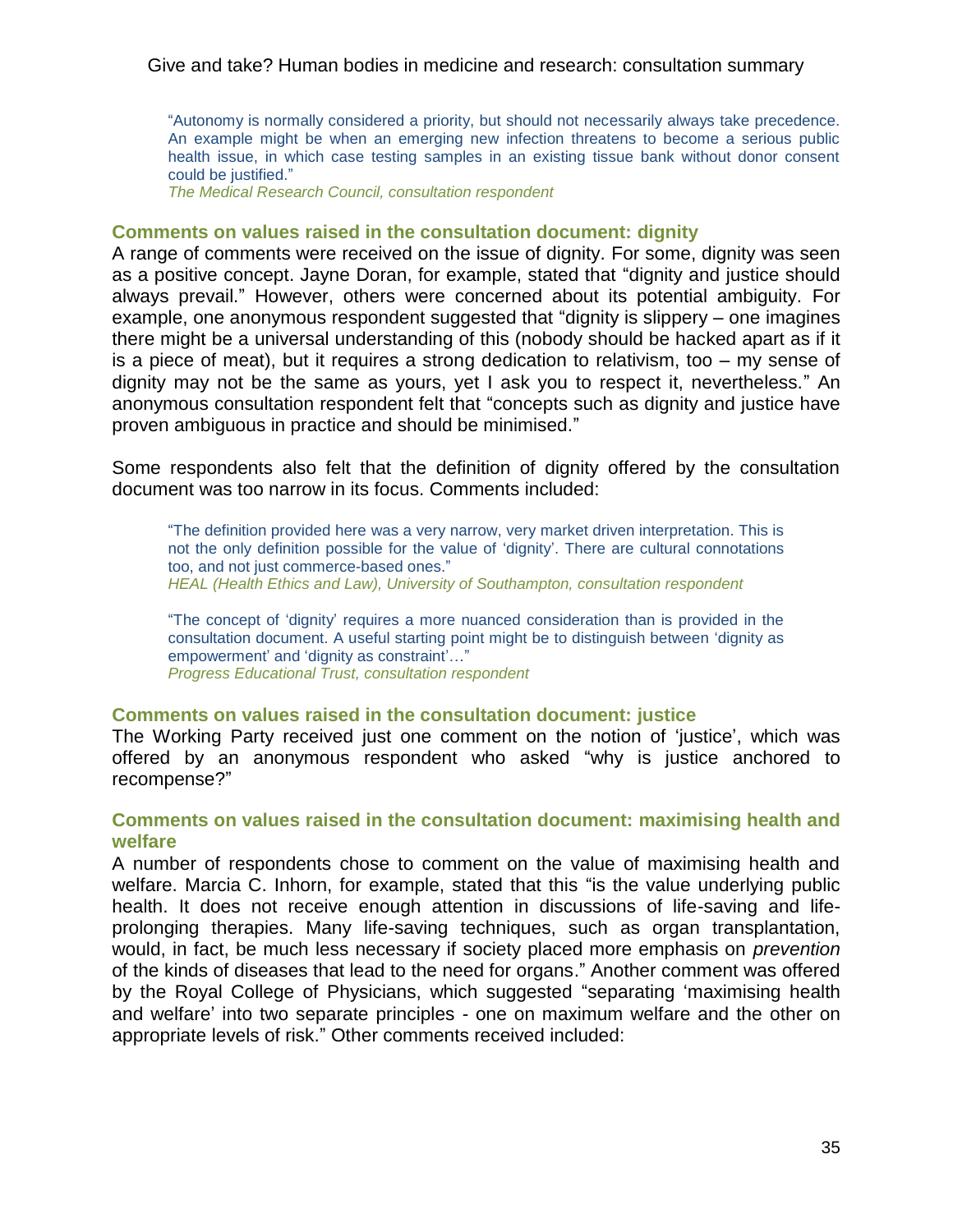"Maximising health and welfare should be a major priority." *Faculty of Pharmaceutical Medicine of the Royal Colleges of Physicians of the United Kingdom, consultation respondent*

"There is no doubt in my mind that the altruistic concepts of 'maximising health and welfare', reciprocity and solidarity are sadly missing from discussions in this area." -*Marlene Rose, consultation respondent* 

**Comments on values raised in the consultation document: reciprocity** A small number of respondents highlighted issues associated with reciprocity. Observations included:

―Within the realm of organ donation (at least as practice in the U.S.) organs are given willingly (altruistically) without the expectation of reciprocation. Reciprocity nevertheless occurs, *and is widespread*, although this assumes forms that fall outside ‗benefits or services': for instance, the surviving kin of deceased donors and organ recipients may locate one another and redefine their relationships as those of kin..." *Anonymous consultation respondent*

"As reciprocity is defined as "providing benefits or services to another as part of a mutual exchange", it raised the query about what the donor receives in exchange for their organ. Since the donor list is anonymous, how does this mutual exchange occur?" *University of Leicester Medical School – Group 22, consultation respondent*

"Reciprocity is an opportunistic 'value' that should be banned: what if I have nothing to 'give' and need to 'take'?" *Haris E. Cazlaris PhD, consultation respondent* 

―…reciprocity is a positive concept if it connotes active cooperation among individuals and includes relationships of gratitude and just recompense." *The Anscombe Bioethics Centre, consultation respondent* 

#### **Comments on values raised in the consultation document: solidarity**

Relatively few comments were offered about the concept of solidarity in the consultation document. In a response submitted by HEAL, the view was taken that "the construction of solidarity in the consultation document seemed very narrow.‖ Professor Charis Thompson felt that "the document's use of the notion of solidarity is very depressing: if you agree to give me something then I can get it sooner, and vice versa – a kind of reductionist bartering; should it perhaps be noted that another way to look at solidarity would be to work together, as a nation...?" Other comments received by the Working Party included:

―Solidarity is very important as ‗we are all in it together' in the sense that disease is not chosen and does not strike in a moral way." *Anonymous consultation respondent* 

―Solidarity recognises our interconnectedness, the natural compassion that everyone feels (or should feel) toward others in view of the hardships and misfortunes of those others, and it is in compliance with noble values of dignity, respect and mutual help. It emphasises community and mutual obligations." *Shawn H. E. Harmon, consultation respondent*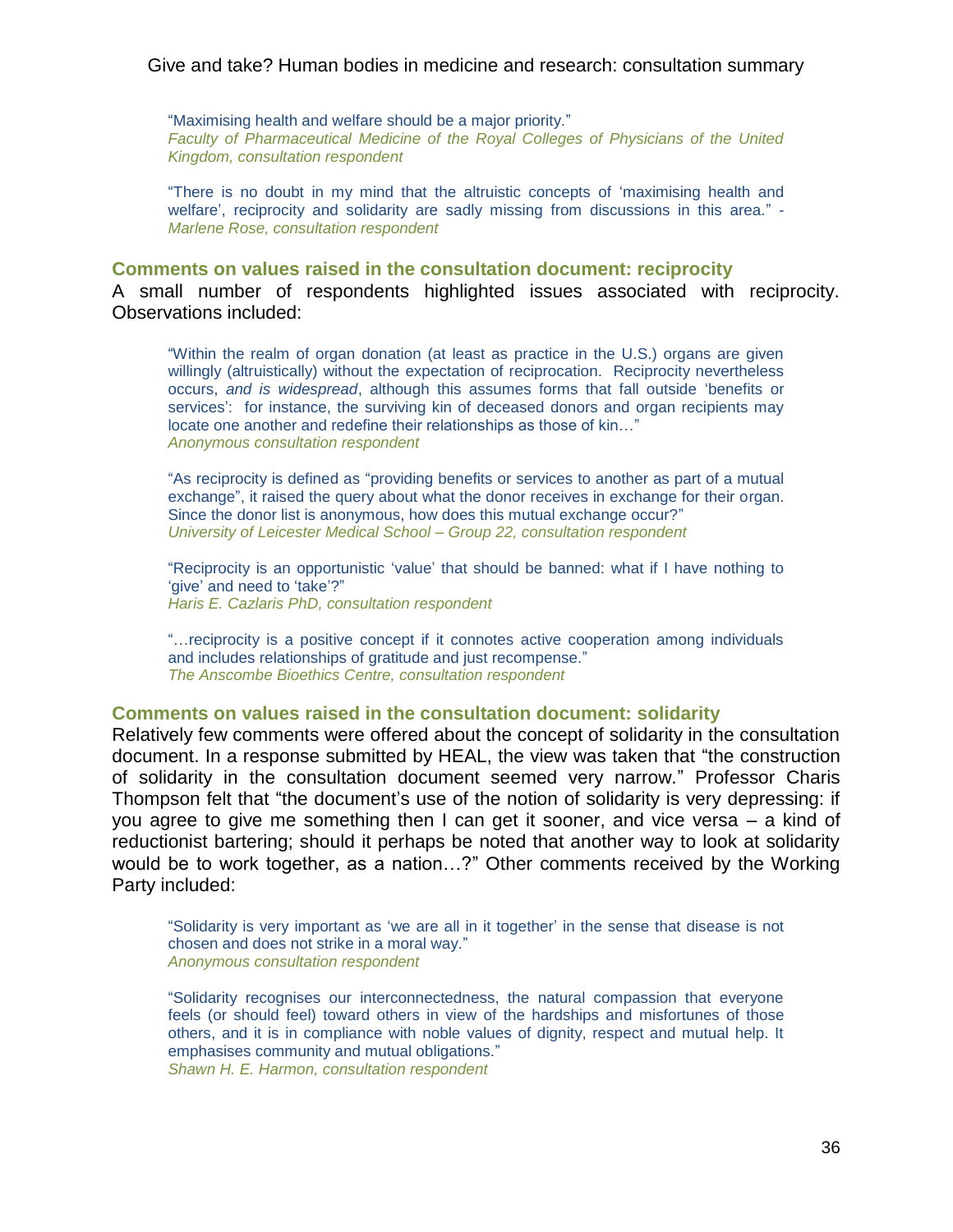# **Other values to consider**

Several suggestions of other values to consider were made. These included:

- $\bullet$  Integrity
- Honesty
- Paternalism
- Trust
- Loyalty
- Respect
- Social justice
- Compassion
- Equality and fairness
- Sanctity of life
- Beneficence and non-maleficence
- Religious and cultural values
- Rationality
- Empowerment
- Responsibility
- Intuition
- Honesty

Of these, extended comments were received in regard to the following values.

### **Paternalism**

Several respondents suggested that paternalism deserved consideration. A variety of reasons were offered for this suggestion, including:

―The concept of duty of care which emphasises the responsibility of researchers, doctors, regulatory authorities to take measures to protect the safety, welfare and interests of those made vulnerable by the circumstances in which they are approached to be donors. There is therefore something like a justified form of paternalism."

*Simon Woods, Jackie Leach Scully, Pauline McCormack, and Ilke Turkmendag of the Policy Ethics and Life Sciences Research Centre, consultation respondents*

―Other values to be taken into consideration included ‗protection and vulnerability', e.g. for incapacitated adults and children, which were not mentioned here." *HEAL (Health Ethics and Law), University of Southampton*

# **Compassion**

Some respondents referred to the value of 'compassion'. For example, Graham Brushett felt that "an act of compassion is qualitatively different to an act of altruism. Appealing to human compassion introduces an element of obligation that does not feature in an act of altruism." Similarly, HEAL (Health Ethics and Law), University of Southampton noted that "altruism and solidarity did not quite encapsulate some selfless acts, and therefore 'compassion' was offered as an additional value."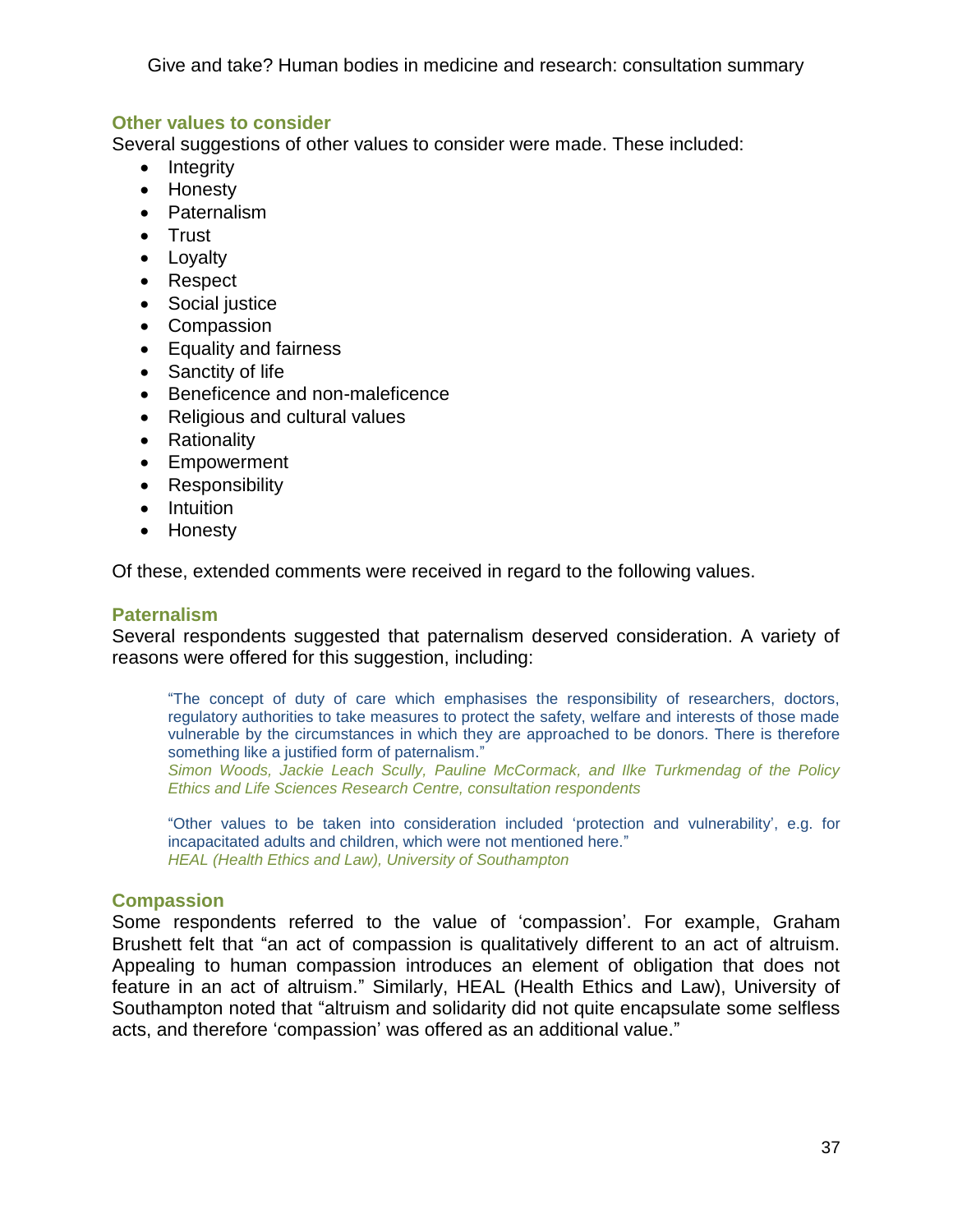#### **Sanctity of life**

Several respondents took the view that sanctity of life should be taken into consideration in the context of reproductive bodily material. Comments received included:

"life begins at conception, and embryos must be treated as full human beings worthy of respect and legal protection." *Christian Medical Fellowship, consultation respondent*

"Beneficence, non-maleficence, and sanctity of life values... may be derived from personal beliefs and/or religious teaching and must be respected if in conflict with the process of donation of human bodily material." *University of Leicester Medical School – Group 21, consultation respondent*

#### **Loyalty and family values**

Some respondents highlighted to the values of loyalty, especially in the context of family relationships. Group 3 from the University of Leicester's Medical School noted, for example, that "loyalty is important when considering wider family wishes. An organ donor's family may not want their deceased loved one to donate their organs despite the deceased's wish. This loyalty is more a value to consider than to base practice upon."

#### **Beneficence and non-maleficence**

The Working Party received several responses which took the view that beneficence and/or non-maleficence were values which should be taken into consideration. The British Psychological Society, for example, felt that the principle of non-maleficence should be considered. They noted that, "although it may not be possible, in all donation situations, to avoid doing any harm to the donor, we believe that clinicians and others should weigh up any possible harm to the donor against the potential benefits of the donation."

#### **Equity and fairness**

A handful of comments were received by the Working Party which focused on equity, including:

―Equity must be a central component of every aspect of a scheme within which individuals donate any substance, whilst living or after death." *Graham Driver, consultation respondent*

―Formal equality can be beneficial… But always treating people the same may lead to other inequalities through failing to recognise their differences." *Dr Rachel Ariss, consultation respondent*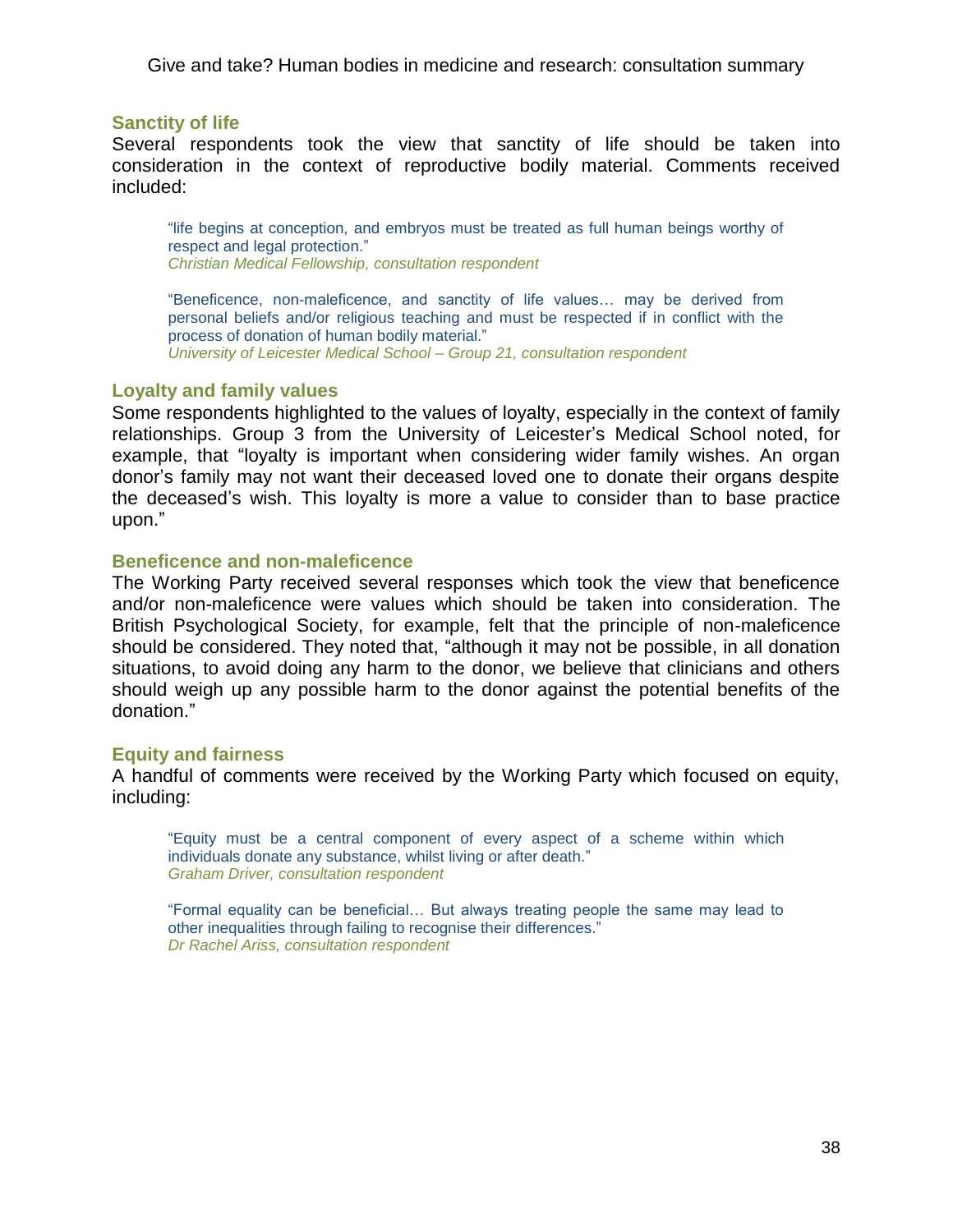# **10. How should these values be prioritised, or balanced against each other? Is there one value that should always take precedence over the others?**

Some respondents who chose to address this question felt that prioritising or balancing values should not be attempted. One anonymous respondent stated that "I do not believe in ranking values. They have their own positionality, and do not think they can be pressed in a hierarchical system. Furthermore they relate to each other and cannot be singled out." Similarly, The Anscombe Bioethics Centre, Oxford took the view that "moral principles are not to be weighed up or traded, they are to be combined in a principled way." The Royal College of Physicians went further, stating that "we believe this to be an insoluble dilemma and operationally impossible."

Others took the view that prioritisation depended on who the values were concerned with. For example, the National Gamete Donation Trust stated that "key to the priority in which one orders these considerations is whether one considers the individual first or the society. If one argues for the individual as the most important unit, then autonomy and dignity take precedence over justice and maximising the health and welfare of the community."

However, other respondents felt that a case could be make for arguing that one value should always take precedence over the others. Despite this, no value clearly emerged as dominant.

#### **Altruism**

Several respondents felt that altruism should take preference. However, few explained their rationale for this view. Conversely, other respondents explicitly stated why they thought that altruism should *not* take precedence. The most cited reason for this view focused on the idea that an altruistic system does not produce enough organs for transplants. Sally Satel, for example, noted that "while altruism is an admirable virtue, it has not produced nearly enough kidneys to meet demand."

### **Autonomy**

A significant number of respondents thought that autonomy should take precedence over other values. Several reasons were offered by respondents who subscribed to this view:

―…autonomy is of the utmost importance. To take that away would likely make people unwilling to donate. People should have the ultimate say in what happens to their own body."

*Amanda Wilson, consultation respondent*

―Autonomy and the ability of an individual to give or decline consent should be paramount. Values should therefore be prioritised relating first to the individual and then society."

*Royal College of General Practitioners, consultation respondent*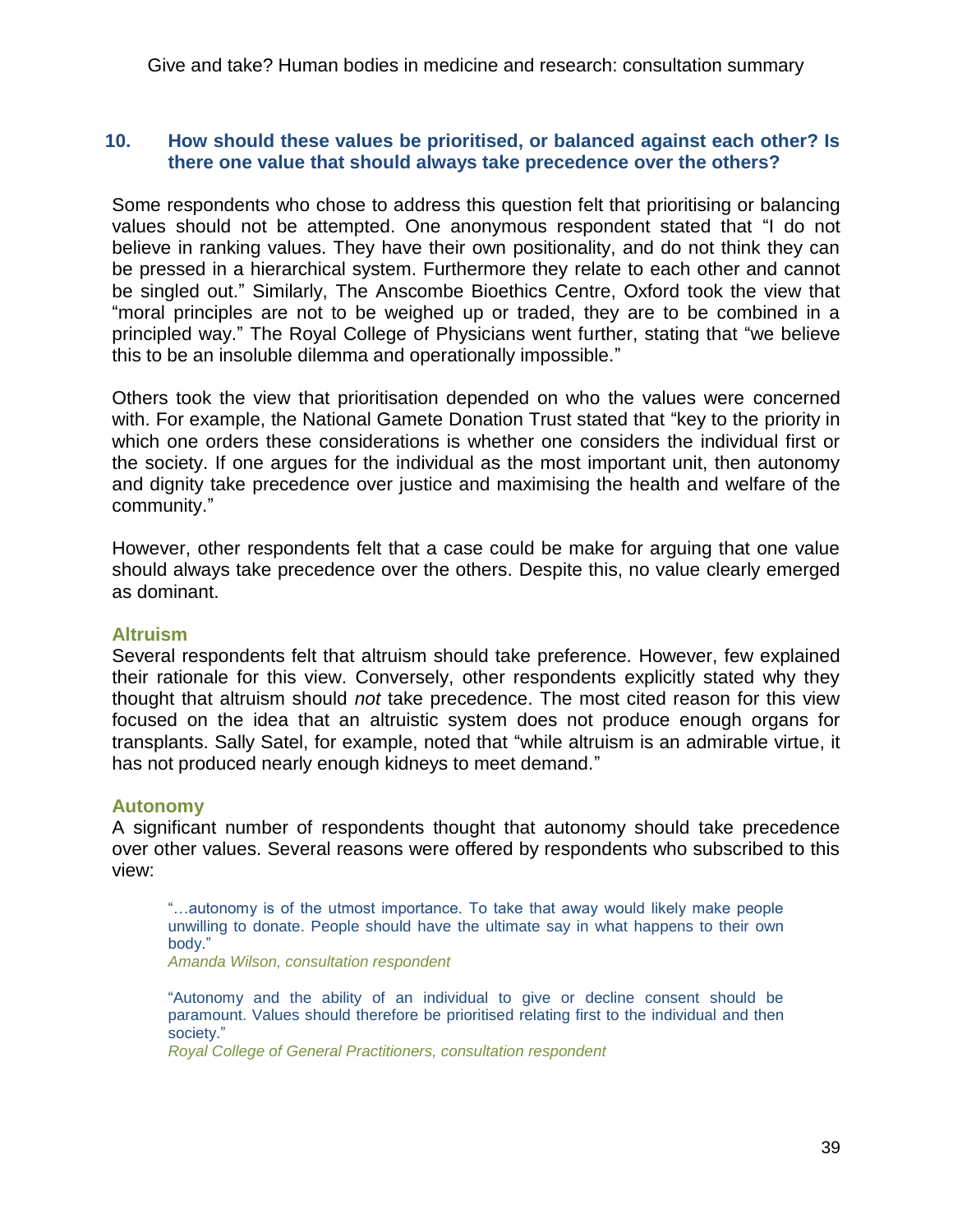"Autonomy is the most important of these values - it is central to medical care and so should be central to the use of bodily material and participation in clinical trials." *Anonymous consultation respondent* 

Concerns were expressed about allowing autonomy to be 'pushed' too far, however. For example, Miss N. Sethi from AHRC/SCRIPT Centre, School of Law, University of Edinburgh, took the view that "one might be tempted to place autonomy at the top of the list of values, due to the human rights based society in which we live, where the individual's right to self-determination is central. However, if this right was to be absolute in nature, we would be unable to stop someone from donating their heart to another, because it would be argued that this was their autonomous wish and right." Similarly, an anonymous respondent felt that "at present, the systems are too strongly in favour of autonomy above all else, without fair consideration to a wider societal context of autonomous decision making."

#### **Justice**

Several respondents took the view that justice should take precedence. Some affiliated justice with the notion of equity. Graham Driver, for example, noted that "equity must be a central component of every aspect of a scheme within which individuals donate any substance, whilst living or after death."

Other respondents chose to focus on justice in particular contexts. Graham Brushett, for example, felt that "the patient facing imminent death (if they do not receive a transplant) should have their needs for justice and welfare given greatest priority in the context of deceased donation. Moral values that serve to delay death should have primacy." Similarly, the Medical Research Council stated that "justice and solidarity are important values when considering research in resource poor settings and arrangements for access to new treatments after research is completed."

However, ‗justice' as an ethical value caused concern for other respondents. Included among concerns was the argument that justice is an ambiguous concept. More substantive concerns included that offered by Jonathan Lee who argued that "the argument from justice appears to deny that people have different preferences; it is analogous to claiming that allowing people to buy houses punishes the poor because they are forced to rent at higher than mortgage cost."

# **Reciprocity**

Few comments were received which supported the primacy of reciprocity. However, the Working Party did receive one comment from Haris E. Cazlaris PhD, who stated that "reciprocity is an opportunistic "value" that should be banned: what if I have nothing to "give" and need to "take"? For instance, would we ever dare put an infertile woman in a situation where she would trade a kidney for eggs? If no, why do we put her every day in the "egg sharing" situation, where she trades her eggs for a rebate on IVF costs?"

# **Solidarity**

Significant levels of support were offered for the argument that solidarity should take precedence as an ethical value. Many referred to the phrase that 'we are all in it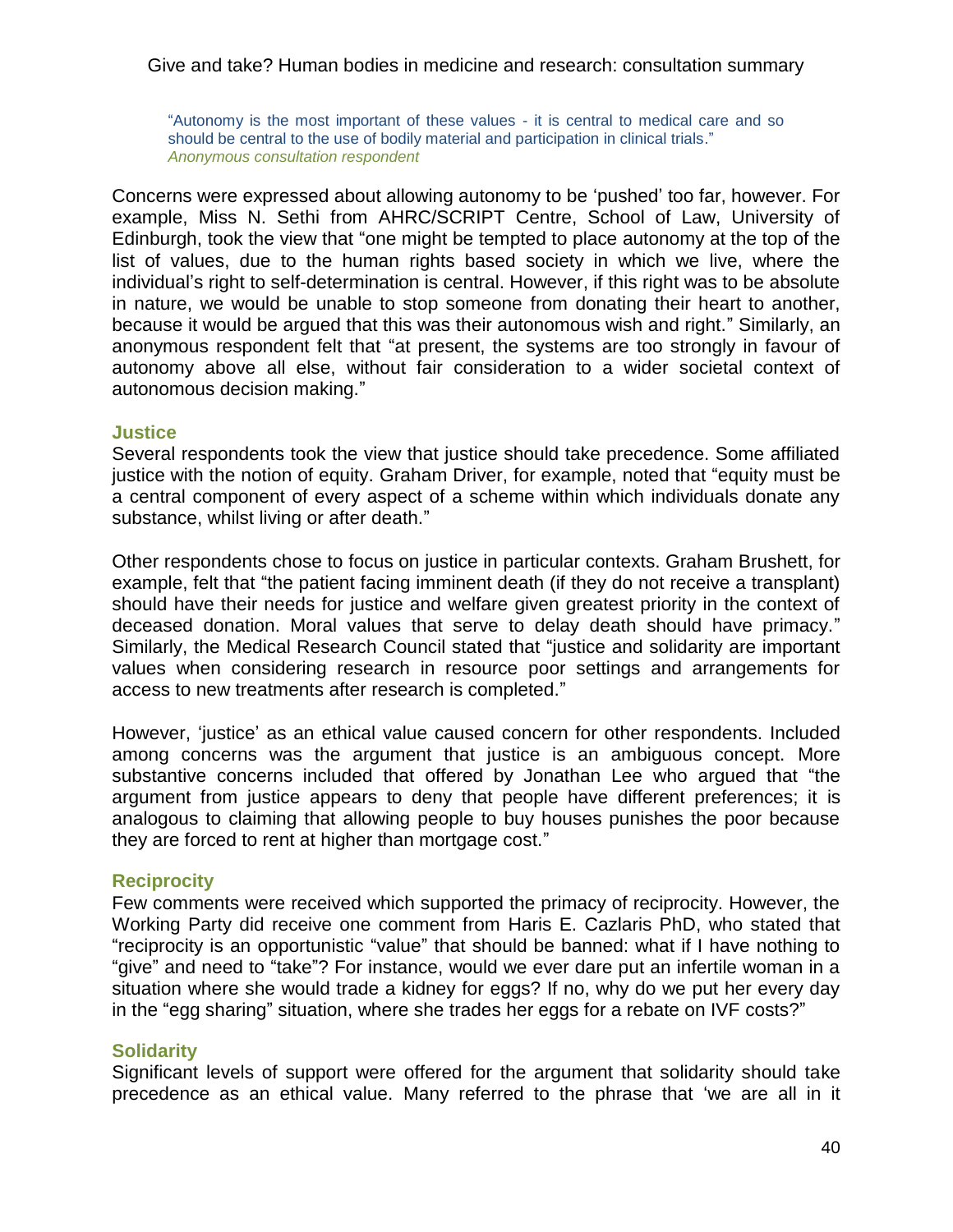together'. Referring to this one anonymous consultation respondent stated that "we should be particularly wary of activities that diminish solidarity, as they diminish us all and may work to discourage the altruism that fuels donation."

The possibilities which might be opened by emphasising solidarity was also noted by respondents. For example, the University of Leicester Medical School (group 3) stated that "If solidarity held more worth as a value within the population there could be scope for more extensive research and trials in order to maximise health and welfare and to make more medical advances. In this country, there is a general attitude of 'every man for himself'."

However, other respondents felt that in order for solidarity to be given precedence, further consideration needed to be given to it as a concept.

―Solidarity is very important and all too often given rhetorical recognition without any real practical weight […] Legislators and ethics committees and stakeholders in the public health and organ transplantation setting ought to give much more thought and weight to this value and the creativity that it undergirds when it comes to responding to public needs."

*Shawn H. E. Harmon, consultation respondent*

Not all respondents, however, were positive about solidarity. For example, Jonathan Lee asked: "Does paying for organs become legitimate if I spread out the payment over a large enough group? Is giving an organ to a foreigner who suffers acute liver failure in Heathrow unethical? Whence then solidarity?"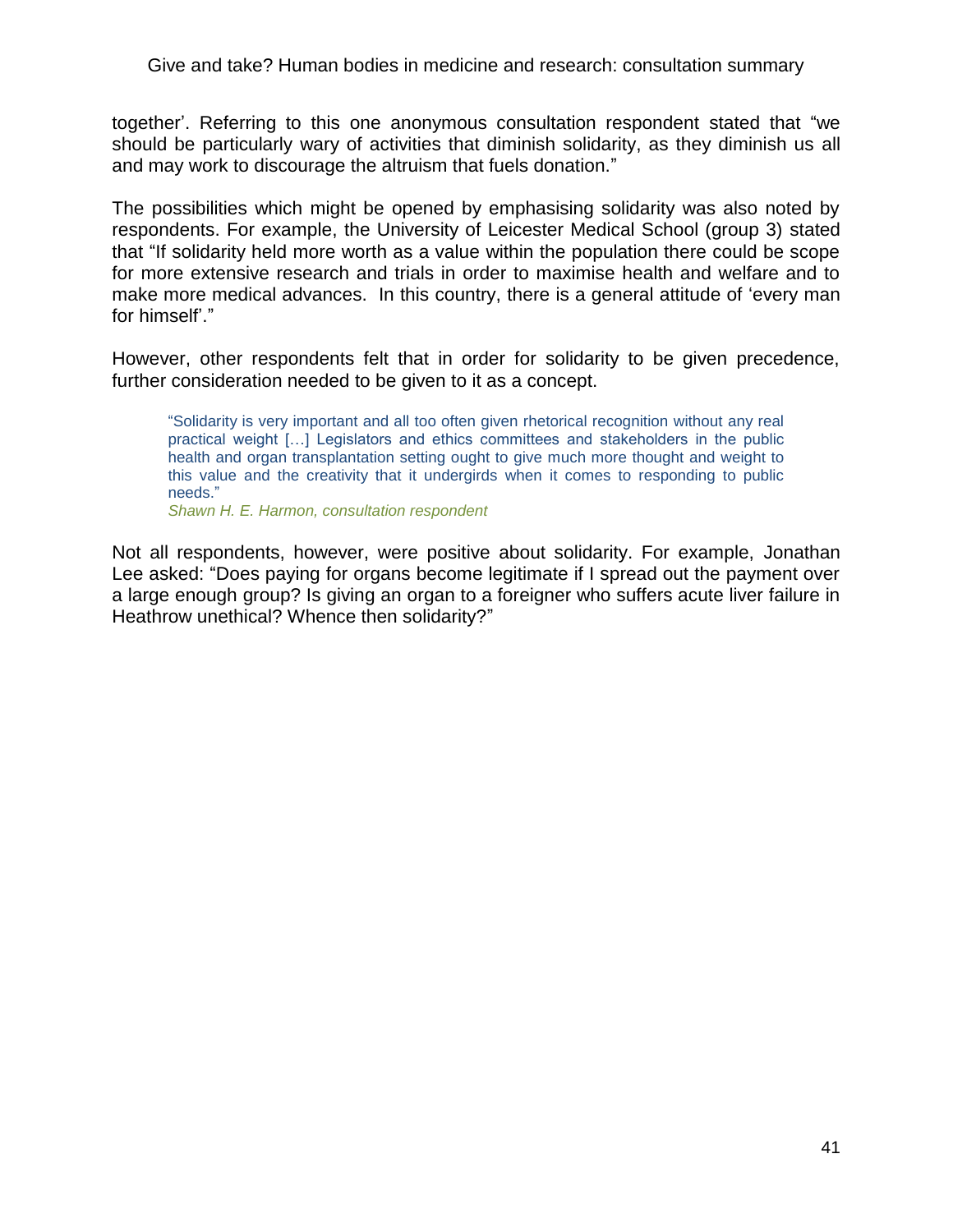**11. Do you think that it is in any way better, morally speaking, to provide human bodily material or volunteer for a first-in-human trial for free, rather than for some form of compensation? Does the type or purpose of bodily material or medicine being tested make a difference?**

A handful of respondents took the view that it does not matter whether people take part in trials for free or for some form of compensation. For example, Miss E.J. Toogood stated that "it makes no difference, morally to the undertaking of the volunteer, but it does make a difference, morally to the procurement of volunteers. I.e. some form of compensation may unduly coerce or result in contributions of necessity.‖ However, Jayne Doran felt that "the motive to take part is more the issue."

More respondents felt that it is better, morally speaking, to provide bodily material of take part in a first-in-human trial for free. Some respondents chose to make general comments to this effect.

"The lure of compensation could cloud judgment. I do not think that it is intrinsically "better" to participate for free but I do think that it can be 'wiser'." *Anonymous consultation respondent*

"It is perhaps less mercenary to participate for free." *Anonymous consultation respondent*

―Our society purports to value altruism very highly so unpaid donation/volunteering has a higher moral value." *David Gollancz, consultation respondent*

However, other respondents chose to respond to differently depending on whether the issue at hand relates to donation or research.

# **Better, morally speaking, to donate human bodily material for free**

Several concerns were expressed in relation to providing some form of compensation for the donation of bodily material. In its response, for example, the British Heart Foundation referred to a survey which it had carried out that found that "financial" benefits should not be provided for organ donors, with only 22 per cent believing this should happen. In contrast, only 18 per cent disagreed with the notion that volunteers for first-in-human trials should receive financial reward."

Several other respondents referred to the possibility of pressure being applied through the medium of payment, especially to people who are poorer members of society. Furthermore, some took the view that by introducing some sort of compensation – or more specifically payment – affected the nature of the act of donation. The National Gamete Donation Trust, for example, stated that "it is morally speaking better to donate without gain. Only in this circumstance can the act truly be said to be a donation. To be paid makes the person a vendor."

A concern that by introducing some sort of compensation, ‗worse quality' donors would be encouraged to donate bodily material. An anonymous respondent noted, there is a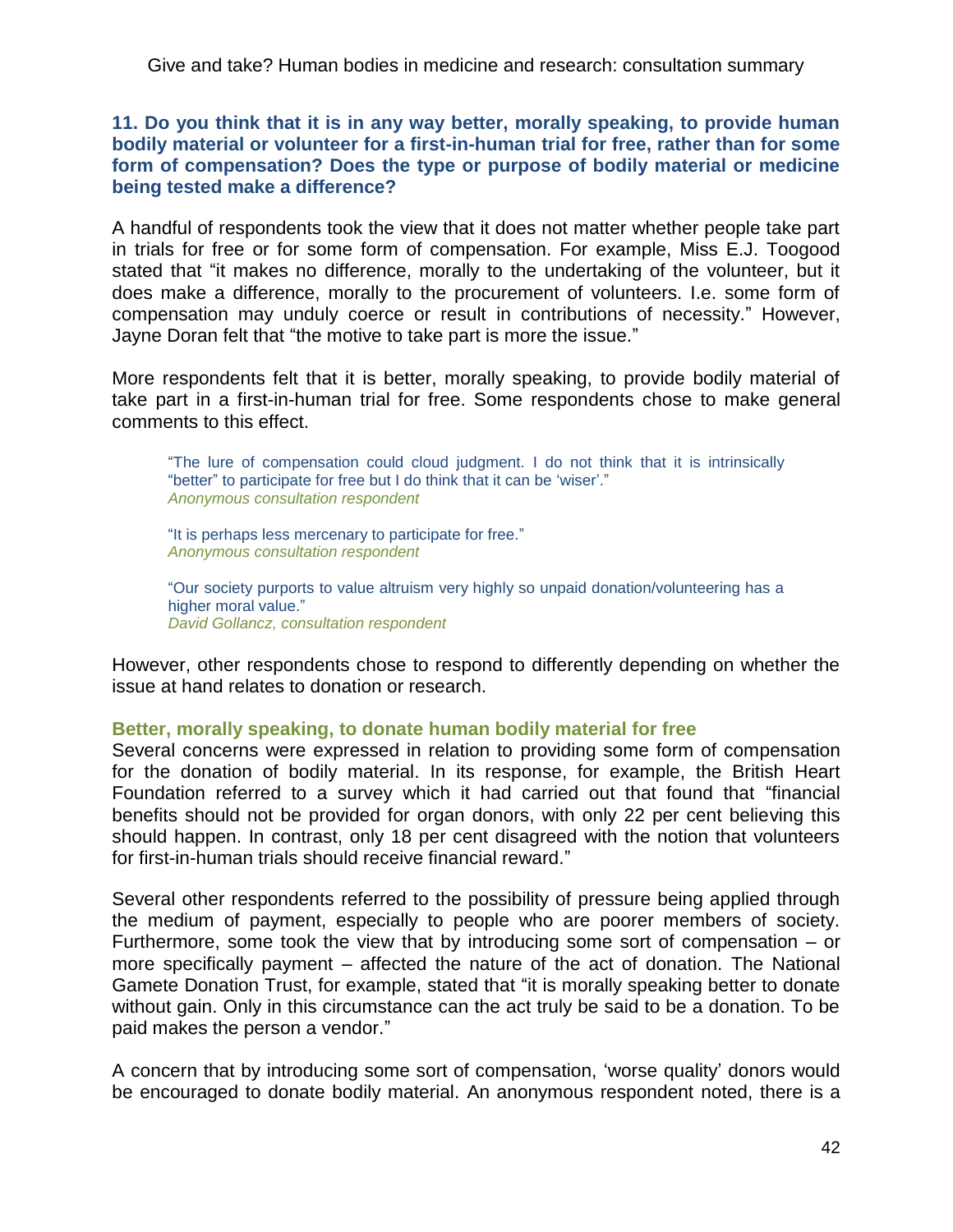―risk that healthier donors might not give because someone else can fill the shortfall or needs the money more than them."

Some respondents focused specifically on gamete donation which generated particular concerns. One anonymous respondent stated, "there should be no inducement because any form of financial compensation which commodifies the creation of human life is morally repugnant and ethically undesirable."

#### **Better, morally speaking, participate in first-in-human research for free**

Fewer respondents took the view that volunteers should participate in first-in-human research for free. Views to this effect included:

―Volunteering for a first in human trial is probably morally best done for free but the current UK system of payment for healthy volunteers is appropriate and recognises compensation for discomfort." *Faculty of Pharmaceutical Medicine of the Royal Colleges of Physicians of the United Kingdom, consultation respondent*

"The "right" way to go, morally, is to have all volunteering done by non-paid (noncompensated) volunteers." *Haris E. Cazlaris, PhD, consultation respondent*

#### **Some form of compensation is permissible**

Some general comments were offered by respondents who felt that some sort of compensation is permissible. For example Brian Dale stated that "nothing is morally wrong with compensation and it does not matter what is being donated or tested."

# **Some form of compensation is permissible: provision of bodily material for treatment**

Several respondents felt that some sort of compensation for the provision of bodily material should be permissible, and made a number of suggestions of the type of compensation which they deemed to be acceptable. For example, the option of giving a donation to charity in return for the provision of bodily material was popular among this group of respondents. Others, such as the National Gamete Donation Trust, felt that donors should be reimbursed for their time, expenses, or loss of earnings. This view was shared by the Human Tissues Group, which stated that "at least the donor should not be out-of-pocket as a result of their donation, so some form of compensation may be appropriate, and there is no doubt that compensation, whatever combination of expenses, time and inconvenience this may encompass, can stimulate donation." Similarly, the MRC Centre for Transplantation, King's College London, NIHR Biomedical Research Centre at Guy's and St. Thomas' NHS Foundation Trust and King's College London (Transplant Theme) supported "the reimbursement of costs incurred and losses attributable to the transplant donation process. We take the view that such reimbursement should be the responsibility of the health services and that information regarding reimbursement should be made available and accessible to all potential living donors."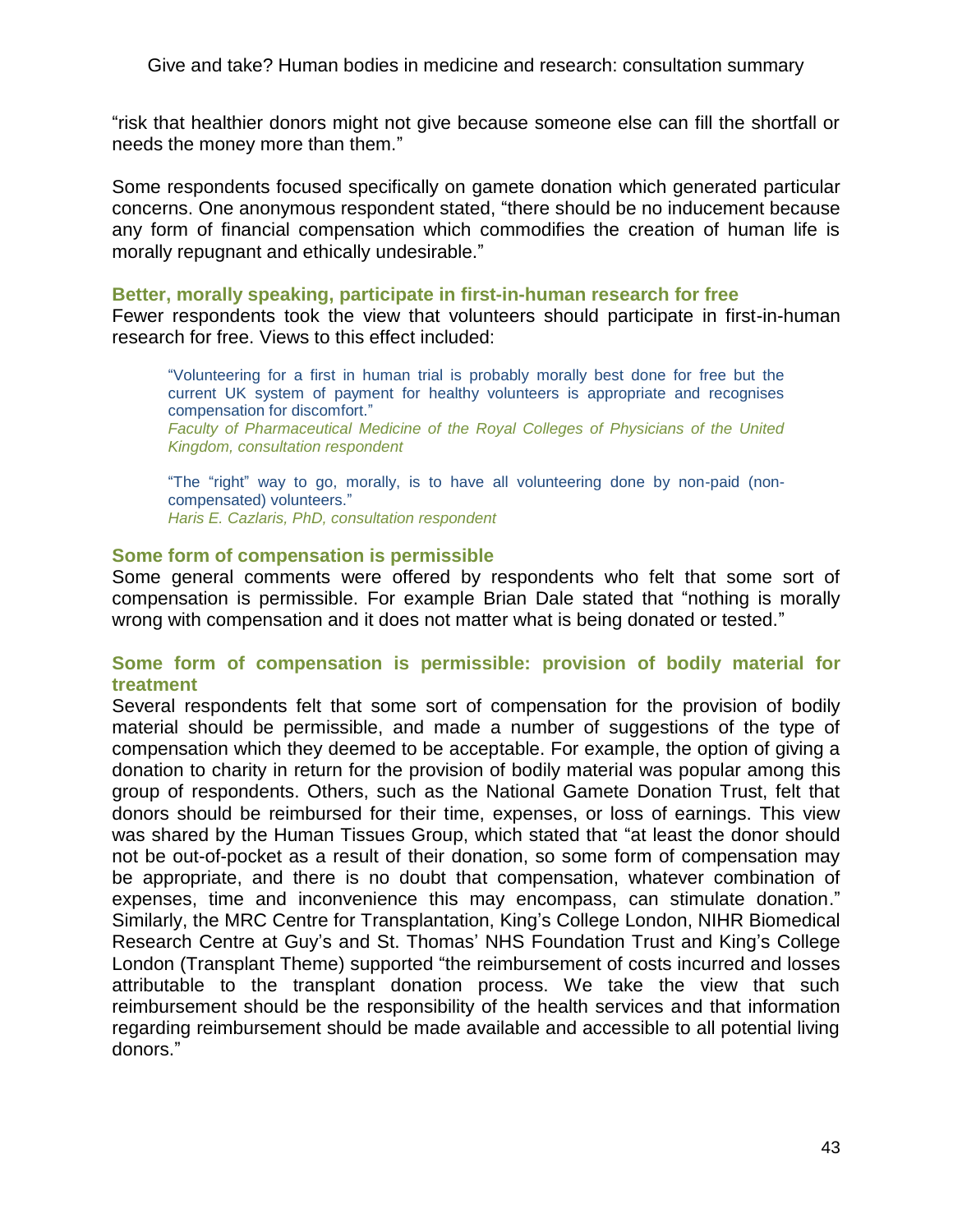#### **Some form of compensation is permissible: volunteering for research**

Most respondents who chose to respond to this aspect of the question felt that it was acceptable for some sort of compensation to be available for research volunteers. A variety of different opinions were offered, however, on how this compensation should be formulated, with some respondents stating that volunteers should be paid, whereas others focused on reimbursement of expenses.

"I don't see why a pharmaceutical company shouldn't pay participants considering the millions they'd make from the resulting drug(s)." *Anonymous consultation respondent*

"Where payment has always been the norm, as with clinical trials, it would be difficult to withdraw payment without having a detrimental impact upon the numbers of people donating their bodies for this purpose; as a result, demand may not be met." *British Medical Association, consultation respondent*

"I think with caution some categories of reimbursement (with receipts) makes sense: for instance, for travel to and from the research site. But involvement in drug trials should not be a way in which to earn wages." *Anonymous consultation respondent*

―Payment for first-in-human trials is… questionable and if it is to occur at all, it ought to be correlated to potential loss of earnings and not to be promoted as a means of financial gain."

*Church of England Mission and Public Affairs Council, anonymous consultation respondent* **---------**

Only a few respondents commented explicitly on whether the type of bodily material makes a difference. The University of Leicester's Medical School's Group 21, for example, stated that "we do not think that there should be [an] intrinsic difference in the compensation of different material donated.‖ Conversely, Jonathan Lepper stated that "individuals may well differentiate between 'life saving' and 'life prolonging' donation and ‗life creating' donation… ‗life-creating' donation may be viewed as less of a necessity by potential donors, and hence mean they are more likely to accept compensation."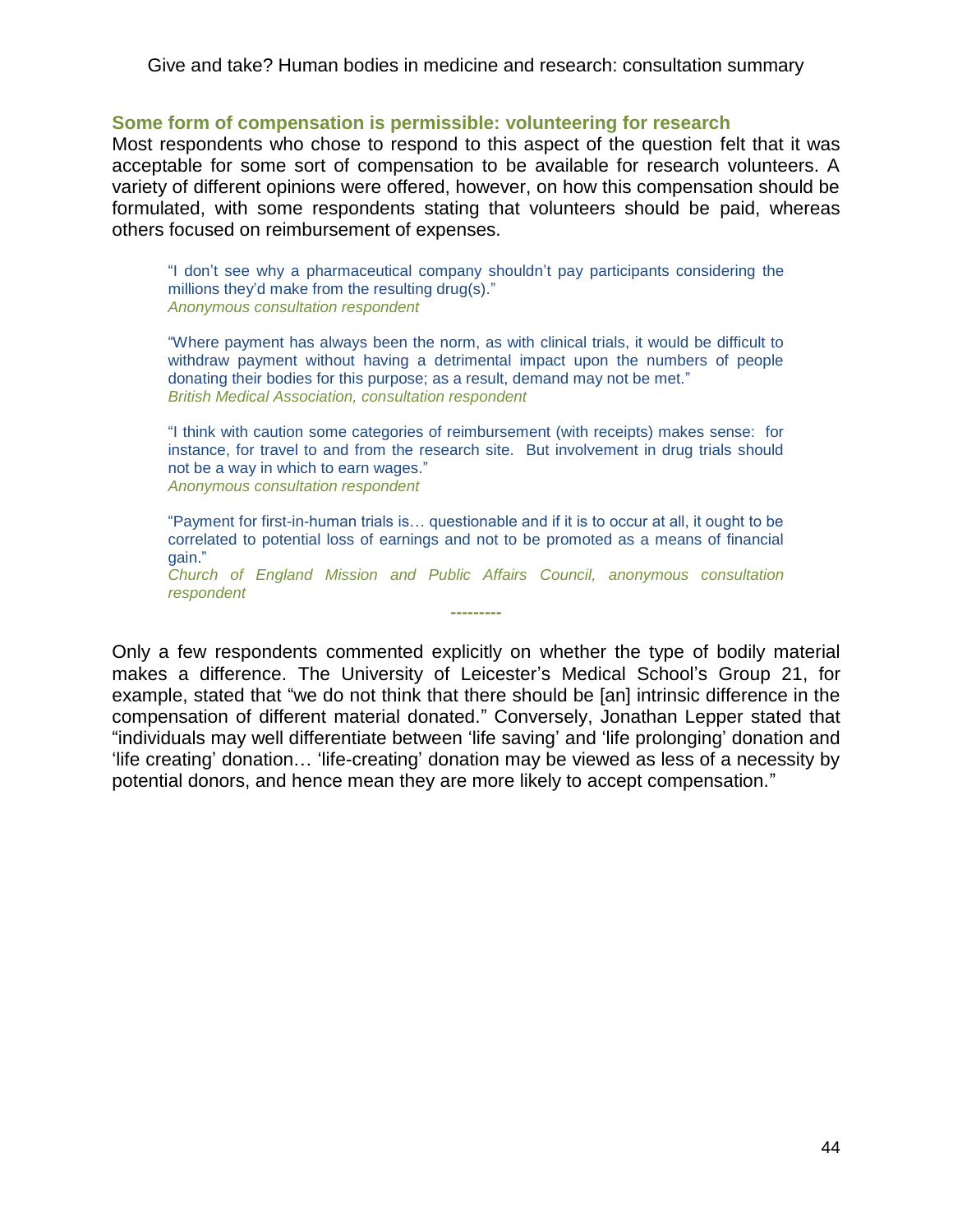# **12. Can there be a moral duty to provide human bodily material, either during life or after death? If so, could you give examples of when such a duty might arise?**

Several general comments were made by respondents who took the view that there can be a moral duty to provide bodily material. However, most of these responses stated that this moral duty only arose after death. Examples included:

- "after death when we no longer have need for our organs we have a moral duty to allow someone else to. During life the needs of the living for what they have is paramount." (Anonymous respondent)
- "it is difficult to avoid the sense that there is a moral duty to make bodily material available after death, given the difference they can make to survivors." (David Gollancz, consultation respondent)

Other respondents were of the view that a moral duty only arose in regard to certain types of bodily material, or in certain circumstances.

# **A moral duty arises if the risk or cost is not too high**

A number of respondents were of the opinion that a moral duty arises if the risk or cost of providing bodily material is not too high. The Church of England Mission and Public Affairs Council, for example, stated that "it may be argued that everyone has a moral duty to act to save or to protect life if in so doing no unreasonable risk is incurred." The Royal College of Practitioners similarly stated that a duty arose "where donation of tissue such as blood causes little risk or inconvenience to the potential donor and where it is known that failure to donate in a particular instance could lead to death of a particular individual.‖ The correlation between risk and duty was also made by the organisationLiberal Judaism: "the greater the risk, the less it is a duty to provide material and if there is a significant risk to the donor, then donation would be discouraged."

# **A moral duty arises if a person is a recipient of donated bodily material**

Several respondents felt that, where a person had been the recipient of donated bodily material, a moral duty to donate would arise. Aaron Long, for example, stated that "if a person received donor material, especially organs, they should be obligated to become a donor at their own death… People may argue that they have the right to live and the right to take organs without reciprocating; do these same people assume that they have the right to take money from a bank without repaying it?"

However, other respondents took a less individualistic approach, instead suggesting that a duty arose as a result of community collective responsibility. For example, the European Society for Organ Transplantation Council stated that "in a democratic country, the decision to have donation/organ transplantation could be seen as a decision made by the citizens and thus it could be argued that there is a moral obligation to contribute by donating your organs. On the individual level, however, the individual should have a choice both regarding donation during life and after death." Similarly, Group 3 from the University of Leicester's Medical School, took the view that ―a moral duty can arise [as] it can be thought of as mutual exchange and support within a community."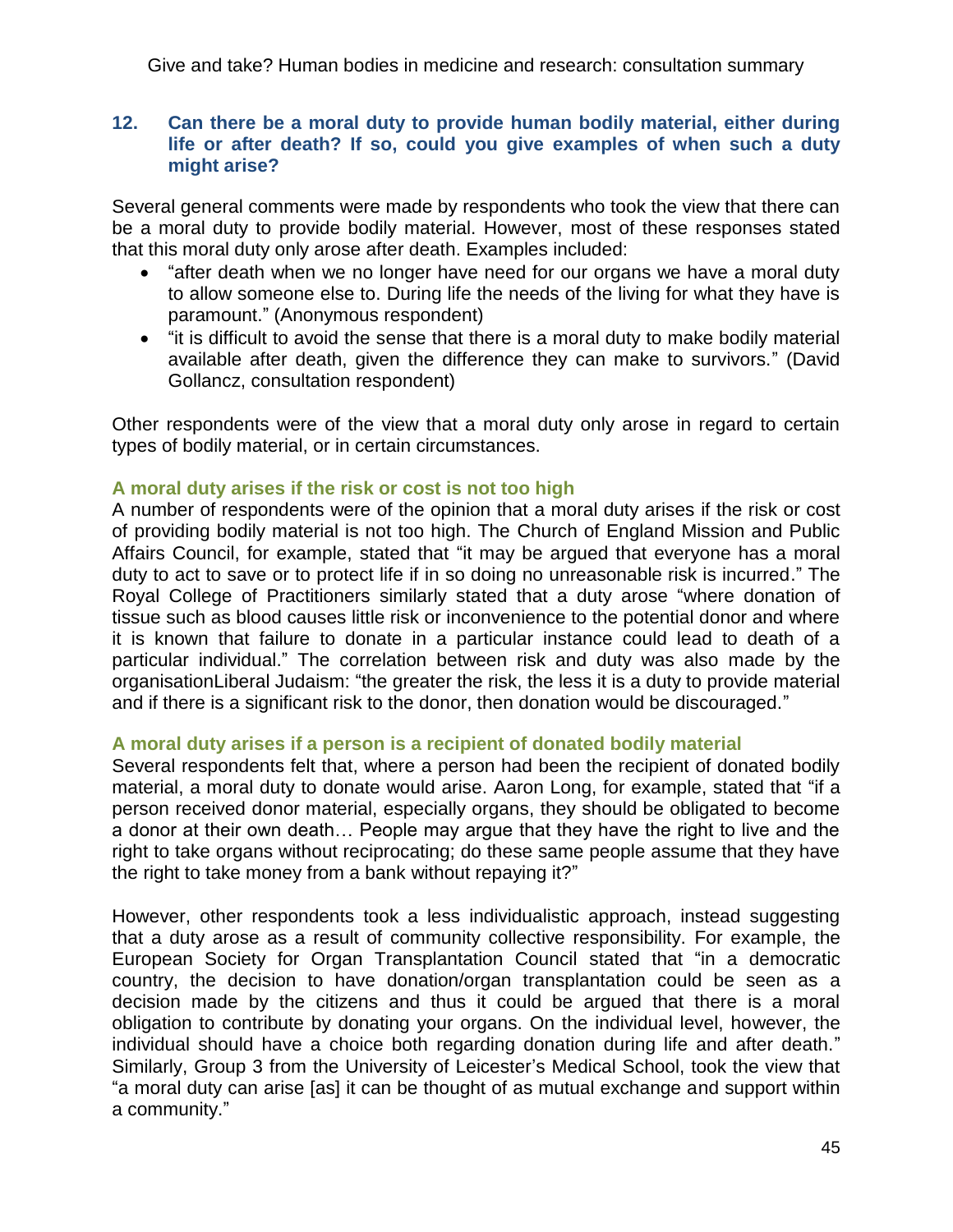# **A moral duty arises if a relative needs the bodily material**

Several respondents took the view that should a situation occur whereby a relative needed a transplantation, then a moral duty would arise. Most responses which answered in this respect, however, did not explore the issue of familial donation beyond recognising the assertion that a duty would occur. One observation, however, was noted by the UK Donation Ethics Committee: "there may be particular duties on family members to help each other, especially parents in relation to children. Duties do not have to be enforceable to be recognised as such."

Other respondents firmly took the view that no moral duty arose. View offered included:

**---------**

"It would be dangerous to say there is a moral duty as this represents moral blackmail." *Phil Harding, consultation respondent*

"No. Why should there be, my body is my body it's up to me what I do with it. I am not compelled to donate and resent any person or organisation enforcing the harvesting of my body parts."

*Grant Mackie, consultation respondent*

The view that the existence of a moral duty undermines a person's individual autonomy was frequently referred to by respondents who responded to this question in the negative. Similarly, several respondents felt that any recognition of a moral duty would lead towards a system where donation became forced rather than voluntary. Such a view was offered by one anonymous respondent who stated that "donating should be based on a free will basis, and if there is a connotation to duty, even if it is moral, to me it means that the individual is not free but bound by such obligations, which I find is questionable on ethical grounds.‖ Similarly, a response submitted by the Christian Medical Fellowship stated that "the concept of freewill offering transcends all concepts of moral ‗duty', or obligation. Any obligation at all diminishes the worth of the act, which is then no longer a donation, a gift."

A different perspective was offered by Miriam Pryke, who felt that a moral duty would "never [arise] under any circumstances [...] You get one life. When your body packs up, that's it. You can't take other people's. If they freely give, that is quite another matter. A world in which we take, we demand, from people what they do not freely give, is not a world worth living in."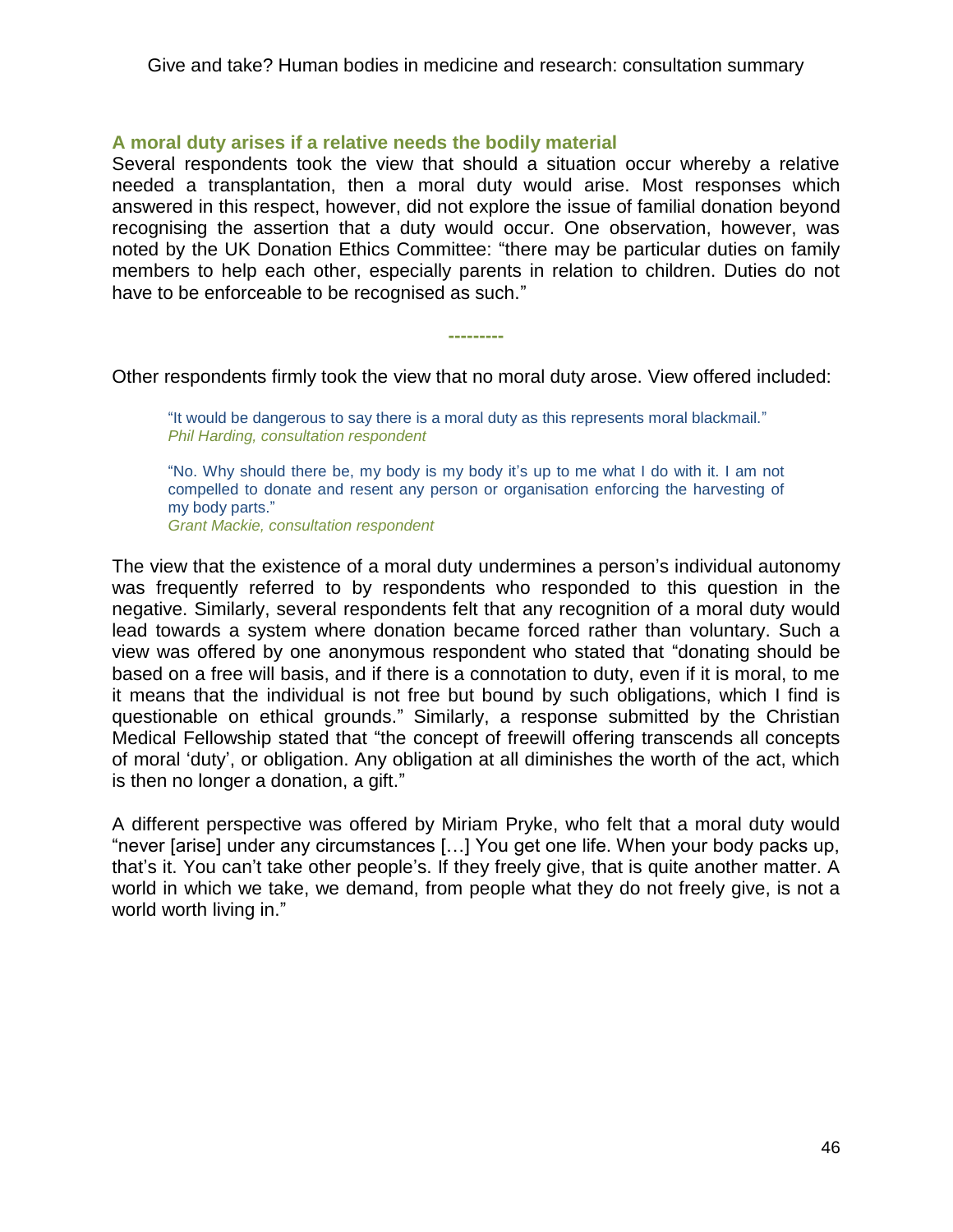### **13. Can there be a moral duty to participate in first-in-human trials? If so, could you give examples of when such a duty might arise?**

Very few respondents felt that there was an unequivocal moral duty to participate in first-in-human trials. Most responses which answered this question in the affirmative took the view that a moral duty could occur, but only if certain conditions were invoked. For example, the Church of England Mission and Public Affairs Council stated that a moral duty "may reasonably be thought to exist where all the following conditions are met: an individual hopes to benefit directly from the development of a particular drug; he or she is considered to be an acceptable candidate; he or she is able to take part in the trial given family, work and other commitments; there are no unreasonable risks involved in the trial." The Royal College of Physicians, referring to its own research ethics guidelines, noted that "all other things being equal one should participate if it were possible to do so… Participation should be part of the social contract and being part of society is more than obeying the law."

Several respondents felt that a moral duty might arise in the context of certain groups of people. For example, Sylvia Maria Olejarz took the view that such a duty "may arise arise in the case of parents/family/relatives of a child (or other family member), who is suffering from a certain disease and such participation in the trials can contribute to invention of an effective medicine, which can save his/her life." Group 3 from the University of Leicester's Medical School, however, noted that "some would argue that those who have inflicted bad things on individuals perhaps have a higher level of moral duty than others to redeem themselves."

However, there was no overriding consensus on the group of people a moral duty might be bestowed upon. A theme which was recognised by a number of respondents, however, concerned participation in clinical trials where an epidemic or pandemic disease emerges. Marcia C. Inhorn, for example, stated that "if there was a global, lifethreatening pandemic, I would hope that many global citizens would participate in vaccine trials to prevent the wipeout of the human population." Conversely, another respondent, Miriam Pryke, stated that there cannot be a moral duty: "never. Not to save the world from a pandemic. Not if the whole world is faced with certain death if you don't coerce people. There is no such moral duty. Moral duties cannot be created. What can be created are coercive laws."

The majority of respondents took the view that no moral duty could arise in the context of first-in-human clinical trials. Comments received by the Working Party included:

―We should have the right to say yes/no. I believe this is a universal right, and it is the moral duty of the state to protect this right (to say yes or no)." *Anonymous consultation respondent*

―There is a history here of medical experimentation on disempowered people concentration camp inmates, black prisoners in the US - which is uniformly ugly. I think that both donation and participation in [first-in-human] trials must always be voluntary and based on impulse and perhaps a private, rather than municipal, moral sense." *David Gollancz, consultation respondent*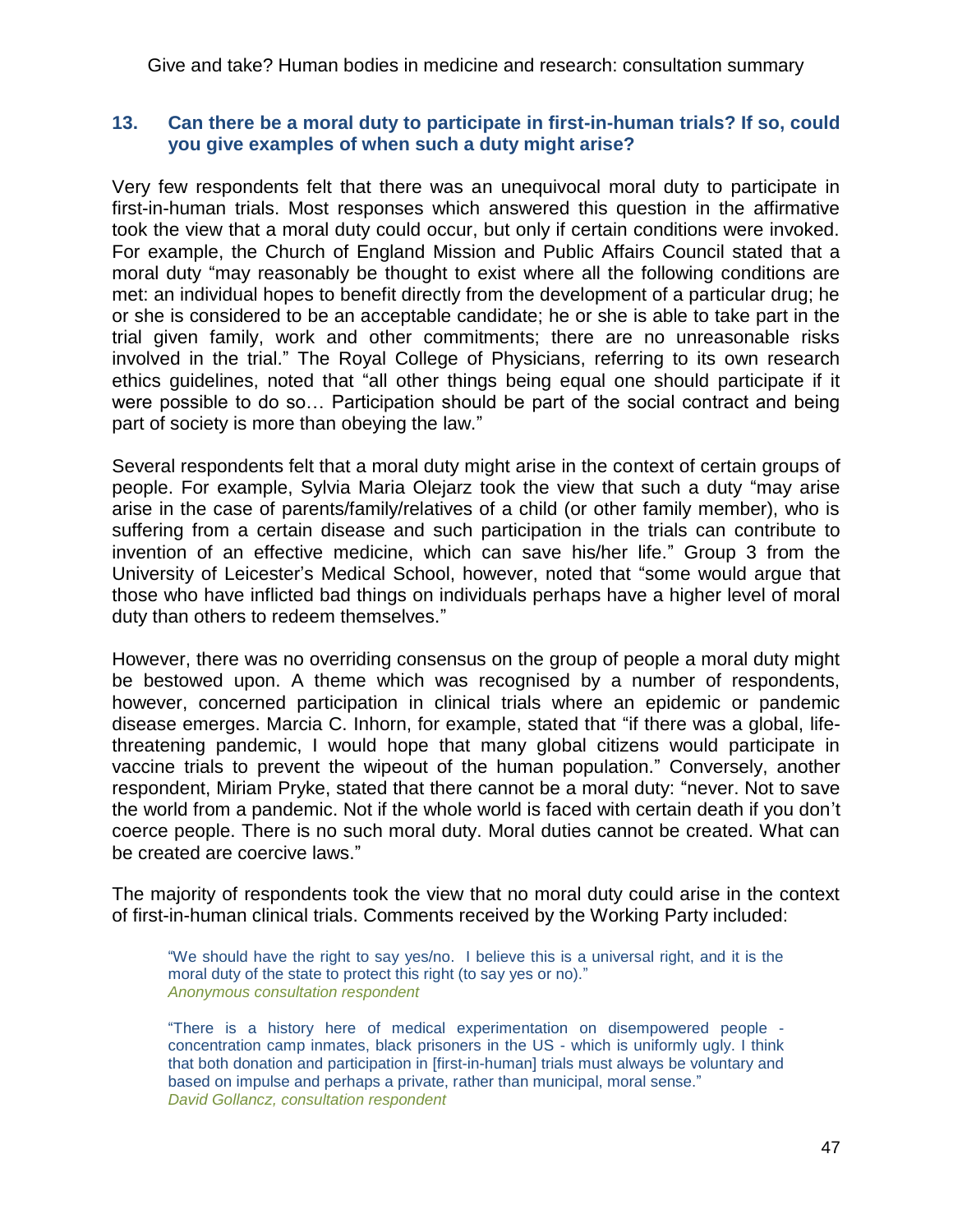"If participation in first-in-human trials becomes an obligation or moral duty, solidarity will be taken to an extreme. This could have a number of impacts - it could involve members of the population coming together and supporting each other, or could create clear divisions in society with those that do participate and those that do not." *University of Leicester Medical School, Group 2, consultation respondent*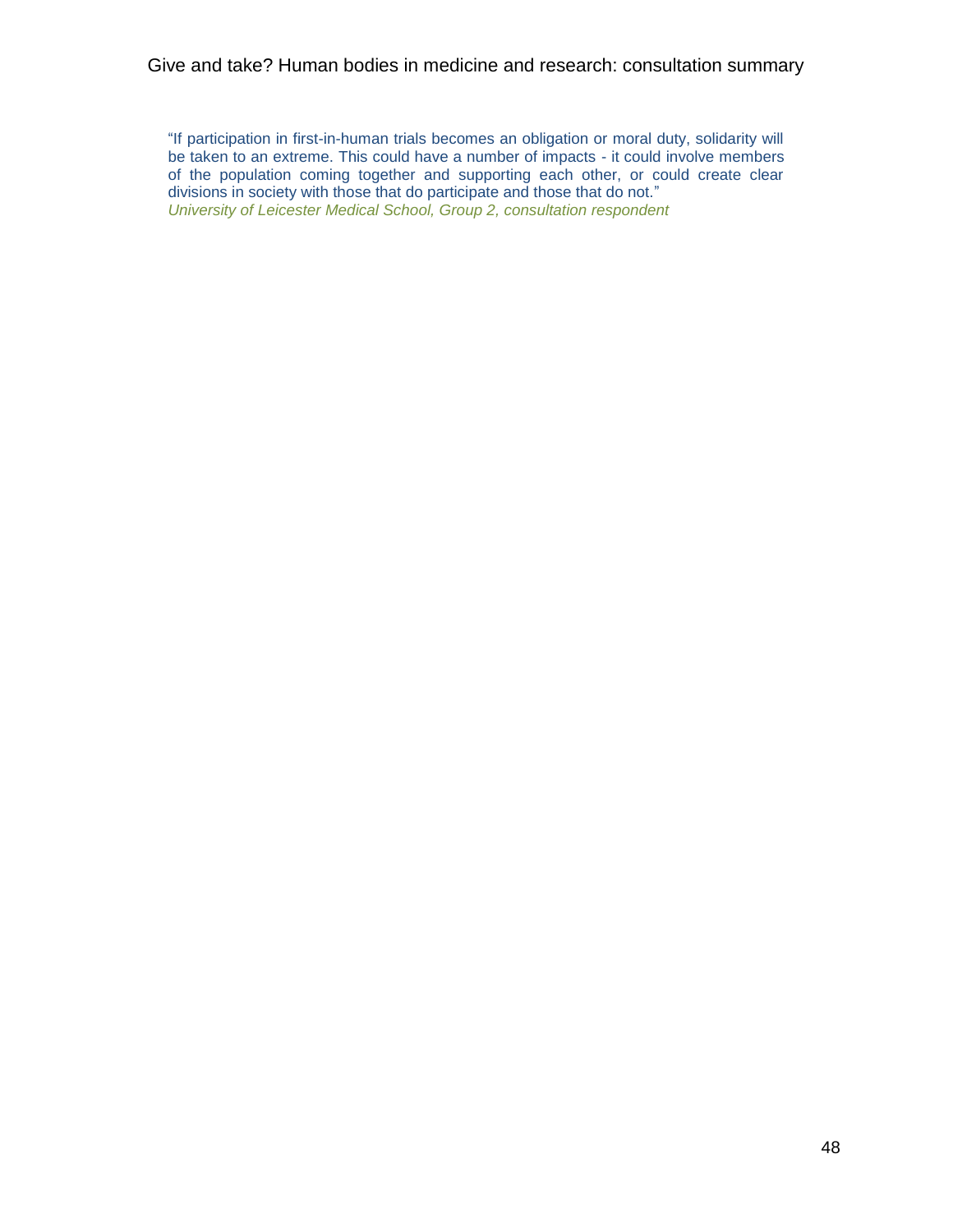# **Chapter three: Supply and demand**

# **14. Is it right always to try to meet demand? Are some 'needs' or 'demands' more pressing than others?**

### **Is it always right to try to meet demand?**

#### **No**

A significant number of respondents took the view that it is not always right to try to meet demand. For example:

"We teach our children from their earliest days that 'I want...' is no basis on which to proceed. A demand-driven service will always be running hard to try and catch up with its own shadow." *Anonymous consultation respondent*

―Trying to meet demand is an ideal to strive towards, but raising expectations that

demand can/will be met is unethical, it raises false hopes and can create unnecessary hardship/suffering."

*HEAL (Health Ethics and Law), University of Southampton, consultation respondent*

Respondents also suggested several reasons for taking the view that it is not always right to try to meet demand. For example, Shawn H. E. Harmon stated that "given" scarce resources, rising populations, and increasing environmental degradation, it is probably not morally necessary to meet every demand.‖ The effect of trying to meet demand on developing countries was also noted by several respondents. Miss N. Sethi from the AHRC/SCRIPT Centre at the University of Edinburgh's School of Law, for example, took the view that the question of meeting demand "depends on how the demand is met, and by whom. For example, in developing countries such as India, the black market in kidney trade is rife, such organs are often sold for minimal amounts of cash… Thus attempts to meet demand here are clearly not without their dangers… not trying to meet domestic demands may result in propelling travel tourism, driving patients to other countries.‖ Similarly, Dr Petra Nordqvist from the University of Manchester stated that "If meeting demands mean to compromise other ethical dilemmas such as reproductive tourism to poorer countries where bodily material is perhaps more readily available, then I do not think it is right to meet that demand."

A pragmatic point of view was also offered by some respondents, such as that submitted by C. A. Growney RN, who noted that "death is an inevitable part of life and there is a time for each person to go through this."

#### **Yes**

A significant number of responses stated that it is right to try to meet demand. Several general observations were made to support this view. For example, one anonymous respondent, focusing on demand for donor organs, felt that "an unharvested healthy organ is a wasted organ, a wasted opportunity to help a living person and a wasted opportunity to restore a family's way of life.‖ Other respondents felt that attempts should be made to meet demand, providing that the attempt is undertaken by 'ethical' means,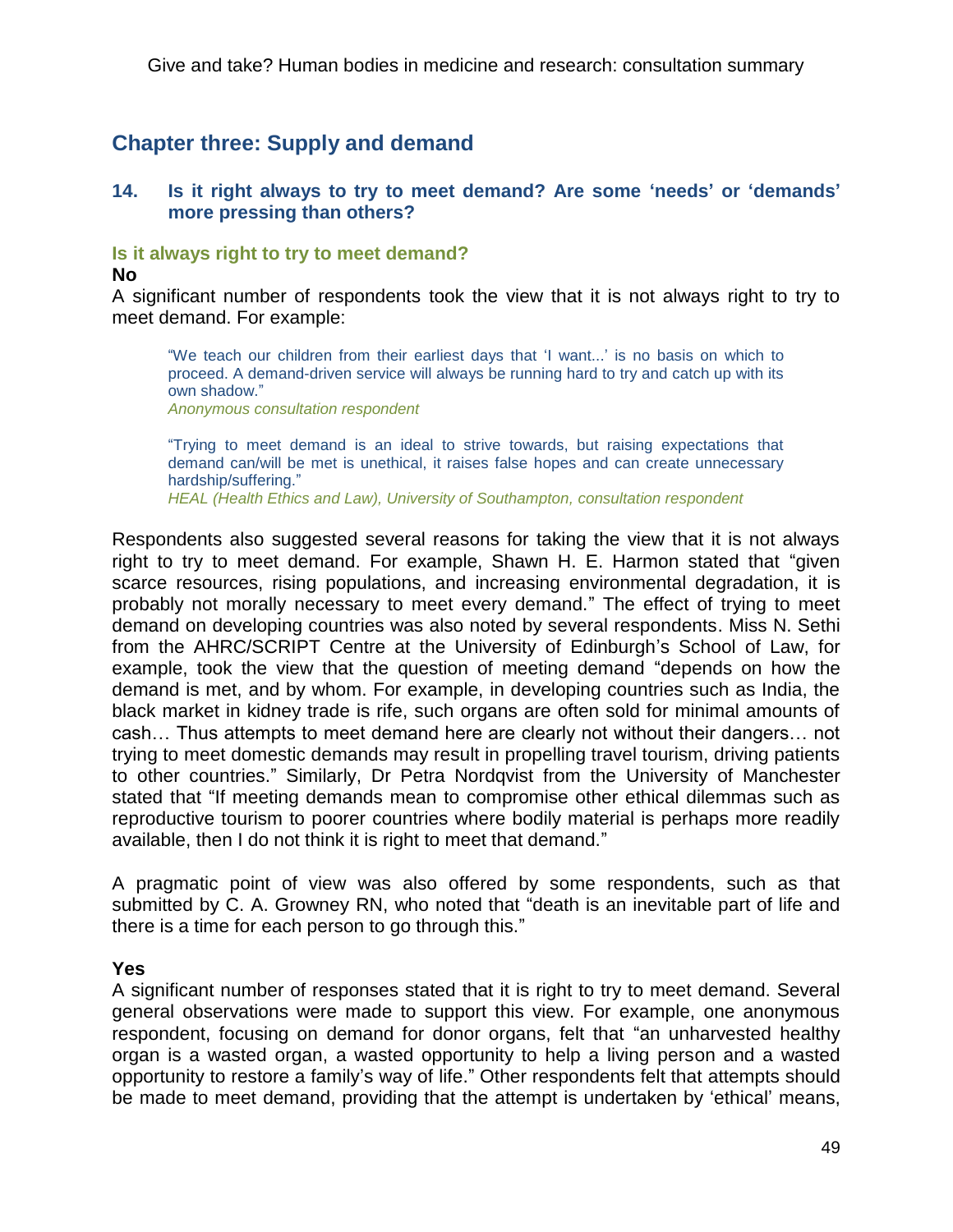or if the demand is for a ‗medically appropriate' purpose, or, indeed, if it is *affordable* to try to meet demand.

Respondents also suggested that there may be a number of justifications for endorsing the view that there should be an aim to meet demand. One anonymous respondent, for example, felt that "if demand is met within the UK, there would be far less, if any, ‗tourism' for organs.‖ Similarly, Progress Educational Trust stated that ―failure to do so makes it more likely that unregulated and potentially unsafe practices will prosper." In a response submitted by Dr Lindsay Stirton and Jurgen De Wispelaere, it was stated that "any argument against a proposal to meet the demand for organs for transplant in a particular manner must weigh the following costs in the balance: … loss of life; impaired quality of life; economic and productivity losses; additional moral costs… failure to meet demand to the maximum morally permissible extent may lead desperate patients to engage in even more exploitative practices, for example the purchase of organs on unregulated or black markets."

# **Are some demands more pressing than others?**

# **Demand for life-saving bodily material is more pressing**

A significant proportion of respondents who answered this question were of the opinion that demand for life-saving bodily material is the need which could be deemed 'most pressing'. However, comments were limited in terms of further explanation of this view.

Several comments were submitted in relation to blood donation, which focused on the relative ease of donating, and the fact that blood is a renewable bodily material. In a response submitted by HEAL (Health Ethics and Law), University of Southampton, it was suggested that "whilst it might be right to try to meet 'demand' for renewable materials such as blood, the 'demand' for female egg donation is potentially limitless." In addition, Miss E. J. Toogood stated that "blood is certainly a more pressing demand than the demand for organs, since blood can be procured and used at reasonably low cost, with little inconvenience and appears not to adversely affect the donor. Its use can be life saving." Similarly, Professor Dr Jayapaul Azariah took the view that it was right to meet the demand for blood as it is renewable. In addition, an anonymous consultation respondent stated that "we should have a system where supply for daily essentials (blood for instance) is greater than demand."

A comment from the Royal Brompton & Harefield NHS Foundation Trust also offered an example from experience, noting the supply of donor organs: "whilst we continue to run both a successful heart and lung transplantation programme, the rate-limiting step for both clinical services is the supply of viable organs, with the demand for organs exceeding, as it has done for many years, the number available. Supply is further compromised in that a high proportion of donor organs are currently not suitable for transplant..."

# **Demand for reproductive bodily material is less pressing**

The view that the demand for reproductive bodily material is less pressing was prevalent in consultation respondents' answers to this question. Submissions received by the Working Party included: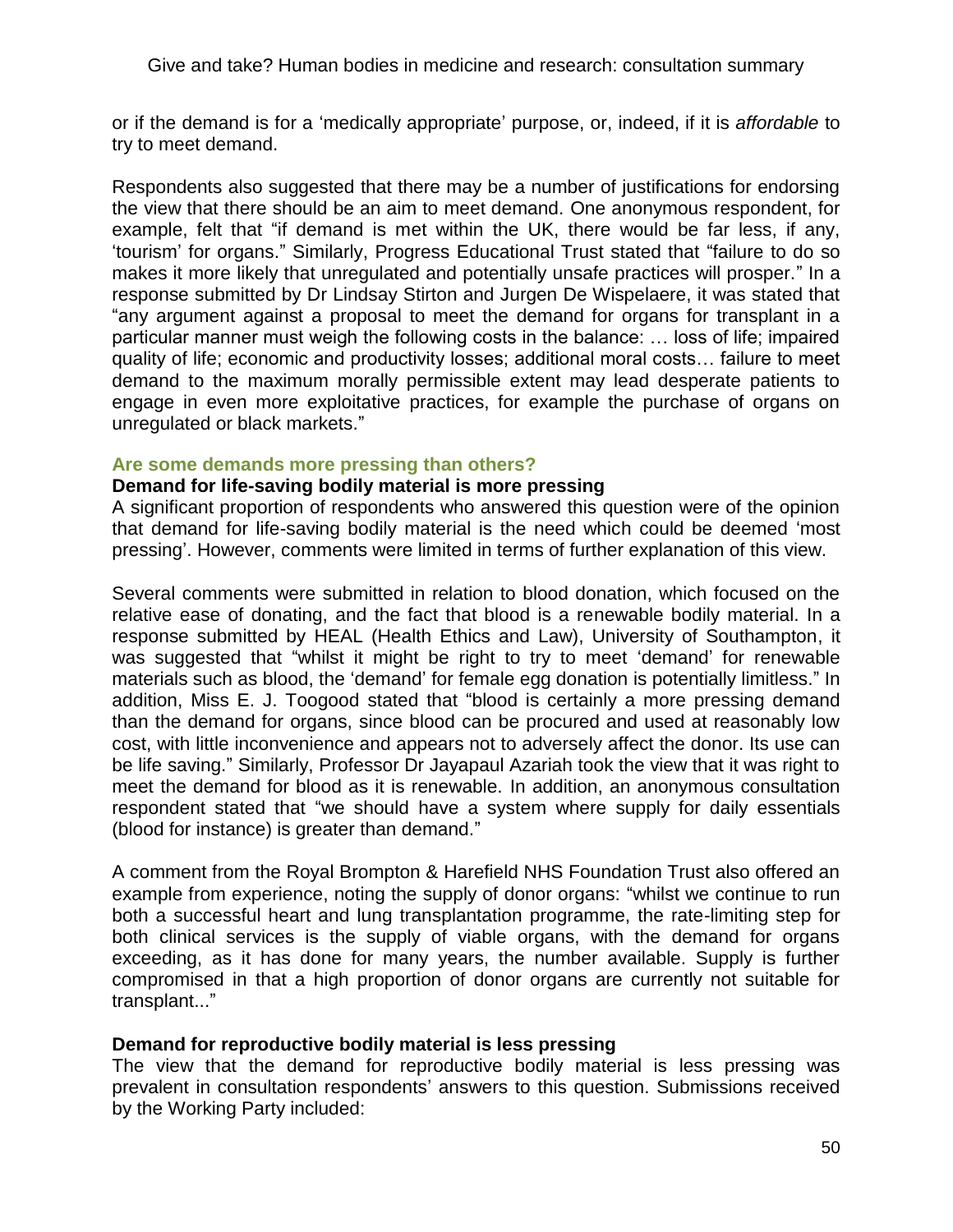"IVF is less important than a kidney transplant... No one has ever died not being able to have kids."

*Grant Mackie, consultation respondent*

"It is not right to meet any medically sought demand that has no basis in medical need and involuntary childlessness is not a disease requiring a medical cure..." *Anonymous consultation respondent* 

"One can live childless, but not blood-less..., and existing life is more precious than lifeto-be." *Haris E. Cazlaris, PhD, consultation respondent*

One counter-argument to this view was offered by Progress Educational Trust who noted that "there have always been those who seek to disparage or deprioritise gamete (sperm, egg and embryo) donation on the grounds that the absence of pregnancy is not a disease. However, this reasoning is fallacious. Infertility is classified by the World Health Organization not as a misfortune, but as 'a disease of the reproductive system."

Focusing on egg donation for research, Celia Roberts and Karen Throsby stated that ―there is no evidence of a demand from women to be ‗allowed' to donate eggs for research. We suggest that this absence of demand has to be taken seriously."

#### **Other observations**

Several respondents used this question as an opportunity to make several other helpful observations about supply and demand, several of which focused on the *concepts* of supply and demand.

"Needs' and 'demands' are socially engineered concepts." *Human Tissue Authority, consultation respondent* 

―The commercial language of supply and demand is inappropriate and morally wrong in this context." *Miriam Pryke, consultation respondent*

―This is again an economic approach to issues that are not just economic from the outset, or ought not be thought of in economical terms." *Anonymous consultation respondent*

―Clearly, uses of tissues for diagnosis and treatment and organs for transplant must take precedence over the needs of researchers." *Human Tissues Group, consultation respondent* 

"The question of what constitutes a 'want' or 'demand', as opposed to a 'need', and what makes a 'need' reasonable, are matters of interpretation, and perceptions will inevitably differ."

*British Medical Association, consultation respondent*

"It is an exaggeration that the perceived shortage or organs is "critical", since there is no ‗right' to organs … Judgment should not be clouded by the impression that the demand for organs is critical and that people will die if organs are not donated." *Miss E. J. Toogood, consultation respondent*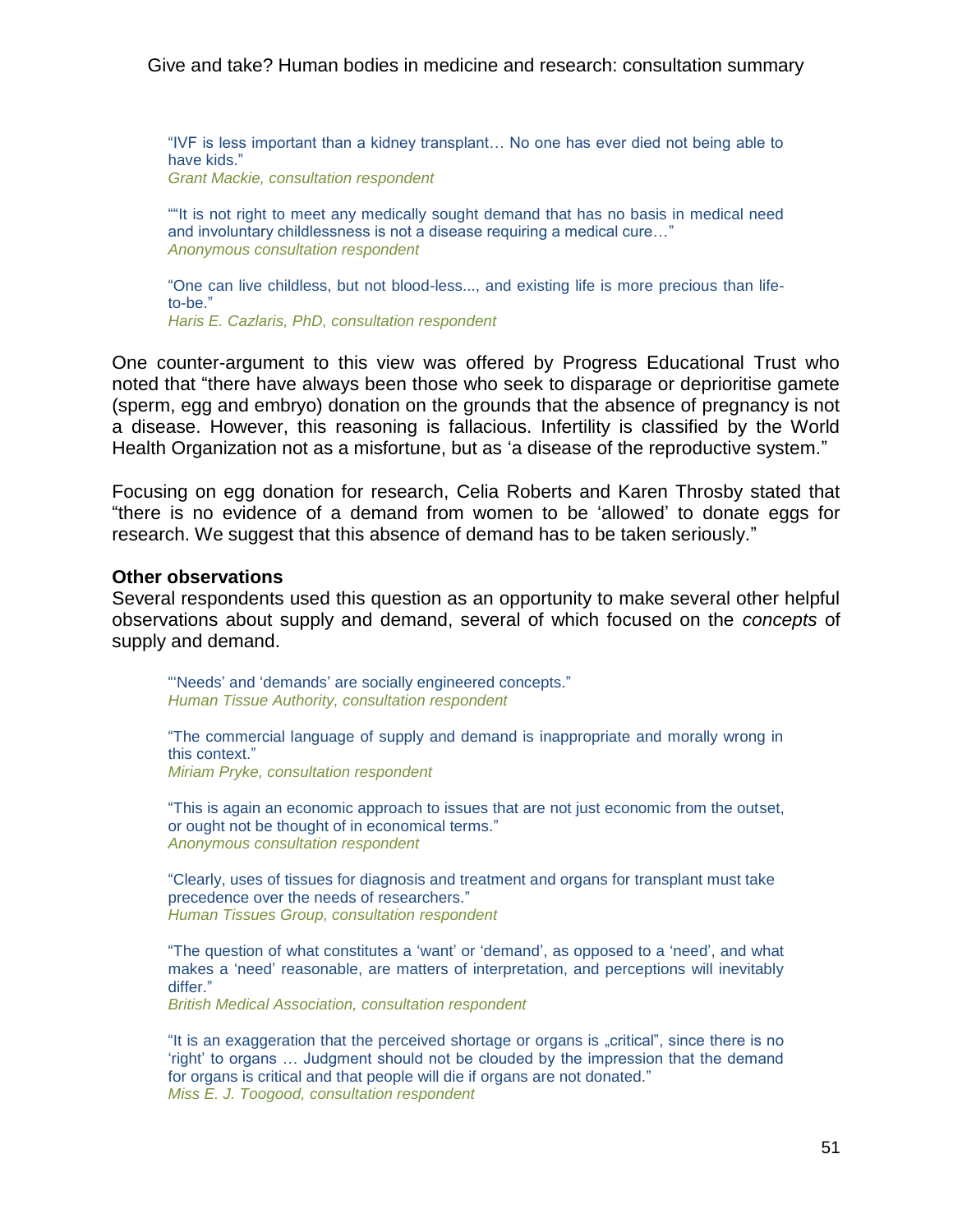Other respondents also suggested that the question of whether demand should be met could depend on the *reasonableness* of the demand in question. Others called for better understanding of the demands in question. Susan Bewley, Consultant Obstetrician, noted, for example, that "some 'needs' and 'demands' need to be more fully understood to be ameliorated. The infertility 'epidemic' (doubling in last 20 years) is largely caused by avoidable risk factors: use of contraception and abortion through the fertile years, rising age of couples before attempting pregnancy, smoking, obesity, tubal damage from sexually transmitted diseases."

In addition, comments were made on the issue of opportunity for some people to donate, for example: "there is always a sense that not only is there an unmet demand, but there is also an unmet population of potential donors for whom there are practical difficulties providing the opportunity to donate."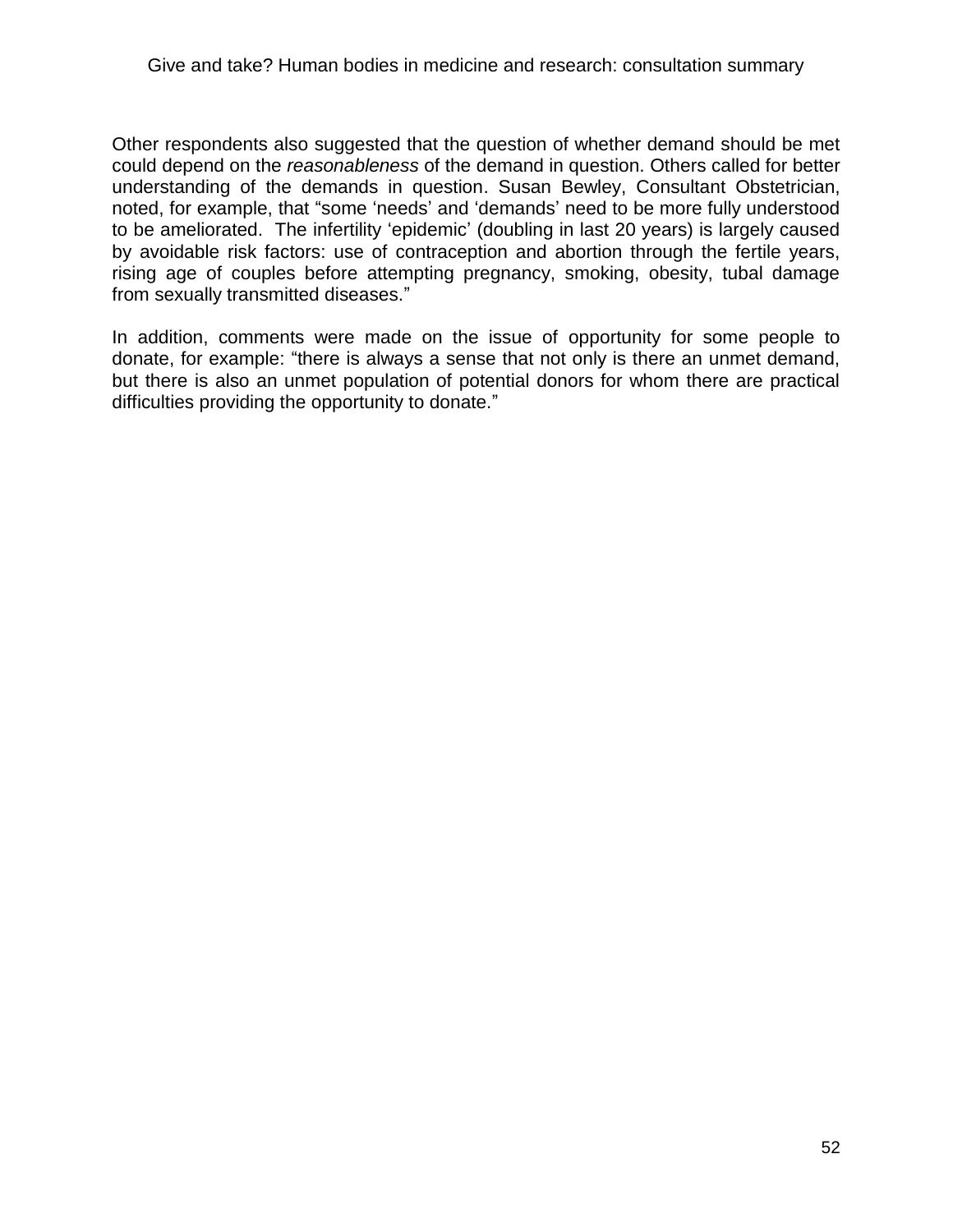# **15. Should different forms of incentive, compensation or recognition be used to encourage people to provide different forms of bodily material or to participate in a first-in-human trial?**

Responses to this question fit broadly into 'yes' or 'no' categories.

# **Yes**

Respondents offered some general comments in support of the idea that different forms of incentive, compensation or recognition should be used to encourage people to donate. However, most chose to focus on the acceptability of certain types of incentive.

# **Financial incentives**

Several respondents felt that 'straight cash' should be used to encourage people to donate. Jonathan Lee, for example, felt that "it is better to pay donors for tissue than it is to have patients dying on the waiting lists." Graham Brushett argued that "somehow it is viewed as tacky or morally debased to pay cash to a person who has spent 14 hours in an operating theatre to give part of their liver to save another person's life. Why? The recipient benefits and society saves considerable resources in the care of the formerly dying patient. Surely the living donor presents a 'win-win' situation to society that is worthy of reward."

Mr Brushett also provided the Working Party with a range of other financial incentives that might be offered, including "providing tax credits or increased personal tax allowances for people who register as donors – even higher credits for actual donors" or [paying] "the tuition fees for students [who] have registered and/or have donated."

# **Compensation, reimbursement, and paying expenses**

The idea of reimbursing donors for expenses they incur during the process of donation was an idea which was welcomed by a number of consultation respondents. Comments received by the Working Party included:

―People who provide materials or participate in first-in-human trials should not suffer any financial hardship, so I would be in favour of paying any reasonable expense including any loss of earnings." *Betty Perry, consultation respondent*

―The minimum a donor should receive is generous compensation for their inconvenience and the potential risks they have incurred." *Graham Brushett, consultation respondent*

―The BTS supports the reimbursement of costs incurred and losses attributable to the transplant donation process/procedure and this includes loss of earnings due to time off work… However, we acknowledge that claims for expenses incurred and compensation for lost earnings may differ in amount and that this may depend in part on which tissue/organ is donated."

*The British Transplantation Society, consultation respondent*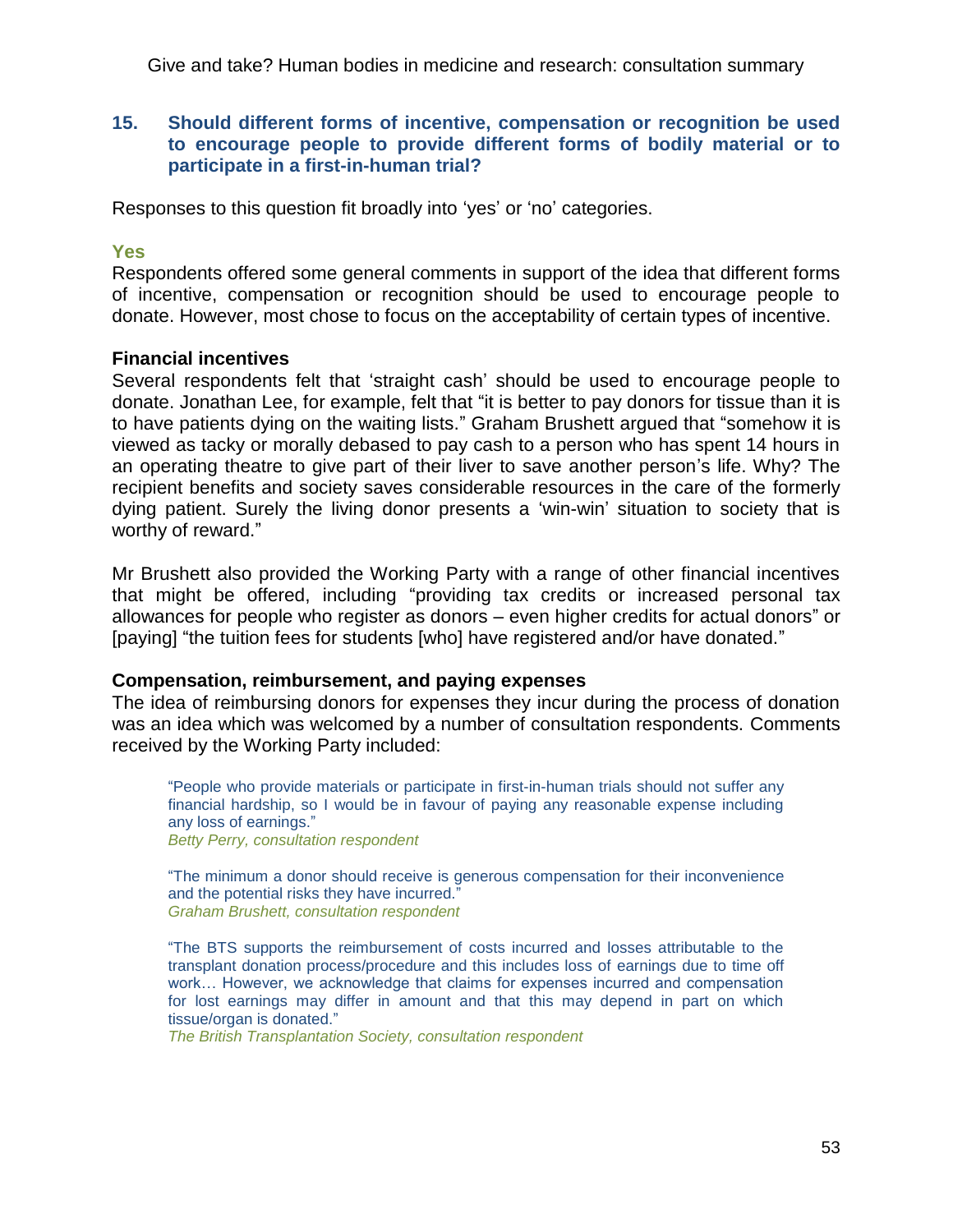### **Indirect compensation**

Some respondents felt that indirect compensation should be offered to donors. Perhaps the most notable example of this provided by respondents was that of payment of funeral expenses. One anonymous consultation respondent stated that "on funeral expenses: perhaps a token amount only, but not paying for the full funeral. Perhaps, for instance, the cost for cremation or embalmment might be offered because the body is inevitably marred by procurement procedures."

# **Recognition of the donation**

A significant number of respondents took the view that recognition should be used to encourage people to donate bodily material. A range of suggestions of forms of such recognition were suggested, including simple thank you letters, physical or online memorials to deceased donors, memorial services, and a book of remembrance. Dr Maryon McDonald, for example, stated that "a more acceptable way of recognising donation that avoids fears of commodification, exploitation and bioavailability, might be collectively to memorialise the act of donation. This is already practised in anatomy schools in the UK."

Substantive comments which supported the recognition of donation through such methods included an observation from the Donor Family Network, which noted that ―bereaved families want recognition not compensation. Money cannot replace a loved one."

#### **Offering donors priority on transplantation waiting lists**

Some respondents took the view that, in the context of organ donation, priority should be given to those people who have themselves donated, or promise to donate (i.e. by signing the Organ Donor Register). Comments received included:

"One's priority on a waiting list... seems only fair—you endangered your life when healthy to help someone else who was ill." *Anonymous consultation respondent*

#### **Sending a donation to charity on the donor's behalf**

A number of respondents supported the idea that a donation should be made to charity on the behalf of a donor. Included in justifications for why this was an acceptable approach included the observation that such a donation might be a reward, but that no ‗profit' comes from it being bestowed.

#### **No**

Conversely, a significant amount of respondents took the view that no incentives, compensation or recognition should be used as an encouragement to donate. Some general comments were offered in support of this view.

―A donor is only a donor when they *donate*, that is when their motive is one of altruism and not of personal gain. Once we are start discussing incentives or rewards we are talking of vending." *National Gamete Donation Trust, consultation respondent*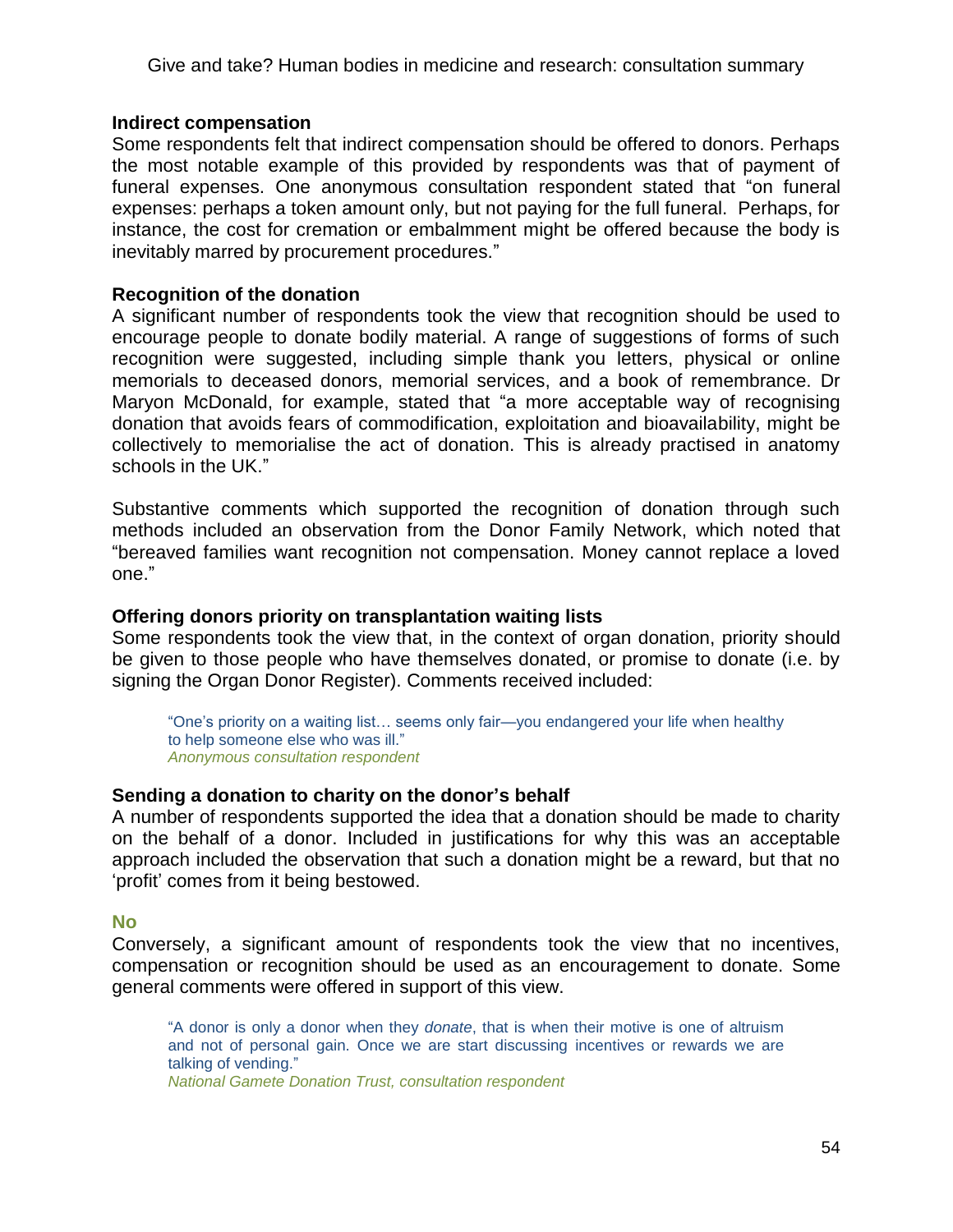"I believe this [donation] should be about altruism and solidarity." *Anonymous consultation respondent*

―Distinctions should be drawn between the provision of incentives and the removal of barriers. Making people aware of options to donate and making it easy (removing the costs of donating) differ greatly from incentives that accrue material benefits to the person donating."

*Lorna Weir, Professor of Sociology and Health, York University, Toronto, Canada*

# **Comments on financial incentives**

Some of our consultation respondents felt that all 'incentives' were ethically dubious because they altered individuals' perceptions of the relative risks and benefits of donation, and could also be exploitative. Others highlighted that financial incentives might encourage people to donate solely to acquire money, and expressed concerns that they were potentially coercive. There were also concerns that financial incentives could lead to a 'black market' in bodily material, for example: "If tissue donation of any kind [is] subject to significant financial reimbursement, there is an increased risk of creating a black market in human tissues/organs.‖

#### **Comments on egg sharing agreements**

A number of respondents commented on egg sharing, taking the view that this sort of agreement should not be used to encourage egg donation. Views received by the Working Party included:

"I oppose the offering of free fertility treatment (generally worth several thousand pounds) to those who are prepared to donate eggs lest this introduce an element of coercion." *Dr Ian Jessiman, consultation respondent*

―offering a significant amount of money off IVF fees *will* compromise a woman's decision on whether to donate eggs or not, especially if she is economically disadvantaged in any way."

*CARE, consultation respondent* 

#### **Using media, education, and discussion to encourage donation**

Several respondents felt that, instead of considering incentives and compensation, encouragement to donate should be through media and education. Shawn H. E. Harmon, for example, stated that multimedia public educational and promotional campaigns could encourage young people "so that health solidarity and transplantation/donation become a part of the national social fabric.‖ Haris E. Cazlaris PhD was also of the opinion that "we (as an organised society) should spend time, energy and money educating our people to donate bodily material for the common good, without expecting any compensation."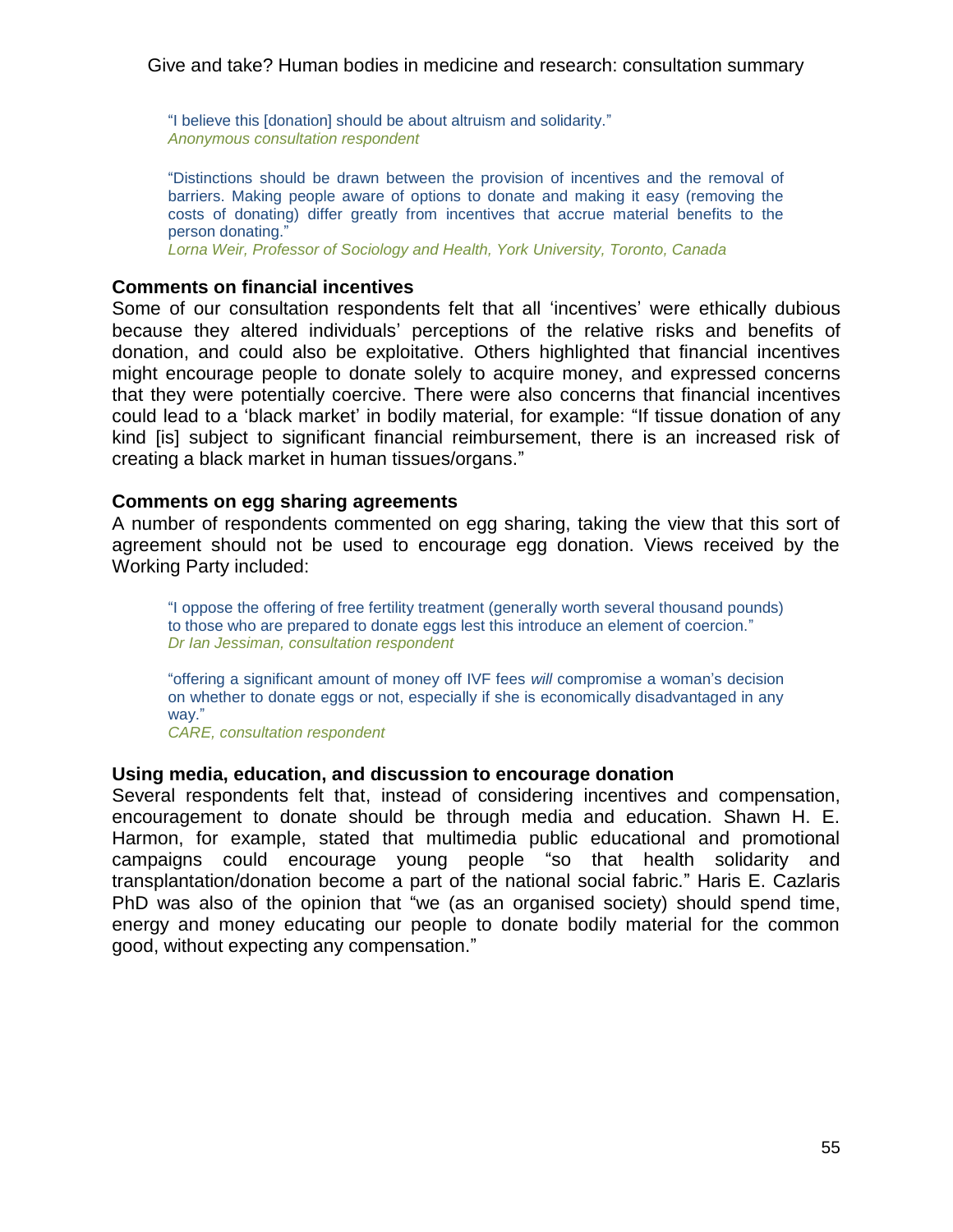# **16. Are there forms of incentive that are unethical in themselves, even if they are effective? Does it make any difference if the incentive is offered by family or friends, rather than on an 'official' basis?**

If your answers to any of questions 16-19 would depend on the nature or purpose of the bodily material or medicine being tested in the trial, please say so and explain why.

#### **Incentives are not unethical**

A few respondents felt that incentives could not, of themselves, be considered unethical. The Royal College of Physicians, for example, commenting specifically on payment for first-in-human trials, stated that "payment is never coercive and participants can say no, or walk out." Similarly, Miss E. J. Toogood noted that incentives are not unethical in themselves "providing the interests of the donor are put first. Incentives should be offered on an 'official' basis and should be standardised." A further argument was put forward by Jonathan Lee:

"If an incentive were to be unethical in and of itself, then this would imply that the nature of the procedure utilising the tissues was immaterial. It seems implausible that death or shortening the lives of patients is preferable to offering an incentive… if an incentive is unethical it must be so as a result of both the incentive and the procedure."

A larger proportion of respondents, however, felt that some incentives were unethical in themselves, and offered a number of examples where this was the case.

#### **Incentives in general are unethical**

The view that incentives in general are unethical was offered by several respondents. Professor Peter Furness, for example, noted that "pointing a loaded gun at the head springs to mind. That example is at the extreme end of a spectrum of potential coercion and society has to decide with great care what level of persuasion is acceptable, probably on a case-by-case basis." Other respondents came to the general conclusion that *all* incentives are unacceptable.

#### **Direct financial rewards are unethical**

A significant proportion of respondents who addressed this question took the view that direct financial incentives to potential donors constituted an unethical incentive. Reasons included the perception that financial incentives could potentially cloud the judgment of those who might be inclined to donate, or that financial incentives "would be unethical in encouraging a commercial value to the organs being offered for donation‖ (Allan King, consultation respondent). Similarly, the Christian Medical Fellowship stated that "excessive financial incentives lead society towards the buying and selling of human material, which from respect for human dignity we resist." Moreover, CARE felt that "donation means a gift, without compensation, with no strings attached."

Specifically, some respondents raised concerns about the donation of reproductive material, and the potential for the commoditisation of children. Another concern raised – by the International Donor Offspring Alliance  $-$  was that "it is unethical to provide a financial incentive to encourage people to create children of theirs that they have no intention of having a meaningful relationship with."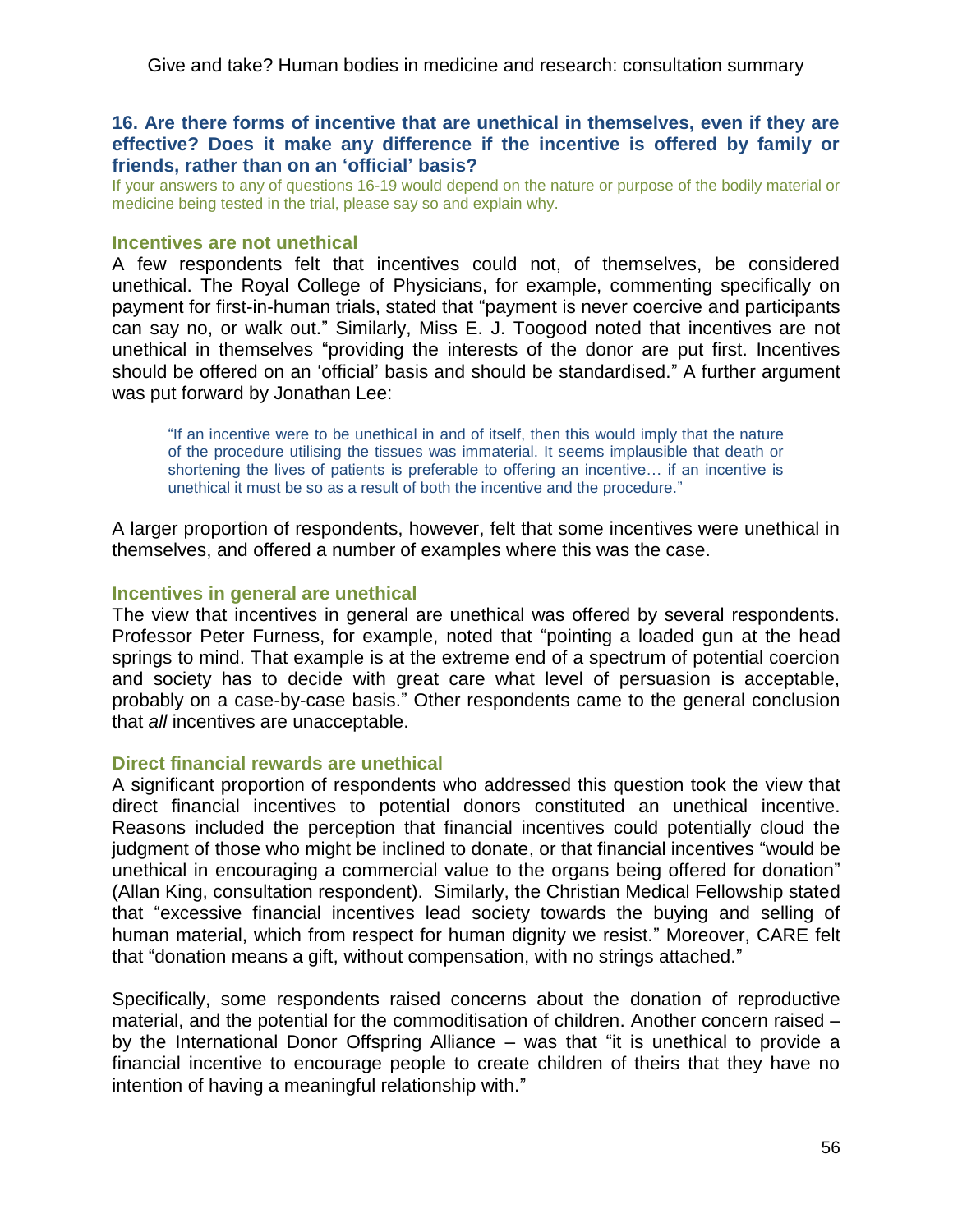### **Indirect financial compensation is unethical**

Some respondents were of the opinion that indirect financial compensation was unethical. Examples of such compensation included funeral expenses. One anonymous respondent stated that "providing funeral expenses would be a *huge* risk to consent, some people really worry about funeral costs." A scheme where Londoners were offered free taxi rides in exchange for signing the Organ Donor Register was also cited in a response from Attendees of Ethics Forum at University Hospital Birmingham, organised by Greg Moorlock. This response noted that "whilst not exactly payment for organs, some concerns were raised about the principles behind this. In cases such as this, it seems that although the incentive might encourage people to sign up to the ODR, this might not be a well-considered action and that big decisions such as this are not the sort of thing that should be influenced by taxi-fares."

# **Giving priority for transplantation for organ donors is unethical**

A handful of respondents stated that giving priority for transplantation to those who have pledged to become organ donors themselves (i.e. by signing the ODR) was unethical form of incentive, despite it being "potentially highly effective" (anonymous consultation respondent). Similarly, a response from the National Research Ethics Advisors' Panel stated that "it is likely that instances of research where participants are explicitly rewarded with priority access to health care and treatment will be unethical either because of the potential for the undue influence of patients or because of the injustice to patients not participating in the research."

# **Egg sharing arrangements are unethical**

Comments were received which argued that egg sharing arrangements were an unethical form of incentive. Views received by the Working Party which argued this point included:

―[Egg sharing is] highly immoral and effectively flouts the current guidelines on payments to gamete donors." *Anonymous consultation respondent*

―Egg sharing schemes are likely to be taken up by those who are more disadvantaged financially and who have less favourable access to NHS funded IVF treatment." *Celia Roberts and Karen Throsby, consultation respondents*

―Offering a reduction in IVF fees will certainly compromise a woman's decision on whether to donate eggs for treatment and/or research." *CARE, consultation respondent*

#### **Incentives that coerce or compromise consent are unethical**

A number of respondents, rather than highlight specific examples of unethical incentives, focused on a more general category of 'incentives which coerce and compromise consent'. This view was highlighted in a response from the British Medical Association, which noted that "where an incentive is deliberately designed or intended to make someone act contrary to their better judgment, or where payment is intended as compensation for taking a particular risk, the BMA would consider this to be unethical.‖ Similar views were expressed by other respondents, including the Church of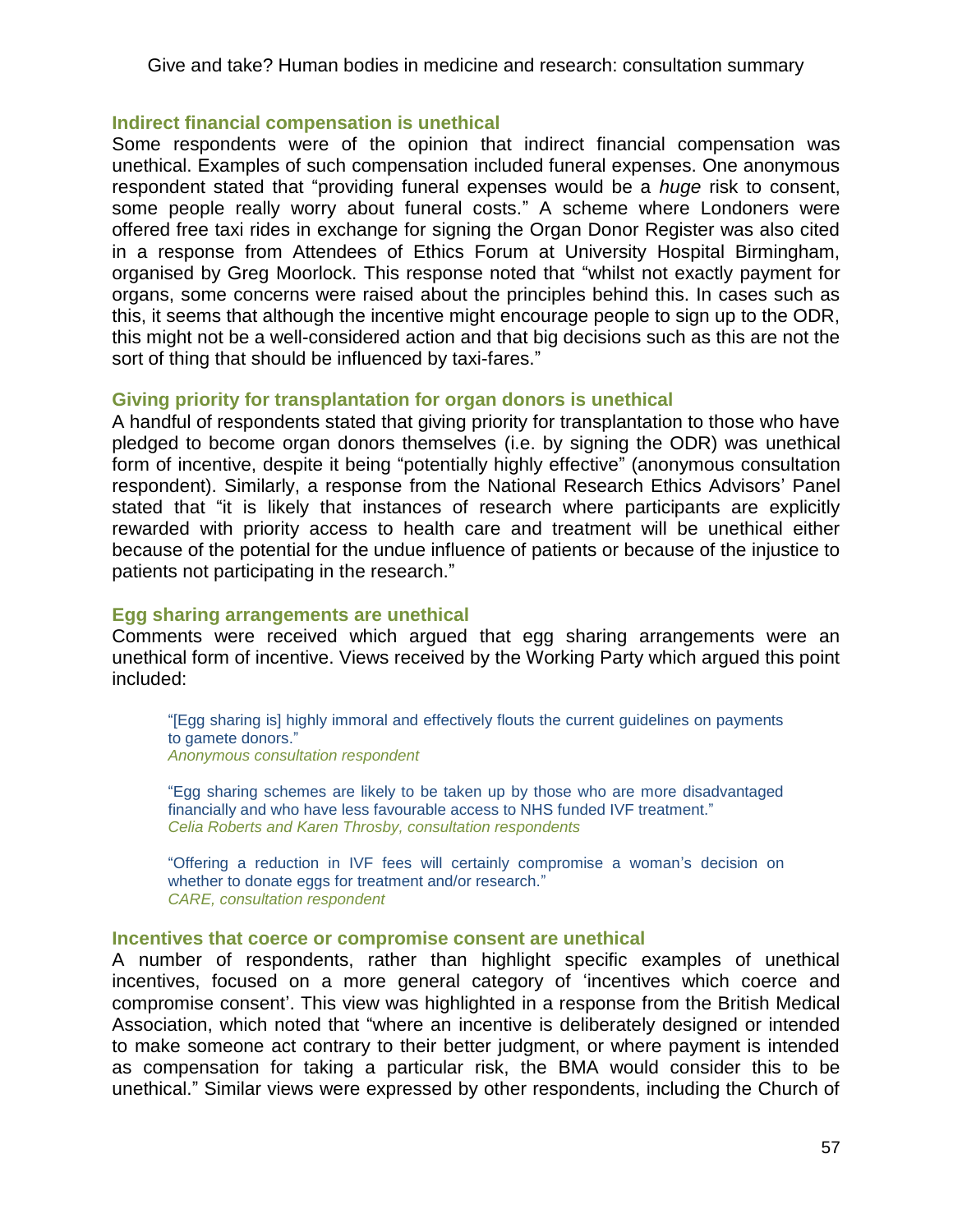England Mission and Public Affairs Council, which expressed concerns about ―emotional or psychological incentives or disincentives that may result in individuals donating out of guilt or fear.‖ Other responses specifically highlighted the fear that consent could be compromised. Dr Petra Nordqvist from the University of Manchester, for example, noted that "this is a question of informed consent and what might compromise such consent. I believe that case incentives can compromise a person's informed consent and his/her ability to say no to participation."

#### **Does it make a difference if the incentive is offered by family/friends?**

The Working Party received several comments from respondents who chose to comment on the question of whether it makes a difference if the incentive is offered by family or friends.

# **Incentives offered by family/ friends do make a difference**

Several respondents raised concerns about situations where incentives might be offered by family or friends, most of which referred to personal or vested interests that friends or family might have in the donation process. This, it was argued by some respondents, paved the way for emotional coercion and unfair pressure on the potential donor, such that they feel that they are unable to refuse a request to donate. Group 14 from the University of Leicester Medical School, for example, felt that "there is already familial pressure on an individual to donate and that monetary gain in exchange for bodily material may be another form of persuasion."

### **Incentives offered by family/friends do not make a difference**

Some respondents felt the source of the incentive was irrelevant. Comments submitted which subscribed to this view included:

―The source, I believe, does not make any difference, at stake is the question about the incentive in itself, not who launches it." *Anonymous consultation respondent*

"It makes no ethical difference who offers an incentive to donate." *Progress Educational Trust, consultation respondent*

―Significant financial reward would seem inappropriate, even if offered by family or friends." *Royal College of General Practitioners, consultation respondent*

A further observation on this issue was raised by the Human Tissue Authority, which noted that "in many of the 1,100 plus reports we receive each year from our IAs [independent assessors] we are told how the donor and recipient share a joke about how they may 'buy each other a pint' or 'go out for dinner' following the donation, and for the vast majority of families and friends this is a normal facet of their lives."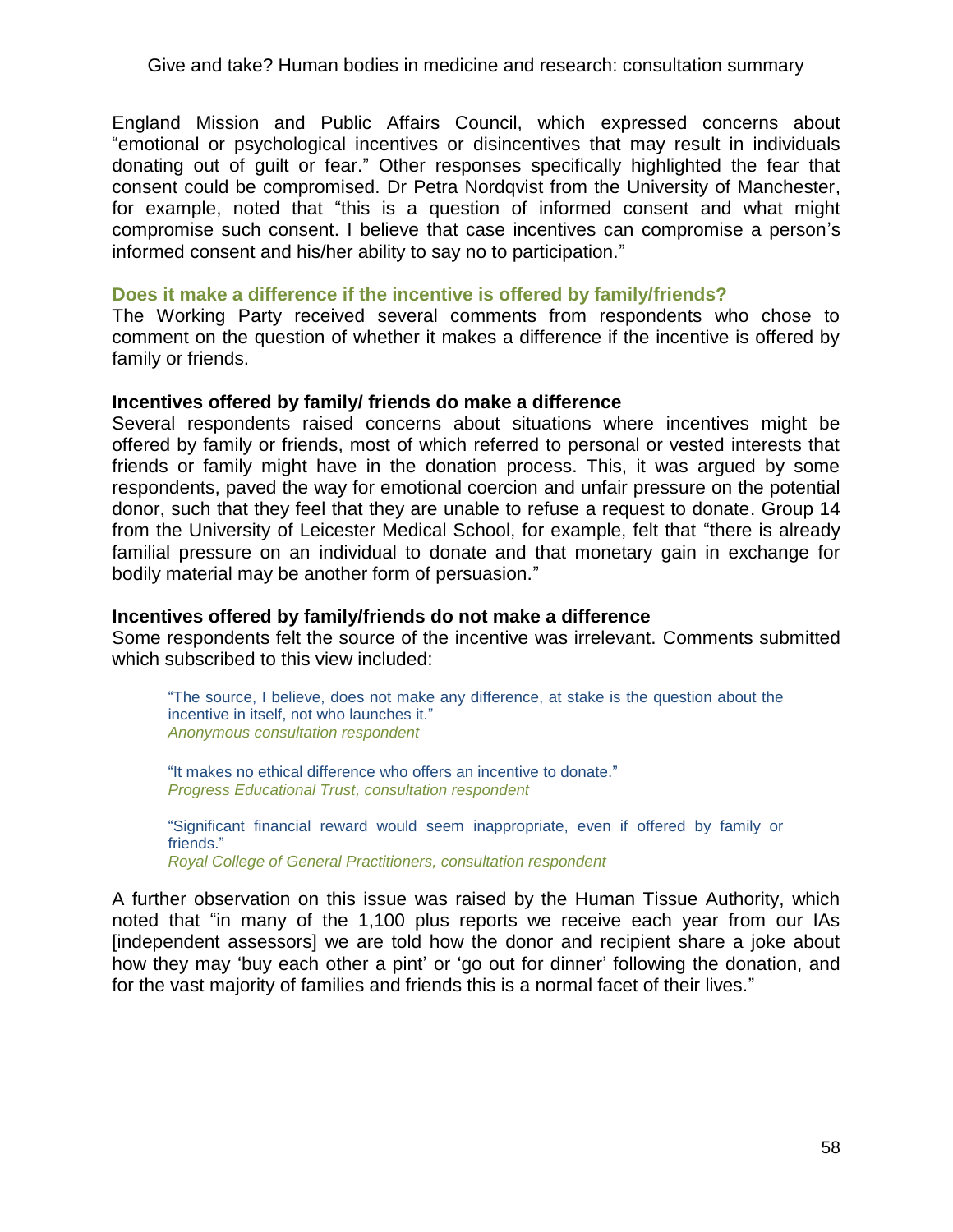### **17. Is there any kind of incentive that would make you less likely to agree to provide material or participate in a trial? Why\***

*\* Some respondents (for example organisations) may wish to respond to this question by commenting on whether they believe any forms of incentives can be counter-productive.* If your answers to any of questions 16-19 would depend on the nature or purpose of the bodily material or medicine being tested in the trial, please say so and explain why.

A significant proportion of respondents drew attention to incentives which would make them less likely to agree to provide material. Each of these will be addressed in turn.

#### **Incentives in general**

A handful of respondents used this question as an opportunity to set out their misgivings about incentives in a general sense. Comments received by the Working Party included:

―I suspect that I would refuse to participate in donation if I were incentivised. I was proud of the awards I received for donating blood but they were not the reason I was a donor and i did not stop donating after receiving my badges." *Alex Smith, consultation respondent*

"An incentive is a bribe. To accept that incentive is to succumb to a bribe... An incentive is a temptation. It causes people to question moral boundaries and tempts them to move them for other than moral reasons." *Miriam Pryke, consultation respondent*

# **Financial incentives**

Several respondents expressed the view that financial incentives would make them less likely to donate material or participate in a trial. The Human Tissues Group, for example, stated that "it may be that providing very high levels of incentive for participation in human tissue donation might also make people wary of taking part." Commenting on the perspective of those close to potential donors, the Donor Family Network stated that "many families may be discouraged by the idea of benefiting financially from the death of a loved one."

#### **Preferential treatment for donors**

A small number of respondents felt that offering preferential treatment for donors would discourage them from donating themselves. Betty Perry, for example, drew attention to "preferential medical treatment which might mean a patient with more pressing needs than mine would have their treatment delayed.‖ Similarly, another respondent noted that "priority in case I needed treatment in the future... to me, is totally immoral"

# **There is no kind of incentive that would make respondents less likely to agree to provide or participate**

Some respondents, however, stated that they would not be discouraged from donating or participating in a trial just because a particular type of incentive is offered. For example, a respondent who themselves had benefited from donation commented: "Having benefited from an organ donation, without which I would now be dead, there are no incentives that would make it less likely that I would agree to provide organ donation myself" (Jonathan Lepper). In the context of clinical trials, Group 14 from the University of Leicester's Medical School stated that they "do not believe that there is any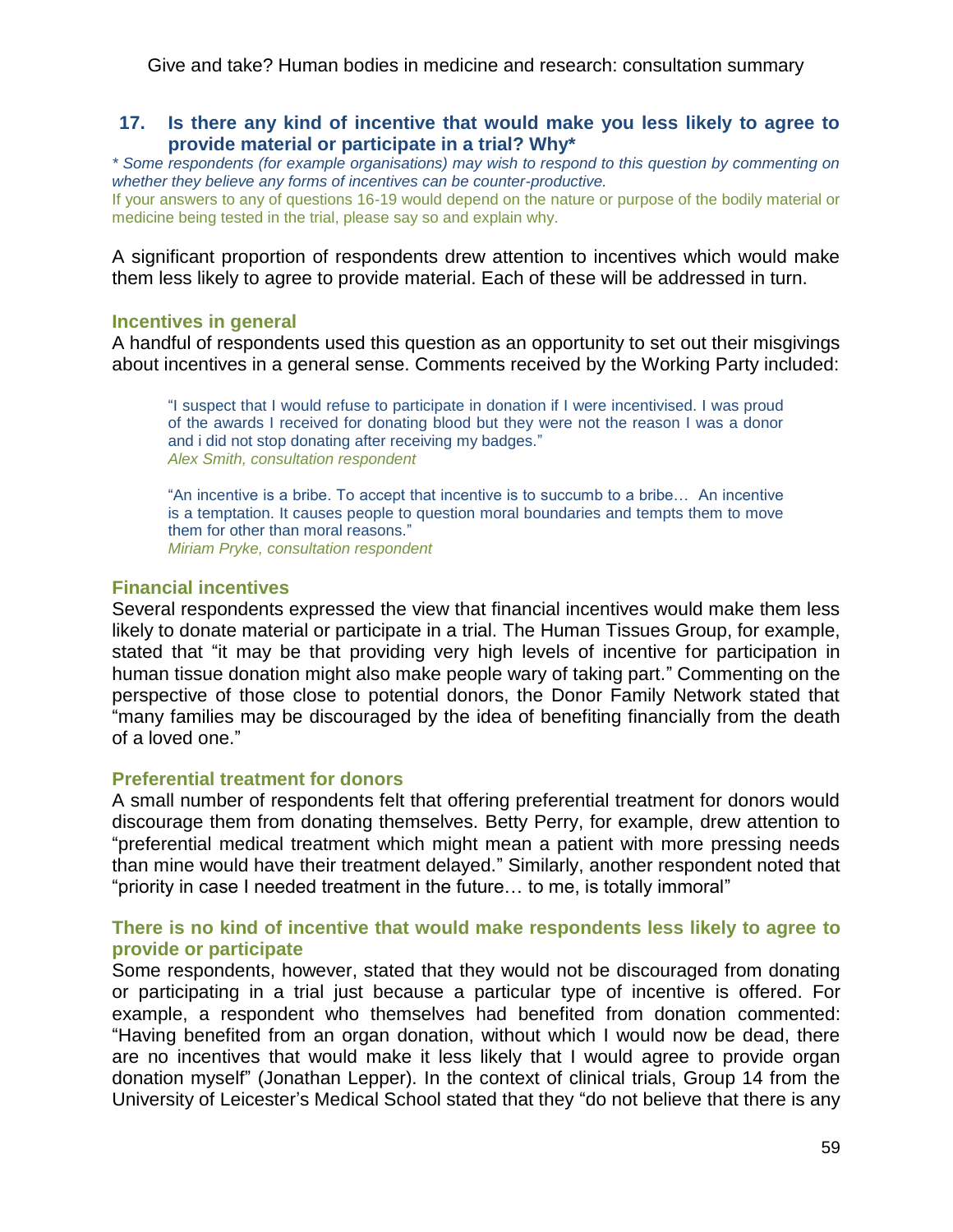kind of incentive that could make a person less likely to provide material or participate in a trial. This is because the definition of an incentive is a positive motivation to encourage action."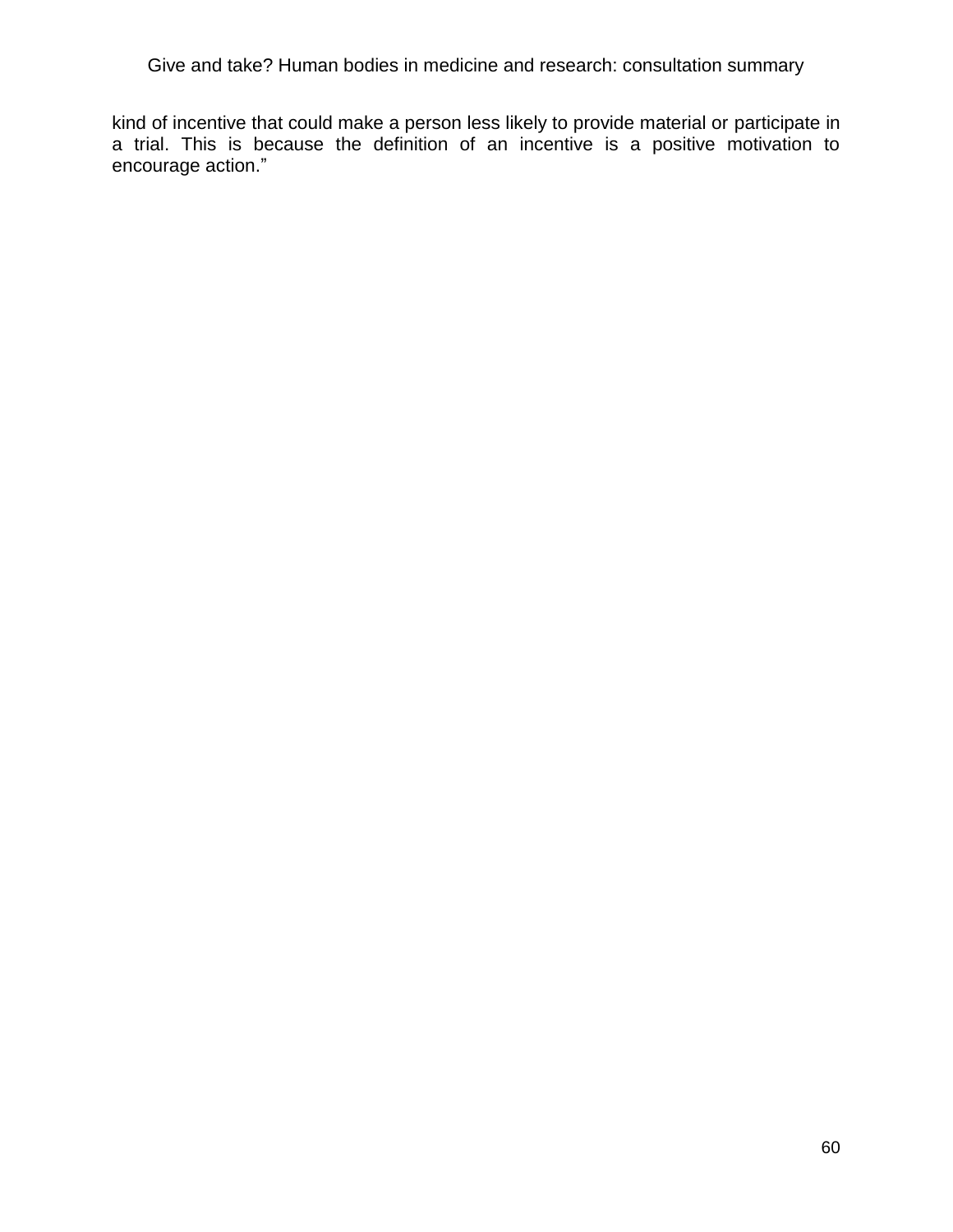### **18. Is there a difference between indirect compensation (such as free treatment or funeral expenses) and direct financial compensation?**

If your answers to any of questions 16-19 would depend on the nature or purpose of the bodily material or medicine being tested in the trial, please say so and explain why.

Responses to this question can be broadly split between those respondents who did, and those who did not, perceive there to be a difference between indirect compensation and direct financial compensation.

#### **There is a difference**

Most respondents who addressed this question took the view that there was a difference between the two types of compensation. Several of these responses focused on how indirect compensation and financial compensation are perceived. An anonymous respondent stated, for example, that "indirect compensation is seen as 'cleaner' and less 'tainted'." Similarly, Grant Mackie noted that "indirect compensation appeals to my sense of philanthropy and makes me more likely to donate." Differences were also highlighted in terms of *who* the two different types of compensation would appeal to. A response from the European Society for Organ Transplantation Council, for example, took the view that the "risk for influencing the decision making and to attract poor and vulnerable groups seems far greater with direct financial compensation." A similar view was taken by Marcia C. Inhorn who stated that "direct financial compensation may be sought by the poor, by those with an addiction, or by those in some kind of desperate situation. Indirect compensation is more likely among the actual community "in need" of the treatment."

The perception of the opportunities offered by 'straight cash' payments as opposed to indirect compensation was also recognised by Graham Brushett: "Straight cash payments are seen as devaluing the worth of the human body… However, indirect compensation ultimately has a transferable monetary value. But I can recognise the argument that funeral vouchers are harder to convert into cocaine or alcohol than cash."

In a response submitted by Jonathan Lee, however, the *efficiency* of direct financial compensation was noted: "Direct financial compensation is more efficient for the simple reason that the incentive offered translates into a greater utility for the recipient, and hence less need to be offered. This lets you save lives."

One anonymous respondent highlighted the 'linkage' of the compensation to the donation, stating that: ―In the case of free treatment or funeral expenses the compensation is connected directly to *an event* e.g. a deceased donation being acknowledged by funeral expenses being paid. Direct financial compensation is not connected to the event in the same way."

### **No difference/difference irrelevant**

Fewer respondents stated that there was no difference between the two types of compensation. However, as with those who felt that there was a difference, *how* compensation is perceived was raised by respondents. For example, the Christian Medical Fellowship felt that there was no difference "in an ultimate philosophical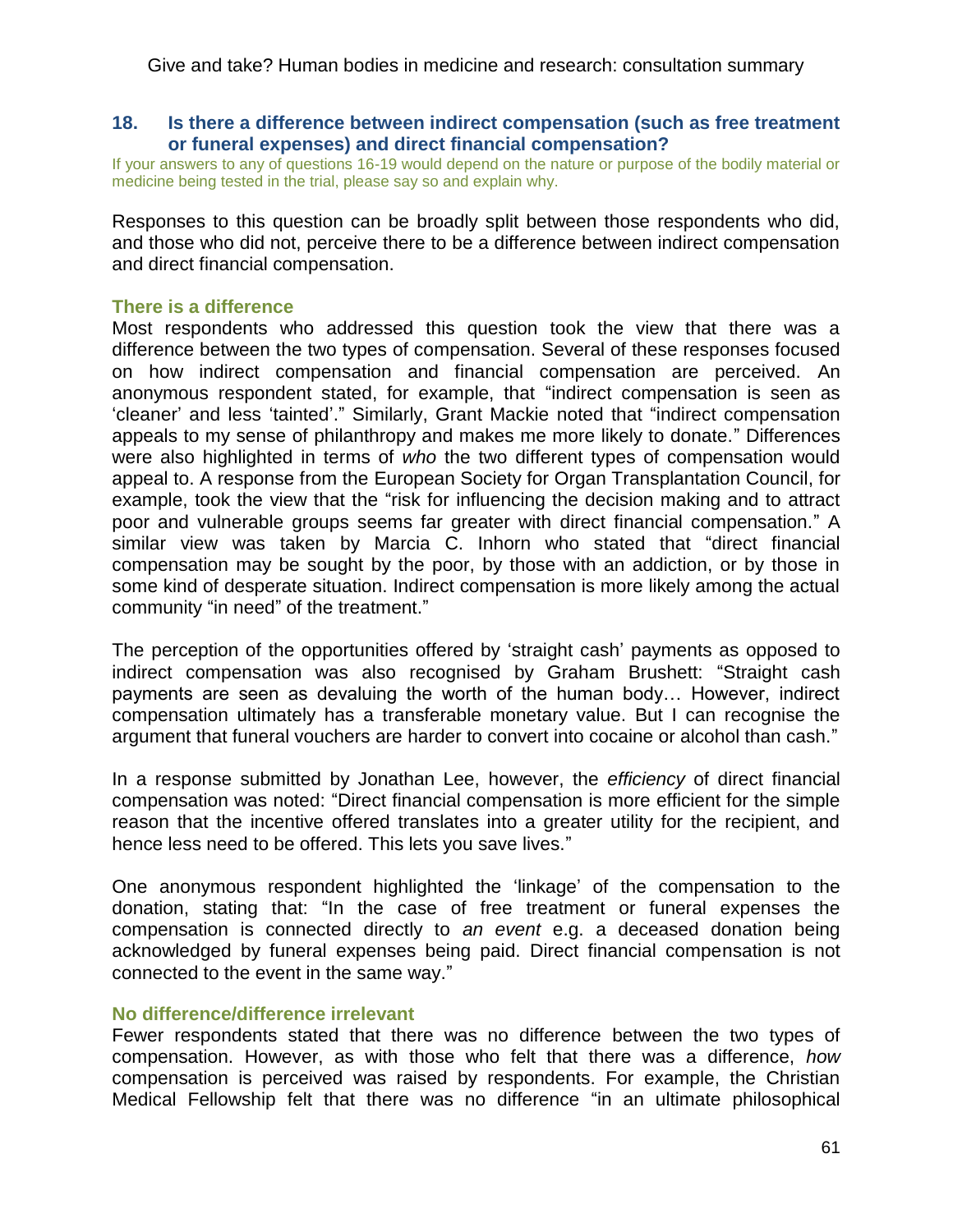sense… However, we recognise that they may be perceived differently, and this may affect acceptability." The British Fertility Society also stated that there was "no moral difference in the type of benefit." Jonathan Lee noted that "whilst some people may find it comforting to categorise "indirect" and "direct" compensation differently, what this is revealing is that they are uncomfortable with the brute fact that these activities value life, and that furthermore they can avoid cognisance of this if the compensation is made indirect." Anthony Rimmer felt that "both provide a financial reward for something that should be an altruistic action motivated by generosity and solidarity rather than personal gain."

A lack of practical difference between the two types of compensation was suggested by an anonymous respondent: "Apart from non-cash incentives such as mugs etc. for blood donation, all other direct and non-direct incentives are completely equal. Paying for someone's funeral is only saving someone from paying it themselves, so indirectly giving them cash.‖ In addition, although not overtly stating that there are differences between the two forms of compensation, the National Research Ethics Advisors' Panel response noted that "although there may well be a difference between these forms of compensation in terms of their likely influence on participants, any form of compensation has the potential to be unethical and should therefore be carefully weighed by the REC."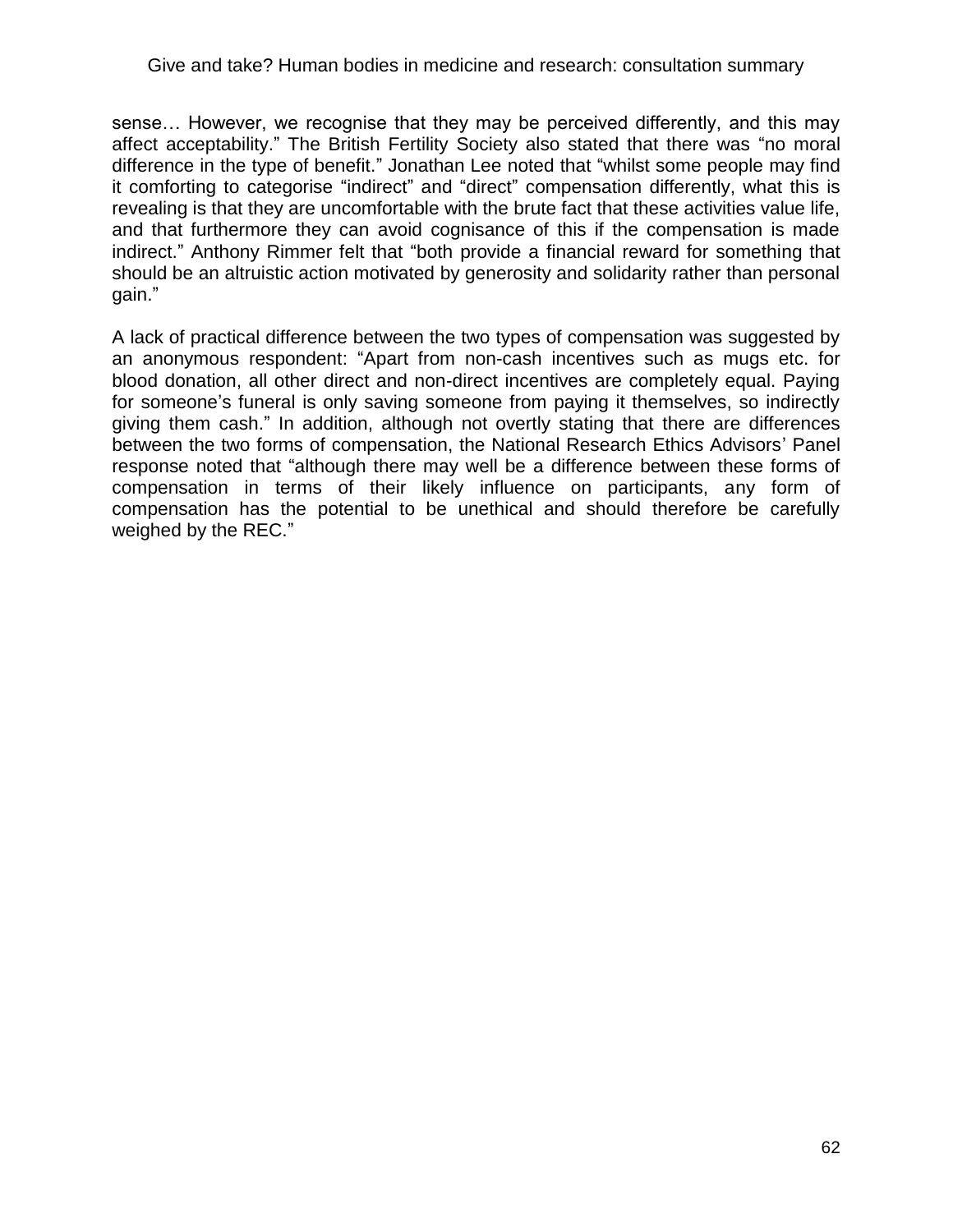**19. Is there a difference between compensation for economic losses (such as travelling expenses and actual lost earnings) and compensation/payment for other factors such as time, discomfort or inconvenience?**

If your answers to any of questions 16-19 would depend on the nature or purpose of the bodily material or medicine being tested in the trial, please say so and explain why.

# **There is a difference**

Several respondents were of the view that there was a difference between compensation for economic losses, and compensation or payment for time, discomfort and inconvenience. A variety of reasons were given for taking this approach.

#### **Compensation for economic loss is easier to quantify**

This view was popular among respondents who addressed this question, and included the following submissions:

―The former are easy to measure – ask for receipts. The second are not, so the value of the compensation is hard to decide and will inevitably arouse suspicion of 'payment for donation'."

*Professor Peter Furness, consultation respondent*

―The text of the Declaration of Istanbul (10) avoids the use of the word ‗compensation' and prefers the term 'reimbursement' precisely because the latter only considers economic losses, which can be accurately assessed, while the former includes forms of frank payment."

*Professor Gabriel Danovitch, consultation respondent* 

―Economic losses are more objective, and therefore more easily measurable, than subjective factors such as time, discomfort or inconvenience." *Progress Educational Trust, consultation respondent*

#### **Compensation for economic loss ensure participants aren't out-of-pocket**

A small number of respondents explicitly commented that compensation for economic losses ensure that participants are not left in a financially worse situation than before they provided the bodily material. Graham Brushett, for example, stated that "compensation for economic loss should be automatically guaranteed – there is no way a person should experience a loss of any kind by contributing to a donor programme."

#### **Compensation for economic loss maintains altruism**

Again, a small number of respondents argued that compensation for economic loss does not undermine altruism. Comments received included:

―By compensating loss but no more, the sacrificial ‗gift' element remains, and altruism is an important concept that should be encouraged." *Christian Medical Fellowship, consultation respondent*

―Compensation in the form of reimbursement is consistent with participation driven primarily by altruism. Anything else smacks of a fee." *David Gollancz, consultation respondent*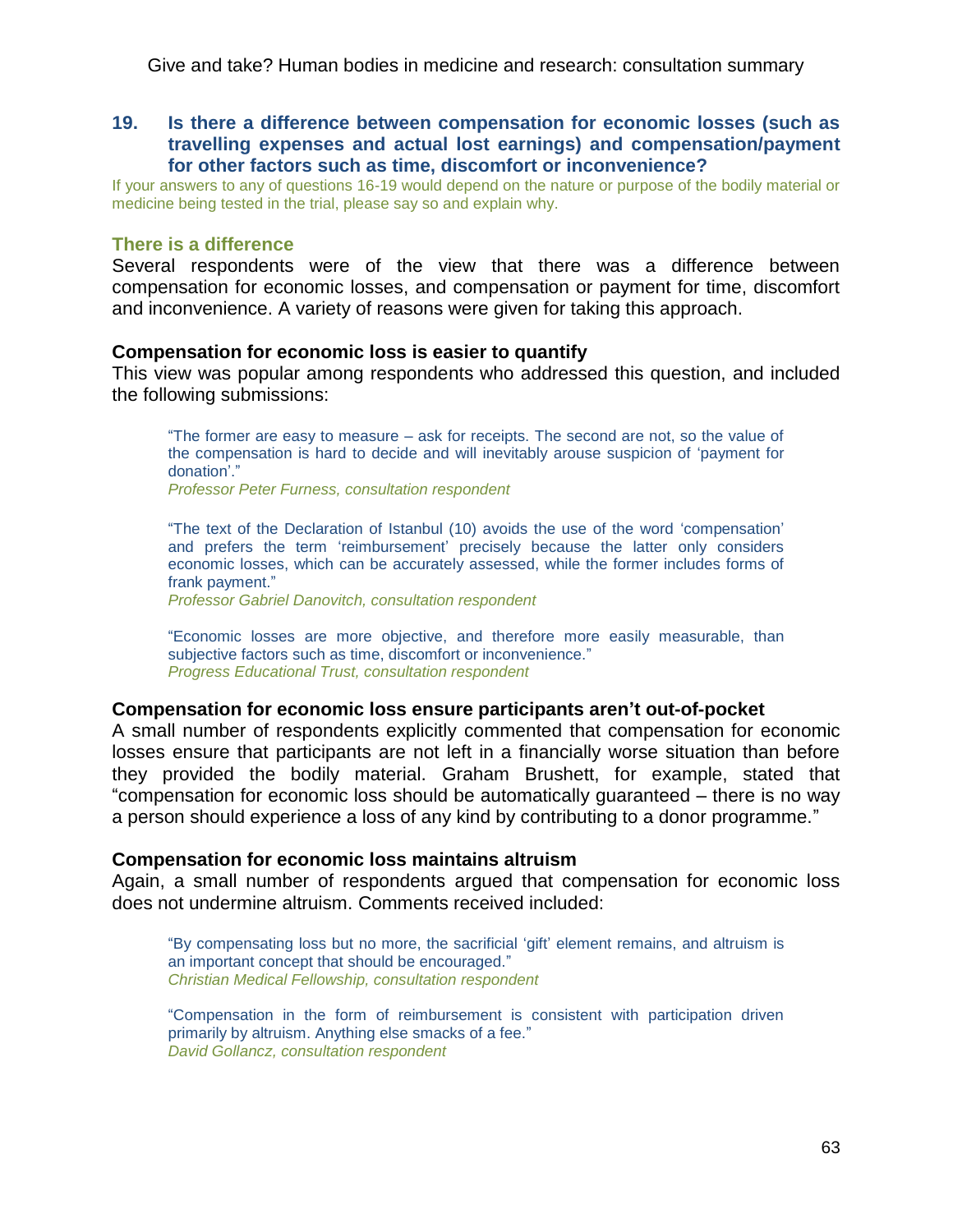#### **Compensation for time, discomfort, or inconvenience is open to abuse**

A handful of respondents took the view that compensation for economic losses would be more open to abuse than other compensation for time, discomfort or inconvenience. In a response submitted by The Anscombe Bioethics Centre, Oxford, for example, it was suggested that "compensation for expenses is less open to exploitation and corruption than compensation for inconvenience… It is essential that compensation should be modest in scale and should not represent a covert incentive scheme."

#### **There is no difference**

A number of respondents stated that there is no difference between the two sorts of compensation. Several different reasons were given for taking this view, including:

―Most people will value their free or non-working time. Therefore compensation or payment for time or inconvenience is really no different than compensation for economic loss." *Anonymous consultation respondent*

―All are valid in my eyes. [A]t the end of the day someone wants what I have so I think I am entitled to at least some recompense for time and trouble." *Grant Mackie, consultation respondent* 

However, most respondents who took this view simply stated that there was no 'moral difference' between the two sorts of compensation. The MRC Centre for Transplantation, King's College London, NIHR Biomedical Research Centre at Guy's and St. Thomas' NHS Foundation Trust and King's College London - Transplant Theme, for example, stated: "we do not consider that there is a morally relevant difference between compensation for economic losses (such as travelling expenses and actual loss of earnings) and other factors..."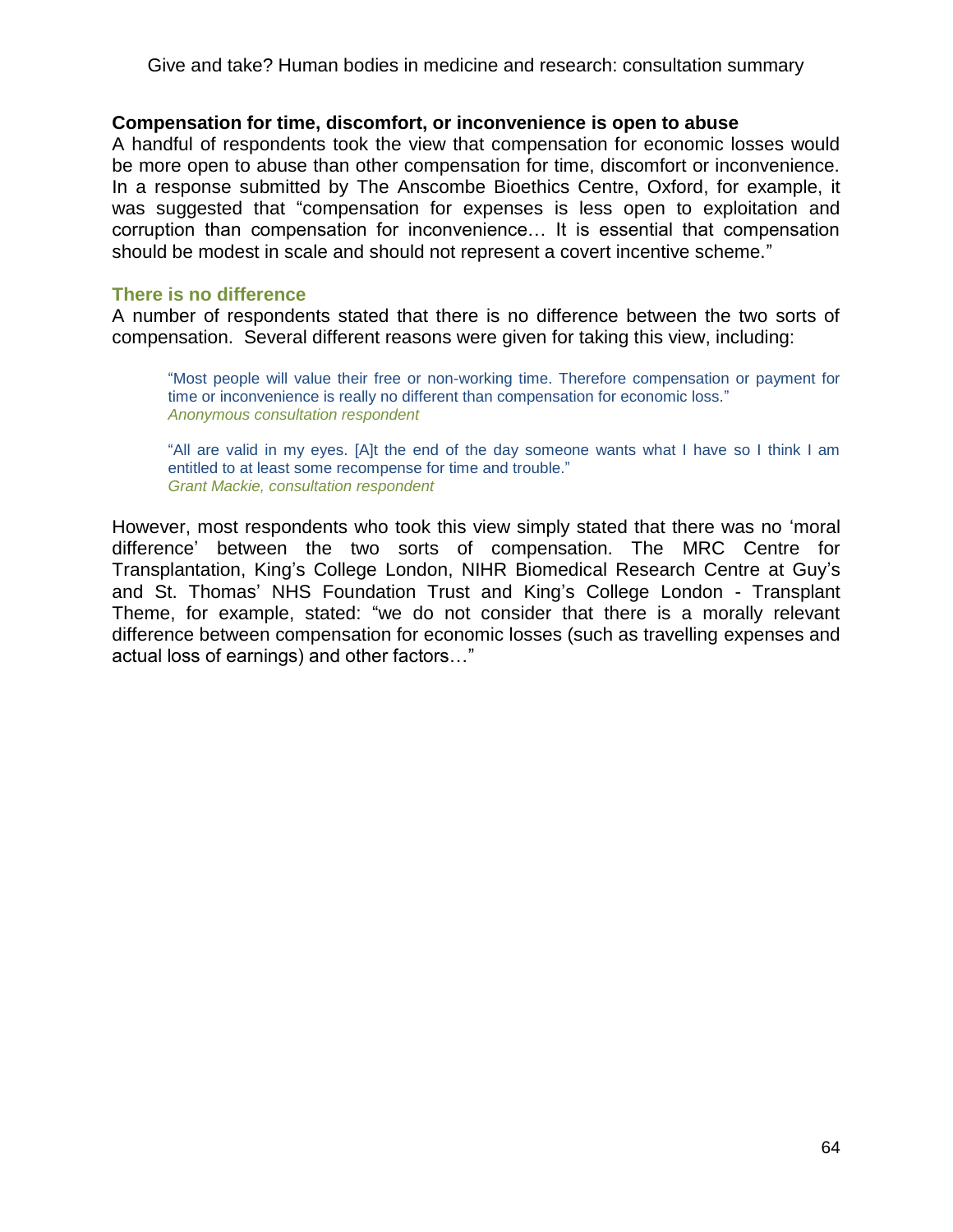**20. Are you aware of any developments (scientific or policy) which may replace or significantly reduce the current demand for any particular form of bodily material or for first-in-human volunteers? How effective do you think they will be?**

A large number of respondents chose to address this question.

# **Scientific developments**

A wide range of scientific developments were raised by respondents. Included in these suggestions were:

# **New surgical/medical procedures and equipment**

- Artificial organs and devices, such as left ventricular assist devices.
- Ex-vivo perfusion (of lungs) "which 'reconditions' donor lungs prior to transplantation.‖ (Royal Brompton & Harefield NHS Trust).
- Earlier detection of diseases associated with organ failure, such as chronic kidney disease.
- Developments in translational research, particularly in the field of protein therapeutics, which "has considerable potential to improve the quality and suitability of organs for transplants." (MRC Centre for Transplantation, King's College London, NIHR Biomedical Research Centre at Guy's and St. Thomas' NHS Foundation Trust and King's College London - Transplant Theme)

# **The use of stem cells and regenerative medicine**

- "Advances in the development of stem cell-derived human cells that fully demonstrate a native cell phenotype will inevitably impact the need for fresh human tissues in some areas in the future." (Anonymous consultation respondent). Similarly, the British Medical Association noted that "developments in stem cell technology, which enable tissue to be grown from stem cells in order to repair damaged organs, suggest that it may eventually be possible to use an individual's own cells and tissue, rather than that of a donor."
- "the development of a highly porous scaffold for orthopaedic applications." (Wellcome Trust, consultation respondent).
- "The development of 'living bandages' using stem cells for the treatment of burns and chronic wounds." (Wellcome Trust, consultation respondent).

# **'Artificial' bodily material and tissue engineering**

- Developments in artificial replacements for human organs and tissue: "off the shelf' organs are just about a reality. However, they won't be truly viable and exceptional for another 20-50 years."
- Progress in attempting to create synthetic blood.

# **Xenotransplantation**

 ―The transplantation of tissues or organs from genetically engineered animals producing desired gene products, either constitutively or under regulation, would be uniquely possible for xenotransplants… [However] concerns over infectious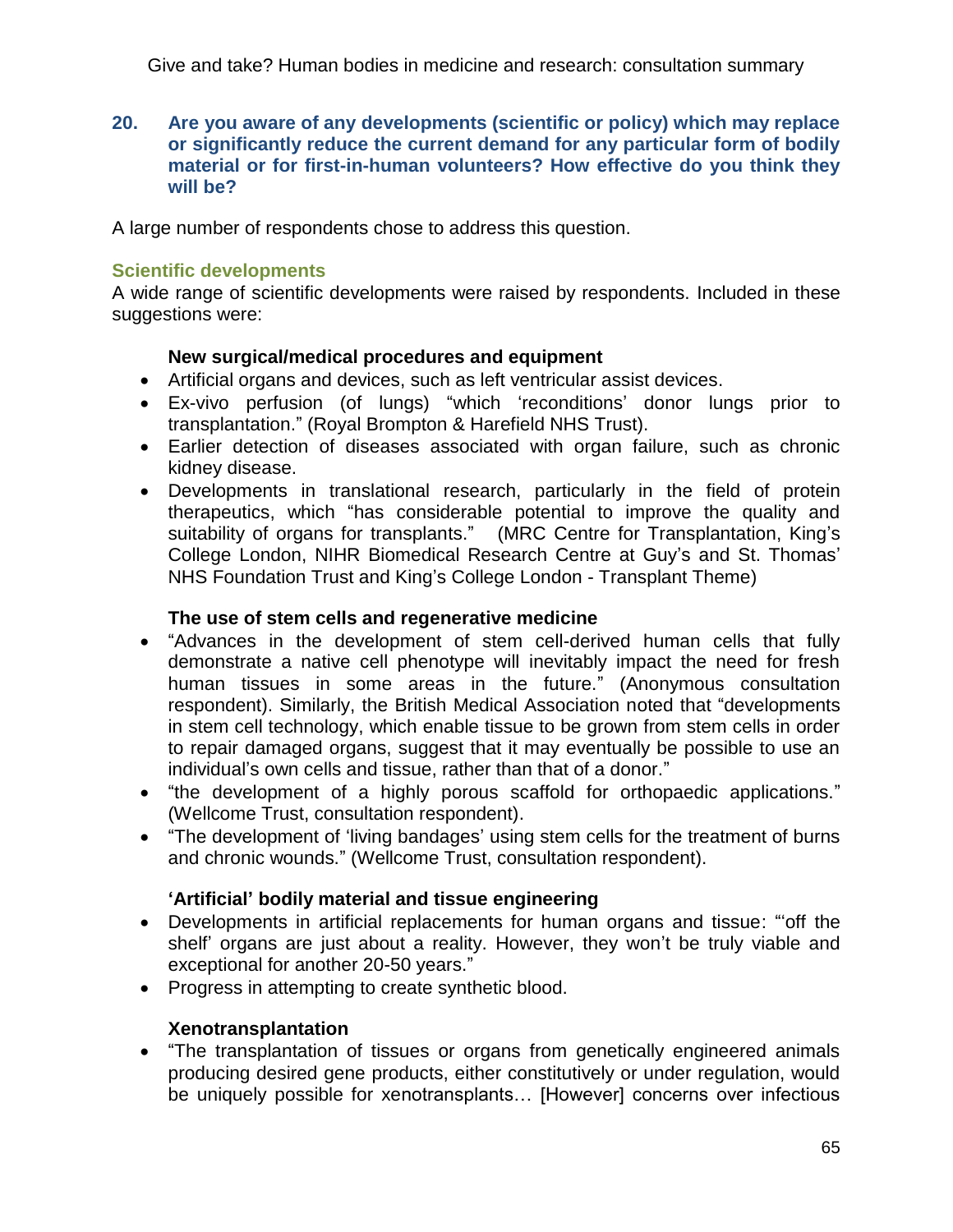risks have precluded translation of this work into the clinical domain." (MRC Centre for Transplantation, King's College London, NIHR Biomedical Research Centre at Guy's and St. Thomas' NHS Foundation Trust and King's College London - Transplant Theme, consultation respondent).

# **Reproductive techniques**

- The use of intra-cytoplasmic sperm injection (ICSI) to reduce the need for donor sperm.
- The emergence of artificially created gametes.
- The possibility of 'social' egg freezing.

# **Progress in techniques used in first-in-human research**

- "Work designed to reduce animal testing by the use of computer modeling and cell cultures that may make first-in-human testing safer.‖ (Patricia Stoat, Convenor, Health and Bioethics Committee, National Board of Catholic Women)
- Streamlining and further efficiency in research

# **Policy developments**

Respondents also drew attention to a number of policy developments, including:

- The introduction of paired and pooled donor schemes
- Discussions about moving to an 'opt-out' system for organ donation, for example that suggested by the Welsh Assembly Government.
- Recommendations made by the Organ Donation Taskforce, and subsequent implementation of these recommendations.
- Cross-border collaborations.
- Requested allocation for deceased organ donation.
- Public health schemes which raise the profile of preventative methods of avoiding organ failure and the need for transplants, for example, prevention of diabetes in order to maintain kidney function.

# **There are no developments which will reduce demand**

However, a small number of respondents stated that there were no developments which might significantly reduce demand. One anonymous response, for example, noted that ―we still need humans to provide… material.‖ Highlighting technological advances specifically, The Anscombe Bioethics Centre, Oxford stated: "there may well be novel uses for human tissue, that increase demand. Furthermore, progress in the success of organ transplantation will itself lead to a widening of patients, who could benefit and hence to greater demand. Hence there is little reason to think that technology of itself will lead to a reduction of demand."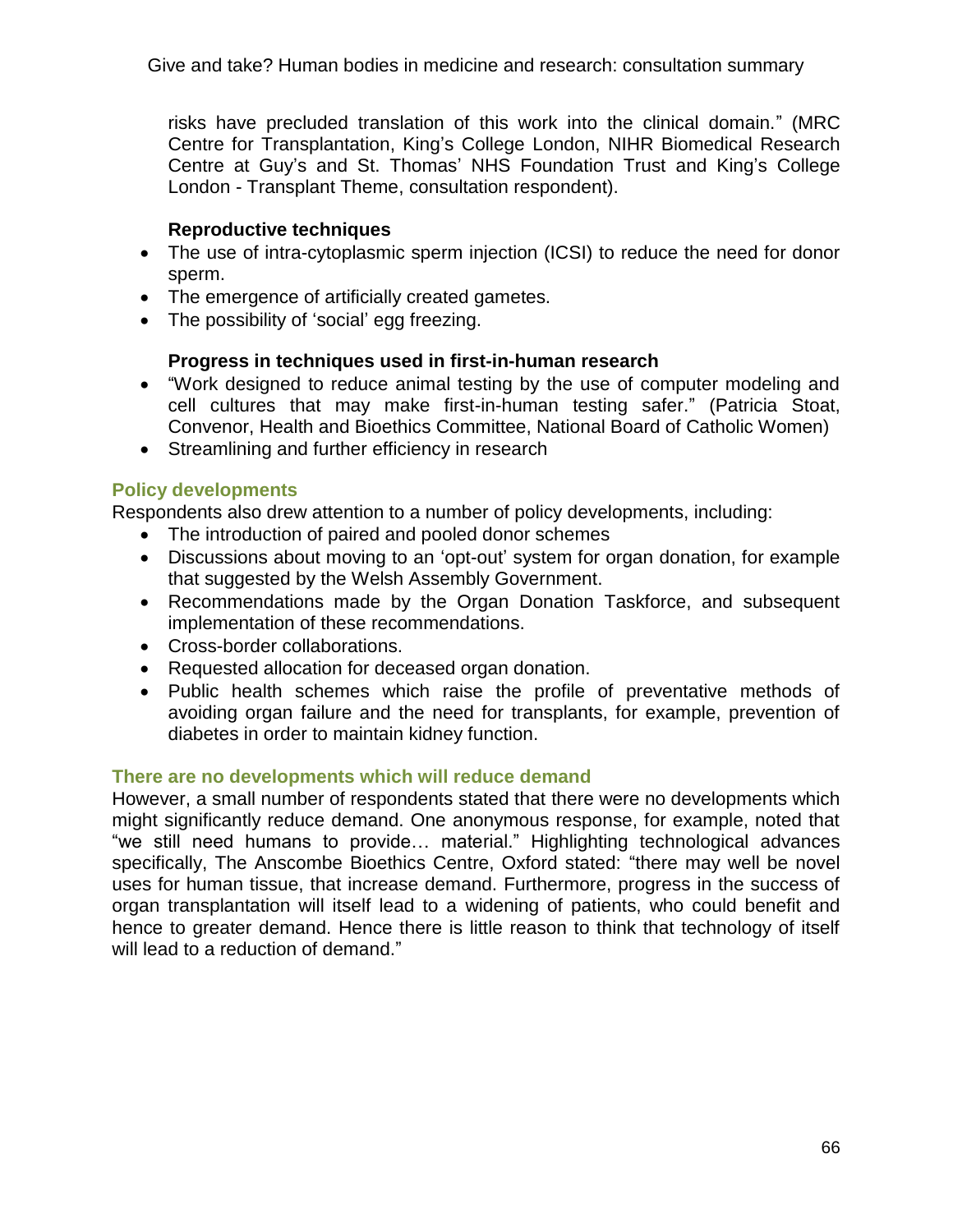# **Chapter four: Consent and control**

### **21. In your opinion are there any forms of encouragement or incentive to provide bodily material or participate in first-in-human research that could invalidate a person's consent?**

If your answers to questions 21 or 22 would depend on the nature or purpose of the bodily material or medicine being tested in the trial, please say so and explain why.

Our consultation responses showed considerable polarisation around the issue of the invalidation of consent. Responses can therefore be subdivided into two categories: those who felt that there are forms of encouragement or incentive which do invalidate consent, and those which took the view that there were no incentives or encouragements which would have this effect. For those who answered in the affirmative, a number of forms of encouragement or incentive were provided which might be seen to invalidate consent.

#### **Yes**

### **Any incentive**

A small number of respondents took the view that any incentive would invalidate consent. Jeff McILwain MD FRCS, for example, stated that "any incentive of any nature is a bribe, irrespective of the end outcome ethical advantage." Similarly, the University Hospitals of Coventry and Warwickshire Clinical Ethics Committee noted that "some Committee members wondered whether incentives were by definition coercive." Miriam Pryke commented: "Anything that is an incentive invalidates consent automatically because it commodifies that which is not part of an economy, but belongs to a human being not as property but constitutively."

#### **Significantly high financial incentives**

Respondents also noted that where financial incentives are high, consent might be invalidated. One anonymous respondent stated that "the potential reimbursement or incentive must be reasonable and not, of itself, provide an economic reason to donate that outstrips the other more altruistic reasons to donate."

#### **Where the incentive targets someone in financial hardship**

A greater number of respondents felt that incentives which target someone who is in financial hardship could invalidate consent. This was felt to be especially so "where a person or family's financial hardship was such that it was the primary reason for making the donation of bodily material" (Phil Harding, consultation respondent). Moreover, the UK Donation Ethics Committee stated that "there is an ethical and moral duty to avoid preying on essentially vulnerable people with 'offers they can't refuse'." Other respondents, however, took the view that, where people were in dire financial straits, then even the offer small amounts of financial incentives – namely money – could invalidate consent.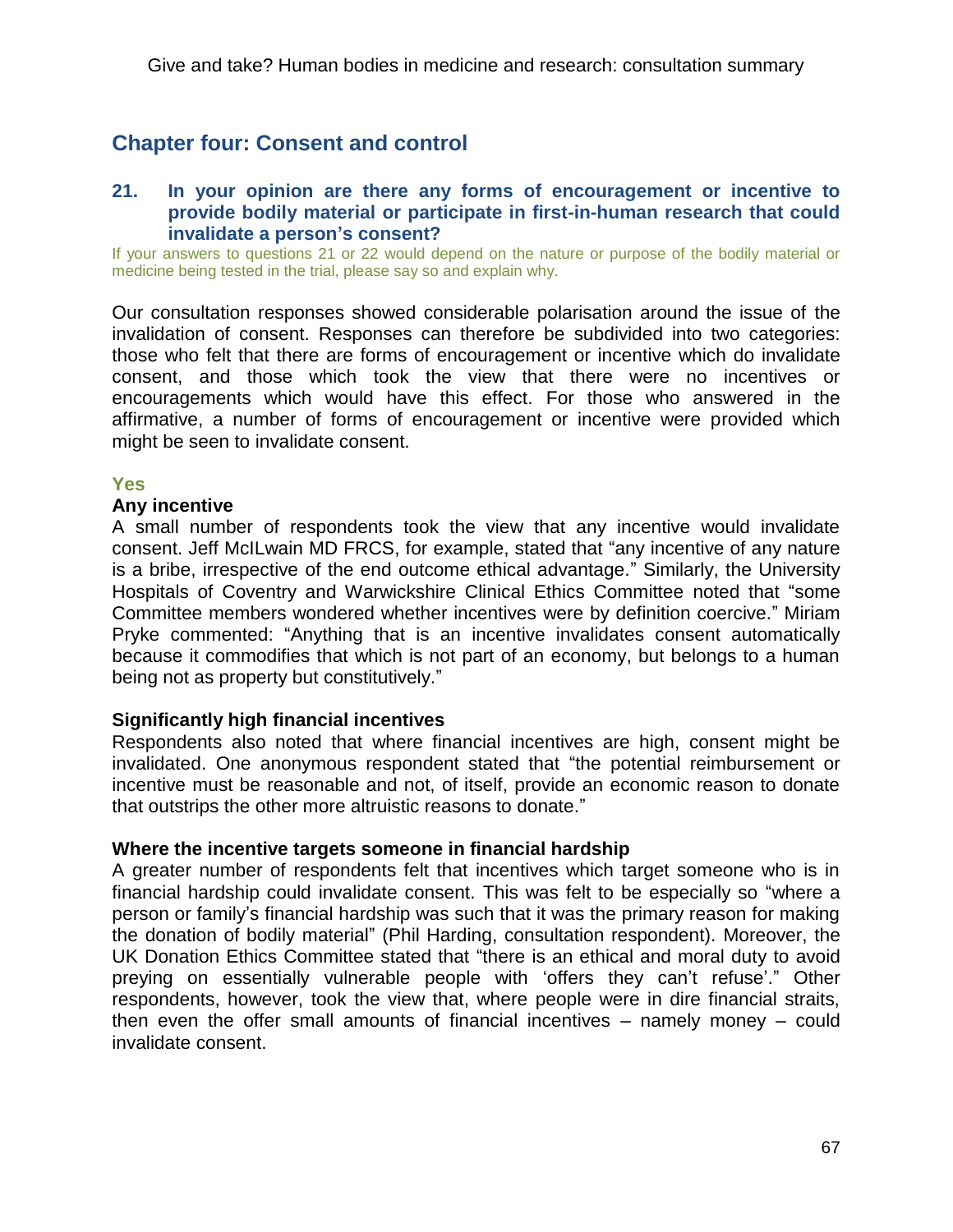### **Where the incentive is too great or important for the recipient to resist**

A similar strand of reasoning was offered by another group of respondents, who took the view that consent could be invalidated by incentives that were too excessive or important. Some stated that financial incentives could fit into this group. For example, the Human Tissues Group stated that "any financial or other form of reward, or one which is sufficiently excessive, may induce a potential donor to take substantial risks they would not otherwise consider.‖ A response from the British Fertility Service couched this in terms of "the offer of a benefit of high value to the donor that cannot be obtained through any other route.‖ Commenting on *money* offered, the Human Tissue Authority stated that "those participating in first-in-human trials are often rewarded financially and this is accepted in this field. It should not be the case, however, that participants are offered such a significant amount of money they would find it difficult to say no, whatever the risk."

# **Moral and other forms of coercion**

A number of respondents felt that forms of coercion, especially 'moral coercion' might invalidate consent. Views ranged from respondents highlighting situations where donors might feel it is their moral *duty* to donation, to situations where pressures arise through the input of family members or friends. Sylwia Maria Olejarz, for example, noted that "if a donor and recipient are the members of one family the encouragement or rather the pressure from the family can invalidate the consent (causing the feeling of guilt, feeling of anxiety, shame, threaten of physical abandoning, emotional abandoning, betraying, blackmailing and similar)."

# **Egg sharing**

A number of respondents stated that offering cheaper IVF treatment for women who donated their eggs for other women's use could amount to an invalidation of consent. Comments received include:

"No doubt the women who undergo so-called "egg sharing" feel they are consenting and might even be outraged to be called non-autonomous, but infertility itself can be so overwhelming and distressing that voluntariness goes out of the window." *Susan Bewley, Consultant Obstetrician, consultation respondent*

"Offering the option of "egg sharing" for free or cut-price treatment is an obvious case where such encouragement is presented as giving of a choice but in reality it is nothing more than a coercive inducement." *Anonymous consultation respondent*

―Receiving payment of free IVF treatment in return for ‗donating' gametes strongly distorts the ability of the 'donor' to think clearly and truly understand the significance of what they are participating in." *International Donor Offspring Alliance, consultation respondent*

#### **No**

A relatively small group of respondents who chose to answer this question took the view that there were no types of encouragement or incentives which would invalidate consent. Comments received which made this point include: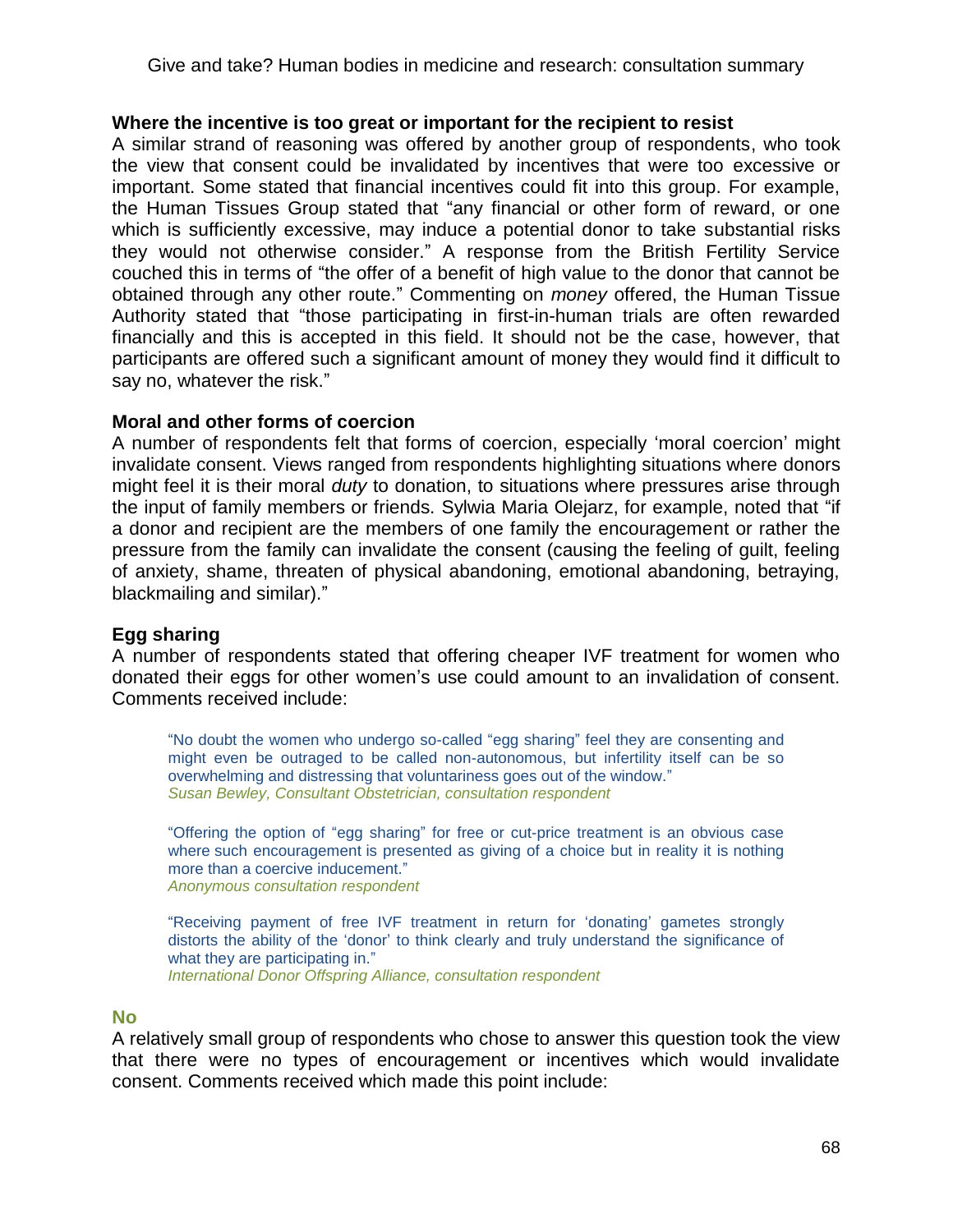―Unless the encouragement or incentives concealed the risks of the donation, they would not infringe on consent." *Jonathan Lee, consultation respondent*

―There are still choices to be made irrespective of the incentives offered, although concern was expressed over possible exploitation." *HEAL (Health Ethics and Law), University of Southampton, consultation respondent*

"When does an incentive become a bribe? We think that in general, provided that full and clear information is given and that the person making the decision and giving consent has the relevant capacity, the answer is no."

*Patricia Stoat, Convenor, Health and Bioethics Committee, National Board of Catholic Women, consultation respondent*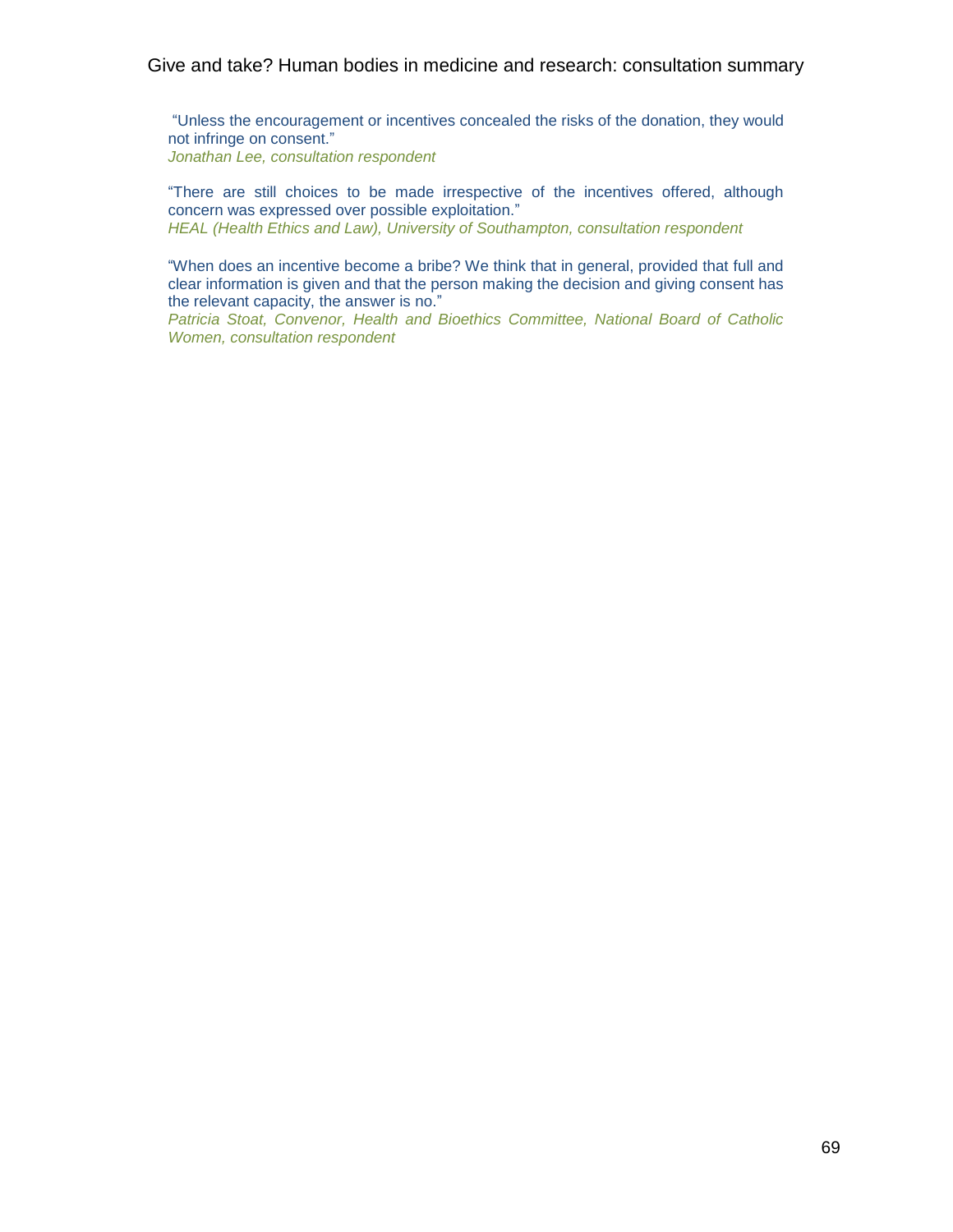# **22. How can coercion within the family be distinguished from the voluntary acceptance of some form of duty to help another family member?**

If your answers to questions 21 or 22 would depend on the nature or purpose of the bodily material or medicine being tested in the trial, please say so and explain why.

# **Impossible/difficult to distinguish**

The overarching conclusion reached by respondents who focused on this question was that it was impossible or extremely difficult to distinguish coercion from voluntary acceptance of a duty in a familial context. Comments received by the Working Party included:

"It would be very difficult to distinguish, particularly in the case of a child being asked to help a sibling." *Anonymous consultation respondent*

"It is impossible unless language suggests otherwise; e.g. the use of the term "we the family" suggests a collective tribal approach by and for the tribe rather than for the person."

*Jeff McILwain MD FRCS, consultation respondent*

"I don't believe it can. We are all simple creatures at heart. Guilt is the undoing of most of us and there is nothing like a family to allow guilt to kick in, making us feel (rightly or wrongly) that it is our moral duty to look after family members." *Karen Dyer, Lecturer in Law, University of Buckingham, consultation respondent*

"Mental pressure can have many forms making it difficult to pack them into two different boxes." *Anonymous consultation respondent*

"No system of assessing donor suitability will ever totally eliminate the risk of coercion. Family politics and power relationships within social groupings do not readily lend themselves to checklist assessment criteria."

*Graham Brushett, consultation respondent*

#### **Suggestions for how a distinction can be made**

A number of suggestions were, however, made as to how distinctions between coercion and voluntary acceptance might be made. Included among suggestions were:

- Undertaking interviews assessing, for example, the reason the potential donor cites for choosing to donate, in closed session with potential donors and trained counsellors;
- Carrying out psychological assessments;
- Encouraging further research into family dynamics and relationships;
- Recognising that "One mark of voluntary acceptance will be evidence of a genuinely personal contribution to family discussion about the propriety of provision or participation" (University Hospitals of Coventry and Warwickshire Clinical Ethics Committee, consultation respondent);
- Using staffed trained in recognising cultural differences;
- Undertaking observational activities with families and potential donors;

#### **Other observations**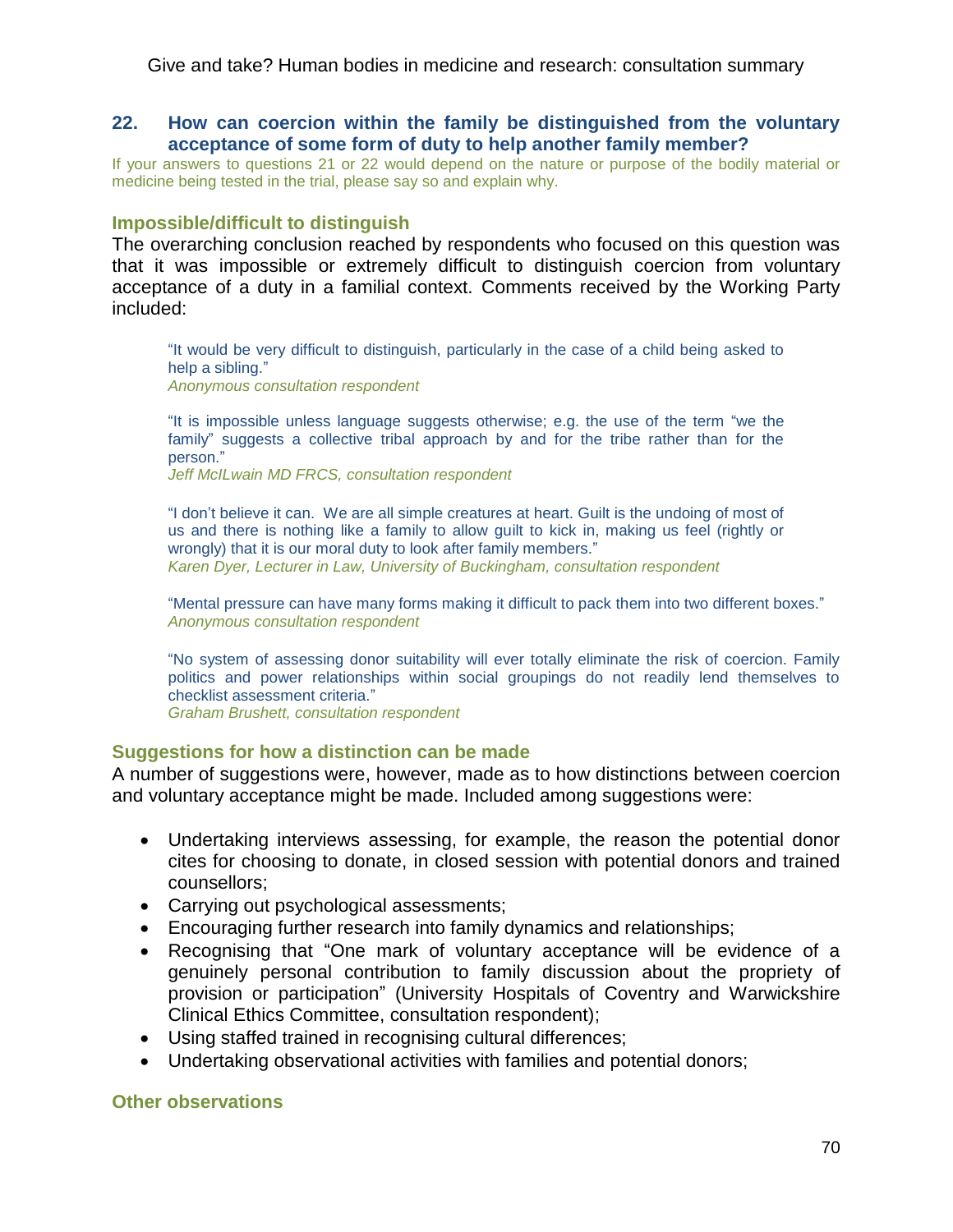Other observations included: "I have a colleague whose mother needs a kidney transplant, is on dialysis, but is adamant that she won't accept a kidney from her son, because of the risks involved - so family pressure works the other way too!" (Anonymous consultation respondent)

Others felt that coercion itself was a difficult concept to understand and quantify, especially in the context of family relationships. For example, Progress Educational Trust stated that "coercion within the family' is not a meaningful or useful concept. Family members exercise and elicit dutiful actions in relation to one another as a matter of course. There is nothing wrong with this – indeed, in many respects it is a positive thing… There is no need to be specifically concerned about coercion within the family, and certainly not in relation to human bodily material."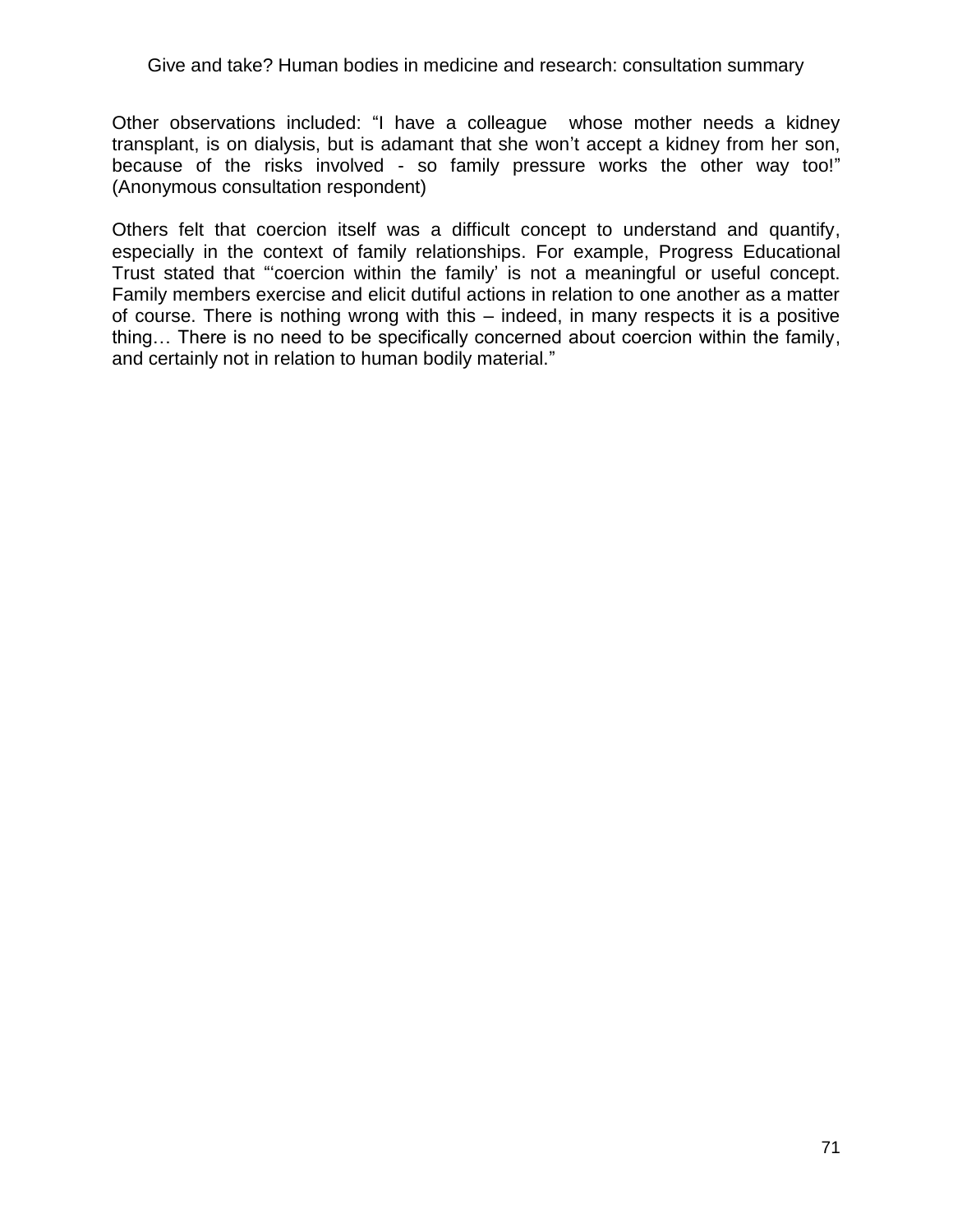# **23. Are there circumstances in which it is ethically acceptable to use human bodily material for additional purposes for which explicit consent was not given?**

# **Yes**

Several respondents felt that circumstances did exist in which it would be ethically acceptable to use human bodily material for additional purposes for which explicit consent had not been given. Some general comments were made supporting this view:

―Yes, there are some circumstances where it is appropriate to do so, but not all possible examples would stand up to scrutiny." *HEAL (Health Care Ethics and Law), University of Southampton, consultation respondent*

―We do not know what the future development of medicine holds. Thus restricting the future research use of bodily material based on our current knowledge could compromise this research."

*Royal College of Pathologists Lay Advisory Committee, consultation respondent*

Other respondents explored a number of circumstances where the use of bodily material might be appropriate, despite the fact that explicit consent for that use had not been given.

# **If the aim is to cure a disease**

A small number of respondents felt that, where the aim of using bodily material is to cure a disease, then it may be used without explicit consent.

#### **If the aim is to make scientific advances**

Similarly, a small number of respondents highlighted the value which bodily material could offer scientific research. Asterand, for example, stated that "incredible scientific research value is locked up in archive tissue/biofluid collections and the scientific community should be able to realise the latent value as scientific breakthroughs emerge and technology rapidly advances." A similarly course of argument was taken by the MRC Centre for Transplantation, King's College London, NIHR Biomedical Research Centre at Guy's and St. Thomas' NHS Foundation Trust and King's College London - Transplant Theme which stated that "we are even aware of specific instances where, possibly as a result of this ambiguity, principal research investigators have 'missed out' on the opportunity to contribute to important collaborative research that has already been in receipt of local research ethics approval. This is at best disappointing."

A general comment on surplus surgical tissue was also noted by an anonymous respondent: "consent rates for surplus surgical tissues remain very high for all such research purposes, so long as the perceived goal involves the development of new diagnostics, prognostics or treatments for disease."

# **If the donor's generic consent is adhered to**

A further group of respondents felt that there could be ethically acceptable uses of bodily material on the proviso that the donor had previously given *generic* or *broad* consent.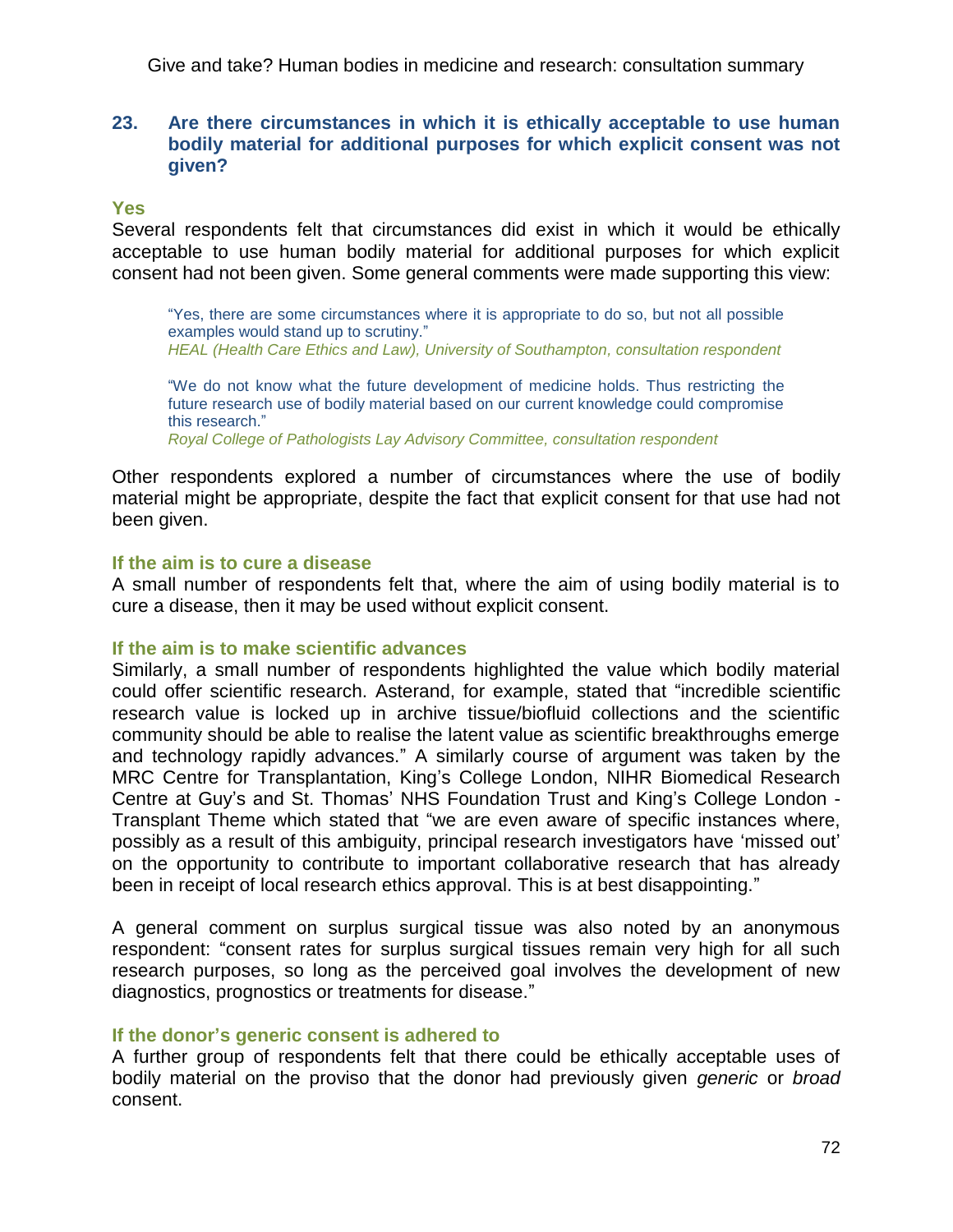# **If the donor is deceased**

A very small number of respondents stated that a circumstance where it would be ethically acceptable for bodily material to be used for additional purposes was in cases where the donor is deceased.

# **If it is impractical to seek further consent**

Several comments were received by the Working Party which illustrated the view that, in circumstances where it is impractical to seek explicit consent, then it might be ethically acceptable to use bodily material for other purposes. For example:

―Provided clear and simple information is given as to why that explicit consent cannot be sought at that moment in time, it is likely that the majority of people who are willing to donate would be happy for this secondary purpose for their tissue." *The British Psychological Society, consultation respondent*

―It may be impossible, unduly difficult, impractical or uneconomic to return to donors to seek additional consent. In addition, it may even be unethical and cause concern or distress to do so."

*Anonymous consultation respondent*

―Tracing stem cell donors to obtain explicit consent for new research stages may be disproportionally onerous." *Progress Educational Trust, consultation respondent*

# **If the material will not be used for controversial purposes**

Some respondents thought that the key to ethical acceptability lay in the *purposes* for which the material might be used. The Anscombe Bioethics Centre, Oxford, for example, stated that it would be ethically acceptable "[on] the condition that the additional purpose is non-controversial... If eggs were given for research into fertility, it cannot be assumed that the consent would cover the cloning of embryos for stem cell research... Some kinds of research should always require explicit consent...." The PHG Foundation stated that "we support the use of human bodily material for purposes such as public health monitoring, clinical audit and certain types of epidemiological research, the results of which guide the development of more effective health services, particularly public health interventions."

# **If the material will save a life**

The possibility of a circumstance arising whereby a life might be saved was also highlighted by respondents. Commenting from the perspective of Judaism, Liberal Judaism stated that "[It is] ethically acceptable to use human bodily material to directly save a life or for research that is likely to lead to life-saving treatment even if explicit consent has not been given, on the basis that Judaism values the saving of life and does not consider a person to have ultimate 'ownership' of their body." A similar argument was made by Haris E. Cazlaris PhD: "One may imagine any other scenario in extreme situations (battlefield, shipwreck...), where the emergency use of bodily material from one dying human may save another human."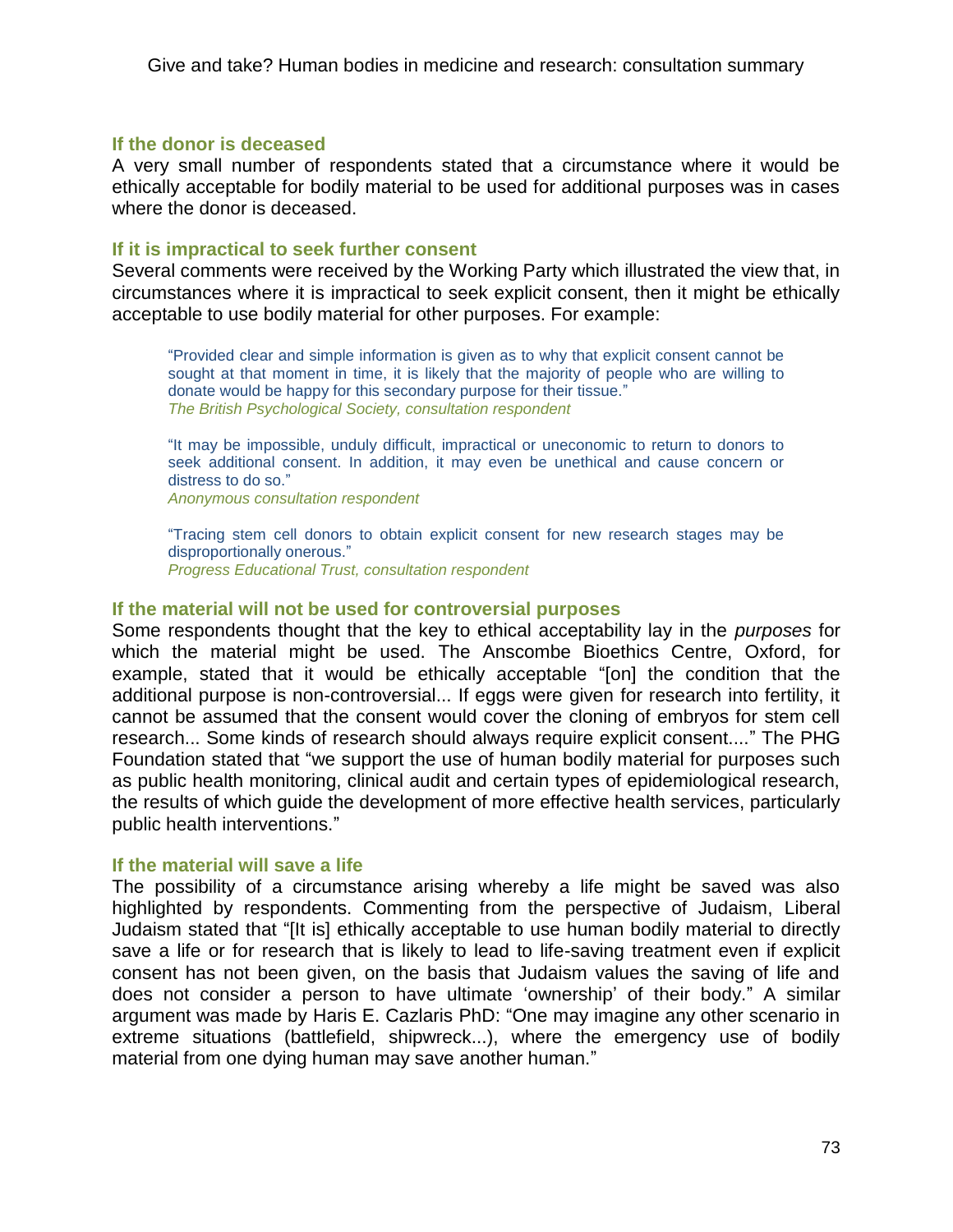# **If the bodily material is anonymised**

A significant number of respondents took the view that ethically acceptable circumstances would be ones in which the bodily material had been anonymised. Coupling this with other requirement, the BMA noted that "if the bodily material is 'left over', following diagnostic procedures, surgery or use for other research purposes, anonymised and its use has received research ethics committee approval, it is generally ethically acceptable to use it for additional purposes for which explicit consent has not been obtained."

# **If the use of the material is subject to ethical review**

Similarly, several respondents stated that ethically acceptable circumstances would be those in which the further use of the bodily material had been subject to ethical review. The Human Tissues Group, for example, stated that "unless the original consent specifically excluded additional uses, we believe that it would be appropriate to use donated material for additional non-consented uses, as long as these uses were given appropriate ethical approval."

# **No**

A significant number of respondents, however, unequivocally stated that there were no circumstances in which it is ethically acceptable to use human bodily material for purposes for which explicit consent had not been given. Some thought that such a proposal would undermine trust and have an impact on people's willingness to donate bodily material for both treatment and research. Dr Miran Epstein, for example, took the view that "blank/abstract/vague consent is a mock. Either you respect the person's autonomy or you don't." Similarly, Graham Brushett stated: "Explicit and informed consent has been designed over decades to safeguard the best interests of patients/donors and health care professionals. Situations that undermine these prerequisites based on trust and consent have the potential to alienate public support for the donor/transplant process..."

Other respondents specifically commented that material should not be used for additional purposes even if it had been anonymised. In such circumstances, one anonymous respondent stated that "I would argue that it remains the patient's property and should not be used for any purpose for which they have not explicitly consented."

Some respondents also felt that special protection should be urged where the material in question was reproductive. One respondent stated: "reproductive material, by its nature of potentially producing life should not be used without prior consent of the donor. If consent is sought it should be explicit and consent sought for every act and experiment proposed." Similarly, PROGAR (British Association of Social Workers Project Group on Assisted Reproduction) was of the opinion that "it would never be ethical to use human embryos and gametes for the treatment of others without the proper consent of the donor given that the intention is the creation of another person."

# **Other observations and suggestions**

A number of other suggestions were made in response to the issues raised by this question. David Thewlis and Stuart Taylor, for example, suggested "that there could be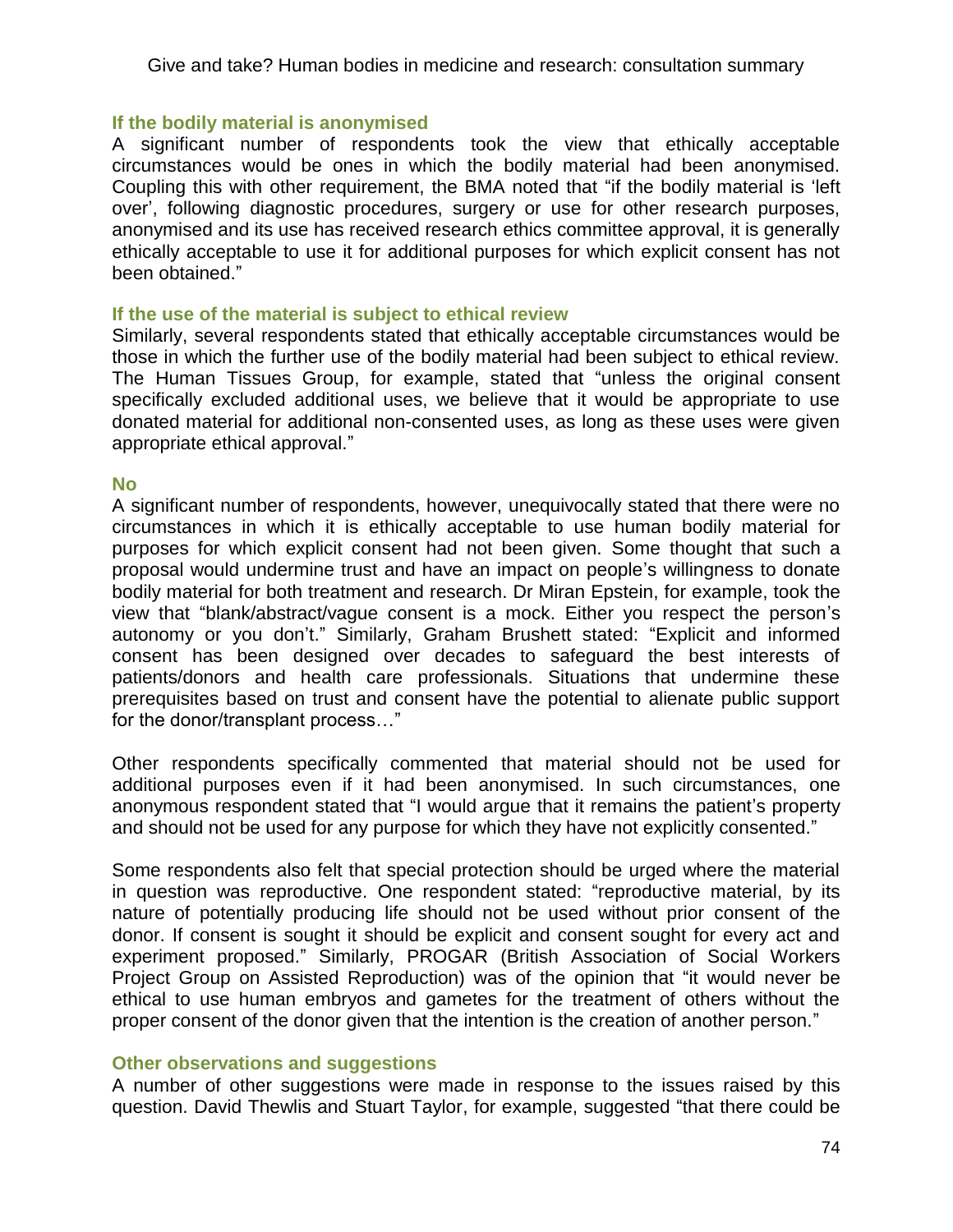some form of tick-box' system as there would be some material we would not wish to be used in medical research as outlined previously, for example, in reproductive areas." Other suggestions for 'systems' changes included that offered by the Human Tissues Group: "It would be helpful if the Department of Health provided all Trusts with guidance and templates for incorporating a simple level of generic consent for research storage of tissue into surgical/biopsy consent processes, and for managing "surplus" tissue as a research resource for the public good. Aim for an "NHS Tissue Bank" with uniform standards and procedures. Realistically defined levels of compliance with this should be made a target for NHS Trusts." Another suggestion made by the Human Tissues Group was that GPs or nurses should be encouraged to ask patients when they attend a GP's surgery whether they would be willing to consent for residual tissues to be used in research, should the need for them to have surgery arise in the future.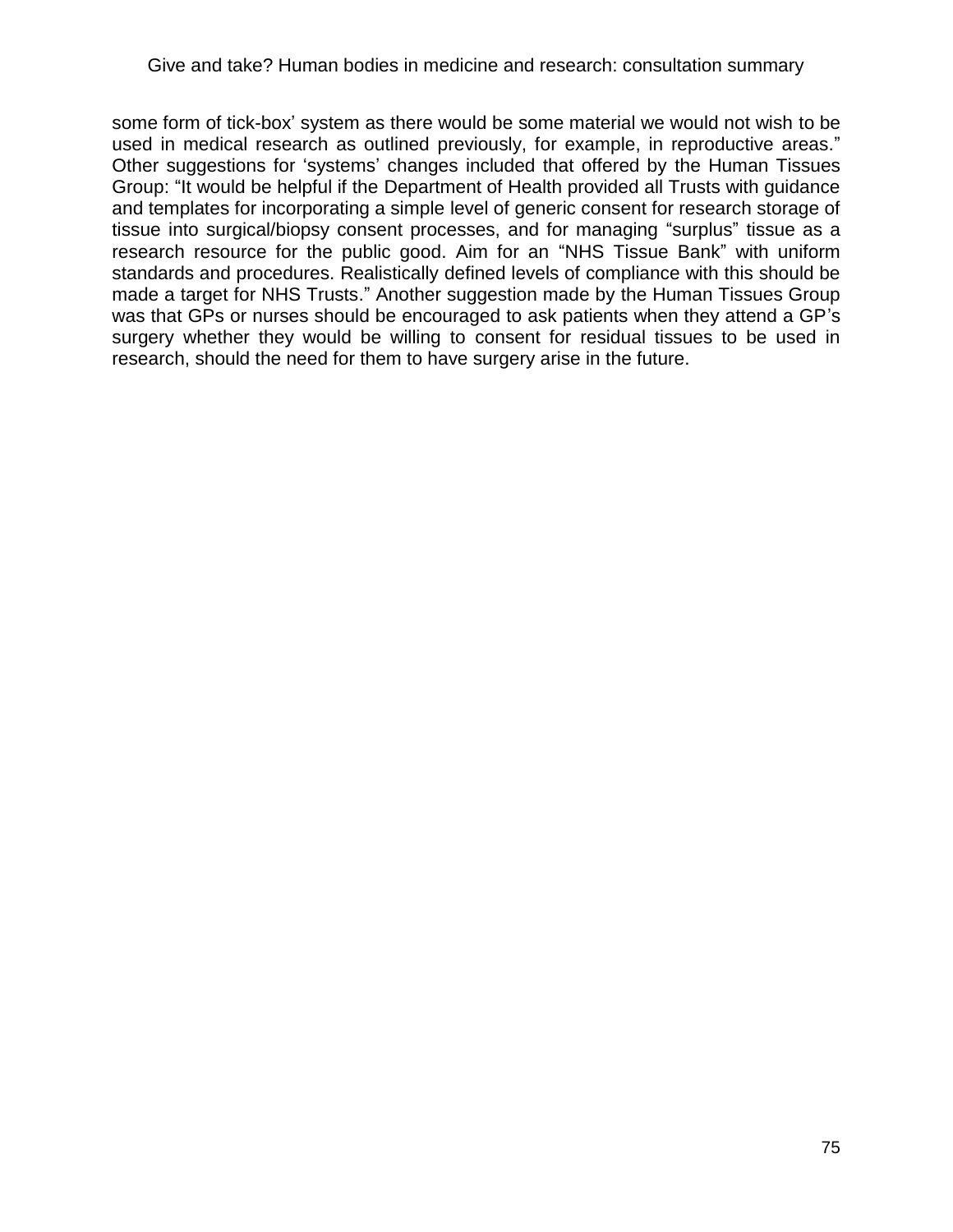# **24. Is there a difference between making a decision on behalf of yourself and making a decision on behalf of somebody else: for example for your child, or for an adult who lacks the capacity to make the decision for themselves?**

Responses to this question can be broadly sectioned into those who felt that there is a difference between making a decision for yourself and others, and those who felt that no such difference existed.

# **There is a difference**

The vast majority of respondents who chose to answer this question took the view that there is a difference between making a decision for oneself and making a decision for somebody else. Comments received by the Working Party included:

―Making a decision for oneself, one is bound to give different weight to factors such as pain, fear, inconvenience; one may also engage in a degree of self-deception, consciously or unconsciously, about what the other person 'would want'." *Anonymous consultation respondent*

―When taking a decision for oneself one may take into account all relevant aspects and weigh any possible harms (to oneself, generally) against foreseen good to oneself and others. When deciding on behalf of a child or incapable adult the decision must consider only good or harm to them (and not to others)." *Dr Ian Jessiman, consultation respondent*

"I believe it is generally easier to make these sorts of decisions for oneself. Also, when deciding for others, one generally does not (and can't) do this alone—there are always other parties involved who disrupt a smooth transition to making a clear decision." *Anonymous consultation respondent*

―The problems parents face when deciding whether one child should go through an invasive procedure, to save, potentially, a sibling's life, are significant. Making a decision for someone else is often a difficult thing to do, without the added pressure of that decision affecting the health of another relative… When acting as an intermediary you must try to make a decision that is the best one for that child." *Human Tissue Authority, consultation respondent*

"Making a decision for oneself may involve acting against self-interest in favour of another person(s) or in deference to a principle. Particular care ought to be taken not to impose a ‗moral duty' on another person or to assume that he or she would wish to act altruistically, if able to give consent.‖

*Church of England Mission and Public Affairs Council, consultation respondent*

# **There is no difference**

A significantly smaller number of respondents took the view that there was no notable difference. Dr Miran Epstein, for example, stated that "both a decision one makes for oneself as well as a decision one makes for someone else reflect one's own interests." The Human Tissues Group also felt that "as long as the individual is in an appropriate position as representative/ decision taker in other life aspects, then there is no difference between making a decision for self and for others."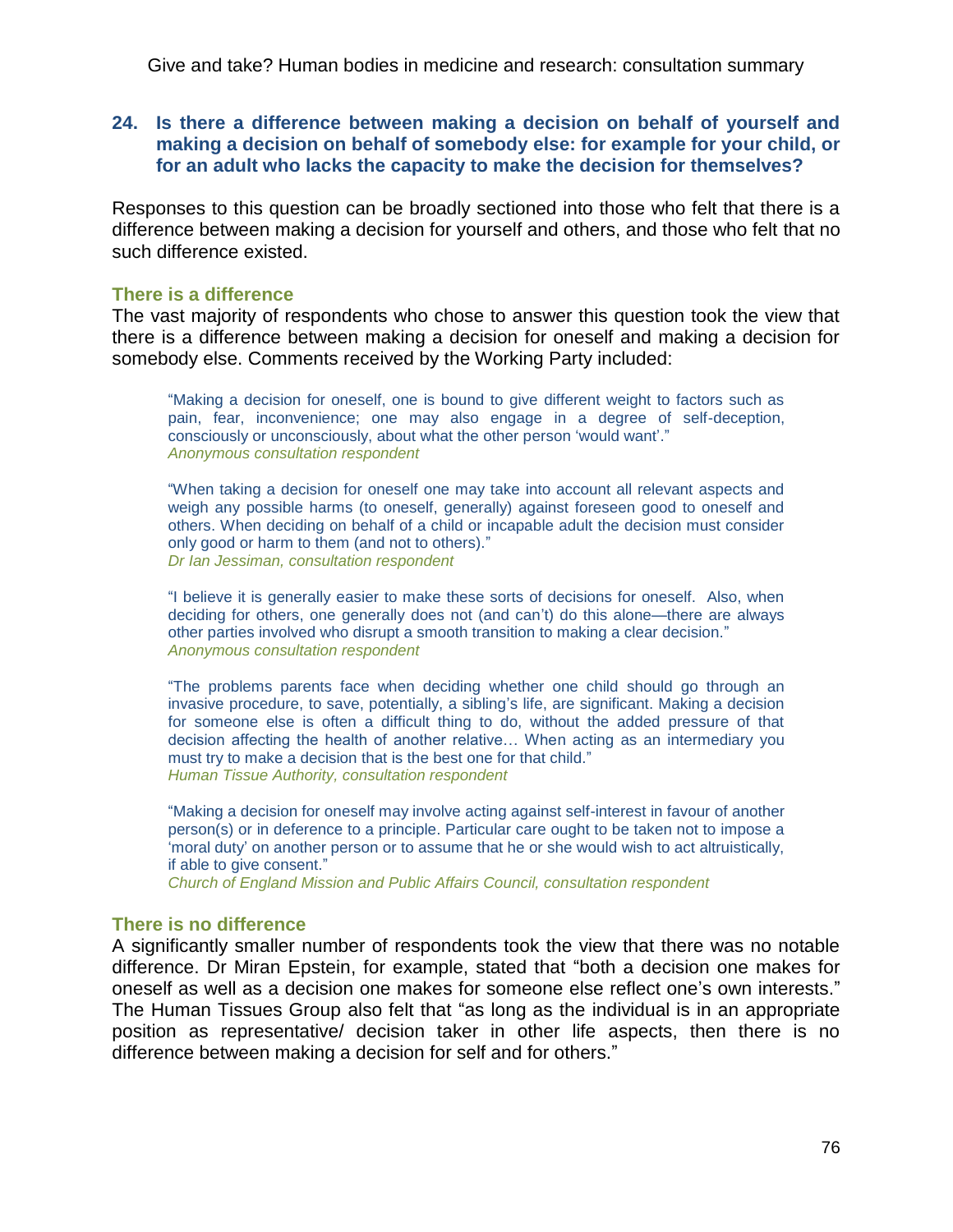Another distinction was made by David Gollancz, who noted that "it is likely to be more intellectually and emotionally burdensome; not necessarily morally different." In addition, Haris E. Cazlaris PhD stated: "Theoretically yes, because each individual is an individual. But in a practical situation where a decision must be made, and provided that the risk to the donor-to-be is minimal, I think there is no difference."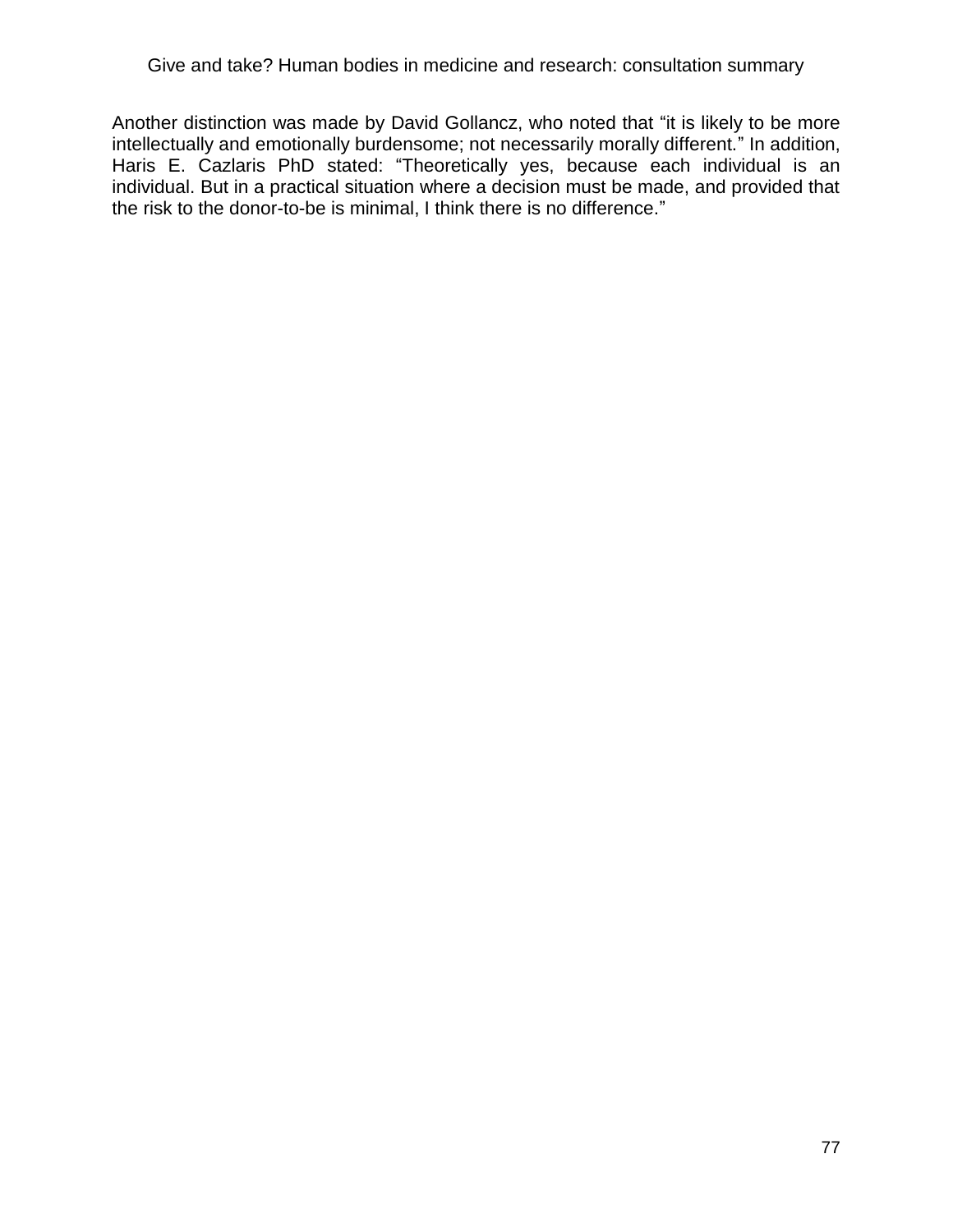**25. What part should family members place in deciding whether bodily material may be used after death (a) where the deceased person's wishes are known and (b) where they are unknown? Should family members have any right of veto?**

### **General points**

Respondents used the issues raised by this question to highlight a number of general points about the role family members should play when considering donating the bodily material of deceased relatives. These included:

―We should seek as far as possible to avoid asking the recently bereaved to make difficult decisions. It can add considerably to their distress. But that does not mean that we should allow an opportunity to help the living go to waste." *Professor Peter Furness, consultation respondent*

"... a minority of cases (less that 10%) will find carrying out these wishes [of their deceased family member] to donate, simply too arduous, at a time of intense grief when faced with an unexpected loss. *We need to know more about these relatives; who they are and why they veto the wishes of the deceased in order to provide more support to them and to the health professionals who are expected to mediate in the situation.*‖ *Dr Gill Haddow, ESRC Innogen Centre, consultation respondent*

―The cultural context is… important. Further, other legal systems would, for example, recognise a closer connection between the family and the body, vesting ownership of the body to family members."

*HEAL (Health Ethics and Law), University of Southampton, consultation respondent*

"Ideally the deceased will have discussed their wishes with family members before death so that they understand and respect the expressed wishes." *Medical Research Council, consultation respondent*

# **Where wishes are known**

# **Pro-veto**

A number of respondents stated that family members should have a veto where their relative's wishes are known. Several reasons were offered for taking this viewpoint. For example, a small number of respondents questioned the validity of the consent potential donors give when they sign the Organ Donor Register. Others drew attention to the possibility that "some surviving kin might well be haunted by images of the partitioning of the body for research or organ donation and, thus, it is important to honour their needs and desires.‖ Similarly, some respondents drew attention to pain and suffering which might be experienced by relatives. Other views included concerns about undermining the UK's current donation system through breaking down relationships between the medical profession and relatives. For example:

―relatives have a *prima facie* moral duty to respect the person's wishes. Nevertheless, the wishes of the deceased person are not the only consideration and where it would add to the grief of relatives (for example if traditional rites of death could not be observed), then this may be a reason not to force the issue… it is important to consider not only what is done, but how it is done, and how the grief of the relatives be treated with sensitivity." *The Anscombe Bioethics Centre, Oxford, consultation respondent*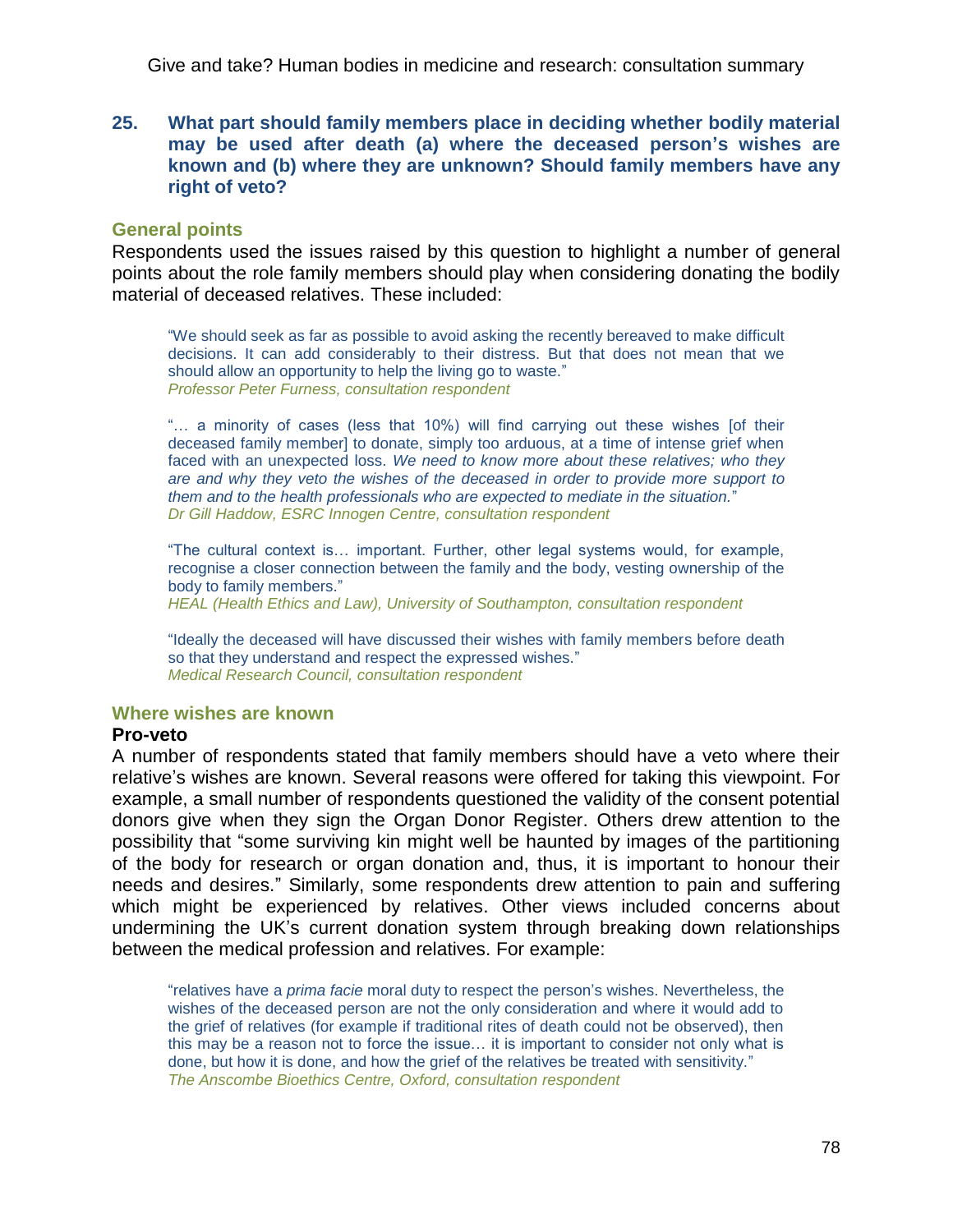### **Anti-veto**

A significantly higher proportion of respondents who addressed this question were of the opinion that, where a relative's wishes are known, family members should not be able to overrule those wishes. Comments received by the Working Party included:

―Family members should not have the right to veto, ever. The idea is absurd, how does defying someone's final wishes show any sign of respect for the deceased?" *Aaron Long, consultation respondent*

―To be asked to make a decision so soon after the death of a family member is an onerous task… However, having been through the process, my view is that, once a person is on the donor register, the family should not have the right of veto. They should instead be counselled to help them understand that they are carrying out the final wishes of their loved one."

*Anonymous consultation respondent*

"It is as important to respect a Yes to donation as a No." *European Society for Organ Transplantation Council, consultation respondent*

―The family and friends of the deceased are those who will have to experience the repercussions of that decision and that this may cause upset. We do not, however, feel that this is a good enough reason to allow the family power of veto." *University of Leicester Medical School - group 1, consultation respondent*

### **Where wishes are unknown**

#### **Pro-veto**

A greater proportion of respondents felt that, where the wishes of a deceased person are not known, families should be able to state whether or not their organs are donated. Furthermore, several respondents stated that families should be consulted before any bodily material is donated. Other views offered by respondents included:

―…families should be persuaded as much as possible, including hearing testimony from `other families who have agreed to donation in these circumstances, but I think that they should be allowed to veto ultimately." *Anonymous consultation respondent*

―There is no reasonable alternative to allowing their nominated person, if there is one, or family members in a qualifying relationship to decide in lieu of the individual." *Anonymous consultation respondent*

―Consent should rest with the family, and the person in the family who knew that person best, following detailed discussions with an appropriately trained healthcare professional."

*Donor Family Network, consultation respondent*

# **Anti-veto**

A small number of those who chose to answer this question felt that family members should not have a veto where the wishes of the deceased person were unknown. Most of these responses felt that, instead of family's input, policy initiatives such as presumed consent, or mandated choice should be used to determine what should happen to the deceased person's organs. For example, Marcia C. Inhorn stated that "these kinds of difficult situations can be avoided by policy measures, such as the one in the US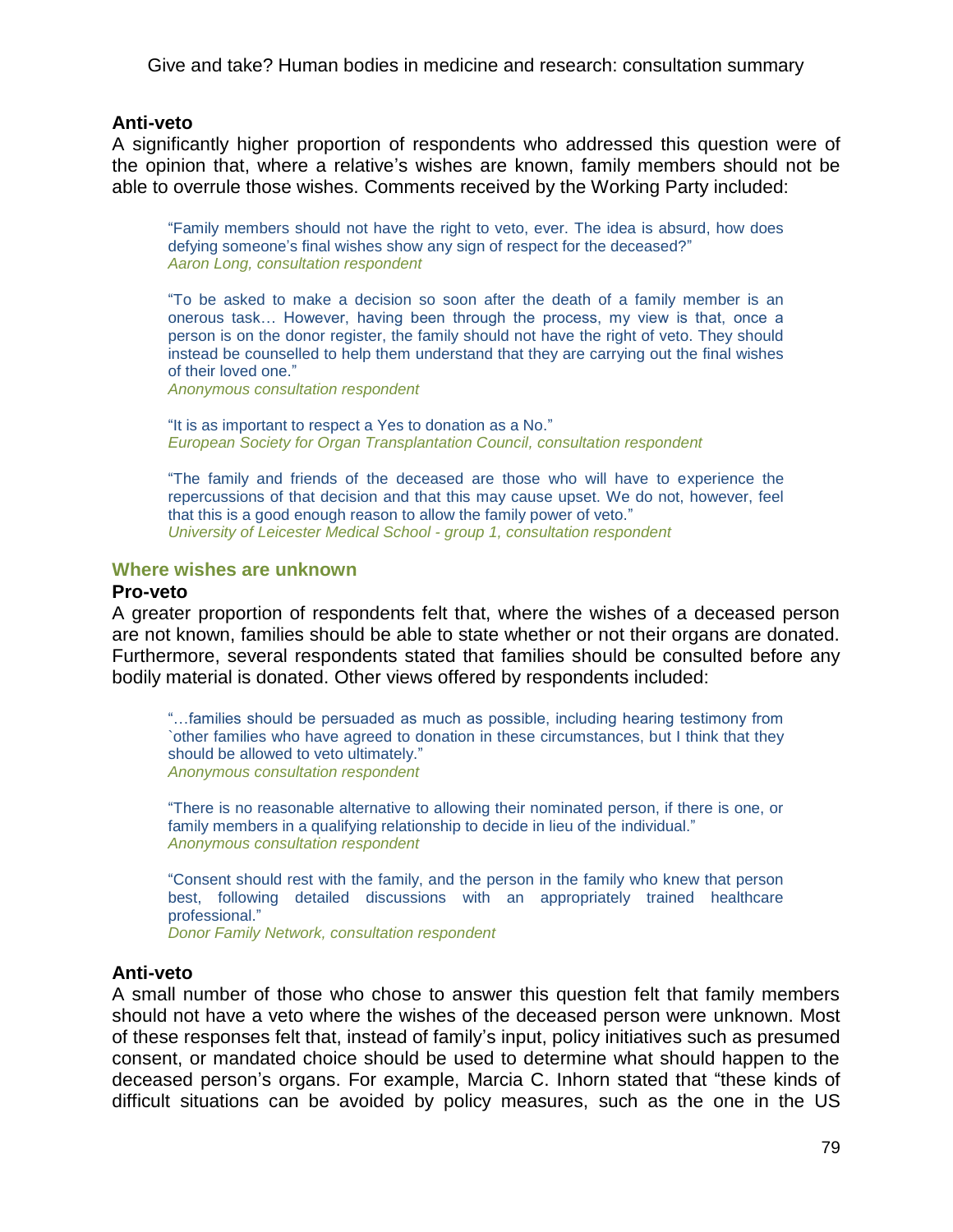involving donation decisions on the back of drivers' licenses. Fewer cases of "unknown wishes" will then occur."

### **Other observations**

Several respondents used this question as an opportunity to highlight other observations.

"In all circumstances where a person has indicated a wish to be a donor he or she ought to be encouraged to communicate this to family members." *Church of England Mission and Public Affairs Council, consultation respondent*

―It should be possible for a person who explicitly states their consent to donation after their death (or their opposition to it) to include in that expression of consent a stipulation that their relatives should not have any role in determining the future of their organs after death."

*UK Donation Ethics Committee, consultation respondent*

"Many individuals on [the] organ donor register are surprised that their families could potentially stop their organ donation if they want to." *Anonymous consultation respondent*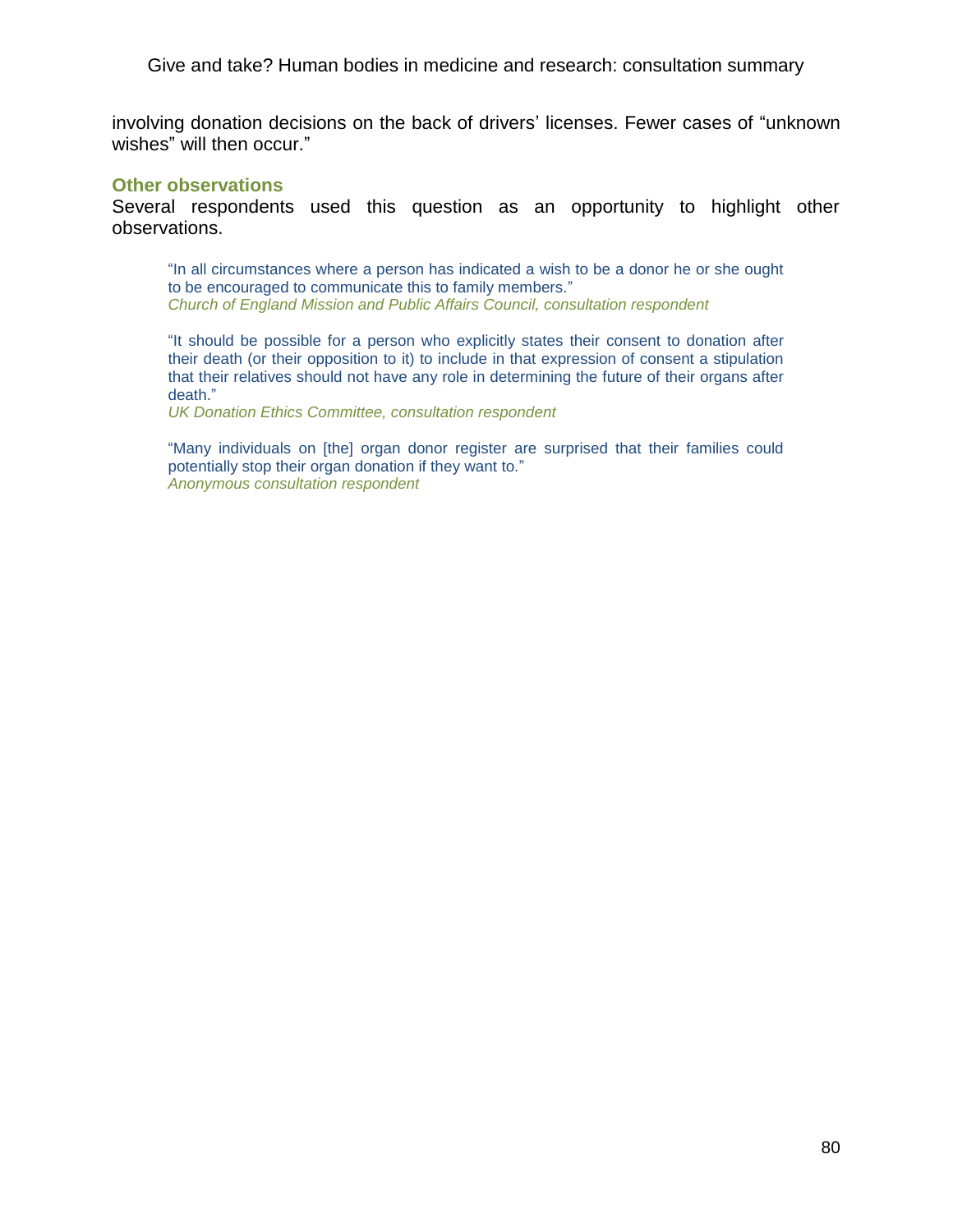# **Chapter five: Ownership and commercial benefit**

# **26.To whom, if anyone, should a dead body or its parts belong?**

# **No one**

A significant number of respondents stated that a dead body or its parts should belong to no one. Some respondents, for example, felt that the body remains part of the deceased, and that notions of 'belonging' to a third party were unfounded. Similarly, other respondents took the view that bodies and their parts were "things of themselves" and the University of Leicester Medical School (group 13) stated: "[It should] belong to no one. They should be passed into the care of the next of kin, in terms of the planning of a funeral or any other arrangements that where expressed in life." The Human Tissue Authority also noted that "a body is without legal ownership. Over the past four years we have encountered situations where confusion about who was responsible for a body at a given time has risked, or on occasion caused, regulatory non-compliance. The potential for confusion between different legal and regulatory regimes is significant."

# **The family of the deceased**

Several respondents took the view that a dead body should belong to the family of the deceased, although the term 'belong' was not always seen as helpful. Graham Brushett, for example, commented that "family members remain the custodians of the dead person, but I am not sure whether in a legal sense that means the body 'belongs' to the family in property terms. Donated bodily materials belong to the recipients or end users in a commercial context. The law needs clarification on these issues."

# **To institutions which carry out medical research**

A small number of respondents stated that the body and its parts should belong to institutions it had been 'bequeathed to' in life. Comments received included:

"If someone has donated their body to science then the body should belong to the institution that has accepted it." *Anonymous consultation respondent*

"If the wishes of the deceased person is known then if consent is given those body parts belong to 'medical science' otherwise they belong to the family. If no wishes are known then the body should belong to 'medical science'." *Anonymous consultation respondent*

"Medical research, unless the deceased has explicitly stated otherwise." *Aaron Long, consultation respondent*

―There is no reason to assign property rights automatically, unless the individual has bequeathed their body to an academic institution, say." *Miss E. J. Toogood, consultation respondent*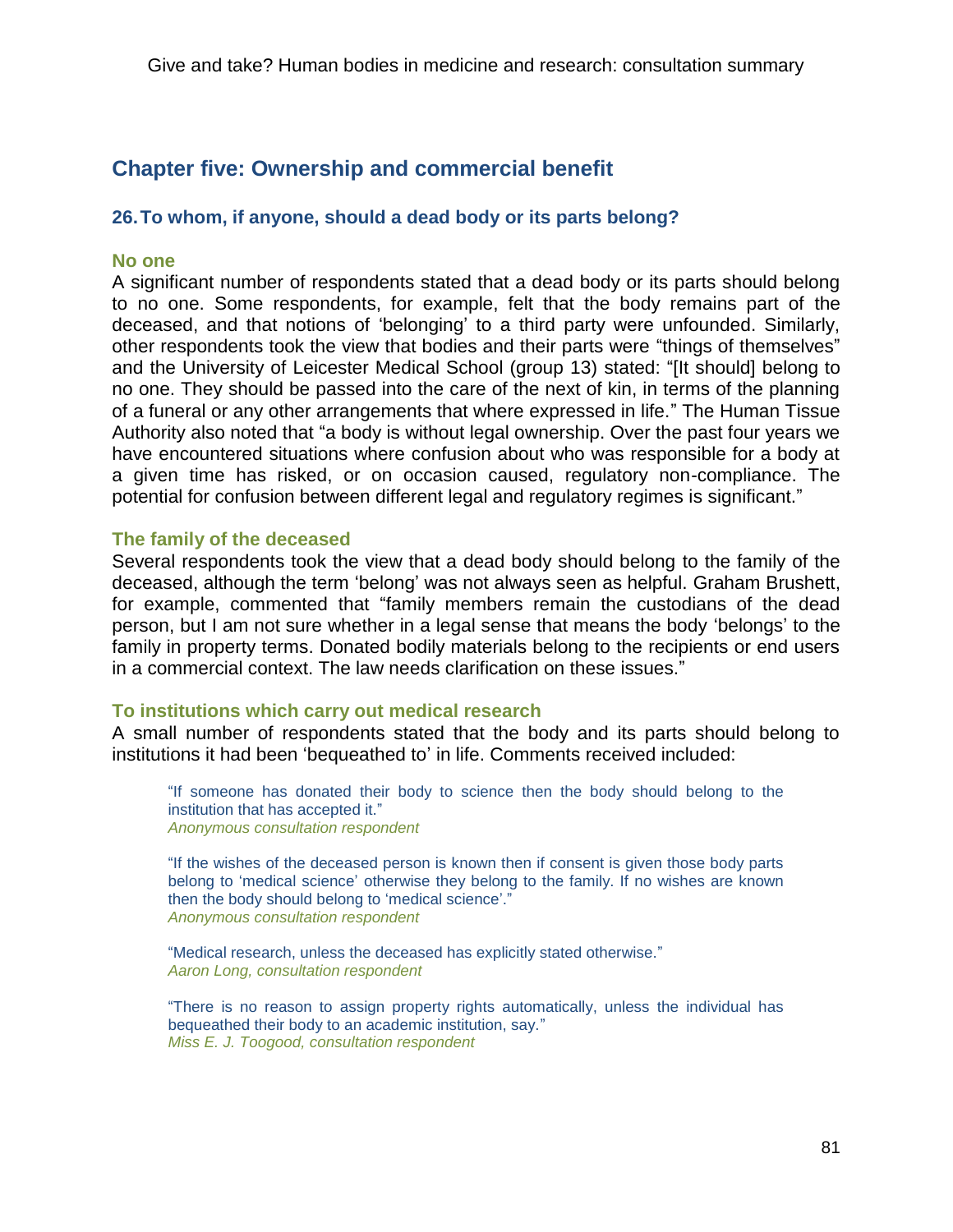# **To society or the state**

A small number of respondents stated that bodies and their parts should belong to society or the state. Shawn H. E. Harmon, for example, stated that "there is some justification for adopting the position that the dead body [is a] public good and part of the person's ‗giving back' to society and comporting to solidarity.‖ Similarly, other respondents felt that bodies should be available 'for the common good'. Marcia C. Inhorn commented that "if a person dies without any known close relatives, then I suppose that the body belongs to the state. In the US, many cadavers used in medical research have been of dead indigent persons, with no known relatives."

# **Other observations**

Respondents also used the issues raised by this question as an opportunity to raise a number of related points, predominantly focused on the idea of ownership of the body. Some, for example, felt that the notion of 'ownership' did not fit such situations." Similarly, The Anscombe Bioethics Centre, Oxford stated: "To regard the body as property, which is owned and might be bought, sold, or traded, is to disregard the dignity of the human body." This objection to the concept of body 'ownership' was one raised by a significant number of respondents. The Human Tissues Group suggested that "the concept of ownership may be better replaced with the concept of stewardship… a steward should only pass material to a third party if that party agrees to act in accordance with the requirements of the steward."

Grant Mackie made comparisons with other kinds of 'ownership', stating: "just because I am dead doesn't make it ownerless like if you buy a car it becomes my property and after use just because it doesn't work doesn't mean it doesn't belong to me."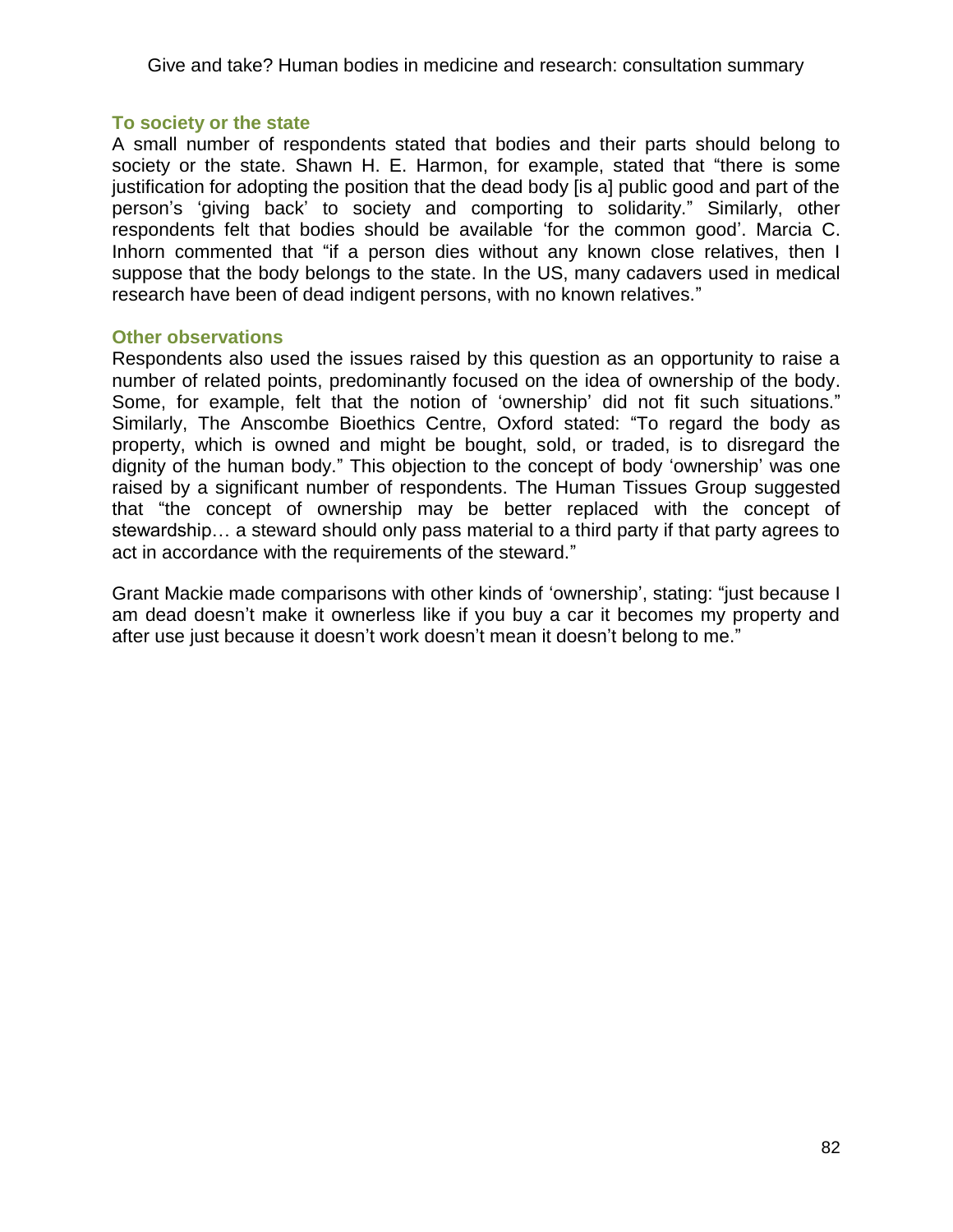# **27. Should the laws in the UK permit a person to sell their bodily material for all or any purposes?**

If your answers to questions 27 or 28 would depend on the nature or purpose of the bodily material or medicine being tested in the trial, please say so and explain why.

Responses to this question broadly fit into those who felt that laws *should* permit the sale of bodily material, and those who thought it should *not*. However, some respondents felt that there was a 'third way', where selling might be acceptable should certain conditions or circumstances apply.

### **UK law should permit a person to sell their bodily material**

The Working Party received a handful general comments which expressed support for the proposition that UK law should permit a person to sell their bodily material.

"Yes, and why not it's my body." *Grant Mackie, consultation respondent*

"Yes; my mind is my own in the same contingent fashion as that of my body, yet I may sell the fruits of my mind. I may sell the right to direct my future thought or action, subject to some mild restrictions. Why then would mere tissues be considered so fundamentally different?"

*Jonathan Lee, consultation respondent*

"... autonomy is paramount, and a logical corollary of this is that there should be scope for commercial transactions involving human bodily material, concerns about dignity and commodification notwithstanding." *Progress Educational Trust, consultation respondent*

#### **Selling should only be permitted in certain circumstances**

A higher number of respondents felt that selling might be permitted in certain circumstances, or for certain types of bodily material. For example, several respondents felt that selling should be permitted where the bodily material can be separated from the body of the donor without high risks being initiated (examples provided by respondents included hair, blood, bone marrow, and gametes). This point is illustrated by a response from Marcia C. Inhorn: "selling organs is more ethically egregious than selling blood or gametes (such as sperm), based on potential abuses that have been documented in ethnographic research." Similarly, Simon Woods, Jackie Leach Scully, Pauline McCormack, and Ilke Turkmendag of the Policy Ethics and Life Sciences Research Centre stated that "both the social meaning and the practical consequences of selling blood are different from selling reproductive tissues, and different again from being paid for taking part in research trials."

Other respondents stated that selling should only be permitted if safeguards in the form of regulations are in place, although few comments were received which described how these regulations might operate.

# **UK law should not permit a person to sell their bodily material**

A number of respondents felt, unequivocally, that bodily material should not be sold, although some commented that it was hard to explain why: "this is [a] matter of a good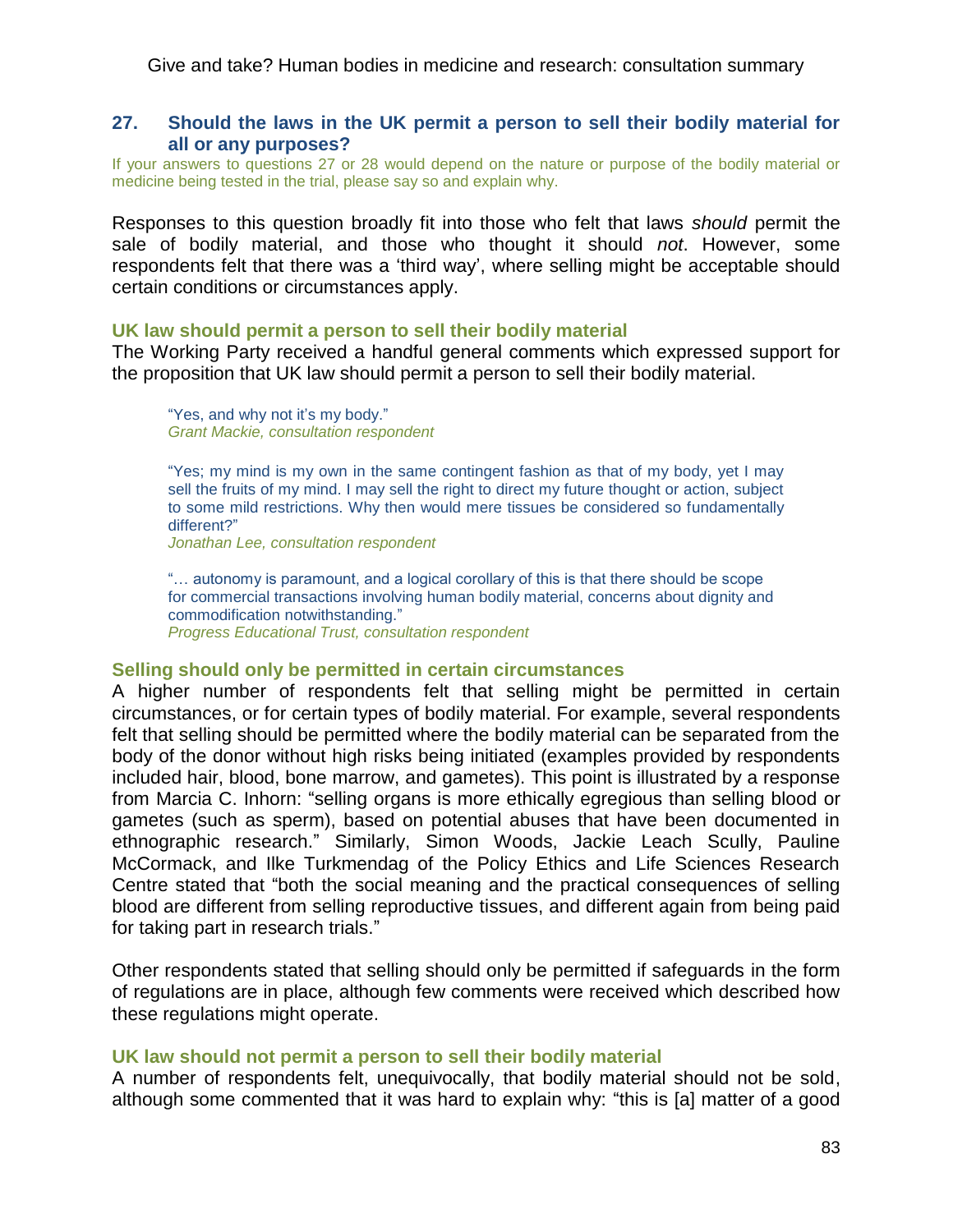taste, gut feeling and something which cannot be perfectly verbalised/ explained." (Sylwia Maria Olejarz, consultation respondent)

However, other respondents set out more specifically *why* the selling of bodily material should not be permitted. Some respondents, for example, felt that selling bodily material would impact on the quality of the material provided. This view was one offered by one respondent who stated that "shortage of organs has already led to them being accepted from donors older than might be ideal, and introducing financial incentives would risk opening the floodgates to donation by substance abusers and others at the margin of society who are more likely to be exposed to infectious disease and to have damaged immune systems."

Another group of respondents felt that selling bodily material was exploitative, in particular for vulnerable people. Such a view was put forward by the University of Leicester Medical School (group 13): "Monetary gain can be an overwhelming lure for people to sell tissues/organs, even when doing so can put their own life at risk. This is especially evident in the most vulnerable members of society […] This idea could be made even worse by the possibility of wealthy people picking and choosing an organ – almost auditioning potential donors." Similarly, University of Leicester Medical School (group 11) argued that "there is a strong possibility that the poorer members of society may be tempted to offer body parts as a method of easing financial difficulties."

Other respondents focused on potential risks which might befall the sellers of organs. As John Miller from Glasgow vehemently stated: "No, no, no, no! Sell body parts, next you will have poor students trying to get rid of a kidney here and a lung there to pay student loans." Other concerns include those raised by an anonymous respondent, who noted that "free market principles should not be extended to donation or "any purpose" as there is a danger that people could jeopardise their health and wellbeing by donating or volunteering for money." Similarly, The Human Tissue Authority felt that "payment for organs brings with it a set of risks we do not currently have to mitigate against in this country. Those from the most disadvantaged communities would be the most likely to be motivated by payment and arguably need greater protection by the State."

The commodification of the body was also a concern raised by respondents who felt that selling should not be permitted. Church of England - Mission and Public Affairs Council, for example, stated that selling bodily material risked "the commodification of the human body or its parts, to risk undermining human dignity, to risk compromising personal and social relationships and to risk compromising free and informed consent." Arguments about damage to the dignity of and respect for the body were also raised by a number of respondents. Patricia Stoat, Convenor, Health and Bioethics Committee, National Board of Catholic Women, argued that "the body is intimately linked to the person, to identity and the sense of self, and is not property."

The potential for undermining the 'gift' concept was also raised by several respondents: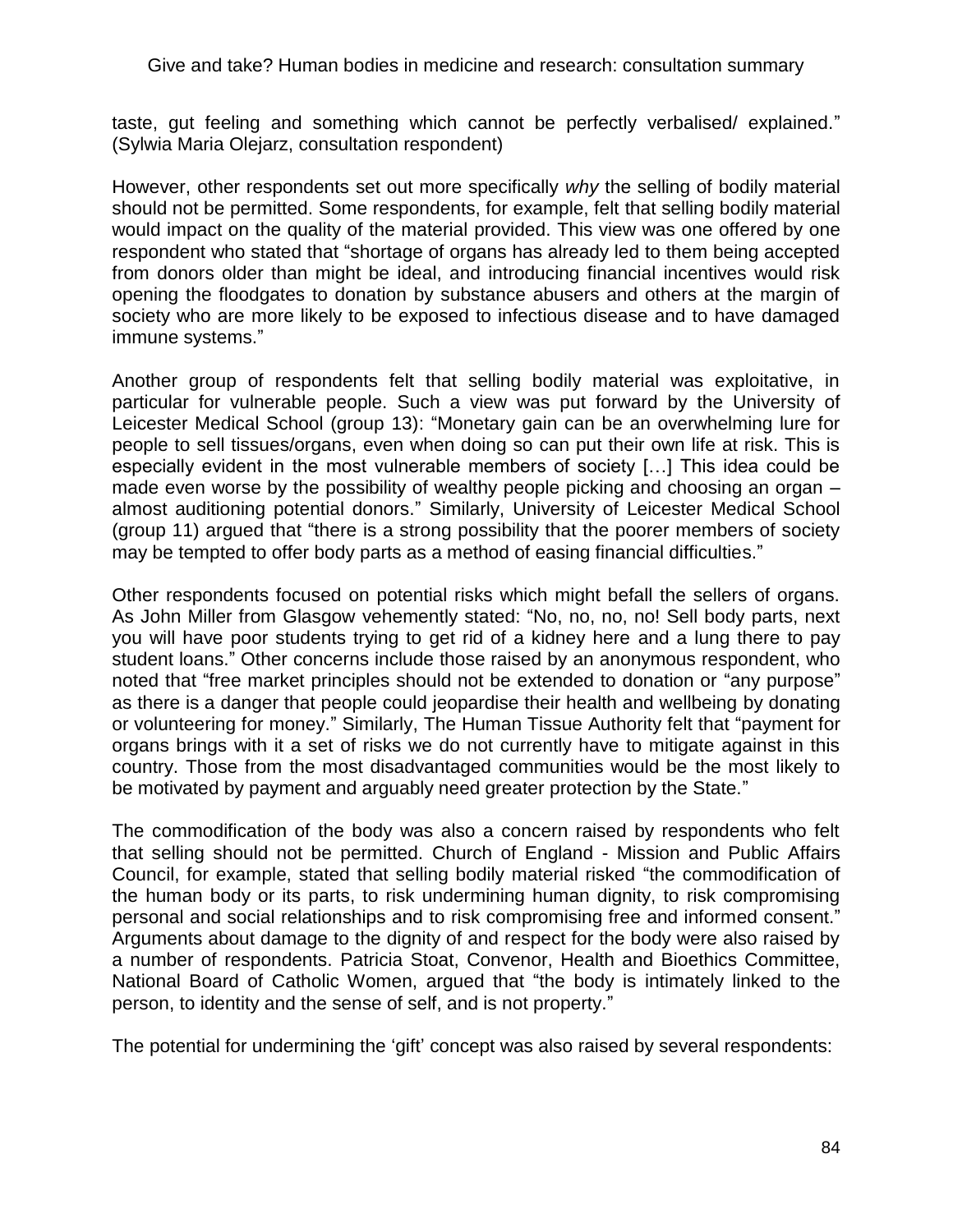―Part of the opposition to creating a market for bodily material is that the gift status central to all altruistic donation, whether of blood, organs or other tissue, would be lost." *Royal College of Physicians of Edinburgh, consultation respondent*

"If they provide bodily material the primary reason should be altruism followed then by fair and reasonable incentives and rewards. Selling simply for monetary or material gain should not be allowed."

*Anonymous consultation respondent*

"We think that the 'gift relationship' is of the essence when bodies and donations are under consideration." *Patricia Stoat, Convenor, Health and Bioethics Committee, National Board of Catholic Women, consultation respondent*

# **Other comments**

A number of comments which, although related to the question, did not answer it directly, were also received by the Working Party.

"If you have a right to sell do you therefore have a right to buy?" *Donor Family Network, consultation respondent*

―Commodification and the buying and selling of bodies/body parts also need to be understood as social and economic relations." *Lorna Weir, Professor of Sociology and Health, York University, Toronto, Canada, consultation respondent*

―The question also arises as to who would pay. Would the State pay those that came forward to donate, or would it be down to the recipient to meet the cost?" *Human Tissue Authority, consultation respondent*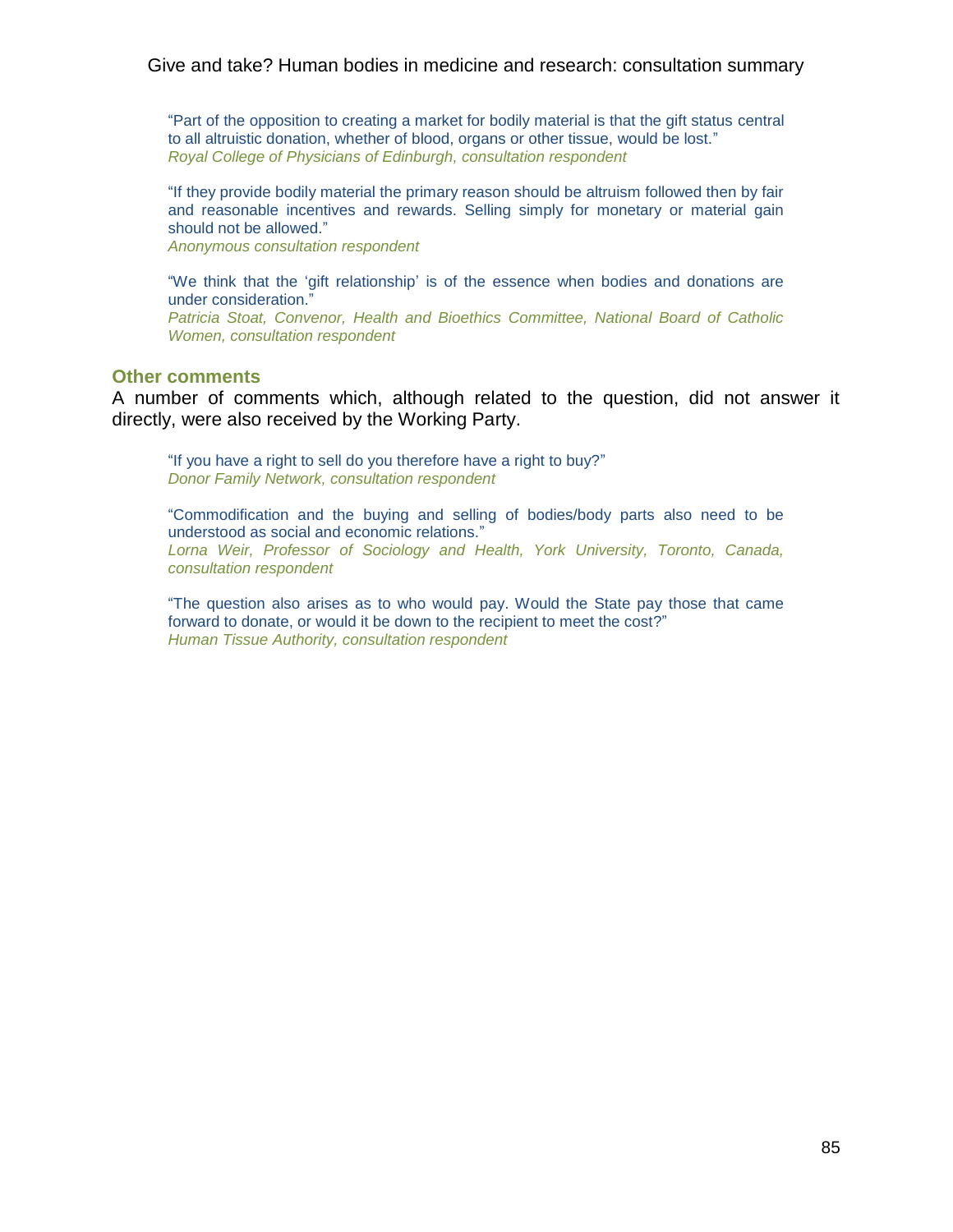# **28. Should companies who benefit commercially from others' willingness to donate human bodily material or volunteer in a trial share the proceeds of those gains in any way? If so, how?**

If your answers to questions 27 or 28 would depend on the nature or purpose of the bodily material or medicine being tested in the trial, please say so and explain why.

Responses to this question fit broadly into 'yes' and 'no' categories.

# **Yes**

The Working Party received some general comments supporting the proposal that proceeds should be shared.

―For too long these companies have wanted something for nothing and it's neither right nor ethical to reap rewards from a free donated bio material gene pool." *Grant Mackie, consultation respondent*

―Currently the commercial companies give too little back and the donors take all the risk, therefore a fairer share is required." *Graham Brushett, consultation respondent*

### **By sharing proceeds with donors, or others affected by the research**

Some respondents ascribed to the view that profits made by companies should be shared with the donors who supply the material which is used for research. For example, Marcia C. Inhorn stated: "those who donate their body materials could be given "royalties," just as authors and artists are given royalties by their publishers/companies." Other respondents argued that companies "could reasonably be expected to reinvest a proportion of the profits into further research and education in the subject for which the tissue was donated or the trial entered" (Royal College of General Practitioners).

# **By making a donation to charity on behalf of donors**

A number of respondents took the view that companies should make a donation to charity in recognition of the contribution of donors. The Anscombe Bioethics Centre, Oxford suggested that "it may be that this show of gratitude is directed at support to the specific community, from which the donors come, whether this is defined by location, by health characteristics, or in some other way." It was also suggested that companies might donate a percentage of the drugs or treatments developed to countries too poor to buy them.

# **By sharing proceeds with the NHS**

The idea of companies sharing proceeds with the NHS was also a popular idea among a number of respondents. Lorna Weir, Professor of Sociology and Health, York University, Toronto, Canada took such a view, arguing that "a percentage of profits should be transferred to publicly funded health care for reimbursement of the hospital costs and other care required by those with immediate or long term adverse reactions to living donations and clinical trial research."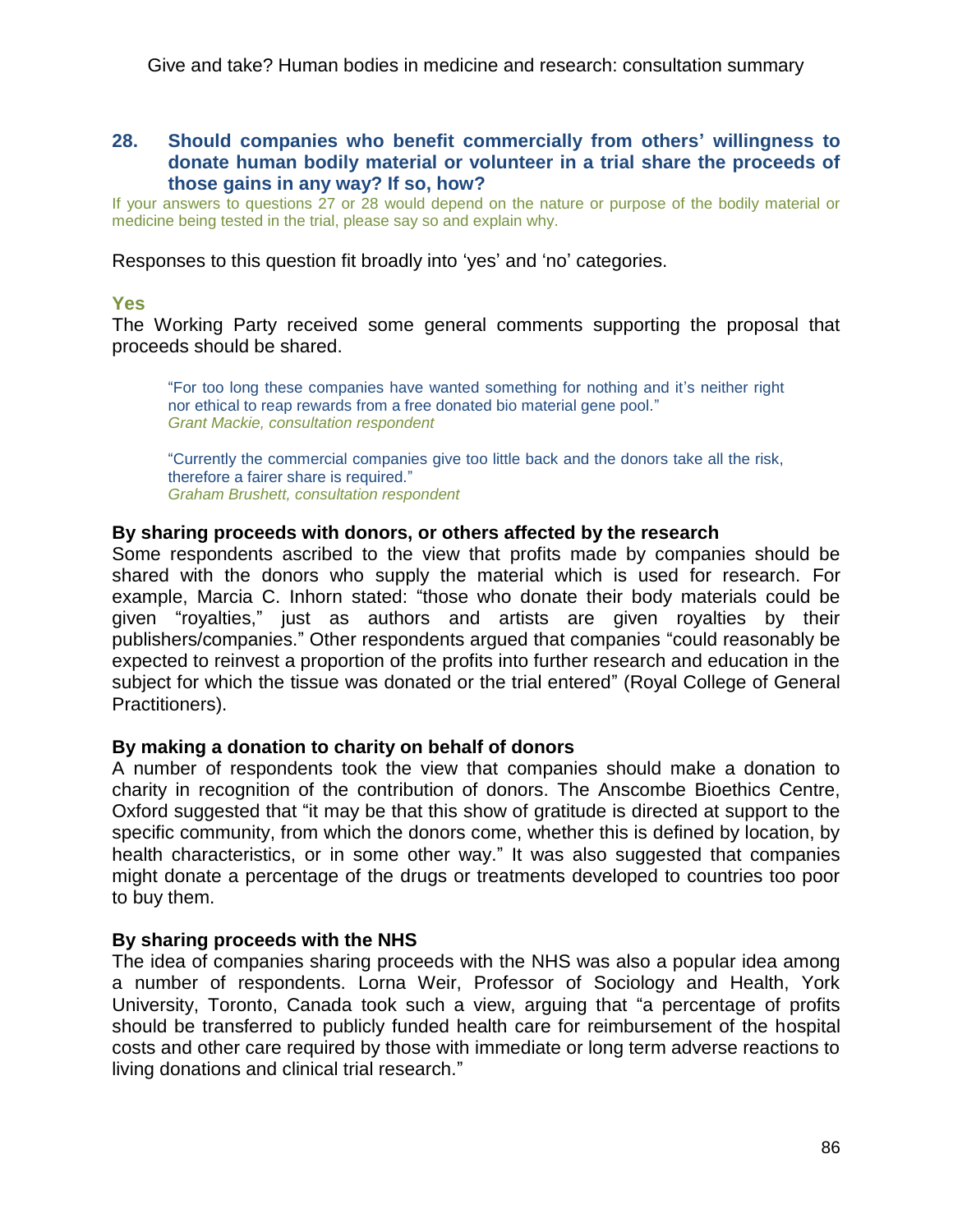# **By contributing to or funding further research**

Respondents also suggested that companies should contribute to other research projects, either in terms of information sharing, or by financing further studies. The Faculty of Pharmaceutical Medicine of the Royal Colleges of Physicians of the United Kingdom, for example, stated that "companies who benefit commercially from tissue donation or clinical trial outcomes should not be required to share the proceeds but they should publish the results of their research whether positive or negative for society as a whole to have access to the data." Similarly, one respondent argued that gains should be fed "back into the health innovation cycle" and the Church of England Mission and Public Affairs Council that "any medical or scientific knowledge gained from the donation of bodily material or from first-in-human trials ought to be made available to the medical and scientific communities."

# **By establishing a philanthropic community fund or social enterprises**

The idea of establishing philanthropic enterprise schemes was also raised by several respondents. For example, Simon Woods, Jackie Leach Scully, Pauline McCormack, and Ilke Turkmendag of the Policy Ethics and Life Sciences Research Centre suggested: "One alternative here would be a more generalised repayment, e.g. through a community fund, which would acknowledge the donation in a way that places it within a framework of social solidarity rather than the individual market." Similarly, Miss E. J. Toogood stated: "Any gains should be offered to charitable causes or a great cultural venture such as a new music hall or a beautiful garden."

# **Through further taxation**

The suggestion of requiring companies who benefit commercially through donations of bodily material to 'pay back' through the tax system was also made by respondents. The National Gamete Donation Trust, for example, suggested the introduction of a ‗tissue tax' ―which could be ploughed back into the hospitals and clinics who see donors and prepare them." A similar suggestion was made by Dr Petra Nordqvist from the University of Manchester: "One suggestion could be, for example, that companies who gained commercially from bodily material pay back to a nation state or a particular community through higher taxes or investments in local/regional communities within a nation state, and in such a way make companies responsible not towards a singular person but towards a group."

# **No**

The Working Party received several general comments which took the view that companies who benefit from volunteers for research or the donation of bodily material should not share the proceeds of gains arising through those donations. Comments included:

―Why should an entity be forced into sharing the proceeds of things given to them freely by third parties?" *Jonathan Lee, consultation respondent*

"These organisations bear the full cost of research failures in addition to the successes." *Anonymous consultation respondent*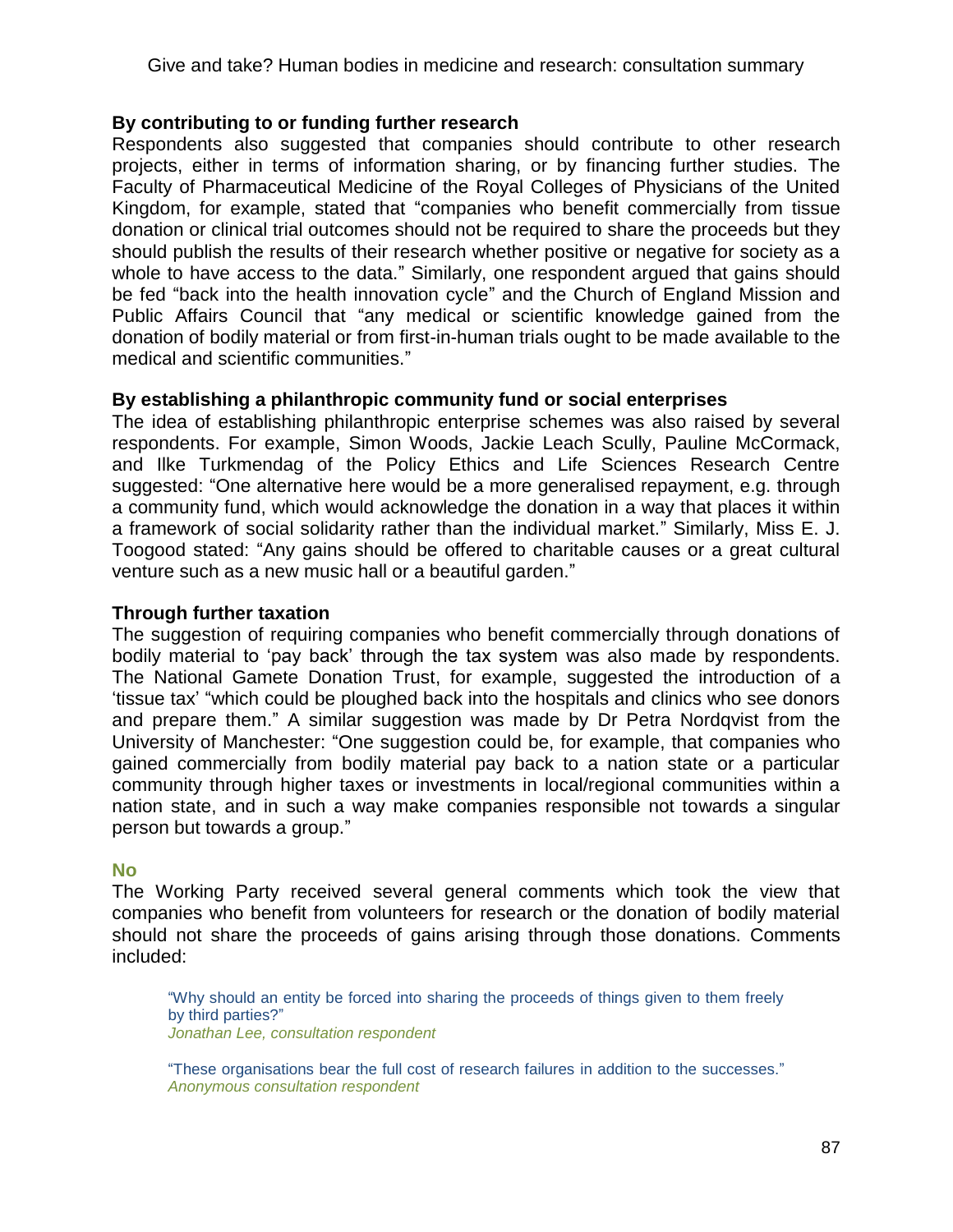In addition, other respondents cited specific reasons why companies should not share gains:

# **It would be practically difficult to implement**

The practical ramifications of the suggestion that companies should share their gains were highlighted by a number of respondents. For example, an anonymous respondent stated that "the idea is fraught with legal difficulties that would probably only benefit lawyers and accountants rather than the donors. It would be very difficult to assess what should be made payable and how such payments would be equitably distributed between a variety of stakeholders." A further point was made by the Human Tissues Group: "In most cases, it would be very difficult to try to trace back whose tissue contribution, if any, made a defining contribution to a commercially successful venture, and how to fairly apportion proceeds in that case."

# **Potential gains could be potentially coercive**

Some respondents took the view that, if commercial enterprises were to share proceeds with those who donate their bodily material, this could lead to undesirable consequences. Such comments included:

―Sharing proceeds would inevitably introduce a bargaining component to the donation process, which would exponentially increase the already steep costs associated with the tissue donation and collection processes." *Anonymous consultation respondent*

―We would be reluctant to see direct payment to individual donors here, since that would seem to reinforce the idea of a straightforward 'ownership' of body parts." *Simon Woods, Jackie Leach Scully, Pauline McCormack, and Ilke Turkmendag of the Policy Ethics and Life Sciences Research Centre, consultation respondents* 

―If those proceeds are distributed in the form of payments to individuals, care is needed to avoid the charge that they are potentially coercive." *University of Leicester Medical School, group 13, consultation respondents*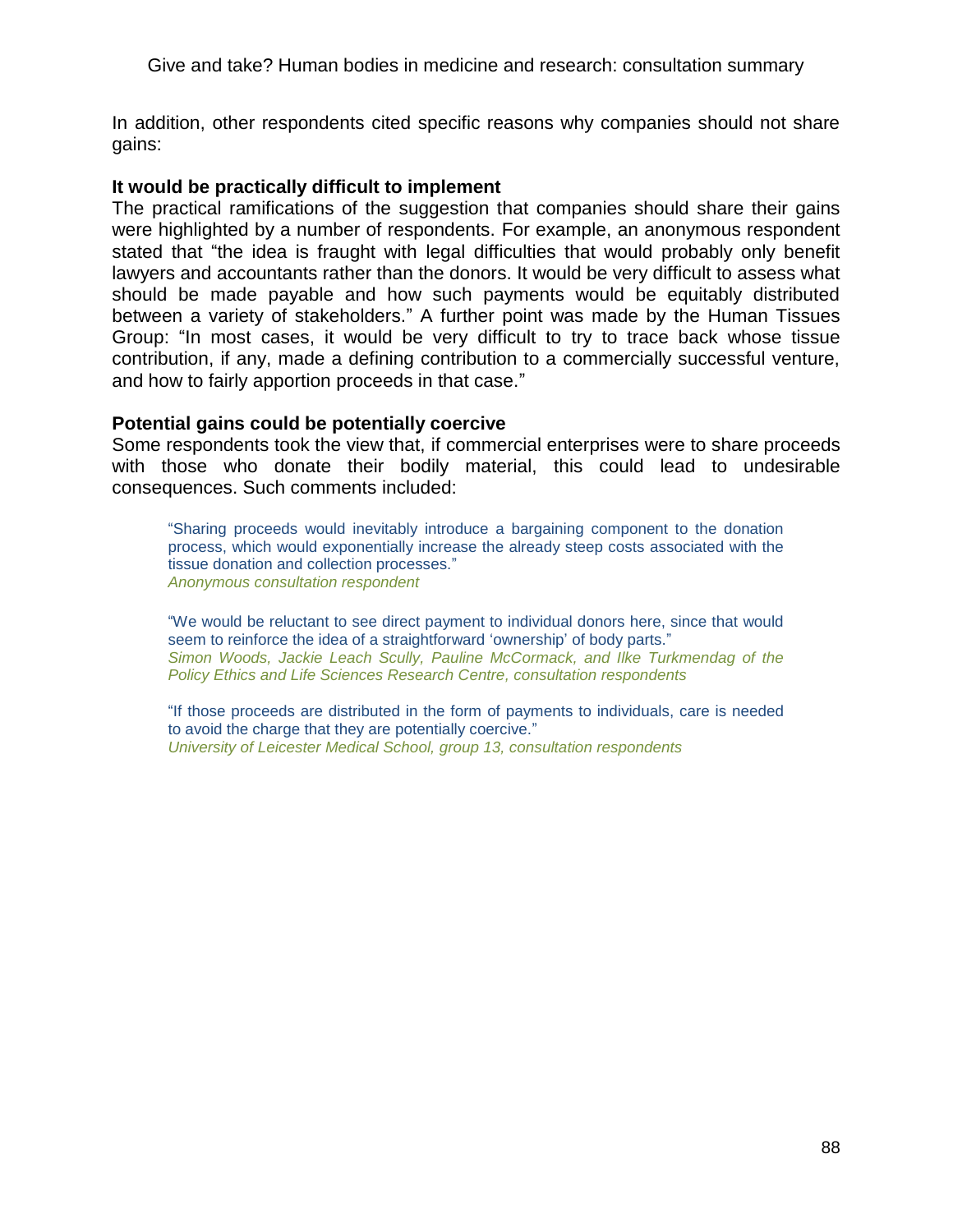# **29. What degree of control should a person providing bodily material (either during life or after death) have over its future use? If your answer would depend on the nature or purpose of the bodily material, please say so and explain why.**

Answers submitted in response to the first part of this question ranged from absolute control, to some control, to no control. However, responses made it clear that, for many respondents, the future use of their bodily material is something of fundamental personal concern.

# **Absolute control**

Several respondents took the view that a person should have absolute control over the future use of their bodily material. A range of arguments were made to support this view, including:

"Whatever degree they want - it's theirs! It is not for us to be judgemental." *Dr John Fitton, consultation respondent*

―Complete control… If someone wishes his/her material given only to particular racial group or similar I think these wishes have to be accepted, no matter how disgusting I find those people to be." *Alex Smith, consultation respondent*

"If it is going to be used for other or future purposes the donor should be notified and asked. That should apply to all bodily materials used for treatment and research." *Anonymous consultation respondent*

#### **Some control**

Other respondents felt that donors should have some control over the future use of their bodily material. For example, CARE felt that "most people will wish to prioritise and retain some element of control over the purpose to which their bodily material is put in the present and future." Several limiting factors were incorporated into the responses of those respondents who took this view. An anonymous respondent stated that donors ―should consent to specific uses of the material, but it would be inappropriate for the donor to specify preconditions. This would open up the possibility for racist donors to specify an ethnic group to receive their tissue, or for a donor to deny their liver to a patient with alcoholic liver disease." This view was shared by the Christian Medical Fellowship: "there should be societal and governmental agreement about the limits individuals can set on use of their material. For example, a blanket refusal to donate to any member of another race would not be acceptable."

Focusing on potential consequences arising from genetic testing, the University of Leicester Medical School (group 13) felt that "it is not always appropriate for a living individual to retain an absolute veto over the use of their tissue, if the analysis of genetic material in that tissue might be used to avoid serious illness or death in a family member, for example for mutation analysis."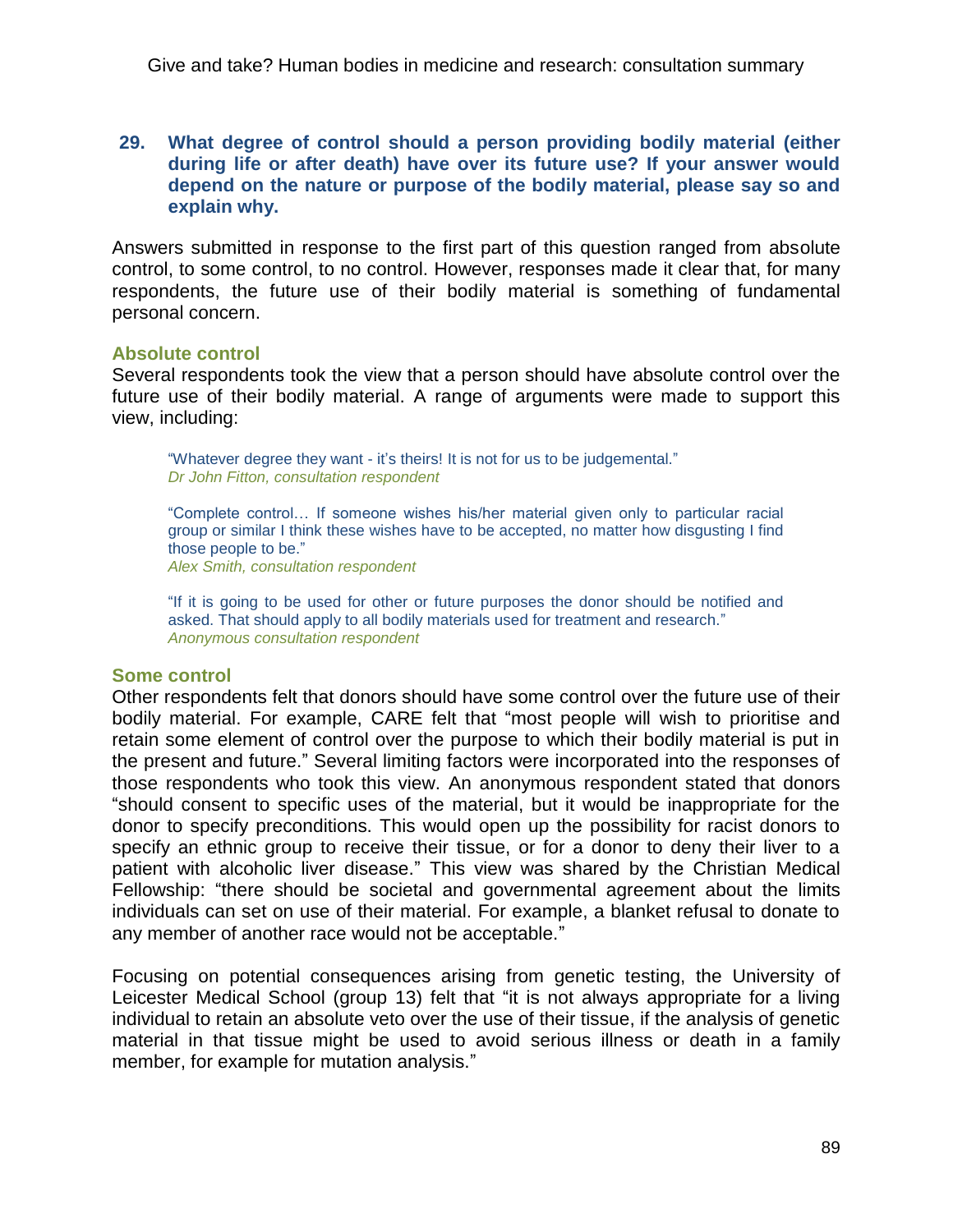Rob Warwick focused on control according to different stages of the donation or research process: "For all material, the donor or their family should have full control over the material up until the point it has been "clinically committed" to another. At this point there can be no control, even if mistakes in consent etc have been made during the process.‖

# **Limited or no control**

The practicalities of a donor having absolute control were raised by The British Transplantation Society, which noted that "it may prove difficult to uphold an individual's every wish in this regard, and it is unlikely that the process of informed consent, however detailed, is ever likely to capture all possible future clinical and research uses of donated bodily material. For this reason… in our view consent should be generic and apply to all conceivable types of clinical and research applications." This view was shared by a number of respondents, including the MRC Centre for Transplantation, King's College London, NIHR Biomedical Research Centre at Guy's and St. Thomas' NHS Foundation Trust and King's College London - Transplant Theme

A smaller number of respondents were of the opinion that donor should have no control over their bodily material's future uses, and that rights are relinquished once donations have been made. Building on this argument, and referring to the fast pace of scientific developments, David H. Howard, Associate Professor, Department of Health Policy and Management, Emory University stated that "it will be difficult to write contracts/consent forms in a way that anticipates the potential future uses of the tissue. Therefore, donors ought to have limited or no control unless granting some degree of control is necessary to elicit donations."

A different perspective was offered by The Anscombe Bioethics Centre, Oxford: "to give something is to give away control of that thing. There are sometimes problems with attaching conditions to a gift… Restrictions would limit the usefulness of the gift, but more fundamentally it would adversely affect the ethos of caring for the sick according to need. It is for this reason that conditional organ donation is not to be encouraged."

However, other respondents felt that the amount of control depended on the nature, purposes, and consequences of a particular type of donation.

**----------**

# **Where the material is life-creating**

The overwhelming view expressed by respondents in relation to the control of lifecreating bodily material was that donors *should* be able to exercise control over its future use. Several arguments were made in support of this view, including:

―Gamete donors should always have complete control over the use of any bodily material they have donated, but the reality is that they have *no control whatsoever once it has left their body*… Both egg and sperm donors should have the right to refuse their gametes being used by women well past the age of natural menopause." *Anonymous consultation respondent*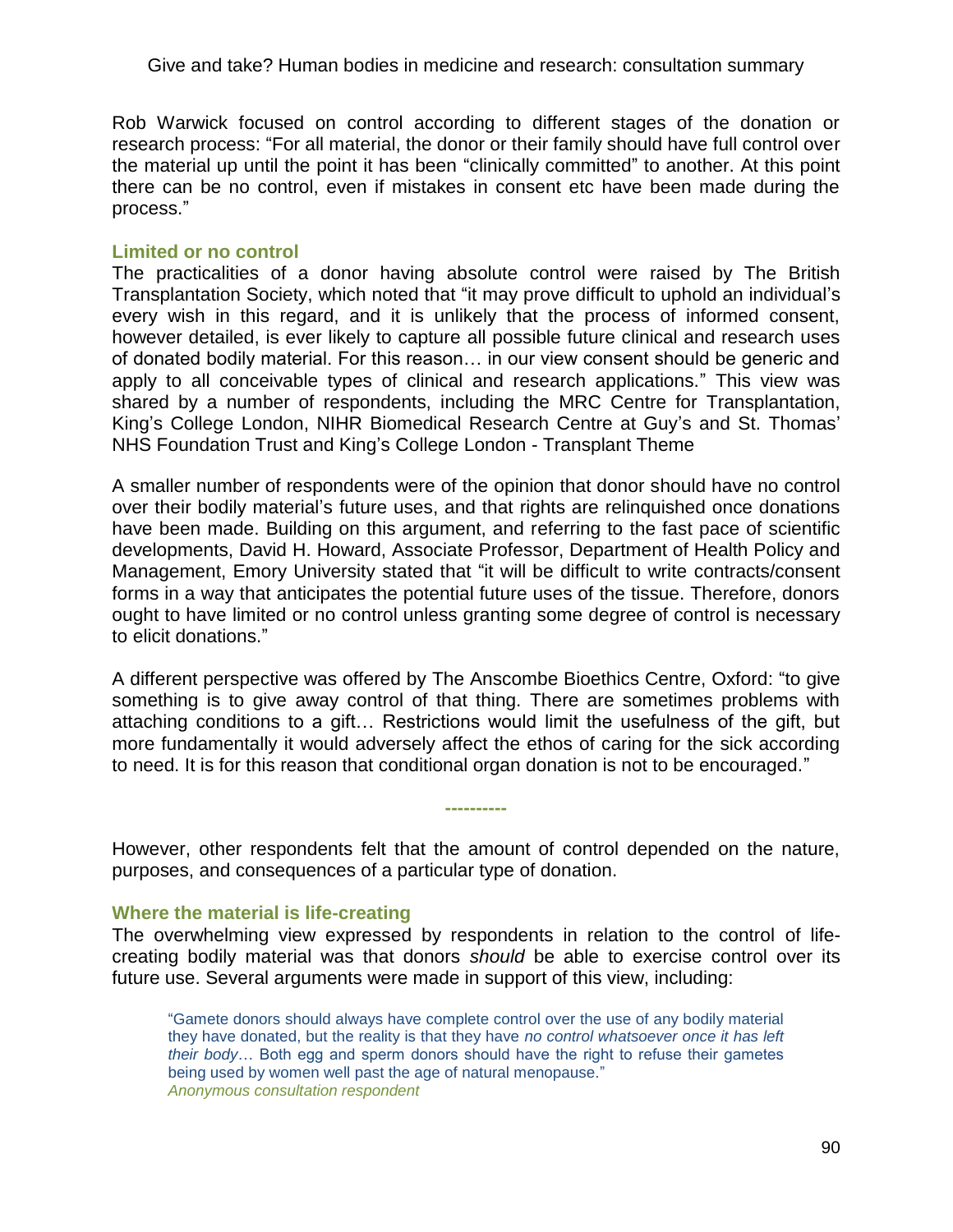―Reproductive material constitutes its own category. The person providing the material must be aware of the intended use, and must have the right to specify the possible use, or uses, whether fresh or cryopreserved tissues and cells are concerned." *Haris E. Cazlaris, PhD, consultation respondent*

―Gamete donation for reproductive purposes is seen as lifestyle rather than lifesaving, and in many cases strongly connected with personal or cultural identity, and here there seems more tolerance for the idea that donors can exert some constraints over who receives their gametes."

*Simon Woods, Jackie Leach Scully, Pauline McCormack, and Ilke Turkmendag of the Policy Ethics and Life Sciences Research Centre, consultation respondents* 

"As gametes have potential to create life, they should have a greater level of control." *University of Leicester Medical School, group 13, consultation respondent*

However, the view that gamete donors should be able to control their donation was not one which was universally accepted by respondents. On a pragmatic note, the British Fertility Society highlighted that "once donors have given their gametes and embryos for donation and they have been used they have no rights whatsoever over the material." Commenting on the fact that gamete donors' may choose not to donate, for example, to lesbian couples, the Progress Educational Trust stated that "such conditions pose a moral problem, because they introduce an element of bad faith into a system which is largely predicated upon good faith."

#### **Deceased organ donation**

A handful of comments were received by the Working Party in the context of control for deceased organ donation, the majority of which argued that control in terms of preferences for who receives a donor organ should not be sanctioned.

―Donation after death should never be conditional, but where a preference can be accommodated, for example by meeting the requirements of Department of Health policy on requested allocation of a deceased donor organ, it should be." *British Medical Association, consultation respondent*

―Historically, the presumption behind donation of e.g. blood or organs for clinical purposes has been that of an unrestricted gift: they are seen as lifesaving and so any restriction *by the donor* on who can receive them as effectively allowing the donor's presumptions/prejudices to determine who lives."

*Simon Woods, Jackie Leach Scully, Pauline McCormack, and Ilke Turkmendag of the Policy Ethics and Life Sciences Research Centre, consultation respondents* 

#### **Donation for research**

The Working Party received a small number of responses which focused on control where bodily material is donated for research.

―During life, they should be offered the opportunity to determine whether their body parts could be transferred e.g. from one not for profit to another or to a commercial organisation. It is not reasonable to expect that in research the re-use of a body part (e.g. frozen plasma) should be queried when the outcome of the first and foreseen research suggests follow on unforeseen use would answer new and related research questions." *Dr J. Reeve, consultation respondent*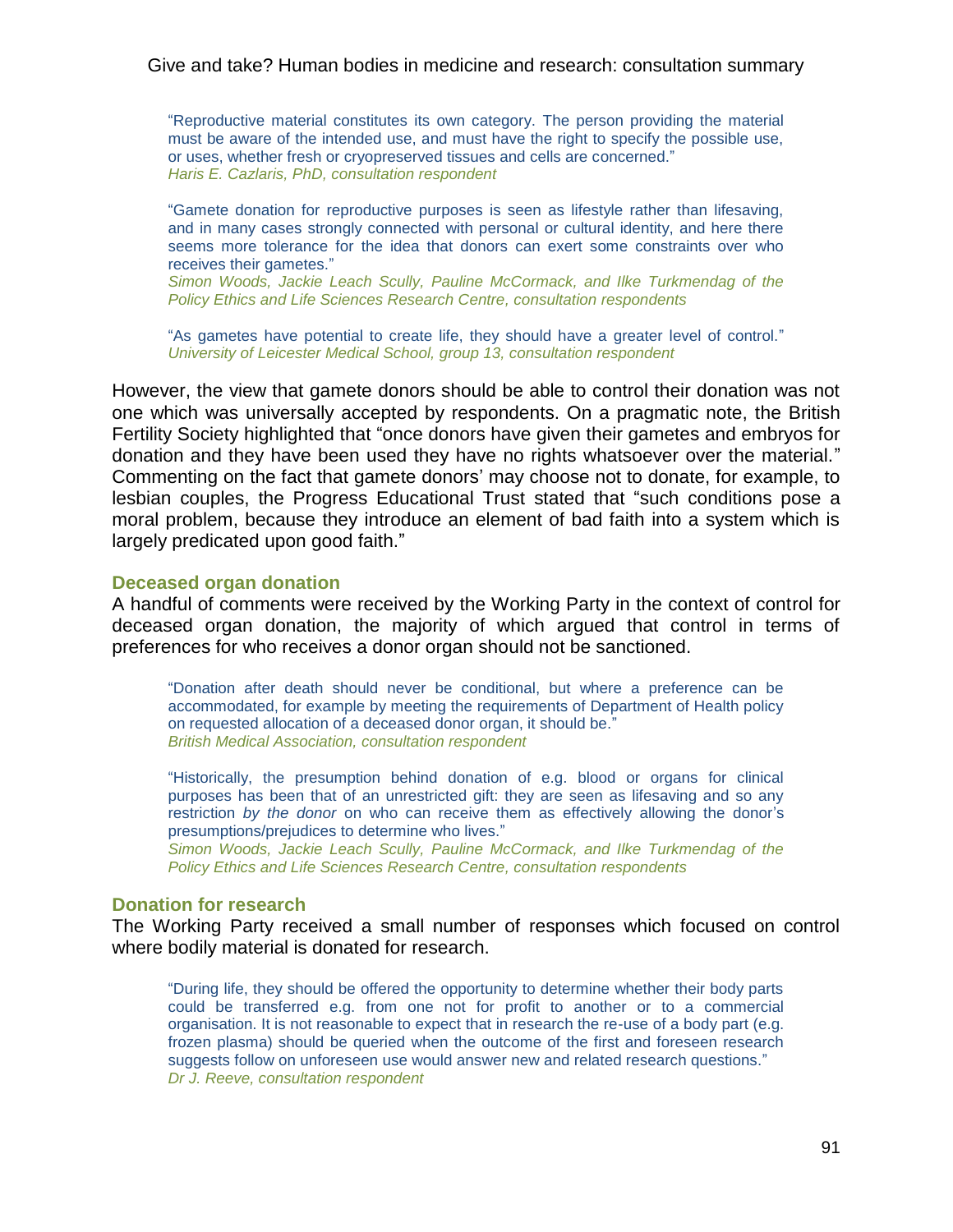"In the case of material to be used for research, donors should be free to state that the material can be used for *any* purpose, without having to give explicit consent for every use to which it may be put." *British Medical Association, consultation respondent*

#### **Depends on who the donation will go to**

Some respondents felt that the party who received the donated bodily material was key to the question of control. Two views in particular are noted:

―There is an important distinction to be made between if a person donates to a family member/friend or to a 'stranger'. If the purpose of the donation is to help a friend or someone in a person's family, then it is probably very important to secure control over the donation. However, if it is a 'stranger' donation, then I believe that it is important that people cannot choose who the donation should go to." *Dr Petra Nordqvist, University of Manchester, consultation respondent*

―The kind of control a person should have over their bodily material depends crucially on the purpose and context of their providing it to a third party." *Heather Widdows and Sean Cordell, consultation respondents*

#### **Other observations**

Respondents also took the opportunity to raise other observations on the issue of control of future use. Comments received included:

―Personhood is strongly connected to control over one's body, what can be done with one's body and body parts, before and after death." *Dr Rachel Ariss, consultation respondent*

―The legitimacy of a person's control over the usage of their bodily material should not entail or depend on the claim that the material is their 'property'." *Heather Widdows and Sean Cordell, consultation respondents*

"If the human person were principally conceptualized as a 'choosing' being, then there is an intelligible corresponding emphasis on the principle of personal autonomy. The right to choose would embrace a right to be ‗selfish' and to achieve one's own self-interest. However, if the human person is conceptualized as an 'integrated totality' of body, mind and spirit, then the notion of there being some limits to what one can properly do with human bodily material becomes rationally defensible."

*University Hospitals of Coventry and Warwickshire Clinical Ethics Committee, consultation respondent*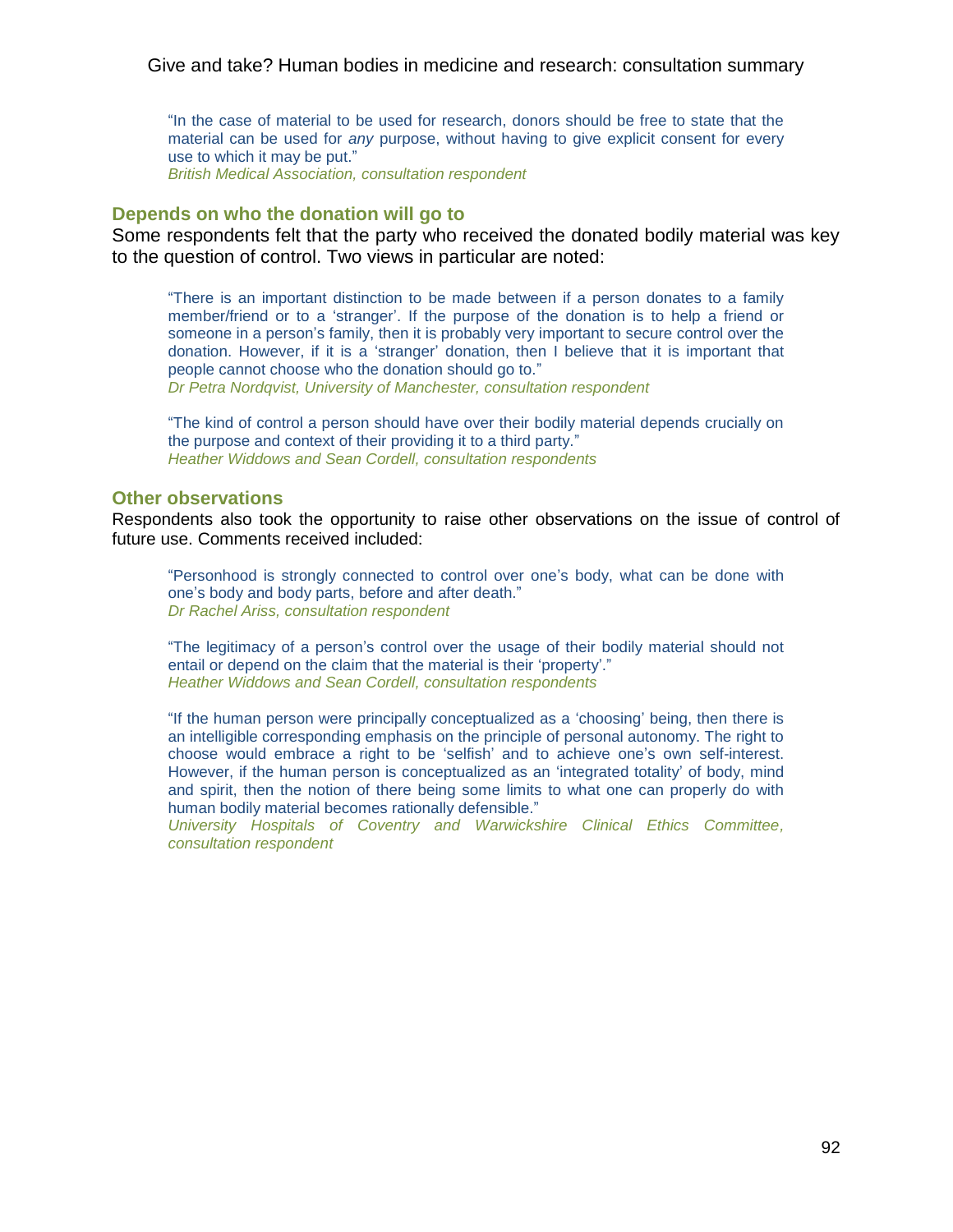# **Other issues arising**

# **30. Are there any other issues, connected with our Terms of Reference, that you would like to draw to our attention?**

A wide range of issues were raised by respondents, including:

- The question as to whether donation itself is unethical.
- The need for uniformity across regulatory bodies.
- The issue of opt-out (where respondents noted the issue without reference to a specific question in the consultation document), including comments such as:

―What cannot be accepted and should be resisted at all cost is the attempt to introduce Presumed Consent. The State cannot assume ownership of the human body." *David Thewlis and Stuart Taylor, consultation respondents* 

―I would like to see the United Kingdom government make it automatic for consent to donation of any and all bodily parts to be taken as automatic once dead, save should an individual express the contrary in a witnessed document." *Michael Fulton, consultation respondent*

"I find the notion of presumed consent abhorrent." *Mr G. Smith, consultation respondent*

"We draw attention to the potential impact that the introduction of an 'opt-out' model of consent for organ donation may have on consent models in other areas of medical treatment and research, including effect on public confidence." *Wellcome Trust, consultation respondent* 

- The idea of conscripting donors.
- Payment for funeral expenses for those who donate.
- Incorporating the question of joining the Organ Donor Register into a will.
- Having places located in local communities where people can call in to discuss donation.
- Examining how education can be used to encourage donation.
- Concerns about the definition and diagnosis of death in the context of organ donation.
- The need for open conversations about death within families.
- The issue of secrecy in gamete donation.
- Concerns about cross-border transplants and reproductive treatments using donor gametes.
- The potential use of sub-optimal organs.
- Practical difficulties in increasing supply, for example with the number of beds, operating theatres, specialist members of staff.
- Shortages in BME donations.
- Difficulties in obtaining tissue for research: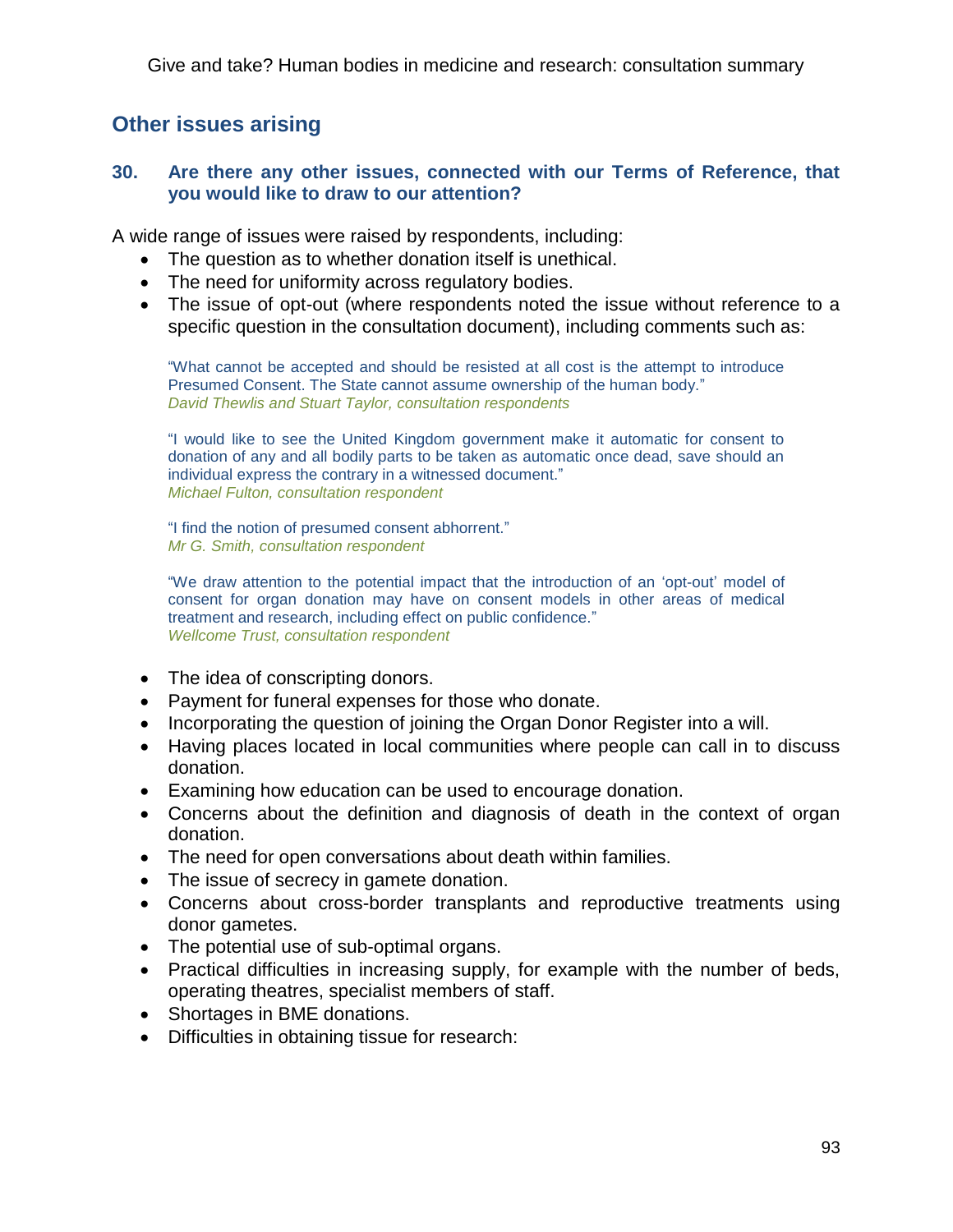―Lack of interest and motivation among custodians of tissue collections, coupled with disorganisation and fear of privacy laws is driving me to work with US collaborators instead.‖

―Due to the increasing pressure to save money in University and Hospital departments alike - support staff in all areas will be cut, and I am afraid tissue banking is likely to slip further down everyone's agenda, despite its importance for the academic and pharmaceutical research sectors."

―Lack of understanding amongst frontline staff of the importance of biopsy samples in medical research, as well as lack of time, hampers potential donor recruitment."

―Routine access to non-transplantable tissues from transplant donors (both heartbeating and non-heartbeating) for research purposes is essential if human bodily material is to continue to make a significant contribution to the advance in human healthcare." *Human Tissues Group, consultation respondent (all quotes listed above)*

In addition, several general observations were made by respondents. Professor Arthur Matas from the Department of Surgery at the University of Minnesota stated: "All the rhetoric (and the debate about principles and ethical values) boils down to a single question - do we want to maintain the status quo in which the waiting list and waiting times (for a kidney transplant) are getting longer (and candidates are suffering and dying while waiting) or do we want to see if trials will increase donation (while protecting the donor) and improve and prolong the lives of our patients?" Professor Peter Furness noted that "human biological samples can ultimately be provided only by individuals, not by organisations. If individuals do not accept that responsibility in sufficient numbers, the current system will fail."

# **Terminology**

The Working Party also received a number of comments which focused on the use of terminology in the context of the donation of bodily material. Comments received included:

―The word encouragement should not be used in the context of medical research as it suggests inducement, which would not meet criteria for ethical acceptance." *British Fertility Society, consultation respondent*

"The usage of the word 'material' leads to the idea of 'commodities'." *Professor Dr Jayapaul Azariah, consultation respondent* 

―At the outset the consultation document language is framed in terms of ‗give and take' and ‗transactions'. While we do not oppose these terms *per se* we would like to highlight that they may be seen, by some, as pre-empting a conclusion. Is for instance the phrase 'give and take' endorsing or making an appeal to some sort of justice or solidarity?" *The British Transplantation Society, consultation respondent* 

### **Omissions**

A number of respondents felt that the consultation document had omitted to address certain issues and topics. Comments included: